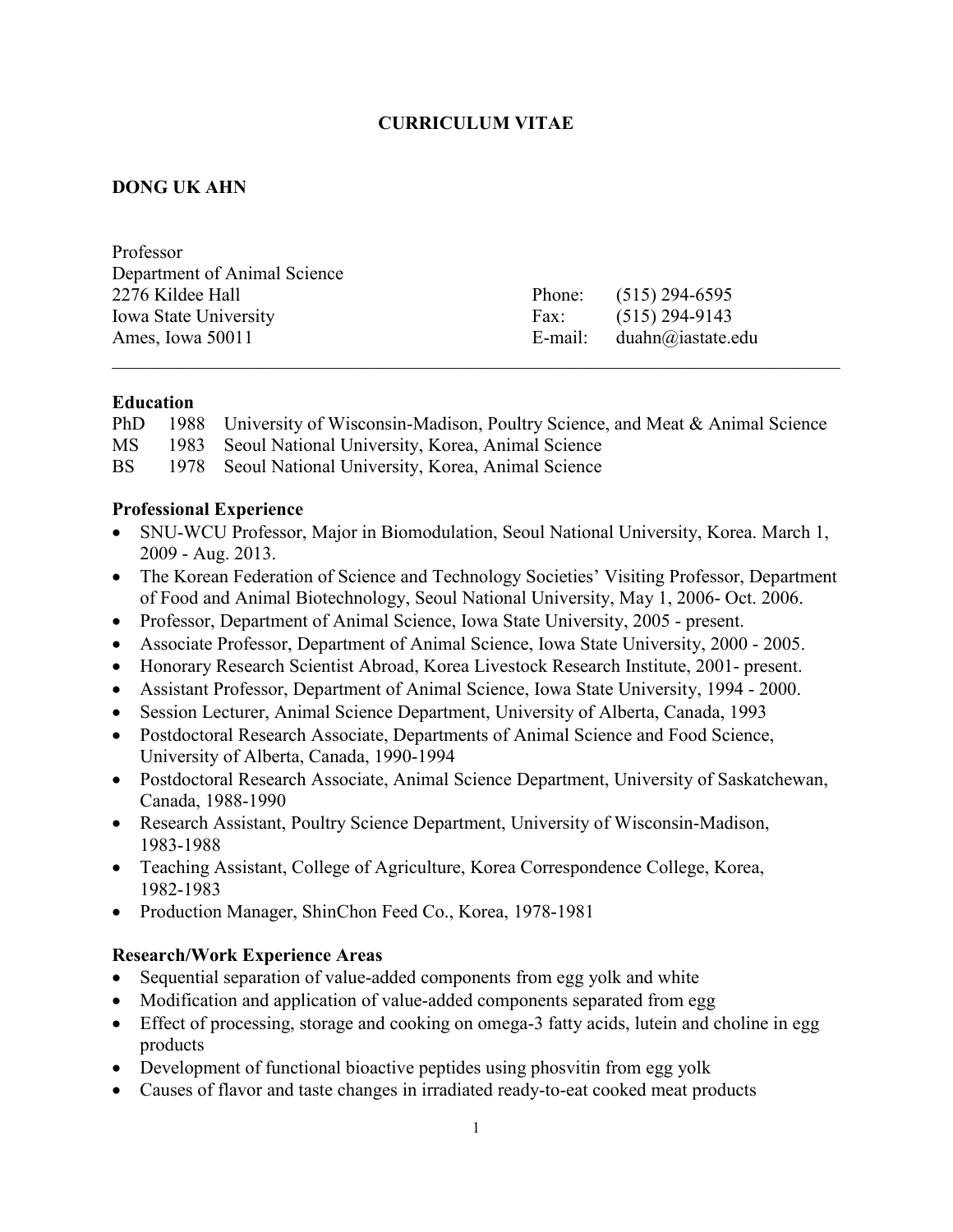- Development of methods that can improve consumer acceptance of irradiated raw and cooked meat products
- Dietary and irradiation interventions on the pathogen reduction and quality of meat
- Mechanisms and prevention of off-odor production, lipid oxidation, and color changes in irradiated raw and cooked meat
- Exploring Potentials of Irradiated Egg White as a Novel, Functional Food Source
- Effect of dietary ingredients (CLA, omega-3 fatty acids, vitamin E etc.) on the performance of animal and the quality of meat and eggs
- Pro- and antioxidant mechanisms in meat and meat products
- Dietary acid-base on the animal physiology and postmortem biochemistry of pork muscle
- Mechanisms of color changes and characterization of color compounds in uncured cooked poultry meat products
- Environmental heat, early heat conditioning and the heat stress-induced quality changes in broiler breast meat

# **Current Research Areas**

- Lipid and protein oxidation in meat and meat products
- Effect of sub-zero saline chilling on the quality of broiler meat
- Separation of value-added components from egg
- Developing functional bioactive peptides and lipids from egg components
- Effect of sub-zero saline chilling on the quality of broiler meat
- Ouality of poultry meat raised in crop-animal integrated systems
- Quality of poultry meat raised in crop-animal integrated systems

# **Teaching Activities**

- Protein Science course, 8 lectures (Oct. 14-25, 2019), Huazhong Agricultural University, China.
- A 2-hr lecture on Lipid Oxidation on Meat Quality and Its Implications to Human Health at Huazhong Agricultural University, China. October 28, 2019.
- A 2-hr lecture on Mass spectrometry at Huazhong Agricultural University, China. October 24, 2018.
- Protein Science course, 8 lectures (Oct. 8-23, 2018), Huazhong Agricultural University, China.
- Four lectures at Nanjing Agricultural University (1 lecture in Meat center and 3 lectures) in Food Science department (all 2-hr lectures), Nov. 2-Nov. 10, 2017
- Advanced Meat Science, National Center of Meat Quality and Safety Control, Nanjing Agricultural University, China (2014, 2015, 2017)
- Seminar presentations (4 lectures for Meat center and 2 lectures in Animal Science department) at Nanjing Agricultural University, Nanjing, China, 2015
- Meat Science Seminar, 2/10/2015
- Workshop and lectures in China (8 lectures, Nanjing Agricultural University, Chuzhou university, and Yangzhou University, China), Nov. 2014
- 2 Lectures in Sri Lanka (Univ. Peradenyia and Uva Wellessa University, Sri Lanka), Nov. 2014.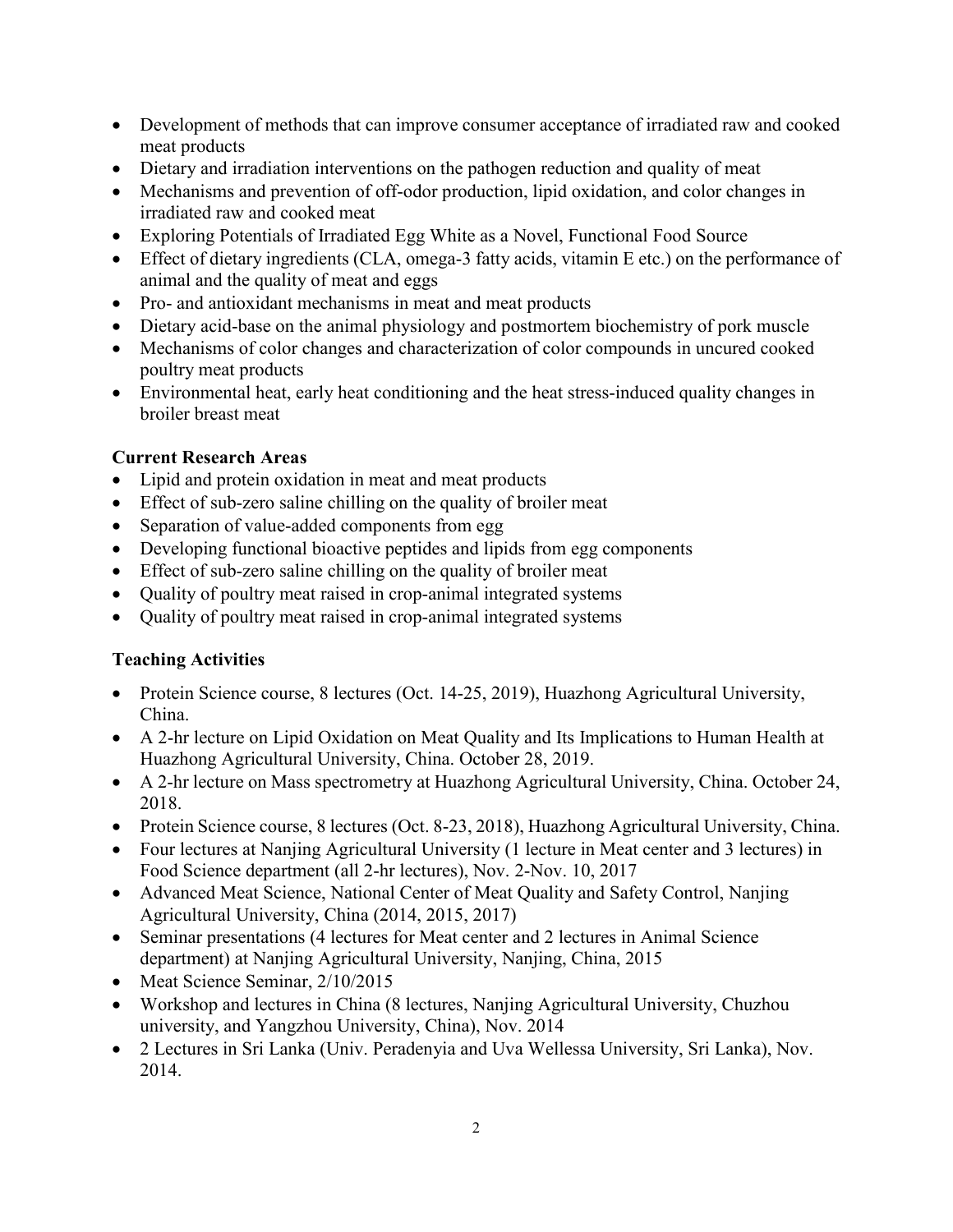- ANS570 for 4 weeks (7 lectures, 3 discussions 2 hr each, and 1 exam) (2010, 2012, 2014, 2016, 2018).
- FSHN613 for 2 weeks (2012)
- Food Processing (3 lectures) for University of Wisconsin-Stout (2012).
- Biomodulation and Protein, and Neobiomaterials and Bioregulation, Seoul National University, Korea (2010-2013)
- Meat Science, Animal Science Department, Seoul National University, Korea (2009-2011)
- Food Proteins and Meat Science, Seoul National University, Korea (2006)

## **Extension Activities**

- 1 Made a presentation on "Addition of Values to Egg Yolk and the Production of Functional Phosphopeptides from Phosvitin" with Rembrandt Foods and CIRAS (ISU). Nov. 15 and Dec. 15, 2016
- 2 Discussed about technology transfer on IgY and phosvitin production from egg yolk with CIRAS (ISU) and IgY Immune Technologies and Life Sciences, Inc. Ontario, Canada. Nov. 14-15 and Dec. 14, 2016
- 3 Hosted four students visiting from Korea, providing tours to ISU facilities, provide a short training on meat processing, and visited irradiation facilities and markets for agricultural products. July 12-16, 2016
- 4 Hosted a visiting scholar from Kyungpook National University, Korea for 2 months, June-August, 2016.
- 5 Hosted 3 students (MS and PhD) and a faculty member from U. Maryland, Easternshore for 2 months as a part of Capacity building program, and trained the students for various research techniques. May 18-July 17, 2016.
- 6 Discussed about collaboration with Dr. Bill Chase of Des Moines (Kestrel, a vaccine company) on the use of IgY from egg yolk to replace serum antibody, and demonstrating our IgY separation method over a 3-day period. March 25-27, 2016.
- 7 Providing advices on the use of waste egg white proteins from egg breaking process, and analyzing the hydrolyzed proteins from Rembrandt Foods, 2015.
- 8 Providing advices on the use of egg white proteins, especially on ovotransferrin. The R&D director of Rembrandt Foods, and other R&D staffs of Rembrandt Foods, Year-round, 2015
- 9 Providing advices on the various irradiation facilities options that Tyson Foods is interested in installing in the near future and discussing the impacts of irradiation methods to meat quality and safety as well as consumer acceptance of the products – Mr. Bryce Gerlach. Sr. Food Technologist, Tyson Foods, Inc. – Oct. 30-Nov. 2, 2015.
- 10 Providing advices and discussing the production and the use of free ferulic acid from corn by-products in animal feeds with Brad Saeger of Agri-ventures Alliance over the past 2 years. 2014-2015
- 11 Phone interview about relationship between meme pigments and meat flavor with Melissae Fellet, a writer of ACS Central Science, a journal published by the American Chemical Society. 8/19/2015.
- 12 Met with a group of people from the Colorado Coalition for African Empowerment and discussed about developing project for using Moringa plant as the functional and life-sustaining crop for underdeveloped countries. We have prepared components from the leaves of the plant and Dr. Mendonca in Food Science & Human Nutrition analyzed for their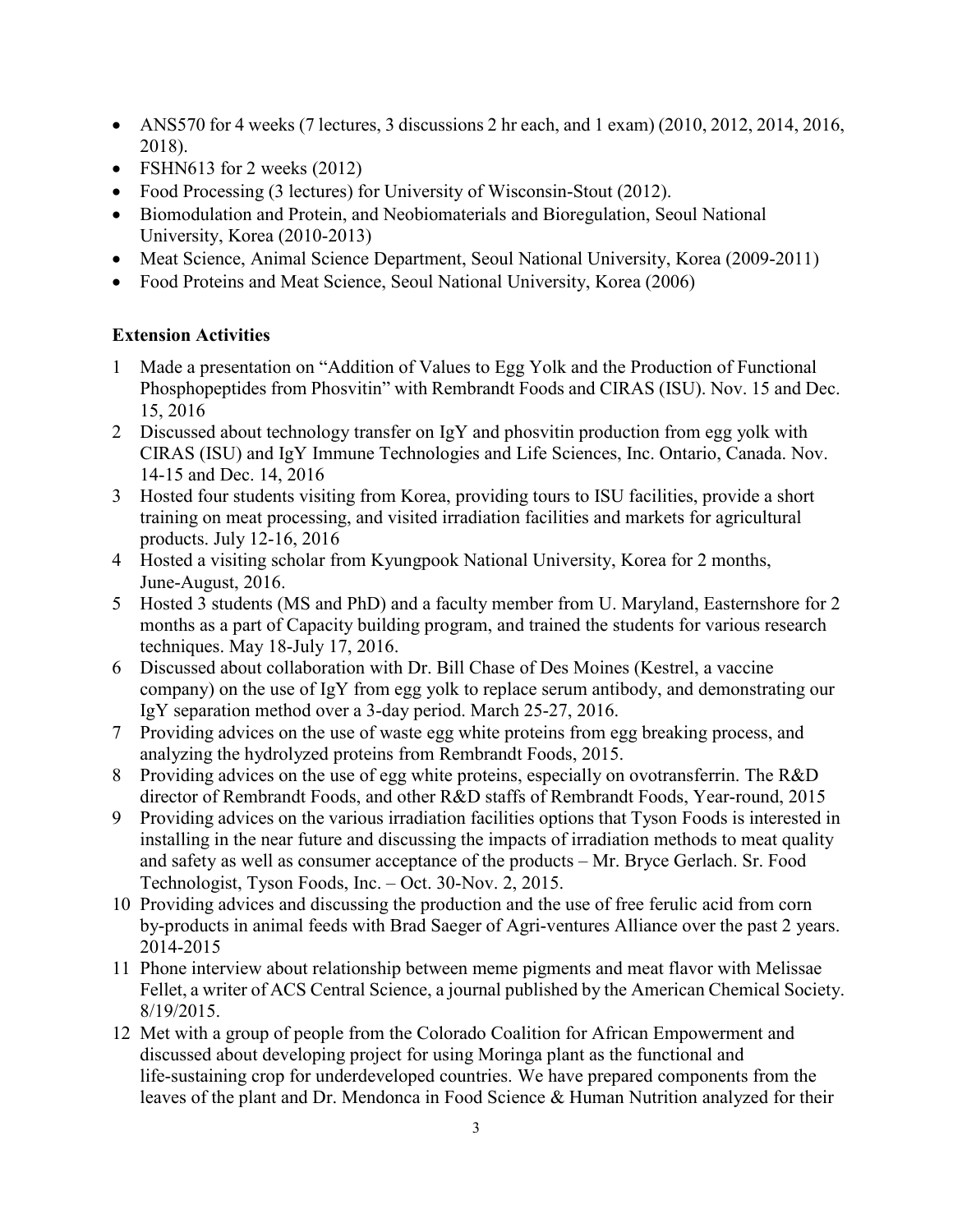antimicrobial functions. Discussion on developing projects on Moringa seed and leaves is under way.

- 13 Discussion on the research opportunities with Clara Foods on the separation of value-added components from egg white for Clara Foods, Inc. June 15-17, 2015.
- 14 Telephone interview with The Daily Iowan, the University of Iowa's student newspaper (Cory Porter). 3/31/2015.
- 15 Organizing and Chairing MPC Turkey Processing Workshop, St. Paul, MN, 3/17-19, 2015
- 16 Discussion on Trends in global meat consumption, meat processing industry in the US and the directions for Korean pork industry with Pig Gene Korea, Inc., Korea, 4/2-3, 2015.
- 17 Helping Kimchee project of KFRI: Focus group discussion, consumer study and volatile analysis 2/19-23/2015
- 18 Telephone interviews on egg with Quad City Times (Tom Guyer), 1/28/2015 and 3/24/2015
- 19 Discussion with Abhay Gupta, Business Development Manager, about optimizing and finalizing a benchtop/pilot plant process for dry and liquid yolk to produce phospholipids that can be scaled up to a plant level. 2/10/2015 and 2/11/2015
- 20 Meeting with people from Michael Foods, Inc. to develop collaborative research/extension program on egg utilization with my lab. 1/13/2015.
- 21 Helping Tamarack Lam & Wool company (Hinkley, MN) in developing lamb chops with functional fatty acids: Jan. 2015
- 22 Interview with Iowa Public Radio on the "New Poultry Inspection Rules" of USDA (August, 2014)
- 23 Speaker: Poultry Processing Workshop, Nanjing Agricultural University, China Nov. 14-16, 2014, Nanjing, China
- 24 Mutual visits and conference calls with the R&D staffs of Rembrandt Foods, Inc. as well as related industry personnel to develop collaborative research/extension program with my lab. 2014
- 25 Session chair: Turkey Processing Workshop, Midwest Poultry Federation Conference. Mar. 18-20, 2009-present
- 26 IMPA Processed Meat Judging, Feb., 2006-present
- 27 Taught Poultry Products and Processing course for the Center of Excellence program at the University of Wisconsin-Madison, July 2009.
- 28 Smithfield Foods Meat & Poultry Training Program, Sept. 2007-present
- 29 Iowa Egg Industry Symposium, Nov. 2008
- 30 Session chair: Egg Processing Workshop, Midwest Poultry Federation conference, Mar. 2008.
- 31 Smithfield Foods Meat & Poultry Training Program, Sept. 2007
- 32 Delegate to the US-Republic of Korea Joint Standing Committee on Nuclear Energy Cooperation (US-ROK JSCNEC) May 1-4, 2006. Seoul, Korea.
- 33 Helped Iowa Meat Producers' Association and Meat Export Federation as an interpreter for Korean Meat buyers visited Iowa. Feb. 17, 2006, Des Moines, IA.
- 34 Participated in ISU/ConAgra Foods Meat & Poultry Training Program, 2005-2006.
- 35 Participated in Feasibility Study for Farmers Fresh Poultry (Technical Feasibility) for building a new poultry processing plant in Kalona, Iowa, 2004.
- 36 Organizing and coordinating Ensminger School in Korea, 2003-2004
- 37 Session chair: Midwest Poultry Federation conference, 2003-2004.
- 38 Participated in the HACCP training program for a major Iowa turkey company for their new turkey processing facility, 2003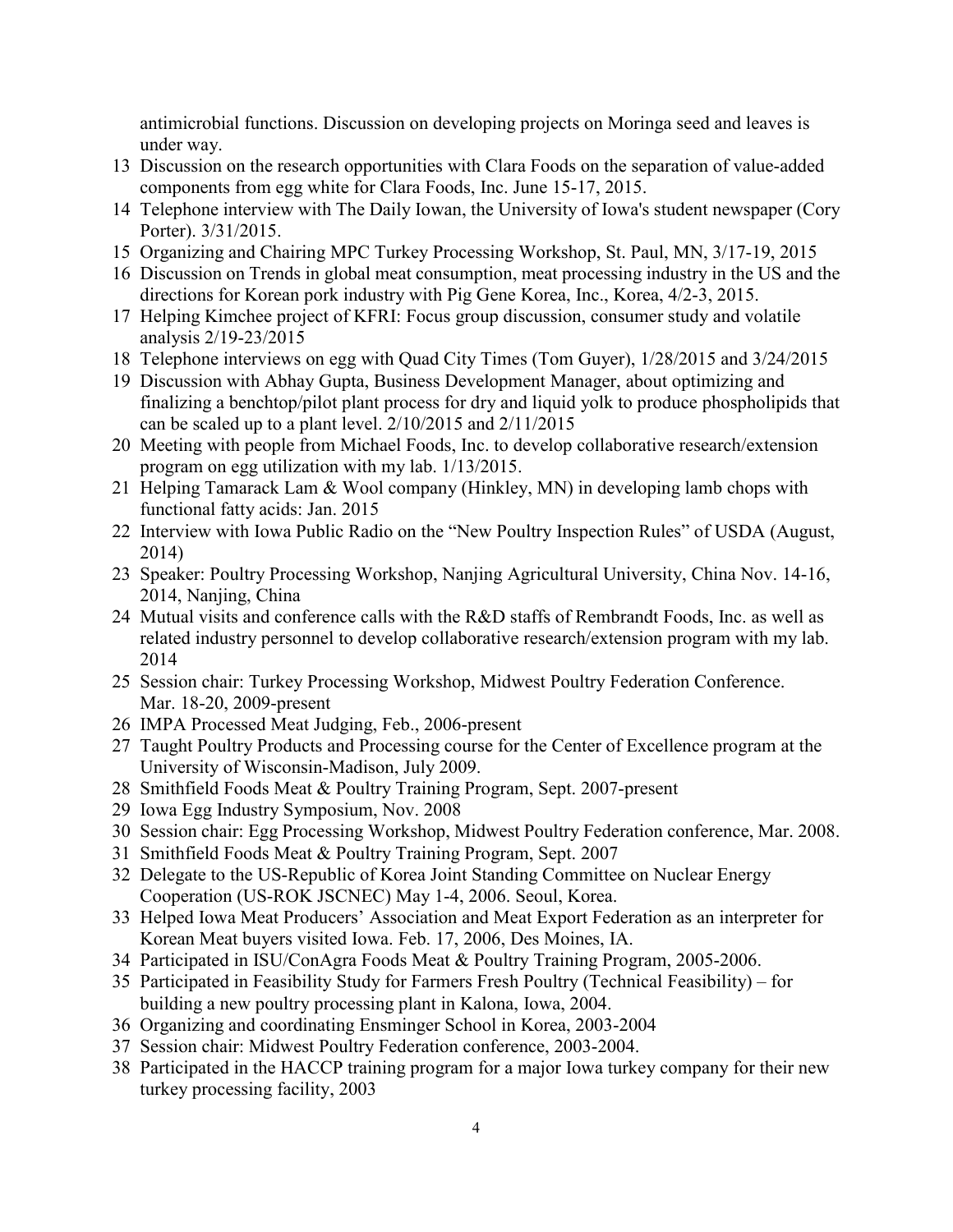- 39 Investigated the effect of supplying soluble carbohydrates on the pH of crop during preharvest feed withdrawal, which is important for the colonization of pathogens in crop and eventually the contamination of pathogens in carcass during processing.
- 40 Participated in a multistate research on the internal and external temperature changes of eggs from the layer house through processing, storage, and distribution to the warehouse or store to design better egg handling protocols, 2001-2003.
- 41 Board of Directors of Iowa Turkey Federation, 1995-2010.
- 42 Member of Iowa Turkey Federation Marketing Board, 2001-2010.
- 43 Board of Directors of Iowa Poultry Association, 1997-2010.
- 44 Board of Directors of Iowa Egg Council, 1997-2010.
- 45 Member of Advisory Committee, Iowa Farm Bureau, 1999-2013.
- 46 Speaker/moderator of Turkey Processors' Seminar, 1995 –1998.
- 47 Speaker/moderator of Annual Turkey Grower's Convention, 1996.
- 48 Committee of Iowa Egg Quality Assurance Program, 1996-1997.
- 49 Committee and a presenter, Iowa Poultry Symposium, 1997-1998.
- 50 Chairman of planning committee for Egg Processors symposium, 1997-1998, 2004.
- 51 Session chair: Egg processing workshop, Midwest Poultry Federation conference, 1997-2000.
- 52 Moderator and committee of Iowa Poultry Symposium, 1996-2010
- 53 Responded to phone and e-mail questions related to poultry products and processing.
- 54 Presented seminars to International audiences
- 55 Assisted people who wanted to start their own meat businesses
- 56 Assisted Iowa companies in establishing chemical analyses related to meat quality measurements
- 57 Assisted an Iowa-based company in evaluating new corn strains to be used in animal feed to improve meat quality and stability
- 58 Helped an Iowa company in solving their quality problems in turkey products
- 59 Transferred research findings to local, national and international producers, processors and consumers through interviews, invited presentations, and various media.

## **National and International Research Collaborations**

- Developing research projects on "The use of phosphopeptides from egg phosvitin as calcium supplementing source for animals" with Egg Research Center at Huazhong Agricultural University, China 2019
- Development of National Center of Human Nutrition for Nutrient Enriched Animal Source Foods Lab (Co-PI), University of Veterinary and Animal Science, Lahore, Pakistan, 2018
- Developing research projects on the use of egg proteins and the development of phosphopeptides using egg phosvitin with Egg Research Center at Huazhong Agricultural University, China 2018
- Research Collaboration with Huazhong Agricultural University, China, 2017-
- Research Collaboration with Isfahan Agricultural and Natural Resources, Iran, 2015-2016
- Research Collaboration with University of Peradenyia, Sri Lanka, 2014-
- Research Collaboration with University of Uva Wallessa University, Sri Lanka, 2013-
- Research Collaboration with University of Wisconsin-Stout, 2012-
- Research Collaboration with University of Maryland-Easternshore MD, 2014-
- Research Collaboration with Nanjing Agricultural University, China, 2014-
- Research Collaboration with Seoul National University, Korea, 2014-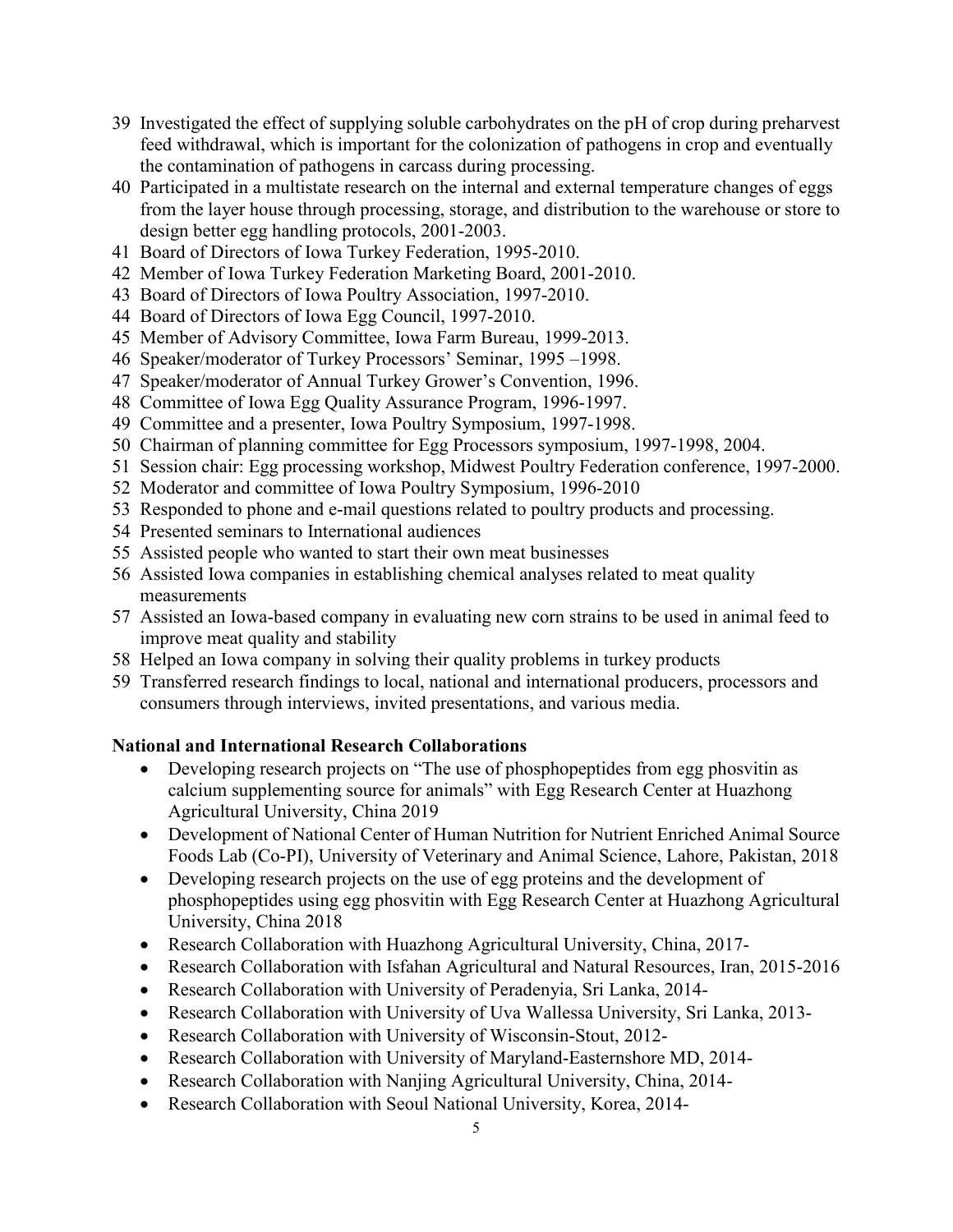- Research Collaboration with Korea Research Institute, Korea, 2012-
- Research Collaboration with Suncheon University, Korea, 2009-2014
- Research Collaboration with Chungnam University, Korea, 2009-2014
- Research Collaboration with Konkuk University, Korea, 2008-
- Research Collaboration with Biomodulation program, Seoul National University, Korea, 2009-2013
- Research Collaboration with Korea Atomic Energy Institute, 2003-2005
- Research Collaboration with University of Wisconsin-Madison, 2001-2003
- Research Collaboration with NADC/ARS, Ames, 2000-2004
- Research Collaboration with Oregon State University, 1999-2001
- Research Collaboration with University of Arkansas, 2000-2002
- Research Collaboration with Hubei Academy of Agricultural Science, China 2002
- Research Collaboration with Kyungbuk University, Korea 2002-
- Research Collaboration with Kyungnam University, Korea 2001-2006
- Research Collaboration with Inje University, Korea 2001-2004
- Research Collaboration with China Agricultural University, China 1999-2000
- Research Collaboration with Korea Food Research Institute, Korea 1999-2015.
- Research Collaboration with Kyungsan University, Korea 1996-1997.

## **Professional Associations**

- American Meat Science Association
- Institute of Food Technologists
- Poultry Science Association
- American Chemical Society
- Gamma Sigma Delta Honorary Agricultural Society
- Sigma Xi, The Scientific Research Society

## **Awards, Honors, and Recognition**

- American Egg Board Research Award, Poultry Science Association, 2015.
- Award in Meat Research, American Society of Animal Science, 2013.
- The Evonic Degussa Award for the achievement in Poultry Science, Poultry Science Association, 2011.
- ISU Animal Industry Report Award, Iowa State University, 2004.
- Award for Achievement by an Organizational Team (ISU Extension), Iowa State University, 2004.
- American Egg Board Research Award, Poultry Science Association, 2000.

## **Service Activities**

## **Department:**

Member Search Committee of Poultry Nutrition Position, 2015 Section Editor for Animal Industry Report, 2013-16 Post tenure review committee of Dr. S. Lonergan, 2015 Departmental Scholarship committee, 2014-2019 Departmental Goverance Council, 2013-2014, 2015-2019 Served as a reviewer for the Wise Burroughs Memorial Endowment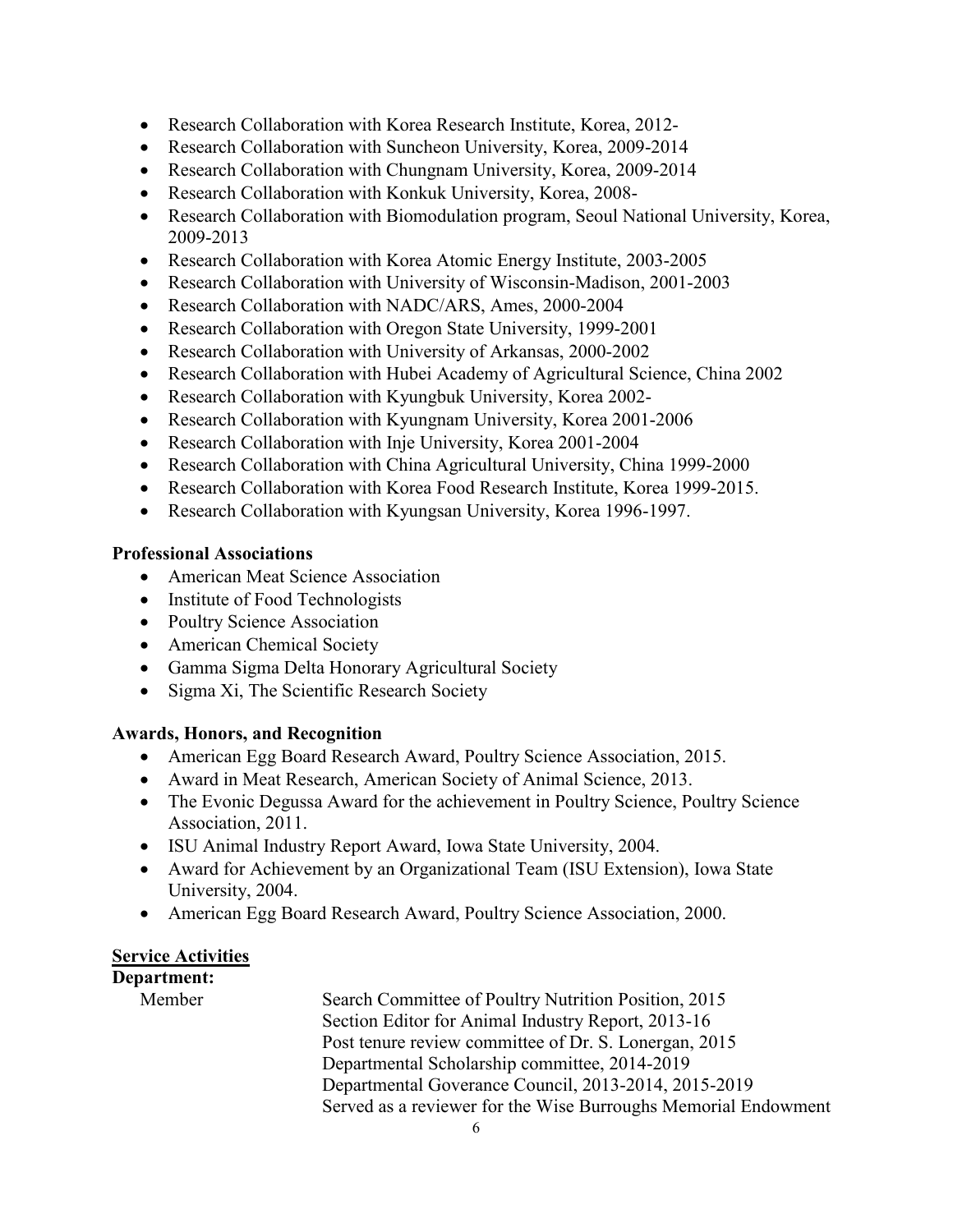|                     | research grant, 2012                                               |
|---------------------|--------------------------------------------------------------------|
|                     | Departmental strategic plans committee, 2011-2012                  |
|                     | Seminar Committee, 2011-2012                                       |
|                     | Award and Recognition committee, 2008-2010                         |
|                     | Post-tenure review committee for L. Anderson, 2008                 |
|                     | PEC Committee for E. Lonergan, 2007                                |
|                     | P&T committee for Brigandahl, 2007                                 |
| Member              | Post-tenure review committee for Sebranek, 2006                    |
| Member              | Post-tenure review committee for Cordray, 2005                     |
|                     | Chuck Wagon Committee 1995-2006                                    |
| Member              | Professional Development, 2002-                                    |
| Member              | Meat Science Position Screening Committee, 1997                    |
| Member              | Departmental Collaborator Evaluation Committee, 2001               |
| Member              | Poultry Nutrition Position Screening Committee, 2002               |
| Chair               | Departmental Collaborator Evaluation Committee, 2002               |
|                     |                                                                    |
| <b>College:</b>     |                                                                    |
| Committee           | Diversity committee 2008-2011                                      |
| Member,             | Food Safety Consortium 1995-2010                                   |
| Member,             | Nutritional Sciences Council 1996-present                          |
| Member              | <b>Plant Science Institute</b>                                     |
| <b>Regional:</b>    |                                                                    |
| Chair and Organizer | Meat and Egg Processing Workshop for the Midwest Poultry           |
|                     | Federation Convention. 2017-2019                                   |
| Chair and Organizer | Turkey Processing Workshop for the Midwest Poultry Federation      |
|                     | Convention. 2009-2016                                              |
| Chair and Organizer | Egg Processor Workshop for the Midwest Poultry Federation          |
|                     | Convention. 2003-2008                                              |
| Member              | Iowa Turkey Processors' Seminar Planning Committee, 1995           |
| Member              | Midwest Poultry Federation Convention Turkey Processors            |
|                     | Workshop Committee 1996-1997                                       |
| Chair               | Egg Processor Workshop 1998 Planning Committee and Workshop        |
|                     | for the Midwest Poultry Federation Convention. 1997-2008.          |
| Moderator           | Iowa Poultry Symposium, 1995-2000                                  |
| Moderator           | Iowa Layer Symposium, 2001-2007                                    |
| <b>National:</b>    |                                                                    |
| Member              | PSA-AEB Research Award Committee, Poultry Science Association,     |
|                     | 2018                                                               |
| Member              | PSA-Maurice Stein Fellowship Award Committee PSA, 2018             |
| Member              | IFT-2017 Samuel Cate Prescott Award Jury, 2017                     |
| Member              | Maurice Stein Fellowship Award Committee PSA, 2016-2017            |
| Member              | 2016 Stephen S. Chang Award for Lipid or Flavor Science Jury, IFT, |
|                     | 2016                                                               |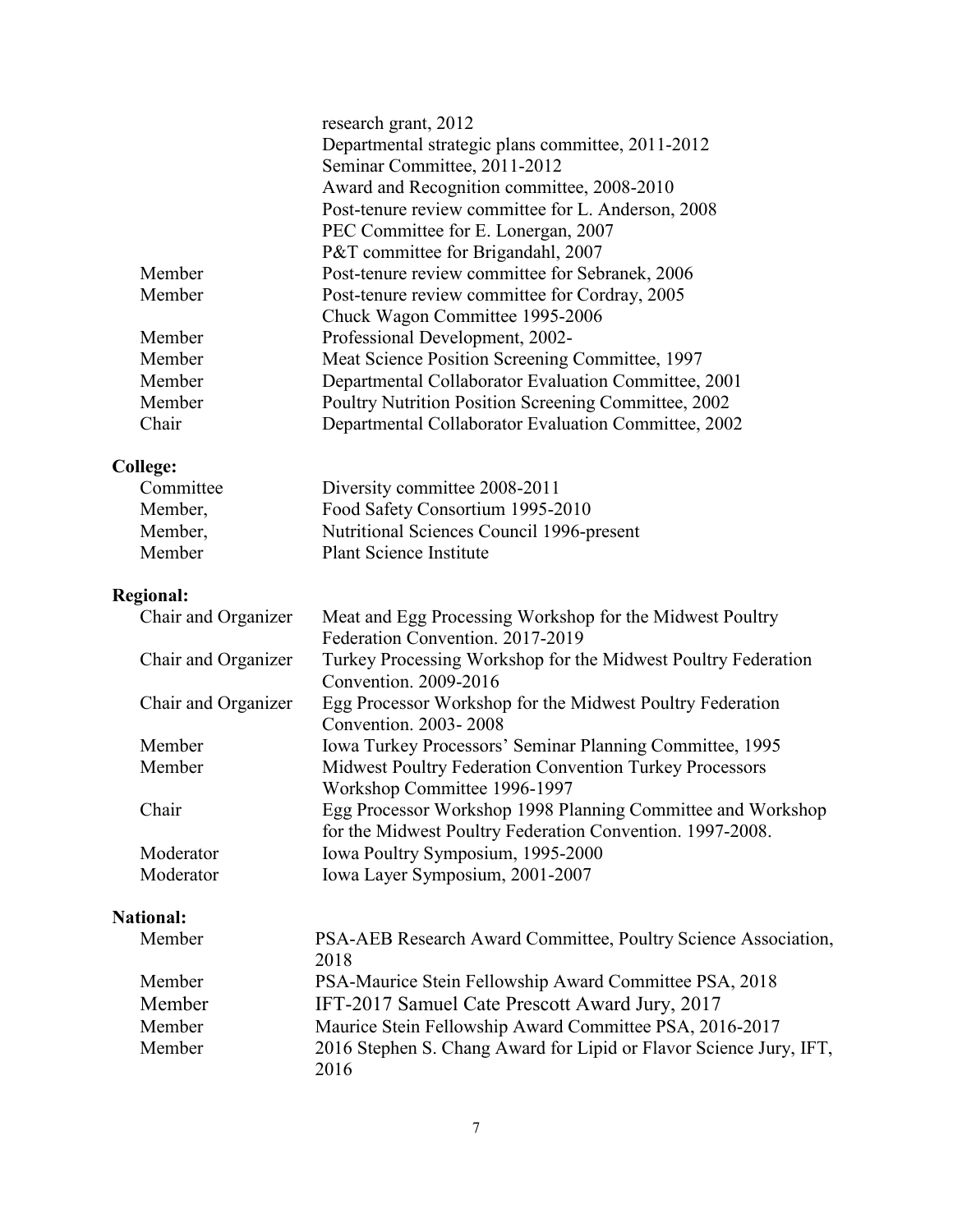| Member           | PSA-AEB Research Award Committee, Poultry Science Association,<br>2015-2017                                                           |
|------------------|---------------------------------------------------------------------------------------------------------------------------------------|
| Member           | National Award Committee in Meat Research, ASAS, 2015                                                                                 |
| Member           | PSA Student paper competition evaluation committee, 2013                                                                              |
| Member           | IFT Student paper competition evaluation committee, 2008, 2009                                                                        |
| Member           | S-1027 Regional Research Committee 2007-present.                                                                                      |
| Member           | S-292 Regional Research Committee "Southern Regional Research<br>Project" 2001-2006.                                                  |
| Member           | IFT Student paper competition evaluation committee, 2005, 2007                                                                        |
| Member           | DC97-13 Planning Committee "Southern Regional Research Project"<br>1997-2000.                                                         |
| Member           | DC97-13 Planning Committee "Southern Regional Research Project"<br>1997-2000.                                                         |
| Member           | NC-183 Regional Research Project "Development of new processes<br>and technologies for the processing of poultry products" 1995-1997. |
| Member           | IEG-65 Information Exchange Group "Oxidative process in muscle<br>foods" 1995.                                                        |
| Secretary        | IEG-65 Information Exchange Group "Oxidative process in muscle<br>foods" 1996.                                                        |
| President        | IEG-65 Information Exchange Group "Oxidative process in muscle<br>foods" 1997-1998.                                                   |
| Co-chair         | Institute of Food Technologist, Technical Oral Session: "Muscle<br>Foods Quality and Methods" 1998.                                   |
| Member           | DC97-13 Southern Regional Research Project planning committee,<br>1997-1998.                                                          |
| Section chair    | Poultry Science Annual Meeting: Poultry Products and Processing<br>section, 1999.                                                     |
| Associate Editor | Poultry Science. 1998-2001.                                                                                                           |

## **International:**

| <b>Editorial Board</b>      | Food Science and Biotechnology, 2019-                          |
|-----------------------------|----------------------------------------------------------------|
| <b>Editorial Board</b>      | Korean J. Food Preservation, 2019-                             |
| Evaluation committee        | Antioxidant J. Travel Award, 2018                              |
| <b>External Assessor</b>    | Faculty Promotion, Universiti Putra Malaysia (2018-2021)       |
| International Editor        | Food Science of Animal Resources, 2018- present                |
| <b>Evaluation Committee</b> | <b>MDCI</b> Travel Award committee, 2018                       |
| <b>Editorial Board</b>      | Tropical Agricultural Research, 2017-present                   |
| <b>Guest Editor</b>         | Food Research International, 2017-2018.                        |
| <b>Editorial Board</b>      | Journal of Agriculture and Value Addition (JAVA) 2016- present |
| Reviewer                    | Uva Wellassa University International Research Symposium 2017. |
| <b>Editorial Board</b>      | Antioxidants, 2016-Present                                     |
| <b>Guest Editor</b>         | Oxidative Medicine and Cellular Longevity Journal, 2015-2016   |
| <b>Guest Editor</b>         | Antioxidants, 2015-2016                                        |
| <b>Editorial Board</b>      | Asian-Pacific Journal of Animal Science, 2015-17               |
| Associate Editor            | Journal of Animal Science and Technology, 2014-present         |
| <b>Editorial Board</b>      | Food Engineering Progress, 2013- present                       |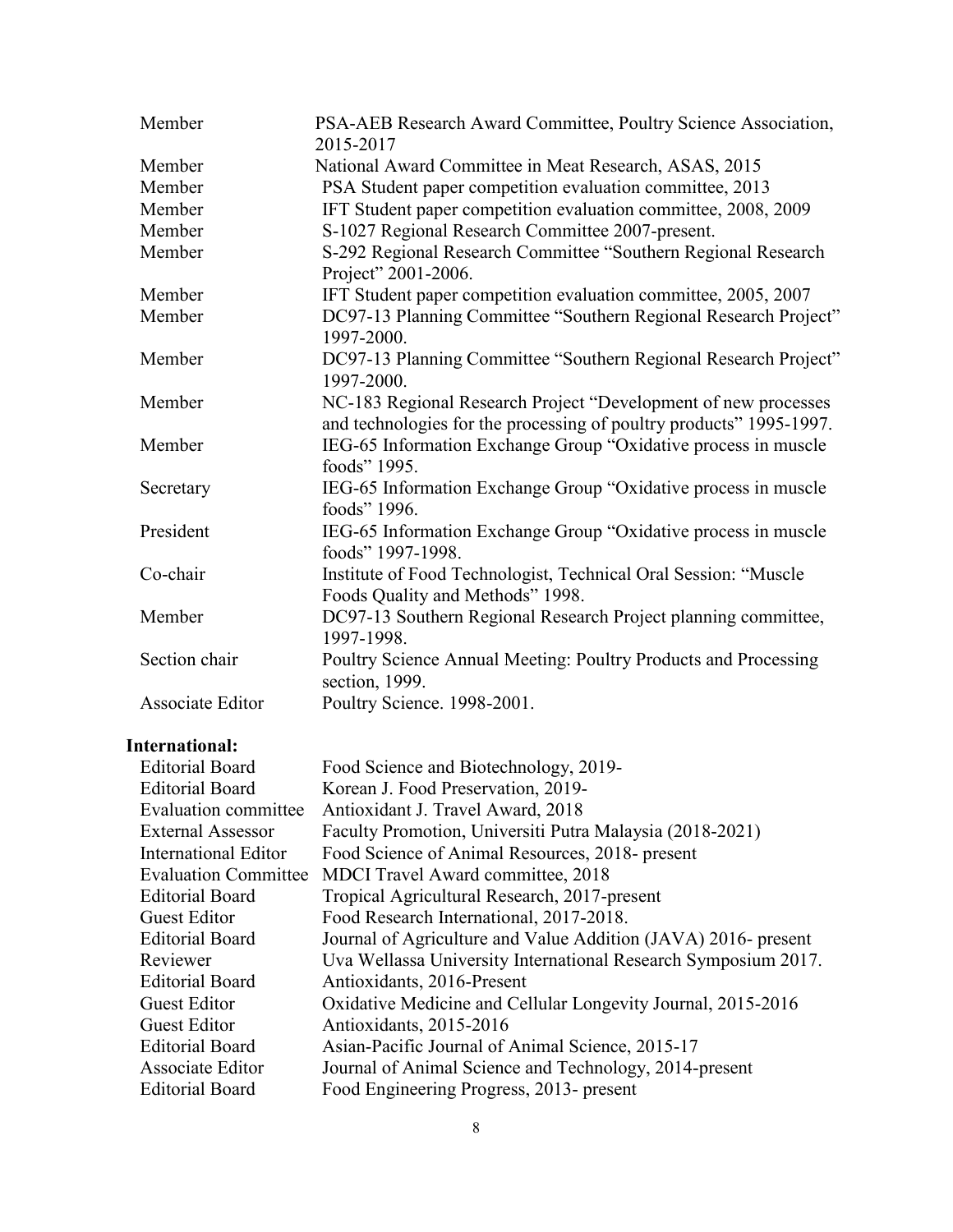| <b>Editorial Board</b> | The Annals of the University Dunarea de Jos of Galati Fascicle $VI -$ |
|------------------------|-----------------------------------------------------------------------|
|                        | Food Technology (ISSN 1843-5157), 2010-2014                           |
| <b>Editorial Board</b> | Korean Journal of Food Science and Animal Resources, 2008-2014        |
| Editor                 | Journal of Nutrition and Food Sciences, 2010-                         |
| Chair                  | Plenary lecture sessions, ICOMST 2010                                 |
| <b>Editorial Board</b> | Food Science and Biotechnology Journal, 2008-2014                     |
| Organizer/Chair        | Food Science and Technology Symposium, UKC2006-2007, 2013.            |
| Councilor              | Food Science and Technology, KSEA, 2005-2007                          |
| Coordinator/organizer  | Ensminger School (International Education program) in Korea, 2004     |
| Honorary Researcher    | Korea Livestock Research Institute, Korea, 2001-2014                  |
| Chair                  | KAFTA (Korean-American Food Scientists Association), 2000-02.         |
| Chair-Elect            | KAFTA, 1998-2000                                                      |
| Chair                  | Review Committee KAFTA Research Paper Competition, 1996-7             |

#### **Reviewing**:

- External Thesis Examiner for a Ph.D. student (Hafeez ur Rehman), Department of Food Science and Technology, University of Sargoda, Pakistan (2020)
- External Thesis Examiner for a Ph.D. student (Syeda Mahvish Zahra), Department of Food Science and Technology, University of Sargoda, Pakistan (2020).
- External reviewer for the Research Leaders 2025 proposal, FACCE ERA-GAS, The RL2025 fellowship program of EU (2020)
- External Thesis Examiner for a BS student (Syeda Mahvish Zahra), Faculty of Animal Science and Export Agriculture, Uva Wellassa University, Sri Lanka (2020)
- External Thesis Examiner for a Ph.D. student (Haroon Munir), University of Agriculture, Faisalabad, Pakistan (2020)
- External Thesis Examiner for a Ph.D. student (Muhammad Qasim Raza), University of Agriculture, Faisalabad, Pakistan (2020)
- External Thesis Examiner for Ph.D. students (Huma Bader Al Ain, Muhammad Faisal Nisar and Zunaira Mubeen), Government College University, Faisalabad, Pakistan (2019)
- External Reviewer for Promotion of Dr. M. Asif Khan, University of Agriculture, Faisalabad Pakistan (2019)
- External Thesis Examiner for a Ph.D. student (Zunaira Mubeen), Government College University, Faisalabad, Pakistan (2019)
- External Thesis Examiner for a Ph.D. student (Shahid Waheed), University of Karachi, Pakistan (2018).
- External Reviewer for Promotion of Dr. Lokman Hakim Idris, Faculty of Veterinary Medicine
- Universiti Putra, Malaysia (2018)
- External Reviewer for Promotion of Dr. Dr. Anjas Asmara, Faculty of Veterinary Medicine, Universiti Putra, Malaysia (2018).
- External Reviewer for Promotion of Dr. C. S. Hur, Seoul National University, Korea (2018).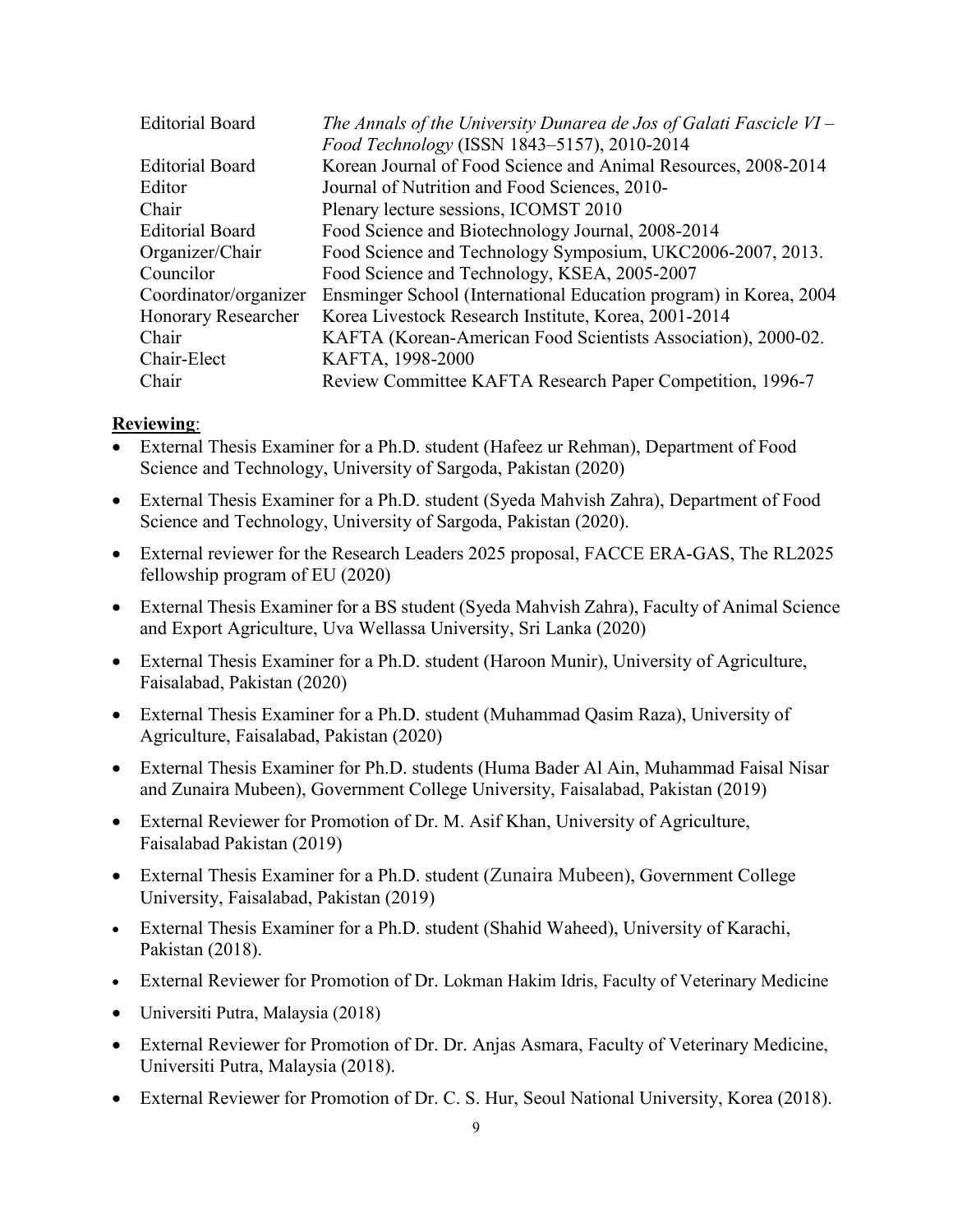- External Reviewer for Promotion of Dr. Mirko Betti, University of Alberta, Alberta, Canada (2018).
- External Reviewer for Promotion of Dr. Victoria Attoh-Kotokoh, Department of Animal Science, Kwame Nkrumah University of Science and Technology, Kumasi, Ghana (2018).
- External Thesis Examiner for a PhD student (Ibitoye Emmanuel Busayo), Universiti Putra, Malaysia (2018).
- External Reviewer for Promotion of Dr. Bruce Rathgeber, Dalhousie University, Nova Scotia, Canada (2018).
- External Thesis Examiner for a PhD student (Kashif Islam), Macquarie University, New Zealand (2018).
- External reviewer for the NSERC Grant proposal, NSERC of Canada (2018)
- External Thesis Examiner for a PhD student (Uswa Ahmad) in the Department of Food Science, Government College University, Faislabad, Pakistan (2018).
- External Thesis Examiner for a PhD student (Afshan Shafi) in the Department of Food Science and Technology, University of Sargoda, Pakistan (2018)
- External Reviewer for the Promotion of Drs. Farhan Ahmed Atif, Nasir Ali Tauqir, and Nasir Mukhtar, The University of Saroghda, Pakistan (2017)
- External Thesis Examiner for a PhD student (Muhammad Naeem Safdar) in the Department of Food Science and Technology, University of Sargoda, Pakistan (2017)
- External reviewer for the Kuwait Foundation for the Advancement of Sciences (KFAS), Kuwait, 2016
- External reviewer for the NSERC Grant proposal, NSERC of Canada, 2016
- External reviewer of the final Report for the Alberta Livestock and Meat Agency (ALMA) Research Grant, Canada (2016).
- External Reviewer for *International Foundation for Science* Research Grant, Sweden (2015-2016)
- External Thesis Examiner for a PhD student in the Department of Agricultural Food and Nutritional Science, University of Alberta, Edmonton, Canada (2015-16)
- External reviewer for the NSERC Grant proposal, NSERC of Canada, 2015
- External Reviewer for *International Foundation for Science* Research Grant, Sweden (2015)
- *ad hoc* reviewer for an ARS project plan *Assessment and Improvement of Poultry Meat, Egg, and Feed Quality.* USDA-ARS (2015)
- **QSARU Quality Project Plan External Reviewer for USDA-ARS, Athens, GA (2015)**
- External reviewer of the Agricultural Funding Consortium, Alberta, Canada (2015)
- External reviewer of the final Report for the Alberta Livestock and Meat Agency (ALMA) Research Grant, Canada (2013-2015).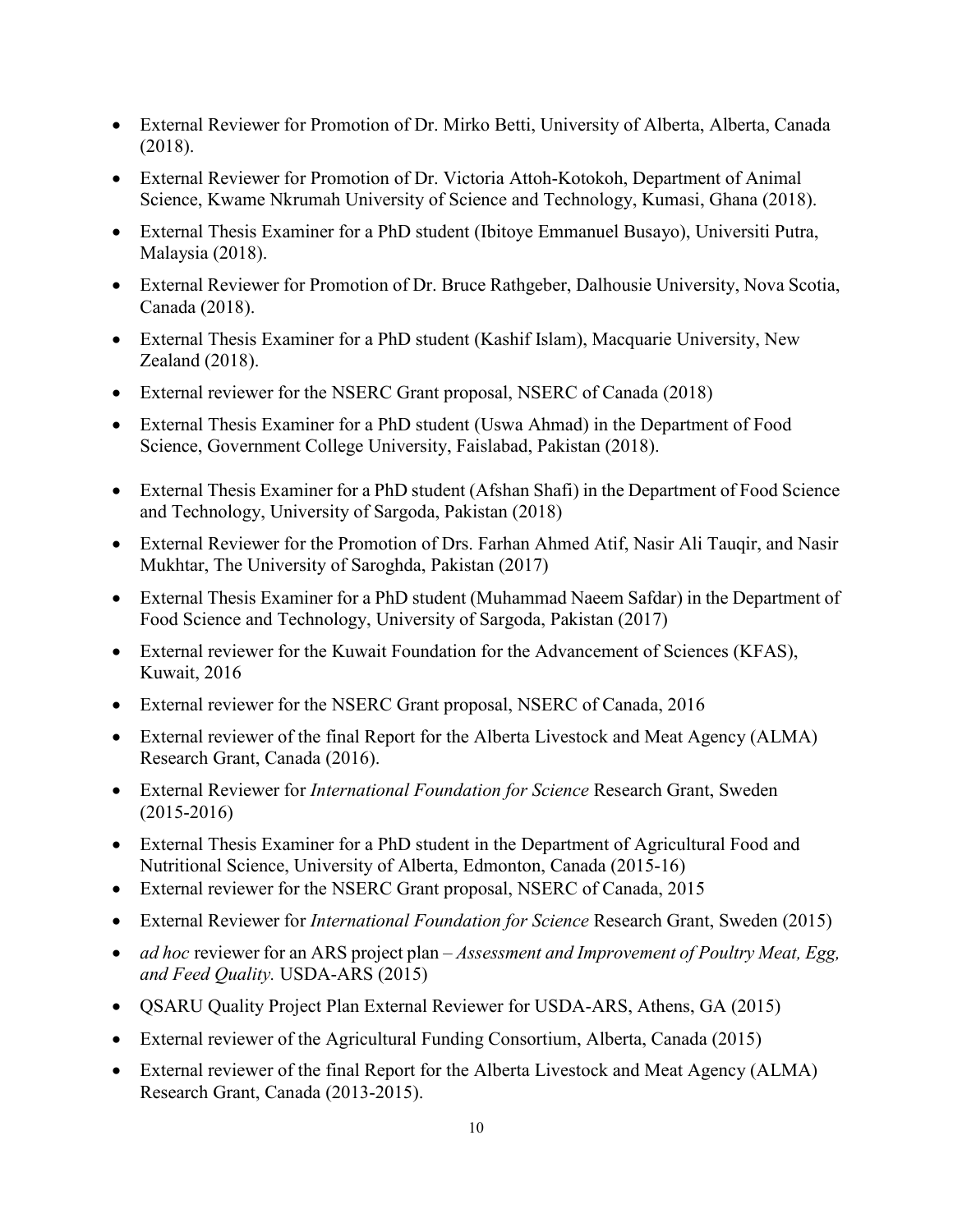- External reviewer of the Mitacs Elevated Postdoctoral Fellowship program, Canada (2014).
- External Reviewer for Tenure and Promotion of Dr. Dojin Ryu, University of Idaho (2014).
- External reviewer for the NSERC Grant proposal, NSERC of Canada (2008, 2012-2014).
- External Reviewer for Tenure and Promotion of Dr. Muhammad Younas, The University of Agriculture Faisalabad, Pakistan (2013).
- Review panel, Agriculture and Food Research Initiative/NIFA, Washington, DC (2012).
- External Thesis Examiner for a graduate student in the Faculty of Veterinary Medicine, University of Malaysia, (2011).
- External Reviewer for Tenure and Promotion of Dr. Muhammad Hussain, The University of Agriculture Faisalabad, Pakistan, (2011).
- Guest editor, IMRP 2011, Special Issue Guest Editor, Radiation Physics and Chem. (2011).
- External reviewer for Poultry Industry Council for Research and Education, Canada 2009- 2011).
- External reviewer for the Alberta Agricultural Research Council, Canada (2008-2012)
- *ad hoc* reviewer for the Nebraska Agricultural Experiment Station *ARD* Foundation Funds 2010, University of Nebraska-Lincoln (2010)
- External reviewer of Tenure and Promotion for Dr. G. Cherian of Oregon State University and Dr. M. Betti, University of Alberta, Canada (2010).
- External reviewer for the United States-Israel Binational Agricultural Research and Development Fund (BARD) (2009)
- External reviewer for the Ohio Agricultural Research and Development Center's SEEDS (2007)
- An associate editor of the Poultry Product and Processing Section of Poultry Science Journal  $(1998 - 2005)$ .
- A peer reviewer for many Scientific Journals (25-30 review per year) including Food Chemistry, Journal of Agricultural and Food Chemistry, Food hydrocolloids, Food Research International, Antioxidants, International Journal of Biological Macromolecules, Journal of Food Science, Meat Science, Poultry Science, Journal of Dairy Science, Food and Environmental Sanitation, Journal of the Science of Food and Agriculture, Journal of Nutrition, Flavor & Fragrance, International J. Food Science, Journal of Food Processing & Preservation, J. Lipids, J. Applied Poultry Research, and Journal of American Oil Chemists Society, Food Control, AJAS, J. Functional Foods, Food Science and Nutrition, Food Analytical Method, Food Science and Biotechnology, J. Food Processing and Preservation, World Poultry Science Journal, Food Bioprocess Technology, J. Food Quality, Amino Acids, Review in Clinical Pharmacology, Carbohydrate Polymers, Process Biochemistry.

# **Publications**

## **Referred Journal Articles**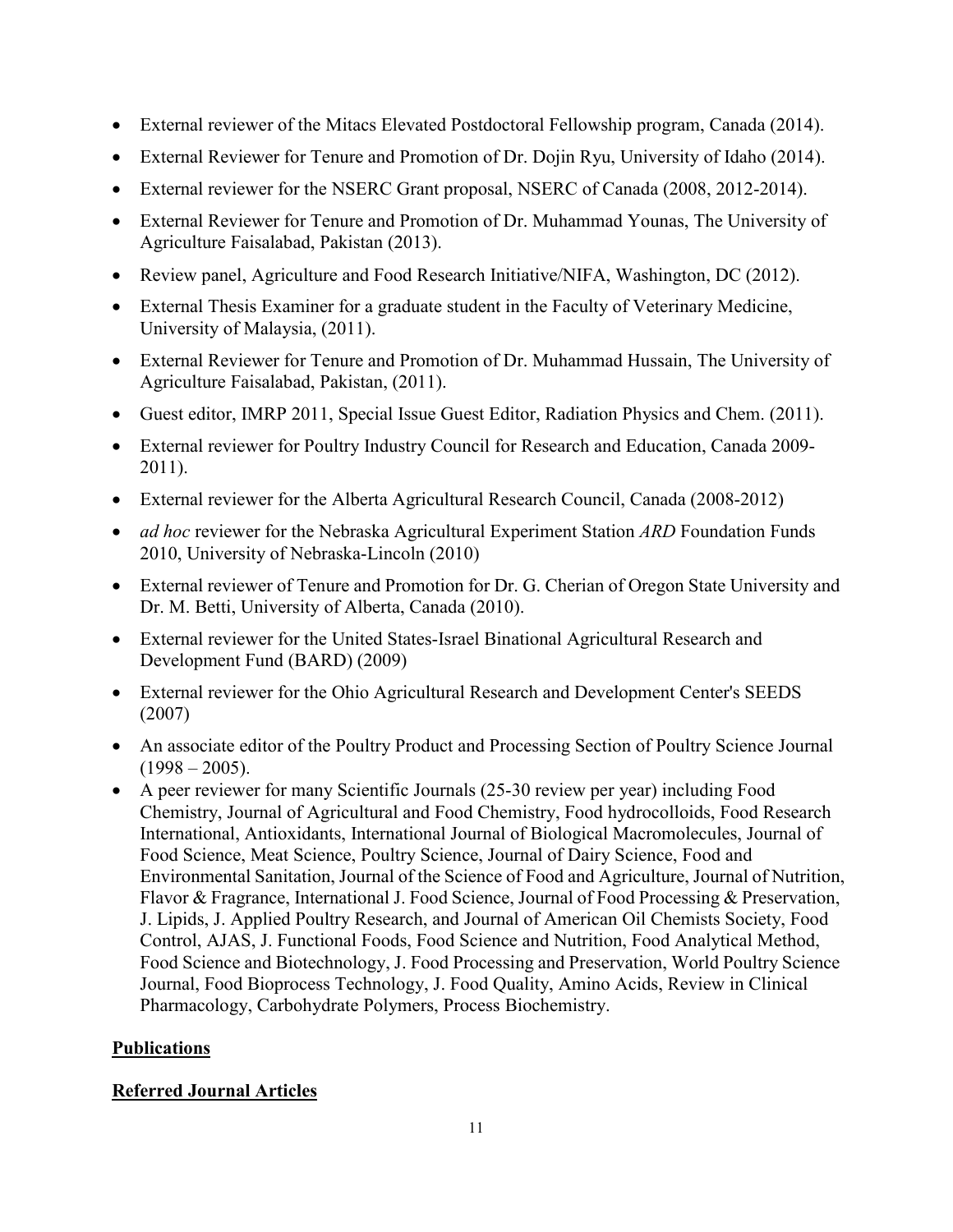- 1. Zou, W., Mourad, F. K., Zhang, X., Ahn, D. U., Cai, Z., Jin, Y. (2020). Phase separation behavior and characterization of ovalbumin and propylene glycol alginate complex coacervates. Food Hydrocol. (In press).
- 2. Yao, Y., T. Liu, Y. Tu, X. Huang, and D. U. Ahn (2020). Separation of ovoinhibitor from chicken egg white. LWT-Food Science and Technol. 127:109367.
- 3. Ji, S., D.U. Ahn, Y. Zhao, K. Li, L. Sheng, and X. Huang (2020). An easy and rapid separation method for five major proteins from egg white: successive extraction and MADI-TOF-MS identification. Food Chem. 315:126207.
- 4. Kim, H.S., J.H. Lee, S.H. Moon, D.U. Ahn, and H.D. Paik (2020). Ovalbumin Hydrolysates Inhibit Nitric Oxide Production in LPS-induced RAW 264.7 Macrophages. Food Sci. Anim. Resour. 40(2):274-285.
- 5. Zhou, X., Y. Wang, D. U. Ahn and Z. X. Cai (2020). An Easy and Simple Insolating Method of Fc and Fab Fragments with High Purify from Chicken Immunoglobulin. J. Chromatography B. 1141:122011.
- 6. Lee, J.H., S.H. Moon, Y. Hong, D.U. Ahn, and H.D. Paik (2020). Anti-elastase and anti-hyaluronidase activity of phosvitin isolated from hen egg yolk. Br. Poultry Sci. 61(1): 17-21.
- 7. Jo, Y.H., K. Ameer, N.H. Chung, Y.H. Kang, D.U. Ahn and J.H. Kwon, (2020). E-sensing, calibrated PSL, and improved ESR techniques discriminate irradiated fresh grapefruits and lemons. J. Food Sci. Technol. 57:364-374.
- 8. Lorenzo, J.M., Trindade, M.A., Ahn, D. U., and Barba, F.J. (2019). Natural antioxidants to reduce the oxidation process of meat and meat products. Food Res. Int. 115:377-378
- 9. Huang, X., S. H. Moon, J. H. Lee, H. D. Paik, E. J. Lee, and D. U. Ahn (2019). Effective preparation method of phosphopeptides from phosvitin and the analysis of peptide profiles using tandem mass spectrometry. J. Agric. Food Chem. 67:14086-14101.
- 10. Zhao, Q. C., J. Y. Zhao, D. U. Ahn, Y. G. Jin, and X. Huang (2019). Separation and identification of highly efficient antioxidant peptides from eggshell membrane. Antioxidants. 8, 495; doi:10.3390/antiox8100495
- 11. Li, X., Z. Cai, D.U. Ahn, and X. Huang (2019). Development of an antibacterial nanobiomaterial for wound-care based on the absorption of AgNPs on the eggshell membrane. Colloids and Surfaces B: Biointerfaces 183: 110449.
- 12. Yu, Z., Wang, N., Ahn, D. U., and Ma, M.H. (2019). Long-term egg yolk consumption alters lipid metabolism and attenuates hyperlipidemia in mice fed a high-fat diet based on lipidomics analysis. Eur. J. Lipid Sci. Technol. **<https://doi.org/10.1002/ejlt.201800496>**.
- 13. Huang, X. and D. U. Ahn (2019). Lipid oxidation and its implications to meat quality and human health. Food Sci. Biotechnol. 28(5):1275-1285.
- 14. Huang, X., E.J. Lee, and D.U. Ahn, (2019). Development of Non-Dairy Creamers using Egg White, Yolk, and Soy Proteins. AJAS 32(6): 881-890.
- 15. Huang, X., S., Abeyrathne, and D.U. Ahn (2019). Chap. 17. Advances in valuable egg protein separation - Egg yolk proteins. *In* Eggs as Functional Foods and Nutraceuticals for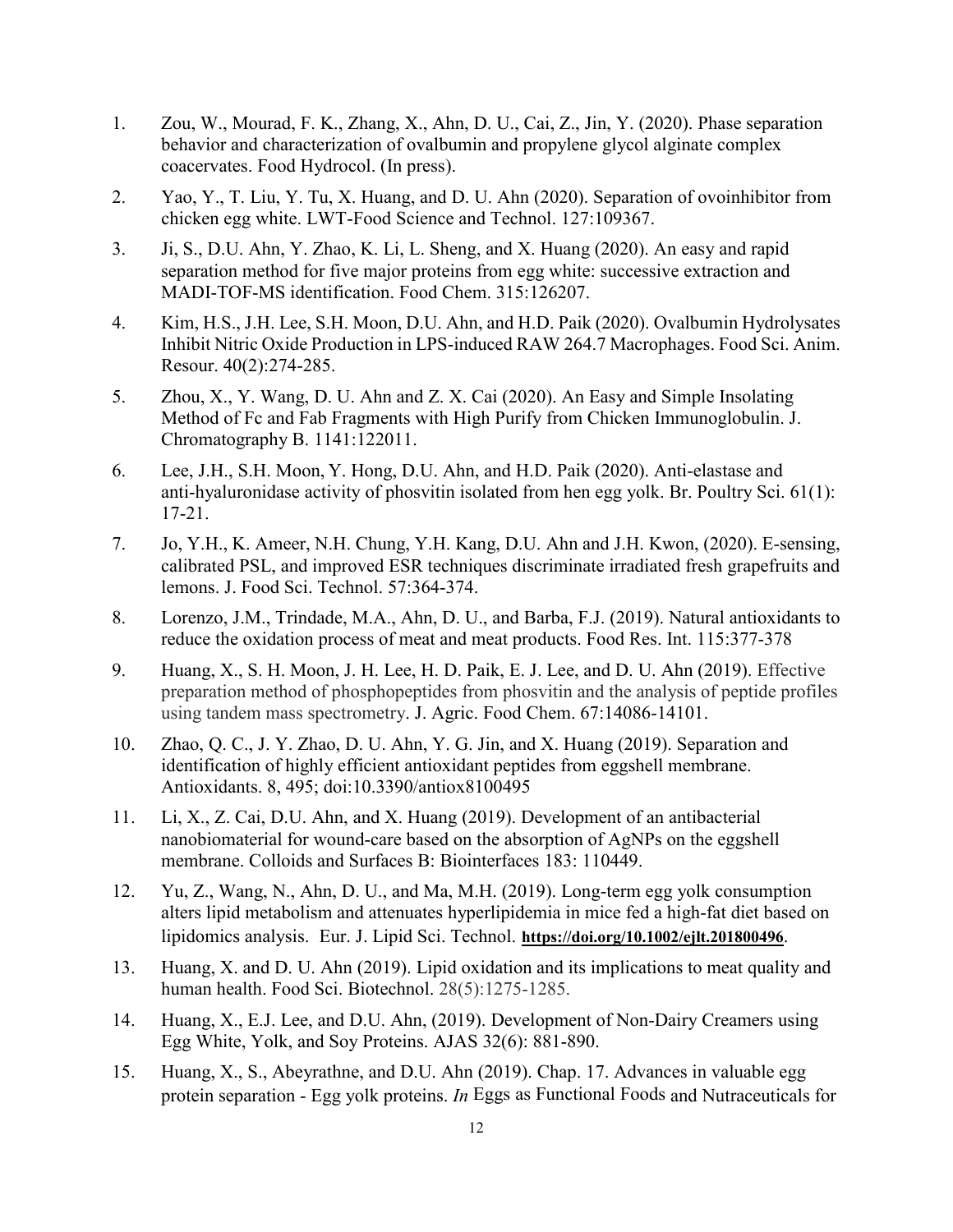Human Health; Food Chemistry, Function and Analysis. J. Wu (Ed). Royal Soc. Chem. P329-347.

- 16. Abeyrathne, S., Huang, X., and D.U. Ahn (2019). Chap. 18. Advances in valuable egg protein separation - Egg white proteins. *In* Eggs as Functional Foods and Nutraceuticals for Human Health: Food Chemistry, Function and Analysis. J. Wu (Ed). Royal Soc. Chem. P348-358.
- 17. Huang, X. and Dong U. Ahn (2019). How the Value and the Use of Egg Yolk Can be Increased? J. Food Sci. 84:205-212.
- 18. Li, X., M. Ma, D.U. Ahn, and X. Huang (2019). Preparation and characterization of novel eggshell membrane-chitosan blend films for potential wound-care dressing: From waste to medicinal products. Int. J. Biol. Macromol. 123:477-484.
- 19. Zaboli, G., X. Feng, X. Huang, and D.U. Ahn (2019). How can heat stress affect chicken meat quality? – A review" Poultry Sci. 98:1551–1556.
- 20. Feng, X., C. Jo, K.C. Nam, and D.U. Ahn, (2019). Impact of electron-beam irradiation on the quality characteristics of raw ground beef. Innov. Food Sci. Emerg. Technol. 54: 87-92.
- 21. Lee, J.H., S.H. Moon, H.S. Yu, D.U. Ahn, and H.D. Paik, (2018). *In vitro* immune-enhancing activity of ovotransferrin from egg white via MAPK signaling pathways in RAW 264.7 macrophages. Korean J. Food Sci. Anim. Res. 38:1226-1236.
- 22. Shin, J.M, E.J. Lee, and D.U. Ahn, (2018). Electrospinning of Tri-acetyl-β-Cyclodextrin (TA-β-CD) Functionalized Low-Density Polyethylene to Minimize Sulfur Odor Volatile Compounds. Food Packaging and Shelf Life 18:107-114.
- 23. Huang, X. and D.U. Ahn (2018). The incidence of muscle abnormalities in broiler breast meat – A review. Korean J. Food Sci. Anim. Res. 38(5): 835~850.
- 24. Yang, I., Park, D. H., Choi, W. S., Oh, S. C., Ahn, D. U., Han, G. S. and Oh, S.W. (2018). Investigating the Partial Substitution of Chicken Feather for Wood Fiber in the Production of Wood-based Fiberboard. Korean Chem. Eng. Res. 56(4): 577-584.
- 25. Jie, Y., X. Li, Z. Cai, M. Ma, Y. Jin, D.U. Ahn and X. Huang (2018). Phosphorylation of Phosvitin Plays a Crucial Effects on the Protein-Induced Differentiation and Mineralization of Osteoblastic MC3T3-E1 Cells. Int. J. Biol. Macromol. 118:1848-1854.
- 26. Jo, Yunhee, K. Ameer, Y. H. Kang, D. U. Ahn, and J.-H. Kwon, (2018). Calibrated Photo-Stimulated Luminescence and E-Sensing Analyses Discriminate Korean Citrus Fruits Treated with Electron Beam. Food Analytical Methods. 11:3190–3200.
- 27. Abeyrathne, E.D.N.S., X. Huang, and D. U. Ahn (2018). Antioxidant, ACE inhibitory activity and other functional properties of egg white proteins and the peptides derived from them  $-$  A review. Poultry Sci. 97:1462-1468.
- 28. Yang, I., Park, D. H., Choi, W. S., Ahn, D.U., OH, S.C.; Han, G.S. (2018). Adhesive and Curing Properties of Chicken Feather/Blood- based Adhesives for the Fabrication of Medium-density Fiberboards. J. Adhesion 94:14, 1137-1154.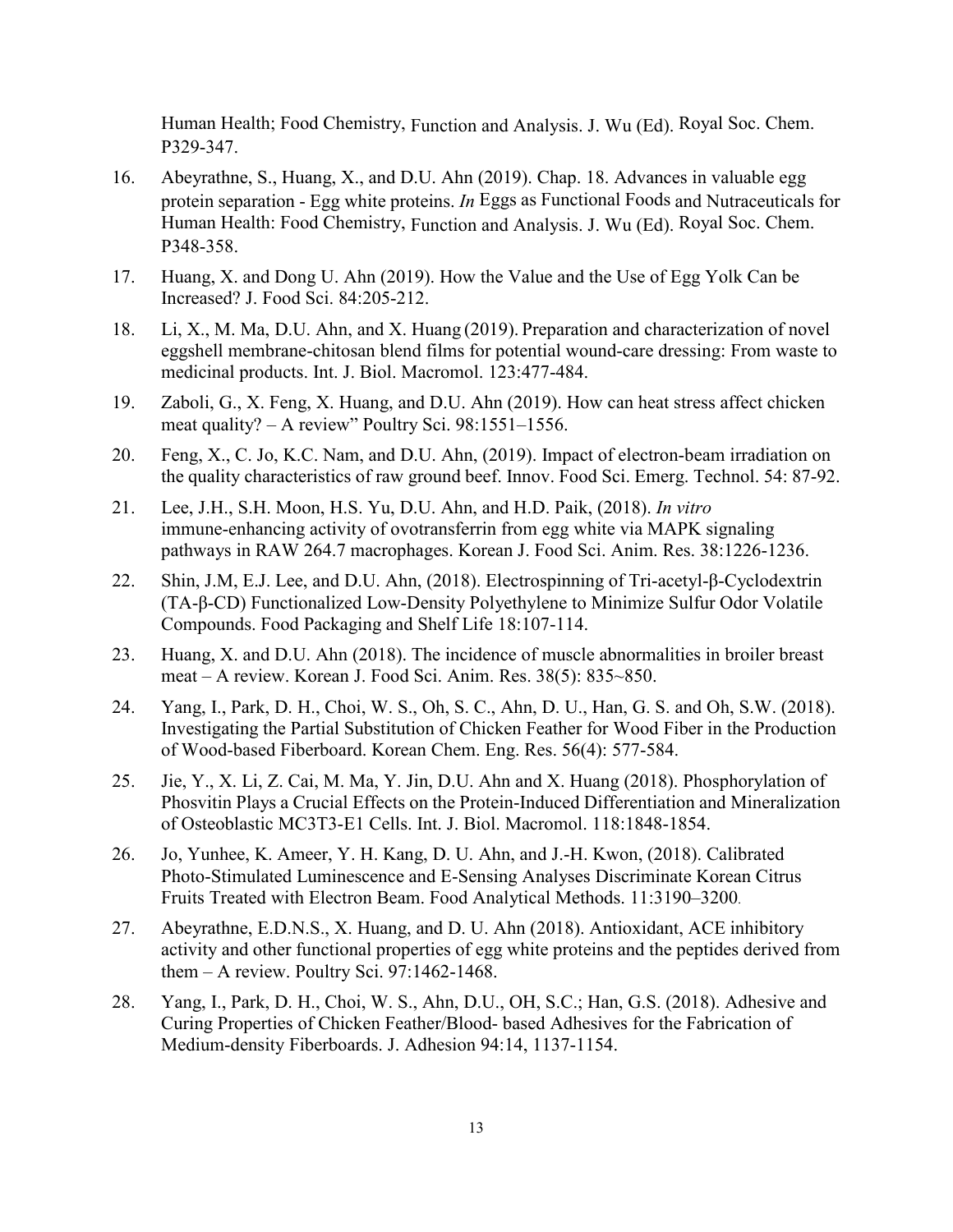- 29. Al-Hijazeen, M., A. Mendonca, E. J. Lee, and D. U. Ahn (2018). The effect of oregano oil and tannic acid combinations on the quality and sensory characteristics of cooked chicken meat. Poultry Sci. 97:676-683.
- 30. Feng, X., C. Jo, K C. Nam, and D.U. Ahn (2018). Effect of irradiation on the parameters that influence quality characteristics of raw beef round eye. Innov. Food Sci. Emerg. Technol. [45\(2\):](https://doi.org/10.1016/j.ifset.2017.09.006) 115-121.
- 31. Lee, J. H., Moon, S.H., Kim, H.S., Ahn, D.U., Paik, H.D. (2017). Antioxidant and anticancer effects of functional peptides from ovotransferrin hydrolysates. JSFA 97:4857-4864
- 32. Ahn, D. U., Lee, E. J., and Mendonca, A. (2017). Chap. 6. Meat decontamination by irradiation. In *Advanced Technologies for Meat Processing.* Leo Nollet and Fidel Toldra, Eds. Mercel Dekker, Inc. p197-225.
- 33. Lee, J. H., S. H. Moon, H.S. Kim, E. Park, D.U. Ahn, and H.D. Paik (2017). Immune-enhancing activity of phosvitin through stimulation of pro-inflammatory mediator production. Poultry Sci. 96:3872–3878.
- 34. Moon, S. H., Lee, J. H., Kim. J. H., Paik, H. D., and Ahn, D. U. (2017). *In vitro* cytotoxic and ACE-inhibitory activities of promod 278P hydrolysate of ovotransferrin from chicken egg white. Poultry Sci. 96:1982–1987.
- 35. Yang, I., Park, D.H., Choi, W.S., Oh, S.C., Ahn, D.U. and Han, G.S. 2017. Reaction Mechanism and Curing Characteristics of Chicken Feather-Based Adhesives and Adhesive Properties of Medium-Density Fiberboard Bonded with the Adhesive Resins. Korean Chem. Eng. Res. 55(3): 1-10.
- 36. Ahn, D. U., Mendonca, A., and Feng, X. (2017). Chap. 8. The storage and preservation of meat: II Nonthermal technologies. In *Lawrie's Meat Science*, 8<sup>th</sup> Edition. F. Toldera (Ed). Elsevier, p231-263.
- 37. Abeyrathne, E.D.N.S., and Ahn, D. U. (2017). Chap. 23. Function and separation of ovotransferrin from chicken egg. In *Egg Innovation and Strategies for Improvement*. Patricia Hester (Ed). Elsevier, p243-249.
- 38. Park, D. H., I. Yang, W. S. Choi, S. C. Oh, D. U. Ahn, and K. S. Han (2017). Evaluating the water resistance of wood adhesives formulated with chicken feather produced from poultry industry. J. Korean Wood Sci. Technol. 45(1):126-138.
- 39. Feng, X., S. H. Moon, Lee, H. Y., and Ahn, D. U. (2017). Effect of irradiation on the parameters that influence quality characteristics of raw turkey breast meat. Rad. Phys. Chem. 130:40-46.
- 40. Nam, K. C., Lee, E. J., and Ahn, D. U. (2016). Chap. 14. The color of poultry meat: understanding, measuring and maintaining product quality in *Achieving Sustainable Production of Poultry Meat Volume 1*: Safety, quality and sustainability. S. Ricke (Ed). Burleigh Dodds Science Publishing, Cambridge, UK (ISBN: 978 1 78676 064 7; [www.bdspublishing.com\)](http://www.bdspublishing.com/).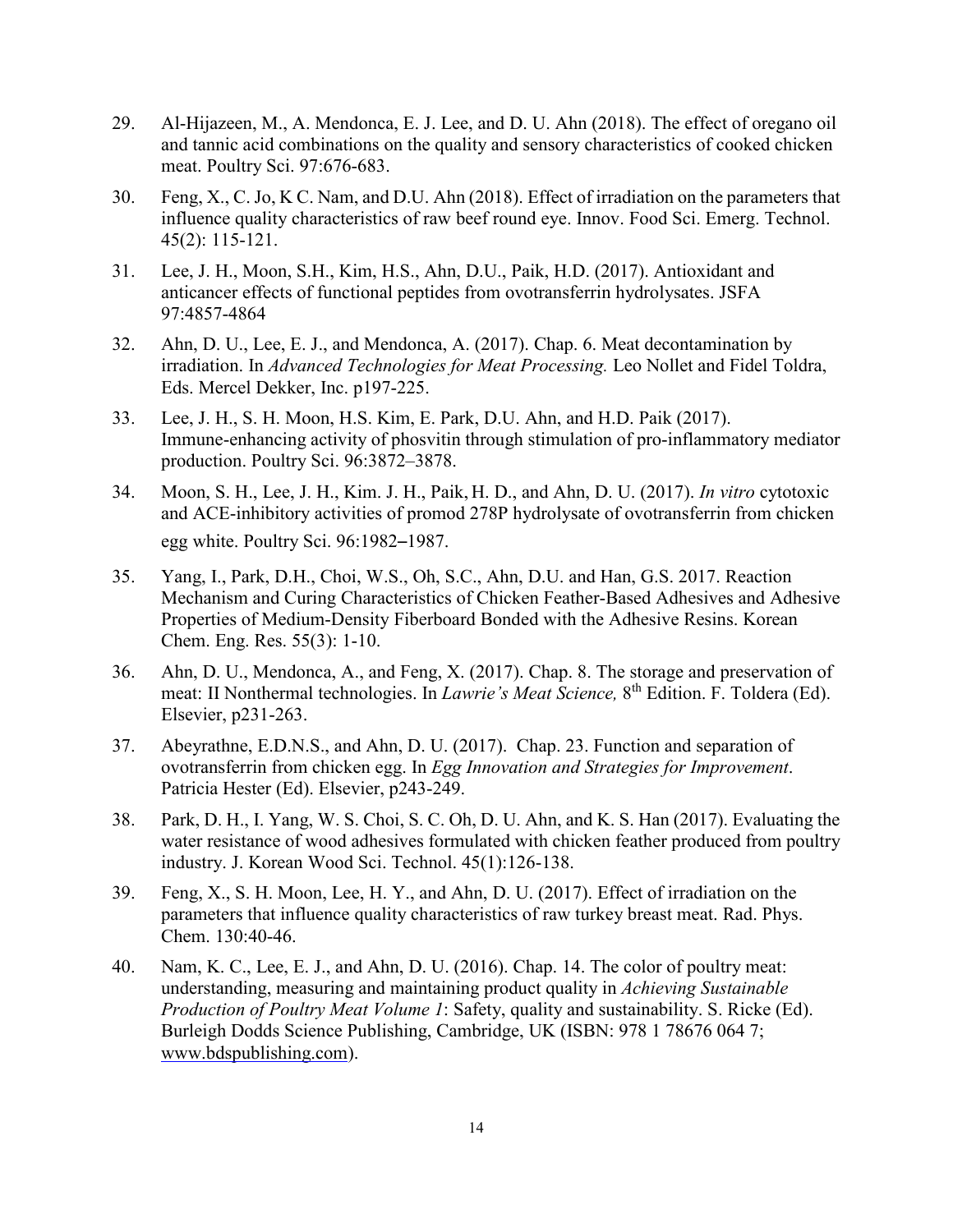- 41. Nam, K.C., Jo, C., andAhn, D. U. (2016). Chap. 2. Irradiation of meat and meat products. In *Emerging Technologies in Meat Processing*. [Enda Cummins](http://www.wiley.com/WileyCDA/Section/id-302475.html?query=Enda+Cummins) and [James Lyng](http://www.wiley.com/WileyCDA/Section/id-302475.html?query=James+Lyng) (Ed). John Wiley & Sons, Ltd., West Sussex, UK. p9-23.
- 42. Feng, X., S. H. Moon, H. Y. Lee, and D. U. Ahn (2016). Effect of irradiation on the parameters that influence quality characteristics of uncured and cured cooked turkey meat products. Poult. Sci. 95:2986-2992.
- 43. Hong, S.P., Lee, E. J., Kim, Y. H. and Ahn, D. U. (2016). Effect of fermentation temperature on the volatile composition of Kimchi. J. Food Sci. 81(11): C2623-C2629.
- 44. Kim, J. H., D.U. Ahn, J. B. Eun, and S. H. Moon (2016). Antioxidant effect of extracts from the coffee residue in raw and cooked meat. Antioxidants *5*(3), 21; doi[:10.3390/antiox5030021](http://dx.doi.org/10.3390/antiox5030021)
- 45. Al-Hijazeen, M., E. J. Lee, A. Mendonca, and D. U. Ahn (2016). Effects of tannic acid on lipid and protein oxidation, color, and volatiles of raw and cooked chicken breast meat during storage. Antioxidants *5*(2), 19; doi[:10.3390/antiox5020019.](http://dx.doi.org/10.3390/antiox5020019)
- 46. Al-Hijazeen, M., E. J. Lee, A. Mendonca, and D. U. Ahn (2016). Effect of Oregano Essential Oil (*Origanum Vulgare subsp. Hirtum*) on the Storage Stability and Quality Parameters of Ground Chicken Breast Meat. Antioxidants. *5(2)*, 18; doi:10.3390/ antiox5020018.
- 47. Feng, X., Sebranek, J. G. and Ahn, D. U. (2016). Effect of adding red wine on the physicochemical properties and sensory characteristics of uncured frankfurters-type sausage. Meat Sci. 121:285-291.
- 48. Feng, X., Moon, S. H., Lee, H. Y., and Ahn, D. U. (2016). Effect of irradiation on the degradation of nucleotides in turkey meat. LWT- Food Sci. Technol. 73:88-94.
- 49. Feng, X. and Ahn, D. U. (2016). Volatile profiles, lipid oxidation and protein oxidation of irradiated ready-to-eat cured turkey meat products under different irradiated doses. Rad. Phys. Chem. 127:27-33.
- 50. Moon, S. H., Lee, I. Y. Feng, X. Lee, H. Y., Kim, J. H., and Ahn, D. U. (2016). Effect of dietary beta-glucan on the performance of live broilers and the quality of broiler breast meat. AJAS. 29:384-389.
- 51. Abeyrathne, E.D.N.S., Samaraweera, S.M.C., and Ahn, D. U. (2016). Egg yolk cholesterol and its functions in human health. In *Handbook of Cholesterol Biology, Function and Role in Health and Diseases*. Watson, R. R. and De Meester, F. (Ed). Wageningen Academic Publishers. p399-412.
- 52. Feng, X., Lee, E. J., Nam, K. C., Jo, C., and Ahn, D. U. (2016). Production of off-odor volatiles from amino acid esters by irradiation. Food Res. Int. 81:100-107
- 53. Abeyrathne, E.D.N.S., Lee, H. Y., Jo, C., Suh, J. W. and Ahn, D. U. (2016). Enzymatic hydrolysis of ovomucin and the functional and structural characteristics of peptides in the hydrolysates. Food Chem. 192:107-113.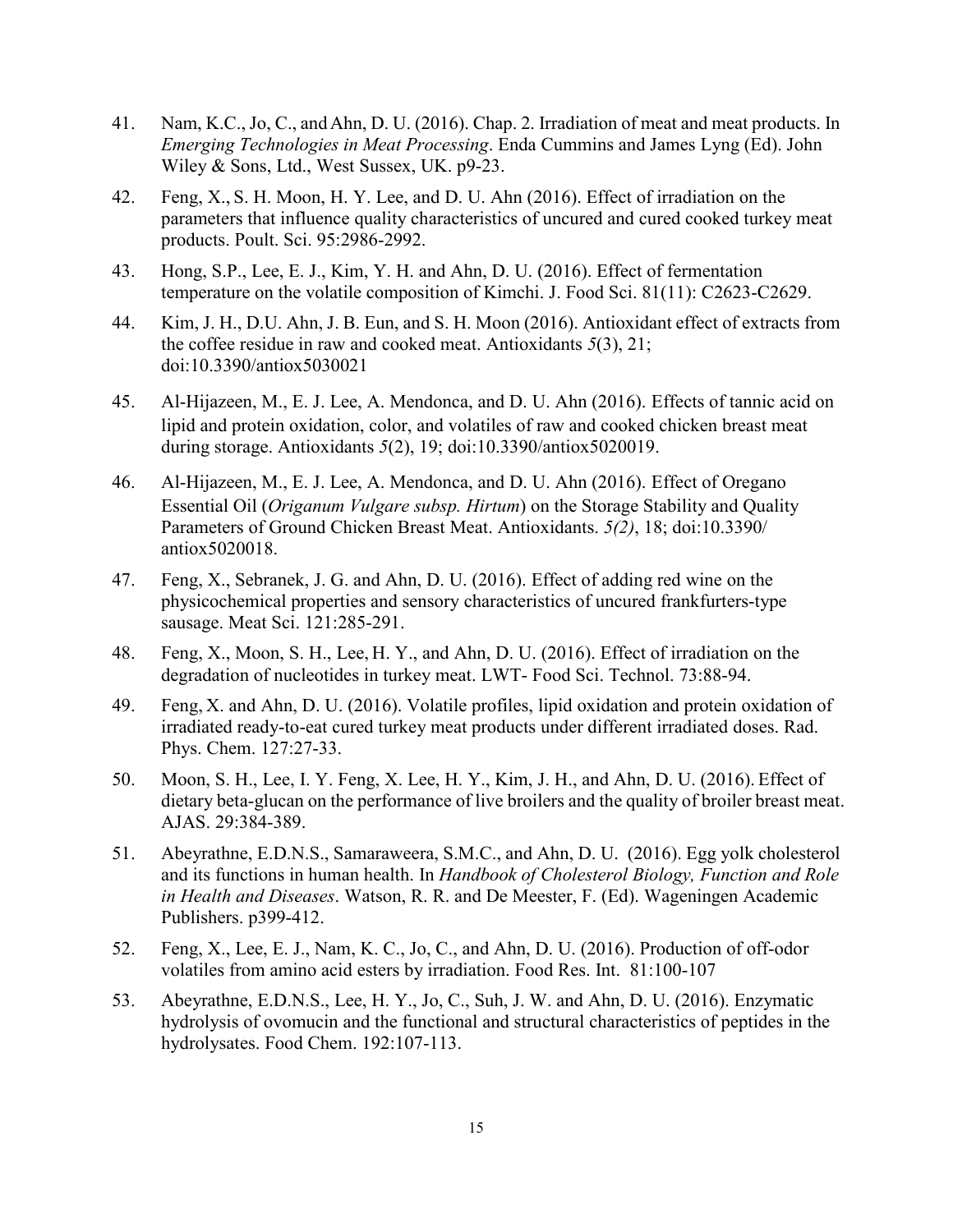- 54. Ahn, D. U., Lee, E. J., Feng, X., Zhang, W., Lee, J. H., Jo, C., and Nam, K. C. (2016). Mechanisms of volatile production from non-sulfur amino acids by irradiation. Rad. Phys. Chem. 119:64-73.
- 55. Ahn, D. U., Lee, E. J., Feng, X., Zhang, W., Lee, J. H., Jo, C., and Nam, K. C. (2016). Mechanisms of volatile production from sulfur-containing amino acids by irradiation. Rad. Phys. Chem. 119:80-84.
- 56. Herath, I.A.H.M.E., Priyanath, J.J.M., Ahn, D. U., Abeyrathne, E.D.N.S. (2015). Use of lysozyme from chicken egg white as a nitrite replacer in an Italian-type chicken sausage. Functional Foods in Health and Diseases. 5(9): 319-329.
- 57. Irandoust, H. and Ahn, D. U. (2015). Influence of soy oil source and dietary supplementation of vitamins E and C on the oxidation status of serum and egg yolk, and the lipid profile of egg yolk. Poultry Sci. 94:2763–2771.
- 58. Abeyrathne, E.D.N.S., Lee, H. Y., Jo, C., Suh, J. W. and Ahn, D. U. (2015). Enzymatic hydrolysis of ovomucoid and the functional properties of its hydrolysates. Poultry Science 94:2280–2287.
- 59. Moon, S.H., Lee, J.H., Lee, Y.J., Paik, J.Y., Ahn, D.U., and Paik, H.D. (2015). Antioxidant activity of autocleaved ovotransferrin against lipid oxidation. J. Sci. Food Agric. 95(10):2065-2070.
- 60. Min, B. R, and D. U. Ahn, (2015). Packaging and Storage. In: The Handbook of Fermented Meat and Poultry. Fidel Toldra, Ed. Blackwell Publishing Co. p273-280.
- 61. Lee, N.K., H.W. Kim, J.Y. Lee, D.U. Ahn, and H.D. Paik (2015). Antimicrobial Effect of Nisin against Bacillus cereus in Beef Jerky during Storage. Kor. J. Food Sci. An. Res.35: 272-276.
- 62. Kim, H.W., C. Heo, D.J. Han, C.J. Kim, K.T. Kim, B.Y. Park, D.U. Ahn, and H.D. Paik (2015). Predicting the growth kinetics of total microflora. J. Food Safety 35: 172–178
- 63. Yim, G. G., D. U. Ahn, and K. C. Nam, (2015). Effect of Packaging and Antioxidant Combinations on Physicochemical Properties of Irradiated Restructured Chicken Rolls. Kor. J. Food Sci. Anim. Res. 35(2): 248-257.
- 64. Abeyrathne,E.D.N.S. and D. U. Ahn (2015). Isolation of value-added components from egg white and their potential uses in food, nutraceutical and pharmaceutical industries. In: Handbook of eggs in Human Function. R. R. Watson and F. D. Meester, (Ed). Wageningen Academic Publishers, The Netherland. P35-52.
- 65. Min, B. R, and D. U. Ahn, (2015). Irradiation on physicochemical and functional properties of liquid egg white and yolk. In: Handbook of eggs in Human Function. R. R. Watson and F. D. Meester, (Ed). Wageningen Academic Publishers, The Netherland. P627-640.
- 66. Lee, H. Y., E.D.N.S. Abeyrathne**,** Inwook Choi**,** J.W. Suh, and D. U. Ahn, (2014). Sequential separation of immunoglobulin Y and phosvitin from chicken egg yolk. Poultry Sci. 93: 2668–2677.
- 67. Abeyrathne, E.D.N.S., H. Y. Lee, C. Jo, K. C. Nam, and D. U. Ahn. (2014). Enzymatic hydrolysis of ovalbumin and the functional properties of the hydrolysates. Poultry Sci. 93:2678-2686.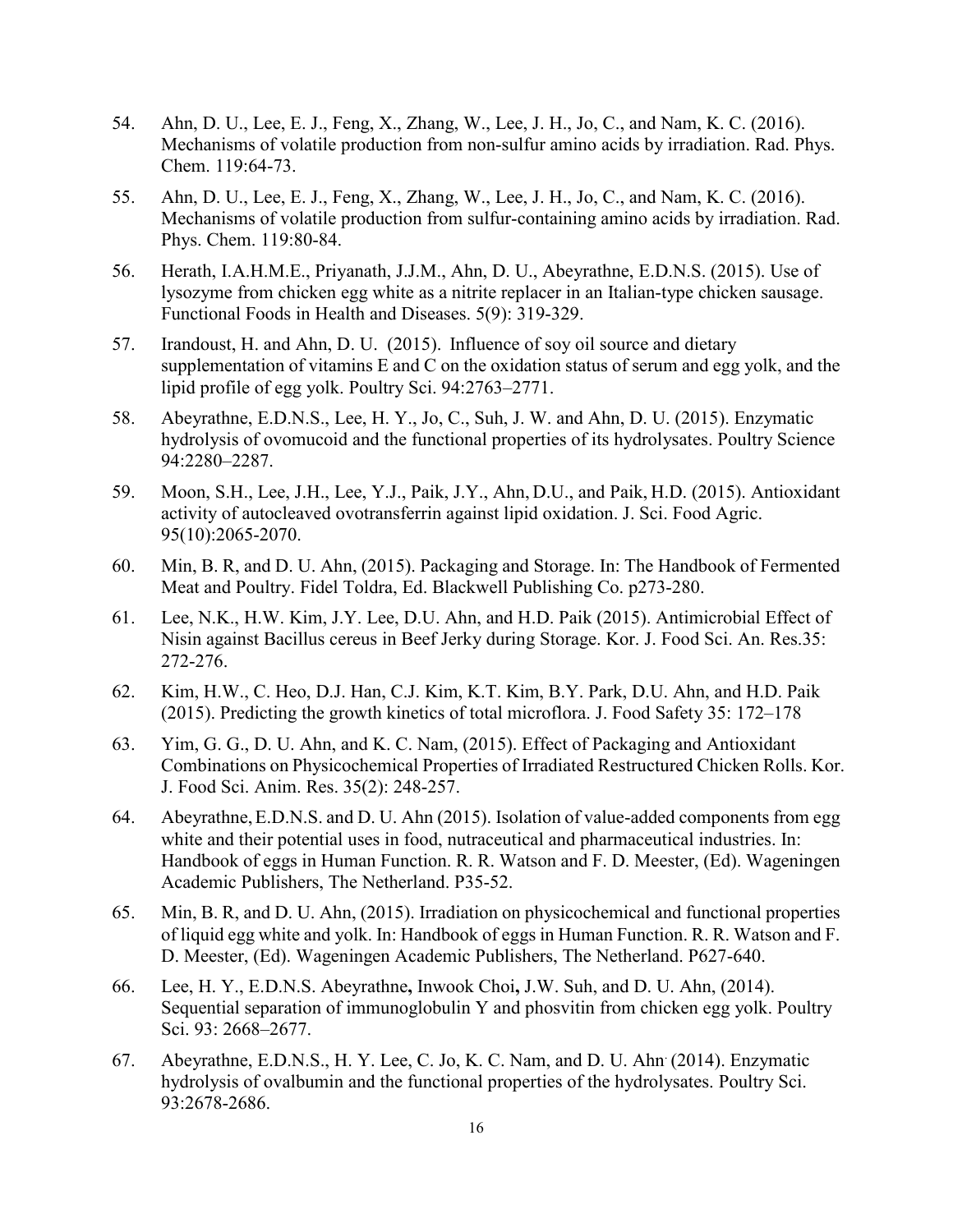- 68. Moon, S. H., J. H. Lee, M. H. Lee, E. J. Park, D. U. Ahn, and H. D. Paik, (2014). Cytotoxic and antigenotoxic activities of phosvitin from egg yolk. Poultry Sci. 93: 2103-2107.
- 69. Hur, S.J., K. C. Nam, B. R. Min, M. Du, K. I. Seo and D. U. Ahn (2014). Effects of dietary cholesterol and its oxidation products on pathological lesions and cholesterol and lipid oxidation in the rabbit liver. BioMed Res. Int. Article ID 598612, doi 10.1155/2014/598612.
- 70. Samaraweera, H., Moon, S. H., Lee, E.J. Grant, J., Fouks, J., I.W. Choi, J. W. Suh and D.U. Ahn (2014). Characterization of phosvitin phosphopeptides using MALDI-TOF mass spectrometry. Food Chem. 165:98-103.
- 71. Jung, S., C. Jo, I. S. Kim, K. C. Nam, D. U. Ahn, and K. H. Lee, (2014). The Influence of Spices on the Volatile Compounds of Cooked Beef Patty. Korean J. Food Sci. Anim. Res. 34(2): 166-171.
- 72. Abeyrathne,E.D.N.S., H. Y. Lee, and D. U. Ahn (2014). Sequential separation of lysozyme, ovomucin, ovotransferrin and ovalbumin from egg white. Poultry Sci. 93(4):1001-1009.
- 73. Abeyrathne, E.D.N.S., H. Y. Lee and D. U. Ahn, (2014). Separation of ovotransferrin and ovomucoid from chicken egg white. Poultry Sci. 93(4):1010-1017.
- 74. Kwon, S. J., J. H. Lee, K. D. Moon, I. Y. Jeong, D. U. Ahn, M. K. Lee, and K. I. Seo, (2014). Induction of apoptosis by isoegomaketone from Perilla frutescens L. in B16 melanoma cells is mediated through ROS generation and mitochondrial-dependent and -independent pathway. Food Chem. Toxicol. 65(1):97-104.
- 75. Samaraweera, H., S. H. Moon, E. J. Lee, S. H. Yang, J.W. Suh, and D.U. Ahn, (2013). Chemical hydrolysis of phosvitin and the functional properties of its hydrolysates. Int. J. Eng. Res. Technol. 2(11): 3373-3386.
- 76. Abeyrathne, E.D.N.S., H. Y. Lee and D. U. Ahn, (2013). Egg white proteins and their potential use in food processing or as nutraceutical and pharmaceutical agents – A review. Poultry Sci. 92(11):3292–3299.
- 77. Moon, S.H., J.H. Lee, K.T. Kim, Y.S. Park, S.Y. Nah, D.U. Ahn, and H.D. Paik, (2013). Antimicrobial Effect of 7-*O*-butyl Naringenin, a Novel Flavonoid and Various Natural Flavonoids against *Helicobacter pylori* Strains. Int. J. Environ. Res. Public Health 10(11):5459-5469.
- 78. Min, B.R., Nam, K.C., M. Du, K. Mullin, and D.U. Ahn, (2013). Dosage response of atherosclerotic lesions to dietary cholesterol in rabbits. Food Sci. Biotechnol. 22(5): 1435-1441.
- 79. Jung, S., Ahn, D. U., Nam, K., Kim, H. J., and Jo, C. (2013). Separation of phosvitin from egg yolk without using organic solvents. AJAS 26(11): 1622-1629.
- 80. Zhang, W., M. Al-Hijazeen, and D. U. Ahn (2013). Breast meat quality of broiler chickens can be affected by managing the level of nitric oxide. Poultry Sci. 92(11):3044–3049.
- 81. Zhang W.G, S. Xiao and D.U. Ahn (2013). Protein oxidation: basic principles and implications for meat quality. Critical Reviews in Food Science and Nutrition. 53(11): 1191-1201.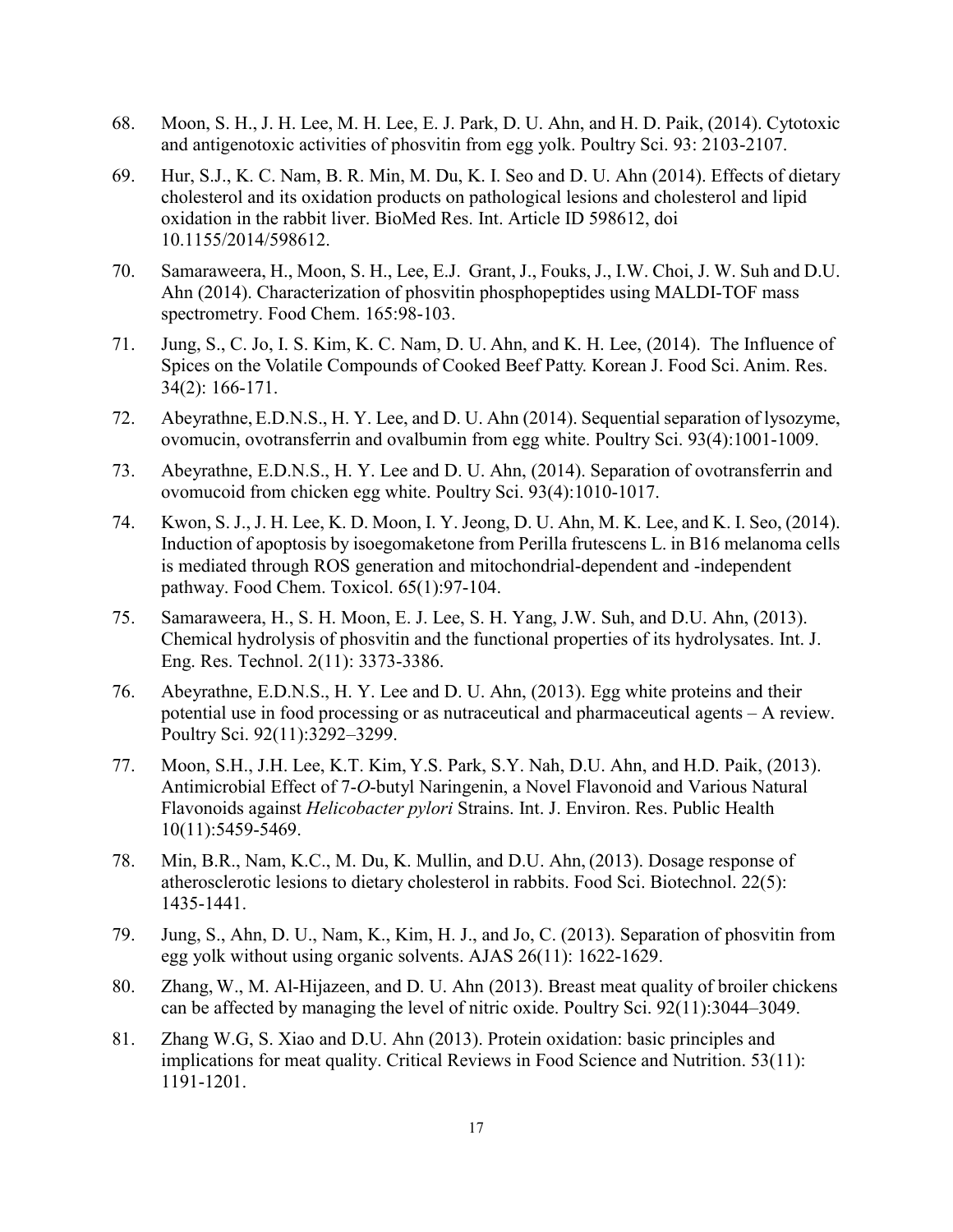- 82. Abeyrathne, E.D.N.S., H.Y. Lee, and D. U. Ahn (2013). Sequential separation of lysozyme and ovalbumin from chicken egg white. Korean J. Food Sci. Anim. Res. 33 (4): 501~507.
- 83. Hur, S.J., B.R. Min, K.C. Nam, E.J. Lee, and D.U. Ahn, (2013). Effect of Dietary Cholesterol and Cholesterol Oxides on Blood Cholesterol, Lipids, and the Development of Atherosclerosis in Rabbits. Lipids in Health and Disease. Int. J. Mol. Sci. 14(6): 12593-12606.
- 84. Jung, S., Ahn, D. U., Nam, K. C., Kim, H. J. and Jo, C. (2013). Effect of phosvitin on lipid and protein oxidation of high hydrostatic pressure-treated ground beef. Meat Sci. 95:8-13.
- 85. Jayasena, D. D., D. U. Ahn, K. C. Nam, and C. Jo (2013). Factors affecting chicken meat flavor: A Review. World Poultry Sci. J. 69(9):515-526.
- 86. Jayasena, D. D., Ahn, D. U., Nam, K. C., and Jo, C. (2013). Flavor chemistry of chicken meat: A review. Asian-Australasian J. Anim. Sci. 26(5):732-742.
- 87. Abeyrathne, E.D.N.S., H.Y. Lee, J.S. Ham and D. U. Ahn, (2013). Separation of ovotransferrin from chicken egg white without using solvents. Poultry Sci. 92(4): 1091-1097.
- 88. Min, B.R., K.C. Nam, K. Mullin, I.S. Kim, and D.U. Ahn, (2013). Dietary Cholesterol Affects Lipid Metabolism in Rabbits. Food Sci. Biotechnol. 22(2):557-565.
- 89. Ahn, D.U., I.S. Kim, and E.J. Lee, (2013). Irradiation and additive combinations on the pathogen reduction and quality of poultry meat. Poultry Sci. 92:534-545.
- 90. Moon, S. H., Lee, J. H., Lee, Y. J., Chang, K. H., Paik, J. Y., Ahn, D. U., and Paik, H.D. (2013). Screening for cytotoxic activity of ovotransferrin and its enzyme hydrolysates. Poultry Sci. 92:424-434.
- 91. Sun, H., M. Persia, H. Samaraweera, E.J. Lee, and D.U. Ahn, (2013). Effects of dietary corn distiller's dried grains with solubles (DDGS) on chemical composition and nutrients content of egg. Poultry Sci. 92:233–242.
- 92. Jung, S., Kim, D. H., Son, J. H., Nam, K., Ahn, D. U., and Jo, C. (2012). The functional property of egg yolk phosvitin as a melanogenesis inhibitor. Food Chem. 135:993–998.
- 93. Sun, H., M. Persia, H. S. Ragheb, E.J. Lee, and D.U. Ahn, (2012). Effects of increasing concentrations of corn distiller's dried grains with solubles (DDGS) on the egg production and internal quality of eggs. Poultry Sci. 91:3236-3246.
- 94. Volk, S. P., D.U. Ahn, M. Zeece and S. Jung (2012). Effects of high-pressure processing and enzymatic dephosphorylation on phosvitin properties. J. Sci. Food Agric. 92(15) 3095–3098.
- 95. Kim, J.M., S.H. Moon, D.U. Ahn, H.D. Paik, E.J. Park, (2012). Antioxidant and antigenotoxic activity of ovotransferrin from egg white and its hydrolysates. Poultry Sci. 91:2747-2754.
- 96. Min, B. R., K. C. Nam, C. Jo, and D. U. Ahn, (2012). Irradiation of shell egg on the physicochemical and functional properties of liquid egg white. Poultry Sci. 91:2649-57.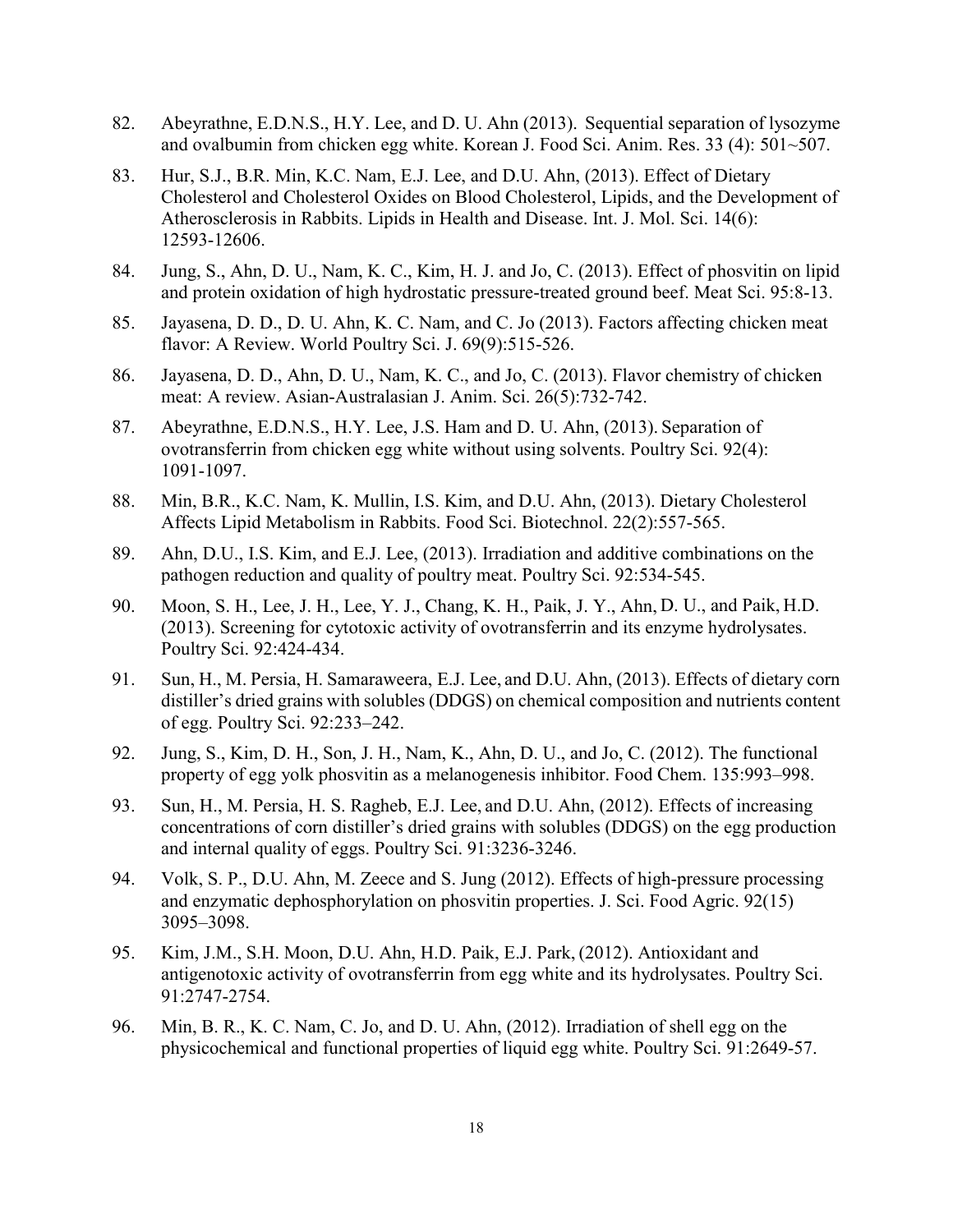- 97. Moon, S.H., Lee, J.H., Lee, Y.J., Paik, J.Y., Ahn, D.U. and Paik, H.D. (2012). Antioxidant, antimicrobial, and cytotoxic activities of ovotransferrin from egg white. Korean J. Food Sci. Anim. Resources. 32(5):612-617.
- 98. Kwon, J.H., K. Akram, K.C. Nam, B.R. Min, E.J. Lee, and D.U. Ahn (2012). Potential Chemical Markers for the Identification of Irradiated Sausages J. Food Sci. Vol. 77 (9): C1000-1004.
- 99. Kim, I.S., M. Yang, T.H. Goo, C. Jo, D.U. Ahn, J.H. Park, O.H. Lee and S.N. Kang (2012). Radical scavenging activities of commonly used herbs and spices in Korea. Int. J. Food Sci. Nutrition. 63(5): 603-609
- 100. Wang, J., Jin, G., Zhang, W. Ahn, D.U., and Zhang, J. (2012). Effect of curing salt content on lipid oxidation and volatile flavour compounds of dry-cured turkey ham. LWT - Food Sci. Technol. 48:102-106.
- 101. Ahn, Doug U. and Eun Joo Lee, (2012). Chapter 12. Mechanisms and Prevention of Quality Changes in Meat by Irradiation. In *Food Irradiation Research and Technology*, 2nd ed. Xuetong Fan and Christopher H. Sommers ed. Wiley-Blackwell, IFT Press. P207-224.
- 102. Min, B.R. and D. U. Ahn, (2012). Sensory properties of packaged and processed poultry meat. In "Advances in meat, poultry and seafood packaging". Joe Kerry (Ed). Woodhead Publishing. p112-153.
- 103. Moon, S.S., C. Jo, D.U. Ahn, S.N. Kang and I.S. Kim (2012). Chapter 22. Meat products manufactured with olive oil. In "Olive Oil - Constituents, Quality, Health Properties and Bioconversions". Boskou Dimitrios (Ed). Intech. P421-436.
- 104. Jo, C., D.U. Ahn, and K.H. Lee, (2012). Effect of gamma irradiation on the microbiological, chemical, and sensory quality of fresh ashitaba and kale juice. Rad. Phys. Chem. 81:1076-1078.
- 105. Lee, K.H., H.J. Yun, J.W. Lee, D.U. Ahn, E.J. Lee, and C. Jo, (2012). Volatile compounds and odor preference of ground beef added with garlic and red wine, and irradiated with charcoal pack. Rad. Phys. Chem. 81:1103-1106.
- 106. Yun, H.J., K.H. Lee, H.J. Lee, J.W. Lee, D.U. Ahn, and C. Jo, (2012). Effect of high-dose irradiation on quality characteristics of ready-to-eat chicken breast. Rad. Phys. Chem. 81:1107-1110.
- 107. Kim, I.S., C. Jo, K.H. Lee, E.J. Lee, D.U. Ahn, and S.N. Kang. (2012). Effects of Low-Level Gamma Irradiation on the Characteristics of Fermented Pork Sausage during Storage. Rad. Phys. Chem. 81(4): 466-472.
- 108. Jung, S., C. Jo, M.G. Kang, D.U. Ahn, and K.C. Nam, (2012). Elucidation of antioxidant activity of phosvitin extracted from egg yolk using ground meat. Korean J. Food Sci. Anim. Resources 32(2): 162-167.
- 109. Jung, S., I.S. Kim, K.C. Nam, D.U. Ahn, and C. Jo (2012). Effect of Addition of Phosvitin and High-Pressure Processing on Microbiological Quality and Lipid and Protein Oxidation of Minced Chicken Leg Meat. Korean J. Food Sci. Anim. Resources 32(2): 212-219.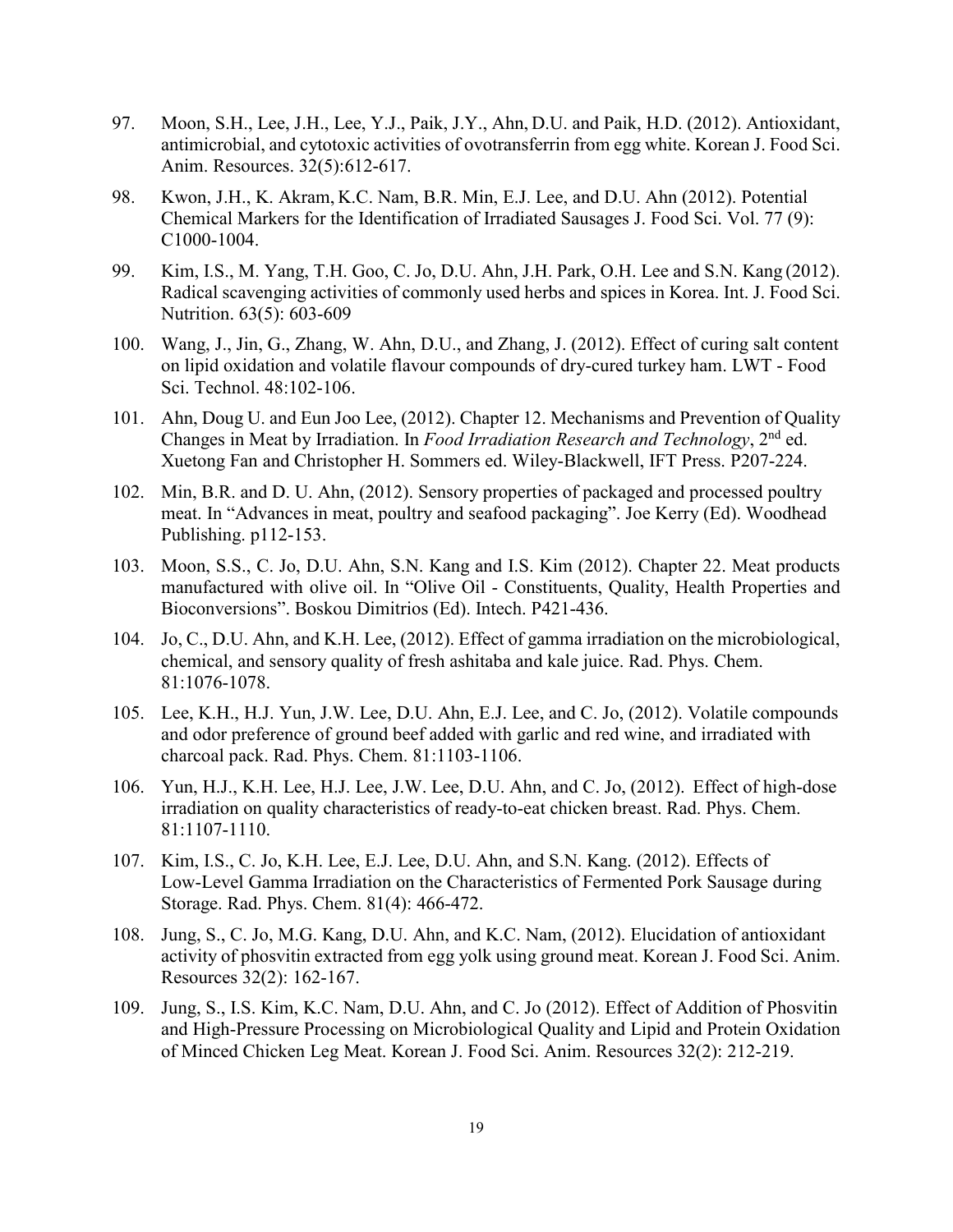- 110. Kwon, J.H., Y.J. Kwon, T. Kausar, K.C. Nam, B.R. Min, E.J. Lee, and D.U. Ahn (2012). Effect of cooking on radiation-induced chemical markers in beef and pork during storage. J. Food Sci. 77(2):C211-215.
- 111. Fan, X., Lee, E.J. and D. U. Ahn (2011). Chapter 12. Volatile sulfur compounds in foods as a result of ionizing radiation. In "Volatile Sulfur Compounds in Food". ACS Symposium Series 1068; American Chemical Society: Washington, DC, ACS Symposium Series p243-258.
- 112. Lee, E.J. and D. U. Ahn (2011). The use of irradiation in processed meat products. In "Processed Meats: improving safety, nutrition and quality". Joseph P. Kerry and John F. Kerry (Ed), Woodhead Publishing. pp109-133.
- 113. Kwon J.H., E.J. Lee, T. Kausar, and DU. Ahn, (2011). Effect of Fat Substitute and Plum Extract on Radiation-induced Hydrocarbons and 2-Alkylcyclobutanones in Freeze-dried Beef Patties. Korean J. Food Sci. Anim. Resour. 31(6): 858~864.
- 114. Kim, I.S., M.R. Yang, C. Jo, D.U. Ahn and S.N. Kang (2011). Effect of gamma-irradiation on trans fatty acid, free amino acid and sensory evaluation of dry-fermented sausage. Korean J. Food Sci. Anim. Resour. Vol. 31 (4): 580~587.
- 115. Moon, S.H., H.D. Paik, D.U. Ahn, S. White, A. Daraba, and A.F. Mendonca, (2011). Influence of nisin and selected meat additives on the antimicrobial effectiveness of ovotransferrin against *Listeria monocytogenes.* Poultry Sci. 90: 2584-2591.
- 116. Kwon, J.H., K. Akram, K.C. Nam, E.J. Lee, and D.U. Ahn, (2011). Evaluation of radiation-induced compounds in irradiated raw or cooked chicken meat during storage. Poultry Sci. 90:2578-2583.
- 117. Samaraweera, H., W. Zhang, E.J. Lee, and D.U. Ahn, (2011). Egg Yolk Phosvitin and Functional Phosphopeptides - Review. J. Food Sci. Vol. 76 (7): R143-150.
- 118. Jung, S., B. H. Han, K. C. Nam, D. U. Ahn, and C. Jo (2011). Effect of dietary supplementation of gallic acid and linoleic acid mixture and their synthetic salts on egg quality. Food Chem. 129(3): 822–829
- 119. Min, B.R. J. C. Cordray and D. U. Ahn, (2011). Antioxidant effect of fractions from chicken breast and beef loin homogenates in phospholipids liposome systems. Food Chem. 128(2):299-307
- 120. Xiao, S., W. Zhang, E.J. Lee, C. Ma and D.U. Ahn (2011). Effects of diet, packaging and irradiation on protein oxidation, lipid oxidation and color of raw broiler thigh meat during refrigerated storage. Poultry Sci. 90:1348-1357
- 121. Xiao, S. W. G. Zhang, E. J. Lee, C. W. Ma, and D. U. Ahn (2011). Lipid and protein oxidation of chicken breast rolls as affected by dietary oxidation levels and packaging. J. Food Sci. 76(4):C612-C617.
- 122. Yang, H. S., E. J. Lee, S. H. Moon, H. D. Paik and D. U. Ahn (2011). Effect of garlic, onion, and their combination on the quality and sensory characteristics of irradiated raw ground beef. Meat Sci. 89:202-208.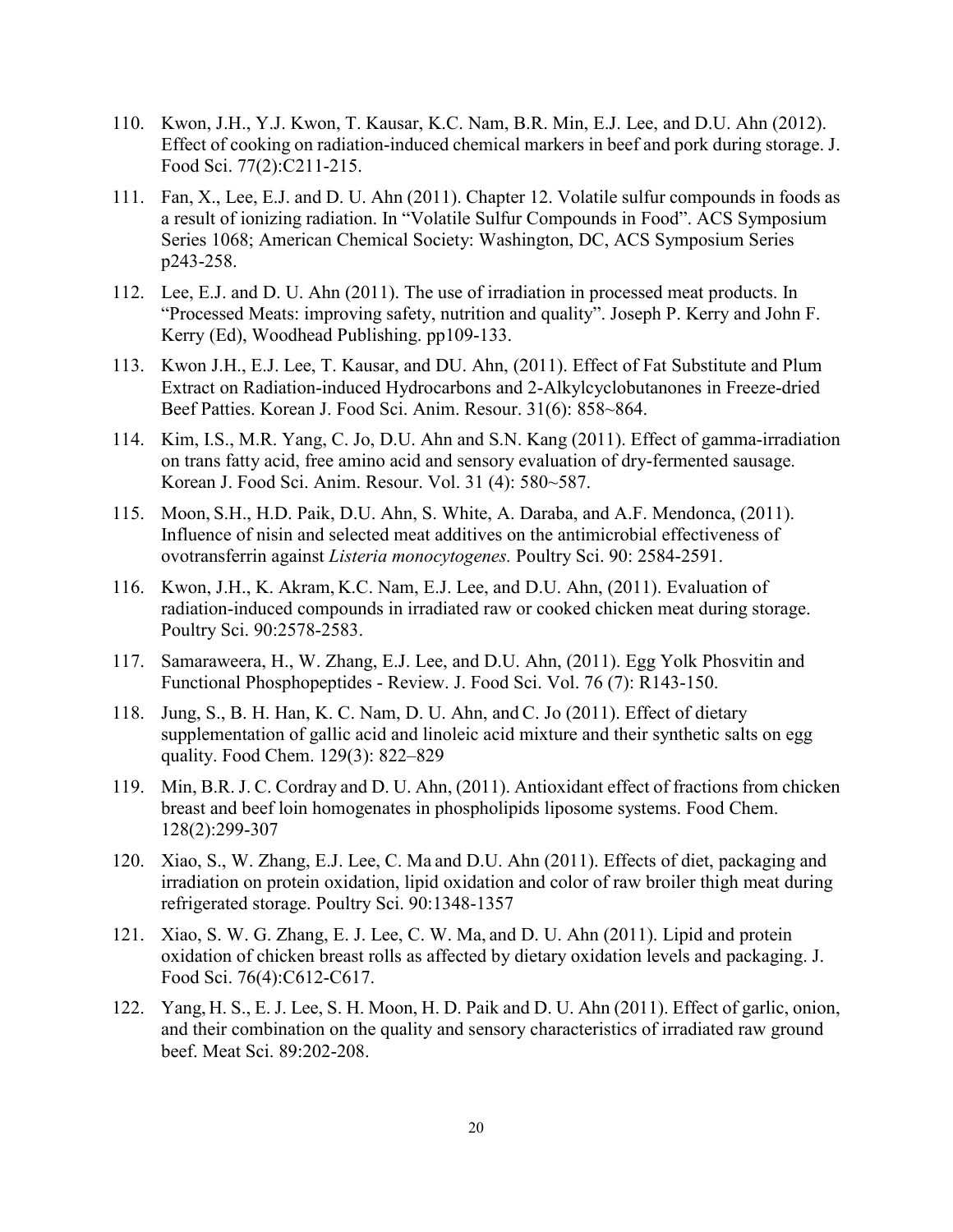- 123. Ko, K. Y., K.C. Nam, C. Jo, E.J. Lee, and D. U. Ahn, (2011). A simple and efficient method for separating phosvitin from egg yolk using ethanol and sodium chloride. Poultry Sci. 90: 1096-1104.
- 124. Nam, K.C., E.J. Lee, D.U. Ahn, J.H. Kwon (2011). Dose-dependent changes of chemical attributes in irradiated sausages. Meat Sci. 88:184-188.
- 125. Nam, K. C., K. S. Seo, C. Jo, and D. U. Ahn (2011). Electrostatic spraying of antioxidants on the oxidative quality of ground beef. J. Animal Sci. 89: 826-832.
- 126. Yang, H. S., E. J. Lee, S. H. Moon, H. D. Paik and D. U. Ahn, (2011). Addition of garlic or onion before irradiation on lipid oxidation, volatiles and sensory characteristics of cooked ground beef. Meat Sci. 88:286-291.
- 127. Zhang, W., S. Xiao, E.J. Lee and D.U. Ahn (2011). Consumption of oxidized oil increases oxidative stress and affects the quality of broiler breast meat. J. Agric. Food Chem. 59 (3): 969–974
- 128. Jo, C., D.U. Ahn, X.D. Liu, H.J. Kim, and K.C. Nam, (2011). Effects of chitosan coating and storage with dry ice on the freshness and quality of eggs. Poultry Science 90:467-472.
- 129. Zhang, W., S. Xiao, H. Samaraweera, E.J. Lee and D. U. Ahn (2010). Improving functional value of meat products. Meat Sci. 86:15-31.
- 130. Min, B.R, K.C. Nam, and D. U. Ahn, (2010). Catalytic mechanisms of metmyoglobin on the oxidation of lipids in phospholipid liposome model system. Food Chem. 123:231-236.
- 131. Lee, N.K, D. U. Ahn, K.K. Park, and H.D. Paik (2010). Inhibitory effect on angiotensin-converting enzyme (ACE) and optimization for production of ovotransferrin hydrolysates. Korean J. Food Sci. Anim. Resources 30(2): 286~290.
- 132. Xiao, S., Y. Yang, X. Rui, H. Zhan, C. Ma, X. Li, X. Yu, and D.U. Ahn, (2010). Hormone sensitive lipase (HSL) and Adipose tissue triglyceride lipase (ATGL) changes in subcutaneous adipose tissue throughout the ripening process of Xuanwei ham. Food Chem. 121:191-195.
- 133. Kwon, J. H., K. C. Nam, E. J. Lee, H. J. Kang, and D. U. Ahn, (2010). Effect of electron beam irradiation and storage on the quality attributes of sausages with different fat contents. J. Animal Sci. 88: 795-801.
- 134. Min, B.R, J.C. Cordray, and D. U. Ahn, (2010). Effect of NaCl, myoglobin, Fe(II), and Fe(III) on lipid oxidation of raw and cooked chicken breast and beef loin. J. Agric. Food Chem. *58* (1):600–605
- 135. Ahn, D. U., K. C. Nam, and E. J. Lee, (2009). Lipid oxidation and flavor. In "Applied Muscle Biology and Meat Science". Min Du and Richard McCormick (Ed). CRC Press. p227-246.
- 136. Rico, C.W., G.R. Kim, C. Jo, K.C. Nam, H.J., Kang, D.U. Ahn, and J.H. Kwon, (2009). Microbiological and physicochemical quality of irradiated ground beef as affected by added garlic or onion. Korean J. Food Sci. Ani. Resour. 29 (6):680~684.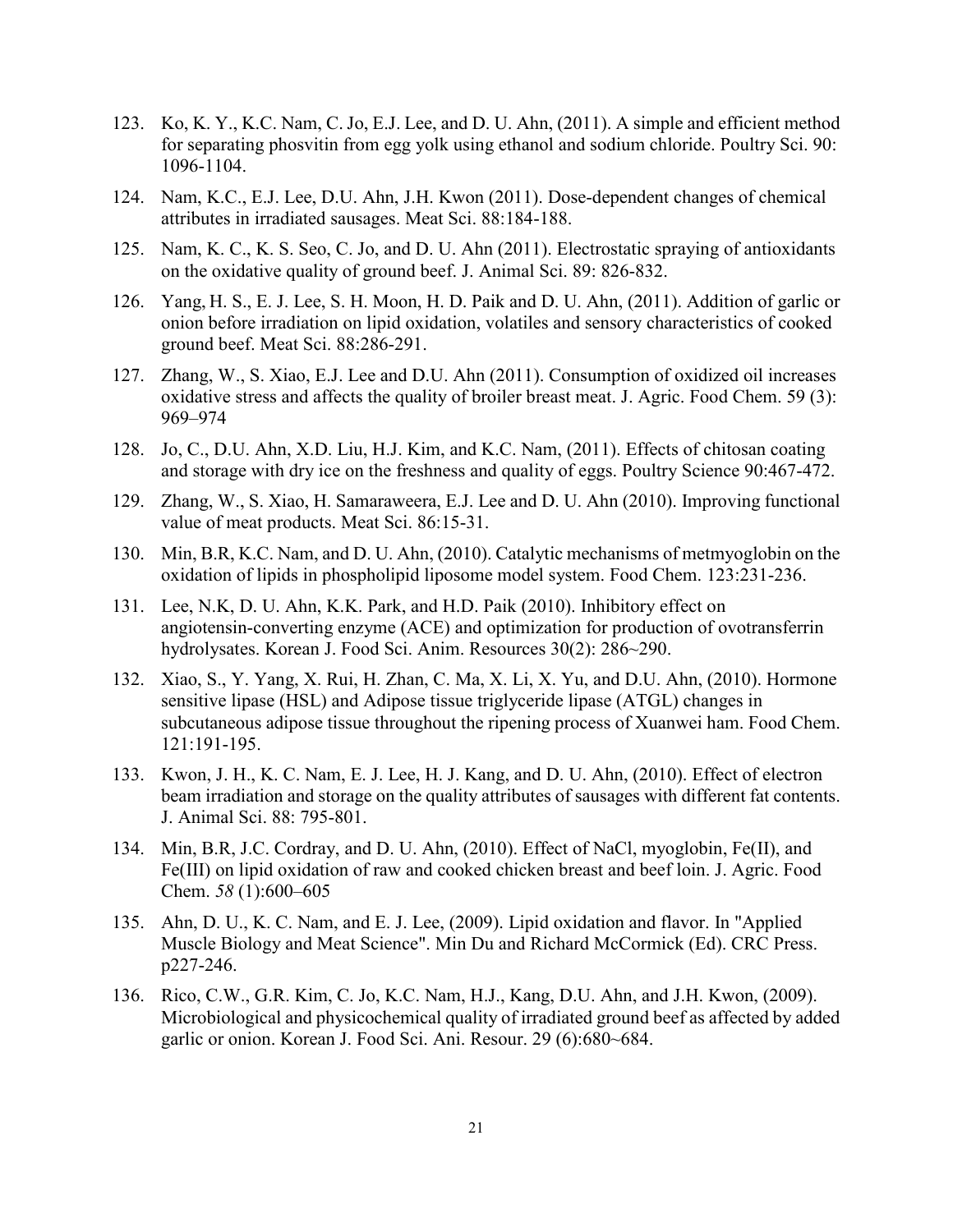- 137. Kang, H.J., J.H. Kwon, D.U. Ahn, J.W. Lee, W.K. Lee, and C. Jo, (2009). Effect of citrus pectin oligosaccharide prepared by irradiation on high cholesterol diet B6.KOR-ApoE mice. Food Sci. Biotechnol. 18(4):884-888.
- 138. Nguyen, V.D., B.C. Min, M.O. Kyung, J.T. Park, B.H. Lee, C.H. Choi, N.S. Seo, Y.R. Km, D.U. Ahn, S.J. Lee, C.S. Park, J.W. Kim, K.H. Park, (2009). Identification of anaturally -occurring 8-[α-D-glucopyranosyl-(1→6)-β-Dglucopyranosyl] isoflavone from cultivated kudzu root. Phytochemical Analysis 20(6):450-455.
- 139. Ismail, H.A., E.J. Lee, K.Y. Ko and D.U. Ahn, (2009). Fat content influences the color, lipid oxidation and volatiles of irradiated ground beef. J. Food Sci. 74(6):C432-C440.
- 140. Kwon, J.H., J. Lee, C. Waje, J.J. Ahn, G.R. Kim, H.W. Chung, D.H. Kim, J.W. Lee, M.W. Byun, K.S. Kim, K.S. Kim, S.H. Park, E.J. Lee, and D.U. Ahn (2009). The quality of irradiated red ginseng powder following transport from Korea to the United States. Rad. Phys. Chem. 78:643-646.
- 141. Ko, K. Y., A. Mendonca and D. U. Ahn, (2009). EDTA and lysozyme improves antimicrobial activities of ovotransferrin against *Escherichia coli O157:H7.* Poultry Sci. 88: 406-414.
- 142. Min, B. R. and D. U. Ahn, (2009). Factors in various fractions of meat homogenate that affect oxidative stability of raw chicken breast and beef loin. J. Food Sci. 74(1/2):C41-48.
- 143. Ismail, H.A., E.J. Lee, K.Y. Ko, H. D. Paik and D.U. Ahn, (2009). Effect of antioxidant application methods on the color, lipid oxidation and volatiles of irradiated ground beef. J. Food Sci. 74(1/2):C25-32.
- 144. Zhu, M. J., A. Mendonca, H. A. Ismail, and D. U. Ahn (2009). Fate of *Listeria monocytogenes* in ready-to-eat turkey breast rolls formulated with antimicrobials following e-beam irradiation. Poultry Sci. 88: 205-213.
- 145. Lee, E. J. and D. U. Ahn (2008). *Chapter 8 -* Advanced decontamination technologies: Irradiation. In "Safety of Meat and Processed Meat, (F. Toldrá, editor), Springer, New York, NY. P209-228.
- 146. Nam, K.C., B.R. Min, K.Y. Ko, E.J. Lee, J. Cordray, and D.U. Ahn, (2008). Packaging determines color and odor of irradiated ground beef. Radiation Physics Research Progress. Aidan N. Camilleri (Ed), Nova Publisher. p287-300.
- 147. Ko, K. Y., D. U. Ahn, H. A. Ismail, and A. Mendonca,  $(2008)$ . Effect of  $\text{Zn}^{2+}$ , sodium bicarbonate, and citric acid on the antibacterial activity of ovotransferrin against *Escherichia coli O157:H7* and *Listeria monocytogenes* in model systems and hams. Poultry Sci. 87:2660-2670.
- 148. Zhu, M.J., and A. Mendonca, and H.A. Ismail, D.U. Ahn (2008). Effects of irradiation on survival and growth of *Listeria monocytogenes* and natural microflora in vacuum-packaged turkey hams and breast rolls. Poultry Sci. 87:2140-2145.
- 149. Ko, K. Y., A. Mendonca and D. U. Ahn, (2008). Effect of EDTA and lysozyme on the antimicrobial activity of ovotransferrin against *Listeria monocytogenes*. Poultry Sci 87: 1649-1658.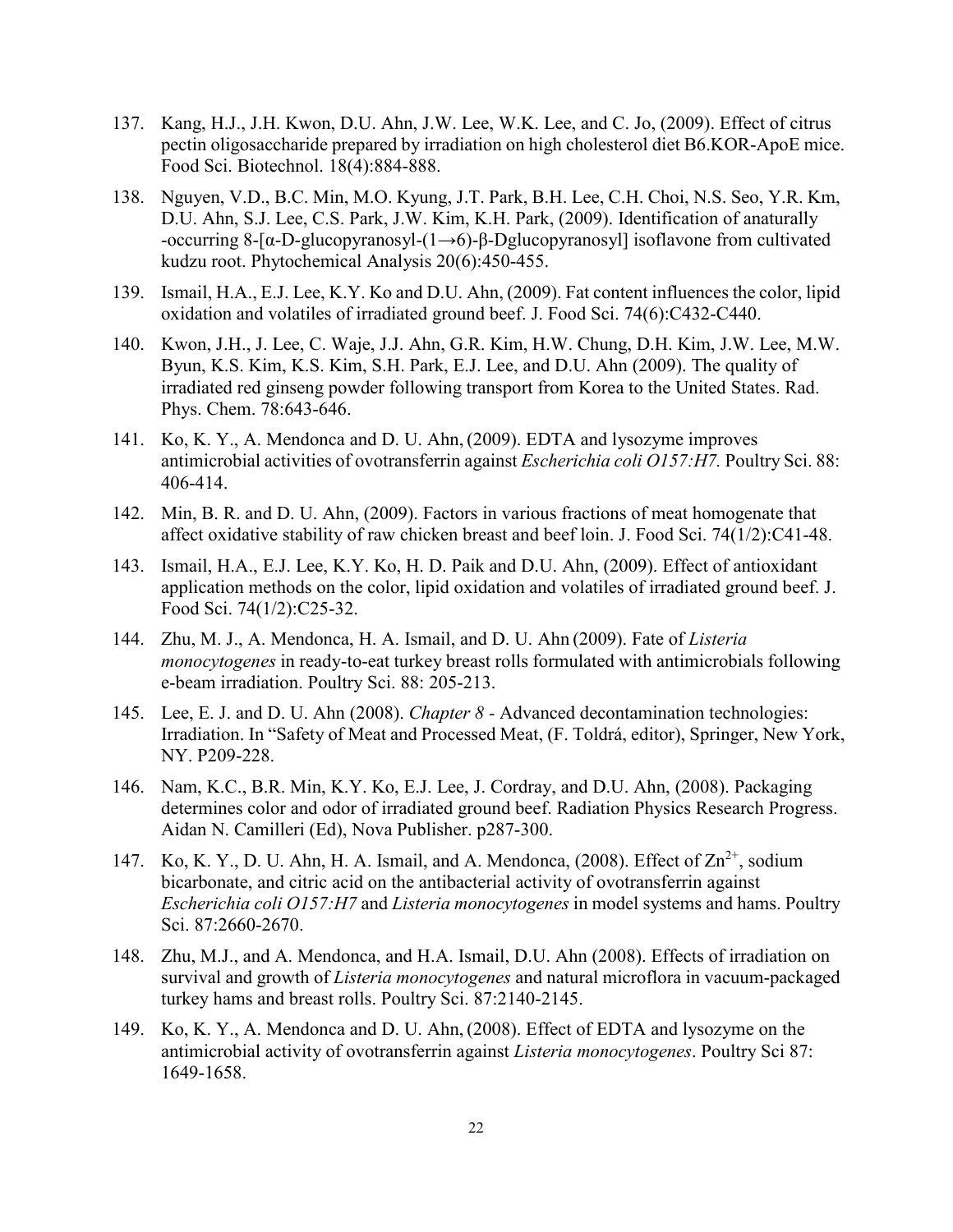- 150. Lammers, P. J., B. J. Kerr, T. E. Weber, K. Bregendahl, S. M. Lonergan, K. J. Prusa, D. U. Ahn, W. C. Stoffegen, W. A. Dozier, III, and M. S. Honeyman, (2008). Growth performance, carcass characteristics, meat quality, and tissue histology of growing pigs fed crude glycerol-supplemented diets. J. Anim. Sci. 86:2962–2970
- 151. Kwon, J. H., Y. J. Kwon, K. C. Nam, E. J. Lee, and D. U. Ahn, (2008). Effect of electron-beam irradiation before and after cooking on the chemical properties of beef, pork, and chicken. Meat Sci. 80:903-909.
- 152. Min, B.R., K. C. Nam, J. Cordray, and D.U. Ahn, (2008). Endogenous factors affecting oxidative stability of beef loin, pork loin, and chicken breast and thigh meats. J. Food Sci. 73(8):C439-446.
- 153. Ismail, H. A., E. J. Lee and D. U. Ahn, (2008). Effects of aging time and natural antioxidants on the color, lipid oxidation and volatiles of irradiated ground beef. Meat Sci. 80:582-591.
- 154. Ko, K. Y. and D. U. Ahn, (2008). An economic and simple purification procedure for the large-scale production of ovotransferrin from egg white. Poultry Sci. 87: 1441-1450.
- 155. Patterson, P. H., K. W. Koelkebeck, K. E. Anderson, M. J. Darre, J. B. Carey, D. U. Ahn, R. A. Ernst, D. R. Kuney, and D. R. Jones. (2008). National egg temperature survey. Part 1. Production. Poultry Sci. 87: 1182-1186.
- 156. Koelkebeck, K.W., P. H. Patterson, K. E. Anderson, M. J. Darre, J. B. Carey, D. U. Ahn, R. A. Ernst, D. R. Kuney, and D. Jones, (2008). Temperature sequence of eggs from oviposition through distribution: Processing - Part 2. Poultry Sci. 87: 1187-1194.
- 157. Anderson, K. E., P. H. Patterson, K. W. Koelkebeck, M. J. Darre, J. B. Carey, D. U. Ahn, R. A. Ernst, D. R. Kuney, and D. R. Jones, (2008). Temperature sequence of eggs from oviposition through distribution: Transportation - Part 3. Poultry Sci. 87: 1195-1201.
- 158. Min, B. R. and D. U. Ahn, (2007). Packaging and Storage, *In the Handbook of Fermented Meat and Poultry.* Fidel Toldra, Ed. Blackwell Publishing Co. p289-300.
- 159. Sindlar, J.J., J.C. Cordray, J.G. Sebranek, J.A. Love, and D.U. Ahn, (2007). Effects of varying levels of vegetable juice powder and incubation time on color, residual nitrate and nitrite, pigment, pH, and trained sensory attributes of ready-to-eat uncured ham. J. Food Sci. 72(6): S388-395.
- 160. Jo, S.C., K.C. Nam, B.R. Min, D.U. Ahn, and S.C. Lee, (2007). Antioxidant activities of defatted sesame meal extracts in cooked turkey breast and thigh meats. J. Sci. Food Agric. 87: 2141-2146.
- 161. [Sindelar,](http://www.blackwell-synergy.com/action/doSearch?action=runSearch&type=advanced&result=true&prevSearch=%2Bauthorsfield%3A(Sindelar%2C+J.J.)) J.J., [J.C. Cordray,](http://www.blackwell-synergy.com/action/doSearch?action=runSearch&type=advanced&result=true&prevSearch=%2Bauthorsfield%3A(Cordray%2C+J.C.)) [J.G. Sebranek,](http://www.blackwell-synergy.com/action/doSearch?action=runSearch&type=advanced&result=true&prevSearch=%2Bauthorsfield%3A(Sebranek%2C+J.G.)) [J.A. Love,](http://www.blackwell-synergy.com/action/doSearch?action=runSearch&type=advanced&result=true&prevSearch=%2Bauthorsfield%3A(Love%2C+J.A.)) and [D.U. Ahn.](http://www.blackwell-synergy.com/action/doSearch?action=runSearch&type=advanced&result=true&prevSearch=%2Bauthorsfield%3A(Ahn%2C+D.U.)) 2007. Effects of Vegetable Juice Powder Concentration and Storage Time on Some Chemical and Sensory Quality Attributes of Uncured, Emulsified Cooked meat. J. Food Sci. 72(6/7): S324–S332
- 162. Kwon, J.H., T. Kausar, J. E. Lee, H. K. Kim, and D.U Ahn, (2007). Microwave-assisted extraction of fats from irradiated meat products to detect radiation-induced hydrocarbons. Food Sci. Biotechnol. 16(1): 150-153.
- 163. Ko, K. Y. and D. U. Ahn, (2007). Preparation of IgY from egg yolk using ammonium sulfate precipitation and ion exchange chromatography. Poultry Sci. 86:400-407.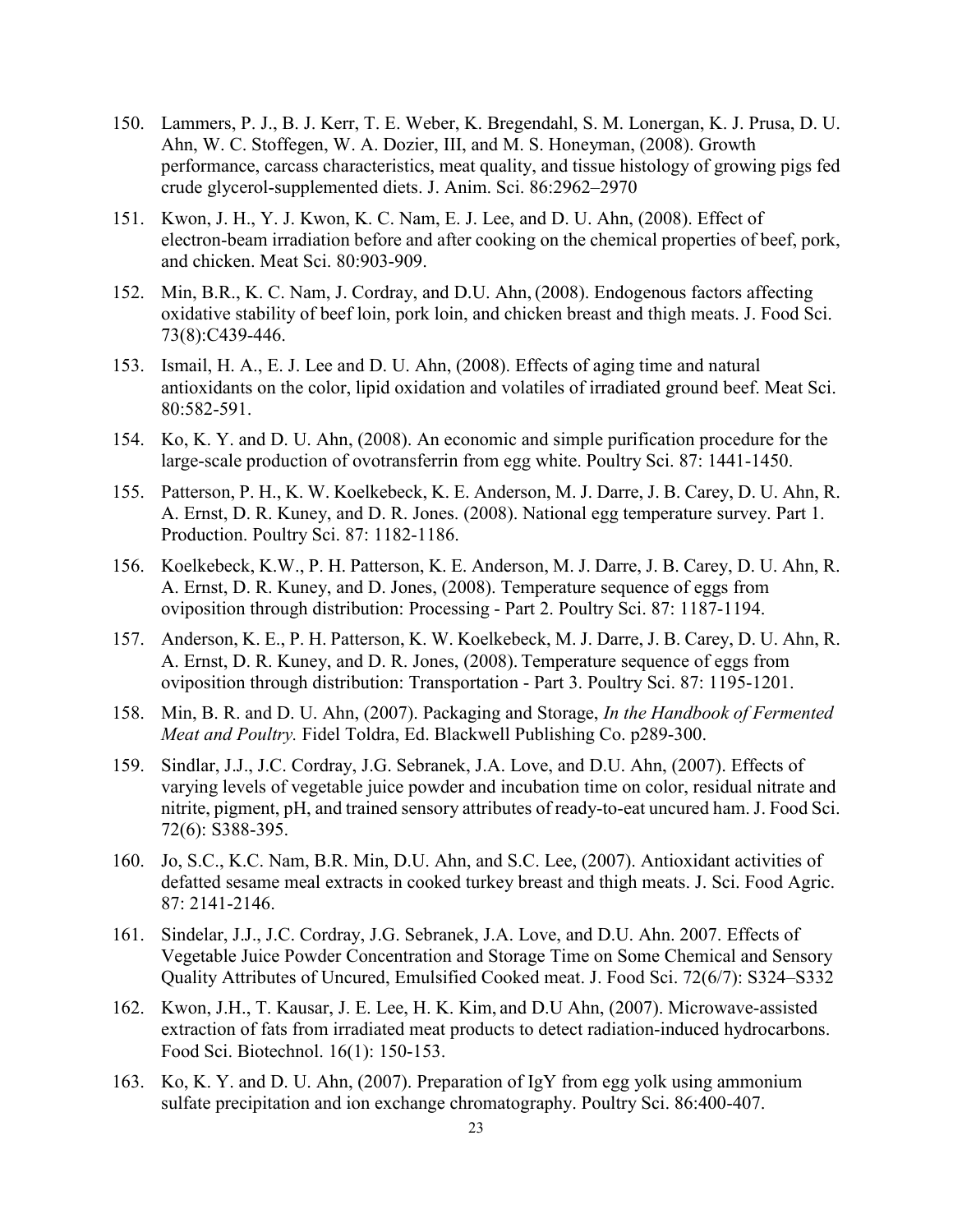- 164. Nam, K.C., K.Y. Ko, B.R. Min, H. Ismail, E.J. Lee, J. Cordray, and D.U. Ahn, (2007). Effects of oleoresin-tocopherol combinations on lipid oxidation, off-odor, and color of irradiated raw and cooked pork patties. Meat Sci. 75(1): 61-70.
- 165. Ahn, D. U. and E. J. Lee (2006). Mechanisms and prevention of quality changes in meat by irradiation. In "*Food Irradiation Research and Technology*" C. Sommers and X. Fan Eds. IFT Symp. Book Ser. p127-142.
- 166. Ahn, D. U., K. Y. Ko, and J. C. Kim, (2006). Economical Separation of Value-added Components from Egg Yolk. In: The Amazing Egg - *Nature's Perfect Functional Food for Health*. J.S. Sim and H. H. Sunwoo Ed. University of Alberta, Edmonton, Canada. p33-47.
- 167. Yan, H.J., E. J. Lee, K. C. Nam, B. R. Min and D. U. Ahn, (2006). Dietary functional ingredients: Performance of animals and quality and storage stability of irradiated raw turkey breast. Poultry Sci. 85:1829-1837.
- 168. Yan, H.J., E. J. Lee, K. C. Nam, B. R. Min and D. U. Ahn, (2006). Effects of dietary functional ingredients and packaging methods on sensory characteristics and consumer acceptance of irradiated turkey breast meat. Poultry Sci. 85:1482-1489.
- 169. Andjelkovic D. D., B.R. Min, D. U. Ahn, R. C. Larock, (2006). Elucidation of structural isomers from the homogeneous rhodium-catalyzed isomerization of vegetable oils. J. Agric. Food Chem. 54:9535-9543.
- 170. Yan, H.J., E. J. Lee, K. C. Nam, B. R. Min and D. U. Ahn, (2006). Effects of dietary functional ingredients and irradiation on the quality of irradiated cooked turkey breast meat during storage. J. Food Sci. 71 (9): C556-C563.
- 171. Kwon, J.H., J.K. Shin, K.D. Moon, H.S. Chung, Y.J. Jeong, E.J. Lee, and D.U. Ahn, 2006. Color, volatiles and organoleptic acceptability of mixed powders of red ginseng and *Cheonggukjang*. Korean Soc. Food Preservation. 13(4): 483-489.
- 172. Jo, S.C., K.C. Nam, B.R. Min, D.U. Ahn, S.H. Cho, W.P. Park and S.C. Lee, (2006). Antioxidant activity of Prunus mume extract in cooked chicken breast meat. Int. J. Food Sci. Technol. 41 (suppl. 1), 15-19.
- 173. Nam, K.C., K.Y. Ko, B.R. Min, H. Ismail, E.J. Lee, J. Cordray, and D.U. Ahn, (2006). Influence of rosemary-tocopherol/packaging combination on meat quality and the survival of pathogens in restructured irradiated pork loins. Meat Sci. 74(2):380-387.
- 174. Ahn, D.U., S.H. Lee, H. Singam, E.J. Lee, and J.C. Kim (2006). Sequential separation of main components from chicken egg yolk. Food Sci. Biotechnol. 15(2): 189-195.
- 175. Kim, S.Y., S.M. Jeong, W.P Park, K.C. Nam, and D.U. Ahn, and S.C. Lee,(2006). Effect of Heating Conditions of Grape Seeds on the Antioxidant Activity of Grape Seed Extracts. Food Chem. 97:472-479.
- 176. Lee, S.C., S.M. Jeong, S.Y. Kim, H.R. Park, K.C. Nam, and D.U. Ahn (2006). Effect of far-infrared radiation and heat treatment on the antioxidant activity of water extracts from peanut hulls. Food Chem. 94:489-493.
- 177. Ahn, D. U., E. J. Lee and A. Mendonca (2005). Meat decontamination by irradiation. In *Advanced Technologies for Meat Processing.* Leo Nollet and Fidel Toldra, Eds. Mercel Dekker, Inc. 155-191.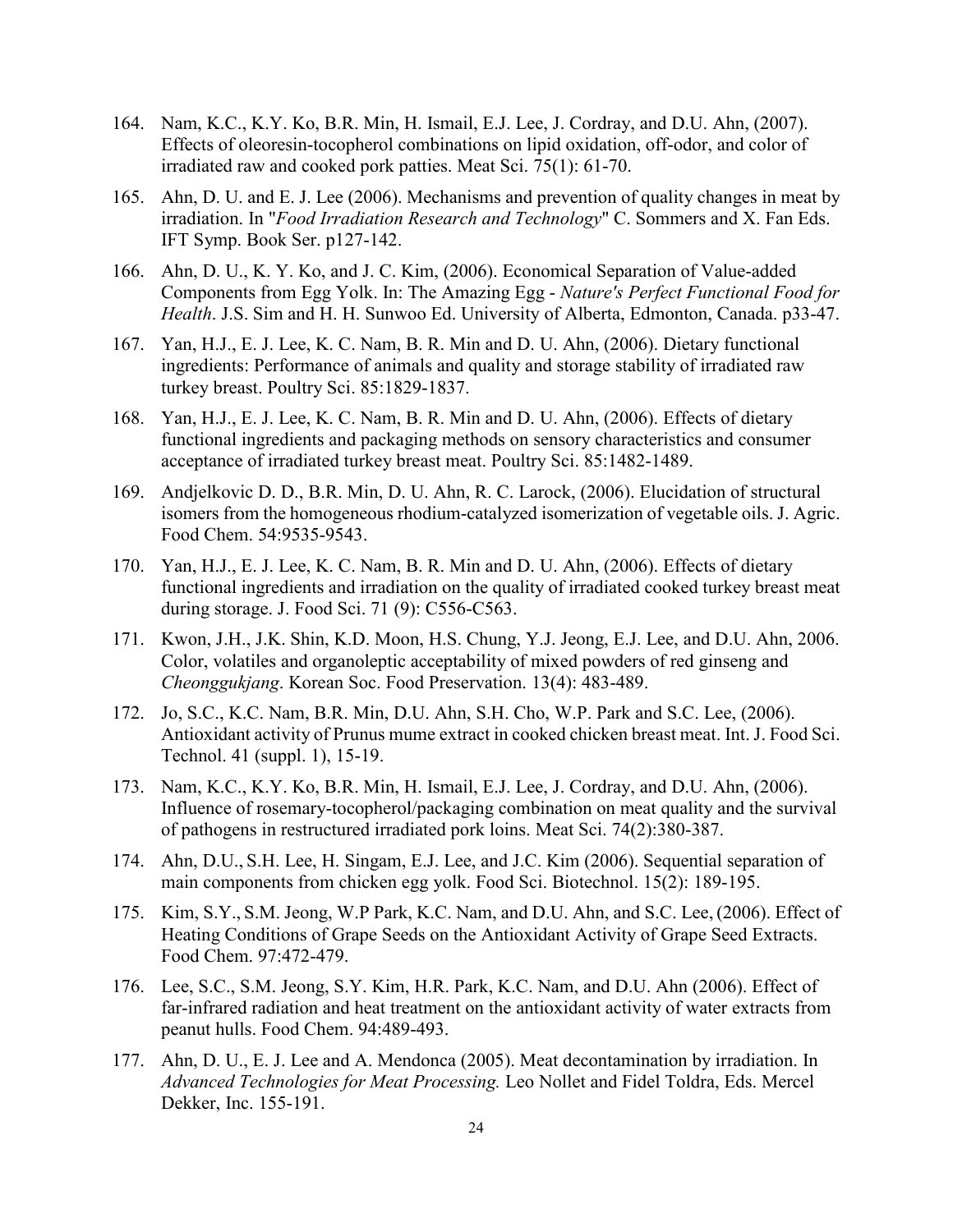- 178. Hur, S.J., M. Du, K.C. Nam, M. Williamson, and D.U. Ahn, (2005). Effect of dietary fats on blood cholesterol and lipid, and the development of atherosclerosis in rabbits. Nutrition Research 25:925-935.
- 179. Min, B.R., K.C. Nam, E.J. Lee, G.Y. Ko, D.W. Trampel, and D.U. Ahn, (2005). Effect of irradiating shell eggs on quality attributes and functional properties of yolk and white. Poultry Sci. 84:1791-1796.
- 180. Bregendahl, C., D.U. Ahn, D.W. Trampel, and J.M. Campbell, (2005). Dietary spray-dried bovine plasma protein improves growth performance and breast-meat yield of broilers raised in a relatively unsanitary environment. J. Applied Poultry Sci. 14:560-568.
- 181. Lee, E.J. and D.U. Ahn (2005). Quality Characteristics of Irradiated Turkey Breast Rolls Formulated with Plum Extract. Meat Sci. 71:300-305.
- 182. Romero, M.G., A.F. Mendonca, D.U. Ahn, and I.V. Wesley (2005). Influence of dietary vitamin E on behavior of *Listeria monocytogenes* and color stability in ground turkey meat following electron beam irradiation. J. Food Prot. 68 (6): 1159–1164.
- 183. Houser, T.A., J.G. Sebranek**,** W. Núñez Maisonet, J.C. Cordray, B.R. Wiegand, D.U. Ahn and E.J. Lee (2005). The effects of irradiation at 1.6 kGy on quality characteristics of commercially produced ham and pork frankfurters over extended storage. J. Food Sci. 70(4): S262-266.
- 184. Houser, T.A., J.G. Sebranek, W. Núñez Maisonet, J.C. Cordray, D.U. Ahn and D.M. Dickson. (2005). Irradiation-induced cured meat color fading and regeneration. J. Food Sci. 70(4):C281-285.
- 185. Zhu, M.J., M. Du, J. Cordray, and D.U. Ahn (2005). Control of *Listeria monocytogenes* contamination in ready-to-eat meat products. Crit. Rev. Food Sci. Food Safety 4:34-42.
- 186. Zhu, M.J., A. Mendonca, H.A. Ismail, M. Du, E.J. Lee and D.U. Ahn (2005). Impact of antimicrobial ingredients and irradiation on the survival of *Listeria monocytogenes* and the quality of ready-to-eat turkey ham. Poultry Sci. 84:613-620.
- 187. Min, B.R. and D.U. Ahn (2005). Mechanism of lipid peroxidation in meat and meat products – A Review. Food Sci. Biotechnol. 14(1): 152-163.
- 188. Lee, S.C., S.M. Jeong, S.Y. Kim, K.C. Nam, and D.U. Ahn (2005). Effect of far-infrared irradiation on the antioxidant activity of defatted sesame meal extracts. J. Agric. Food Chem. 53:1495-1498.
- 189. Trampel, D.W., J.L. Sell, D.U. Ahn, and J.G. Sebranek (2005). Pre-harvest feed withdrawl affects liver color and liver lipid in broiler chicken. Poultry Sci. 84(1): 137-142.
- 190. Ahn, D. U. and E. J. Lee, (2004). Mechanisms and Prevention of Off-Odor Production and Color Changes in Irradiated Meat. In "*Irradiation of Food and Packaging: Recent Development*". V. Komolprasert and K.M. Morehouse Ed. American Chemical Society Symposium Book series, Volume 875, ACS, Washington, DC. p43-76.
- 191. Jeong, S.M., S.Y. Kim, D.R. Kim, K.C. Nam, and D.U. Ahn, and S. C. Lee (2004). Effect of heat treatment on the antioxidant activity of peel extracts from citrus peels. J. Agric. Food Chem. 52(11): 3389-3393.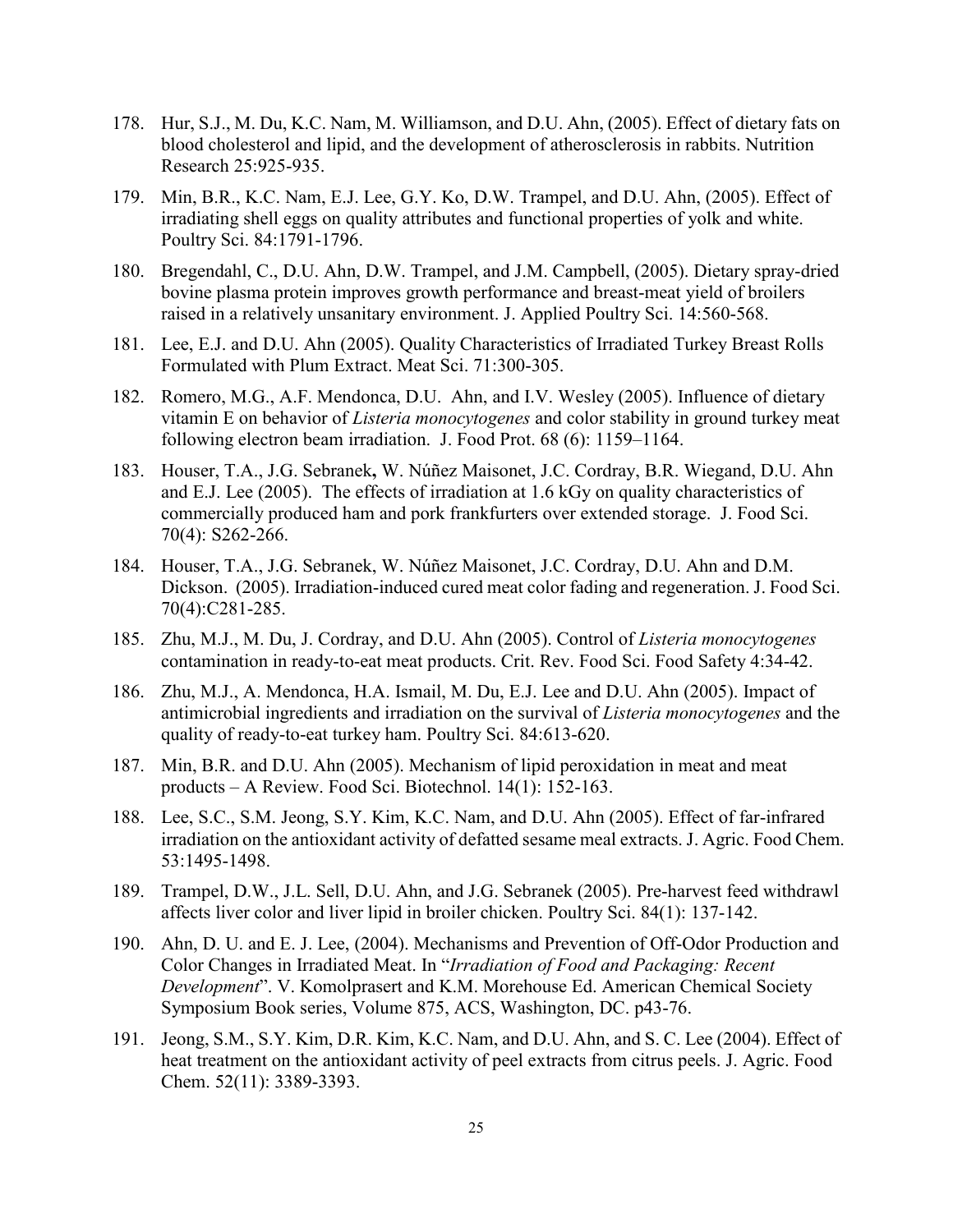- 192. Zhu, M.J., A. Mendonca, E.J. Lee, and D.U. Ahn (2004). Influence of irradiation and storage on the quality of ready-to-eat turkey breast rolls. Poultry Sci. 83:1462-1466.
- 193. Lee, S.C., J.H. Kim, S.M. Jeong, J.U. Ha, K.C. Nam, and D.U. Ahn (2004). Antioxidant activity of organic solvent extracts from far infrared-treated rice hulls. Food Sci. Biotechnol. 13(2): 172-175.
- 194. Lee, E.J. and D.U. Ahn (2004). Sources and mechanisms of carbon monoxide production by irradiation. J. Food Sci. 69(6):C485-90.
- 195. Ahn, D.U. and K.C. Nam (2004). Effects of ascorbic acid and antioxidants on color, lipid oxidation and volatiles of irradiated ground beef. Radiation Phys. Chem. 71(1/2) 151-156.
- 196. Nam, K.C., J. H. Kim, D.U. Ahn, and S.C. Lee (2004). Effect of rice hull extract on lipid oxidation and volatiles of cooked turkey meat. Food Sci. Biotechnol. 13(3): 337-341.
- 197. Zhu, M.J., A. Mendonca, B. Min, E.J. Lee, K.C. Nam, M. Du, H.A. Ismail, and D.U. Ahn (2004). Effects of electron beam irradiation and antimicrobials on the volatiles, color and texture of ready-to-eat turkey breast roll. J. Food Sci. 69(5):C382-387
- 198. Jeong, S.M., S.Y. Kim, D.R. Kim, K.C. Nam, and D.U. Ahn, and S.C. Lee (2004). Effect of seed roasting conditions on the antioxidant activity of defatted sesame meal extracts. J. Food Sci. 69(5):C377-382.
- 199. Nam K.C., J. Cordray, and D.U. Ahn (2004). Automated dynamic headspace/GC-MS analysis affects the repeatability of volatiles in irradiated turkey. J. Agric. Food Chem. (52):1735-1741.
- 200. Zhu, M.J., A. Mendonca and D.U. Ahn (2004). Temperature abuse affects the quality of irradiated pork loins. Meat Sci. 67(4):643-649.
- 201. Nam, K.C., B.R. Min, S.C. Lee, J. Cordray, and D.U. Ahn (2004). Prevention of pinking, off-odor, and lipid oxidation in irradiated pork loin using double packaging. J. Food Sci. 69(3): FTC214-219.
- 202. Davis, K.J., J.G. Sebranek, E. Huff-Lonergan, D.U. Ahn, S.M. Lonergan, (2004). The effects of irradiation on quality of injected fresh pork loins. Meat Sci. 67(3):395-401.
- 203. Nam, K.C., J.H. Kim, D.U. Ahn, and S.C. Lee (2004). Far-infrared radiation increases antioxidant properties of rice hull extract in cooked turkey meat. J. Agric. Food Chem. 52(2):374-379.
- 204. Zhu, M., E.J. Lee, A. Mendonca and D.U. Ahn (2004). Effect of irradiation on the quality turkey ham during storage. Meat Sci. 66(1):63-68.
- 205. Parrish, F. C. Jr., B. R. Wiegand, D. C. Beitz, D. U. Ahn, M. Du, and A. H. Trenkle, (2003). *Advances in Conjugated Linoleic Acid Research*. Vol. 2, Chapter 12. Use of Dietary CLA to Improve Composition and Quality of Animal-Derived Foods. Editors, J. L. Sebedo, W. W. Chritie, and R. Adolf. AOCS press, Champaign, IL p 189-217.
- 206. Zhu, M., I.V. Wesley, R. Nannapaneni, M. Cox, A. Mendonca, M.G. Johnson, and D.U. Ahn (2003). The role of dietary vitamin E in experimental *Listeria monocytogenes* infections in turkeys. Poultry Sci. 82(10): 1559-1564.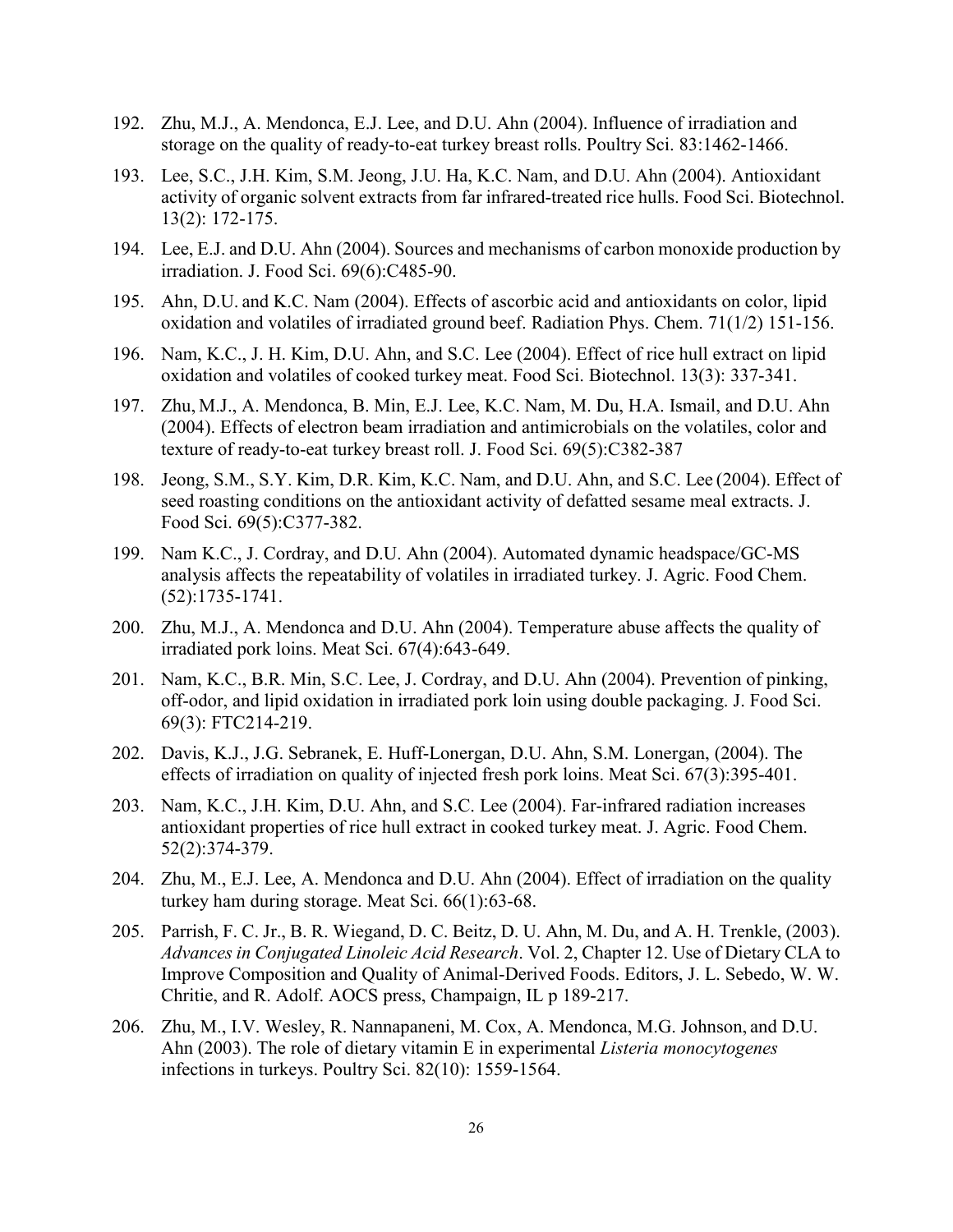- 207. Nam, K.C. and D.U. Ahn (2003). Double packaging is effective in reducing lipid oxidation and off-odor volatiles of irradiated raw turkey meat. Poultry Sci. 82(8): 1468-1474.
- 208. Lee, S.C., K.C. Nam, J.H. Kim, and D.U. Ahn (2003). Antioxidant properties of far infrared-treated rice hull extract in irradiated raw and cooked turkey breast. J. Food Sci. 68(6): 1904-1909.
- 209. Lee, S.C., J.H. Kim, S M. Jeong, D.R. Kim, J.U. Ha, K.C. Nam, and D.U. Ahn (2003). Effect of far-infrared radiation on the antioxidant activity of rice hulls. J. Agric. Food Chem. 51:4400-4403.
- 210. Nam, K.C., B.R. Min, K.S. Park, S.C. Lee, and D.U. Ahn (2003). Effects of ascorbic acid and antioxidants on the lipid oxidation and volatiles of irradiated beef patties. J. Food Sci. 68(5):1680-1685.
- 211. Nam, K.C. and D.U. Ahn (2003). Effects of ascorbic acid and antioxidants on the color of irradiated beef patties. J. Food Sci. 68(5):1686-1690.
- 212. Lee, E.J., J. Love, and D.U. Ahn (2003). Effect of antioxidants on the consumer acceptance of irradiated turkey meat. J. Food Sci. 68(5):1659-1663.
- 213. Lee, E.J. and D.U. Ahn (2003). Effect of antioxidants on the production of off-odor volatiles and lipid oxidation in irradiated turkey breast meat and meat homogenates. J. Food Sci. 68(5):1631-1638.
- 214. Du, M. and D.U. Ahn (2003). Influence of dietary conjugated linoleic acid (CLA) on lipid metabolisms in broiler chicks. Lipids 38: 505-511.
- 215. Nam, K.C. and D.U. Ahn (2003). Effects of irradiation on meat color A review. Food Sci. Biotechnol. 12(2):198-205.
- 216. Nam, K.C. and D.U. Ahn, (2003). Use of double-packaging and antioxidant combinations to improve color, lipid oxidation, and volatiles of irradiated raw and cooked turkey breast patties. Poultry Sci. 82(5): 850-857.
- 217. Nam, K.C., B.R. Min, H. Yan, E.J. Lee, A. Mendonca, I. Wesley, and D.U. Ahn, (2003). Effect of dietary vitamin E and irradiation on lipid oxidation, color, and volatiles of fresh and previously frozen turkey breast patties. Meat Sci. 65(1): 513-521.
- 218. Lee, E.J. and D.U. Ahn, (2003). Production of off-odor volatiles from fatty acids and oils by irradiation. J. Food Sci. 68(1):70-75.
- 219. Nam, K.C. and D.U. Ahn, (2003). Combination of aerobic and vacuum packaging to control color, lipid oxidation and off-odor volatiles of irradiated raw turkey breast. Meat Sci. 63(3):389-395.
- 220. Du, M., K.C. Nam, S.J. Hur, H.A. Ismail, Y.H. Kim and D.U. Ahn, (2003). Quality characteristics of irradiated chicken breast rolls from broilers fed different levels of conjugated linoleic acid. Meat Sci. 63(2):249-255.
- 221. Nam, K.C. and D.U. Ahn, (2003). Use of antioxidants to reduce lipid oxidation and off-odor volatiles of irradiated pork homogenates and patties. Meat Sci. 63(1):1-8.
- 222. Nam, K.C. and D.U. Ahn, (2002). Effect of double-packaging and acid combination on the quality of irradiated raw turkey patties. J. Food Sci. 67(9): 3252-3257.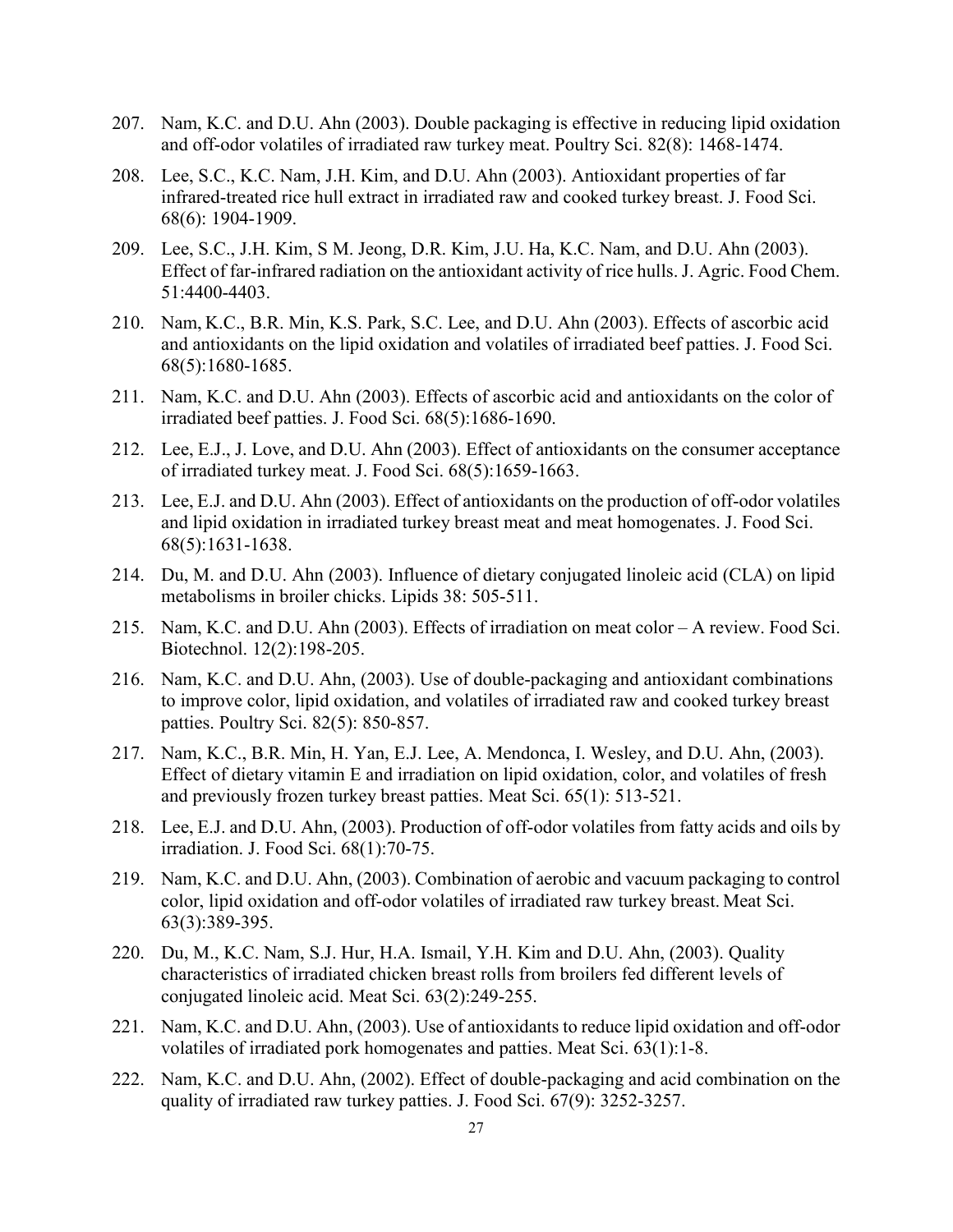- 223. Ahn, D.U. and E.J. Lee (2002). Production of off-odor volatiles from liposome-containing amino acid homopolymers by irradiation. J. Food Sci. 67(7):2659-2665.
- 224. Nam, K.C., K.J. Prusa, and D.U. Ahn, (2002). Addition of antioxidant to improve quality and sensory characteristics of irradiated pork patties. J. Food Sci. 67(7):2625-2630.
- 225. Ahn, D.U. (2002). Production of volatiles from amino acid homopolymers by irradiation. J. Food Sci. 67(7):2565-2570.
- 226. Cherian, G., M.P. Goeger, and D.U. Ahn (2002). Dietary conjugated linoleic acid with fish oil alters yolk n-3 and trans fatty acid content and volatile compounds in raw, cooked and irradiated eggs. Poultry Sci. 81:1571-1577.
- 227. Hontecillas, R., M. J. Wannemuelher, D. R. Zimmerman, D. L. Hutto, J. H. Wilson, D. U. Ahn, and J. Bassaganya-Riera (2002). Nutritional regulation of porcine bacterial-induced colitis by conjugated linoleic acid. J. Nutrition 132:2019-2027.
- 228. Du, M., D.U. Ahn, A.F. Mendonca, and I.V. Wesley, (2002). Quality characteristics of irradiated reday-to-eat turkey breast rolls from turkeys fed conjugated linoleic acid. Poultry Sci. 81:1378-1384.
- 229. Du, M., G. Cherian, and D.U. Ahn, (2002). Effect of dietary sorghum cultivars on the storage stability of broiler breast and thigh meats. Poultry Sci. 81:1385-1391.
- 230. Nam, K.C., S.J. Hur, H. Ismail and D.U. Ahn, (2002). Lipid oxidation, volatiles, and color changes in irradiated raw turkey breast during frozen storage. J. Food Sci. 67(6):2061-2066.
- 231. Du, M. and D.U. Ahn, (2002). Effect of Antioxidants on the quality of irradiated sausage prepared with turkey thigh meat. Poultry Sci. 81:1251-1256.
- 232. Du, M. and D.U. Ahn, (2002). Simultaneous analysis of tocopherols, cholesterol and phytoterols by gas chromatography. J. Food Sci. 67(5):1696-1700.
- 233. Kim, Y.H., K.C. Nam, and D.U. Ahn, (2002). Color, oxidation-reduction potential, and gas production of irradiated meat from different animal species. J. Food Sci. 67(5):1692-1695.
- 234. Bae, H.J., S.B. Lee, C. S. Park, J.H. Shim, H.Y. Lee, M.J. Kim, J.S. Baek, H.J. Roh, J.H. Choi, E.O. Choe, D.U. Ahn, K.W. Park (2002). Modification of ascorbic acid using transglycosylation activity of *Bacillus stearothermophilus* maltogenic amylase to enhance its oxidative stability. J. Agric. Food Chem. 50 (11): 3309-3316.
- 235. Nam, K.C., M. Du, C. Jo, and D.U. Ahn, (2002). Quality characteristics of vacuum-packaged, irradiated normal, PSE, and DFD pork. Innovative Food Sciences & Emerging Technologies. 3(1):73-79.
- 236. Nam, K.C. and D.U. Ahn (2002). Mechanisms of pink color formation in irradiated precooked turkey breast. J. Food Sci. 67(2):600-607.
- 237. Jo, C., D. U. Ahn, and M. W. Byun, (2002). Irradiation-induced oxidative changes and production of volatile compounds in sausages prepared with vitamin E-enriched commercial soybean oil. Food Chem. 76:299-305.
- 238. Kim, Y. H., K. C. Nam, H. A. Ismail, S. J. Hur, M. Du, and D.U. Ahn (2002). Volatile profiles, lipid oxidation and sensory characteristics of irradiated meat from different animal species. Meat Sci. 61(3):257-265.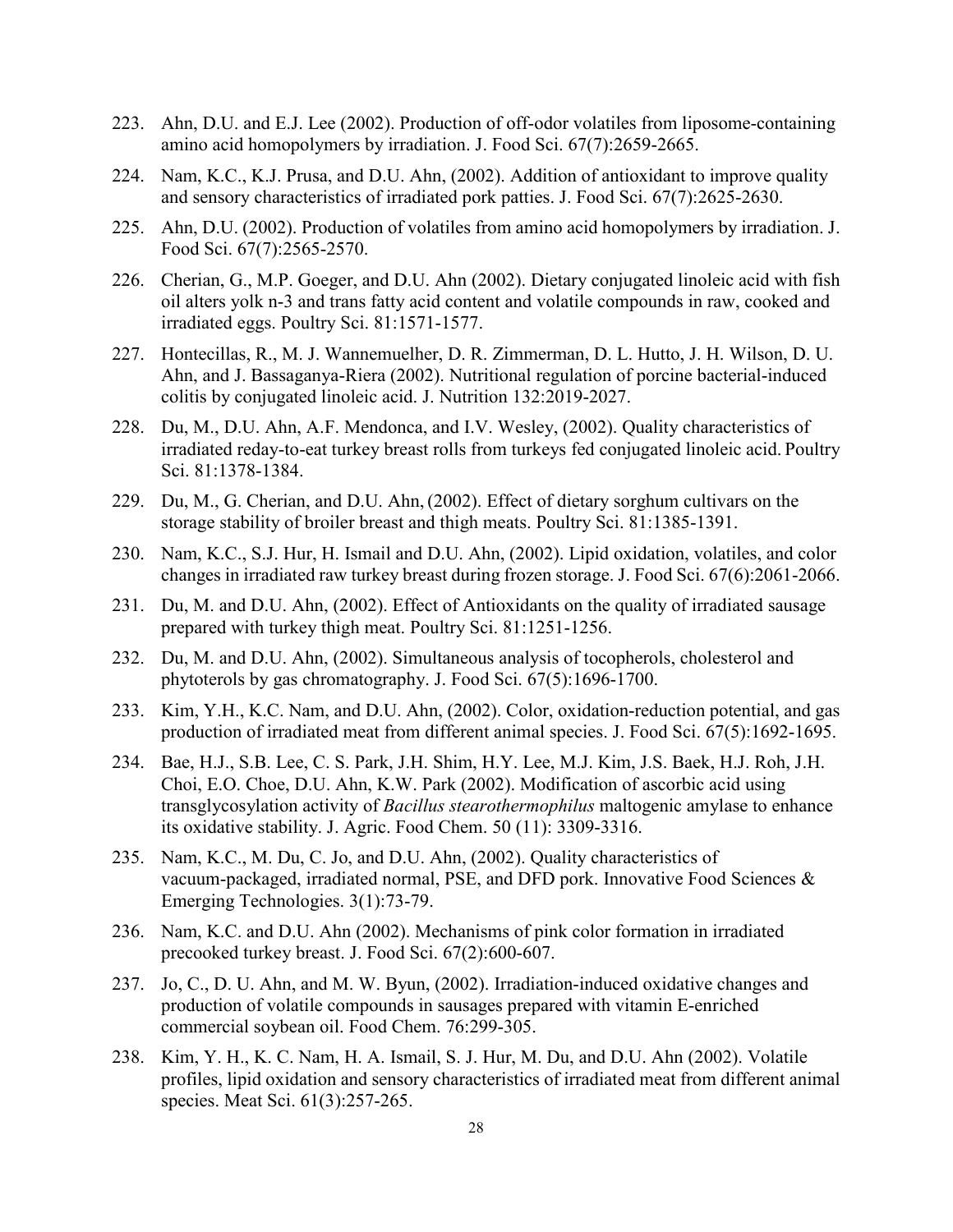- 239. Du, M. and D. U. Ahn, (2002). Effect of dietary conjugated linoleic acid (CLA) on the growth rate of live birds, and the abdominal fat content and the quality of broiler meat. Poultry Sci. 81:428-433.
- 240. Nam, K. C., Y. H. Kim, M. Du, and D. U. Ahn, (2002). Off-odor volatiles and pink color development in precooked, irradiated turkey breast during frozen storage. Poultry Sci. 81(2): 269-275.
- 241. Du, M., S. J. Hur, and D. U. Ahn, (2002). Raw-Meat Packaging and Storage Affect the Color and Odor of Irradiated Chicken Breast Fillets after Cooking. Meat Sci. 61(1):49-54.
- 242. Nam, K. C. and D. U. Ahn, (2002). Carbon Monoxide-Heme Pigment Complexes are Responsible for the Pink Color in Irradiated Raw Turkey Breast Meat. Meat Sci. 60 (1): 25-33.
- 243. Du, M., K. C. Nam, S. J. Hur, H. Ismail, and D. U. Ahn, (2002). Effect of Dietary Conjugated Linoleic Acid, Irradiation and Packaging Conditions on the Quality Characteristics of Raw Broiler Breast Fillets. Meat Sci. 60 (1): 9-15.
- 244. Xin, H., R. S. Gates, M. C., Puma, and D. U. Ahn, (2002). Drinking Water Temperature Effects on Laying Hens Subjected to Warm Cyclic Environments. Poultry Sci. 81:608-617.
- 245. Beckerbauer, L. M., R. Thiel-Cooper, D. U. Ahn, J. L. Sell, F. C. Parrish, Jr., and D. C. Beitz (2001). Influence of Two Dietary Fats on the Composition of Emu Oil and Meat. Poultry Science 80:187-194.
- 246. Du, M., K. C. Nam, S. J. Hur, H. Ismail, and D. U. Ahn, (2001). Volatiles, color, and lipid oxidation of broiler breast fillets irradiated before and after cooking. Poultry Sci. 80:1748-1753.
- 247. Du, M., K. C. Nam, and D. U. Ahn, (2001). Cholesterol and lipid oxidation products in cooked meat as affected by raw meat packaging and irradiation, and cooked meat packaging and storage time. J. Food Sci. 66(9):1396-1401.
- 248. Nam, K. C., Ahn, D. U., M. Du, and C. Jo, (2001). Lipid oxidation, color, volatiles, and sensory characteristics of aerobically packaged and irradiated pork with different ultimate pH. J. Food Science 66(8):1225-1229.
- 249. Du, M. and D. U. Ahn,(2001). Volatile composition of Chinese traditional Jinghua ham and Cantonese sausage. J. Food Science 66 (6): 827-831.
- 250. Jo, C., D. U. Ahn, and M. W. Byun, (2001). Lipid oxidation and volatile production in irradiated raw pork batters prepared with commercial soybean oil enriched with vitamin E. Rad. Phys. Chem. 61:41-47.
- 251. Nam, K. C., Ahn, D. U., M. Du, and C. Jo, (2001). Cholesterol oxides in irradiated raw meat with different packaging and storage time. Meat Science 58/4:431-435.
- 252. Du, M., D. U. Ahn, K. C. Nam, and J. L. Sell, (2001). Volatile profiles and lipid oxidation of Irradiated cooked chicken meat patties from laying hens fed diets containing conjugated linoleic acid. Poultry Science 80:235-241.
- 253. Lee, J. I., S. Kang, D. U. Ahn, and M. Lee, (2001). Formation of cholesterol oxides in irradiated raw and cooked chicken meat during storage. Poultry Sci. 80:105-108.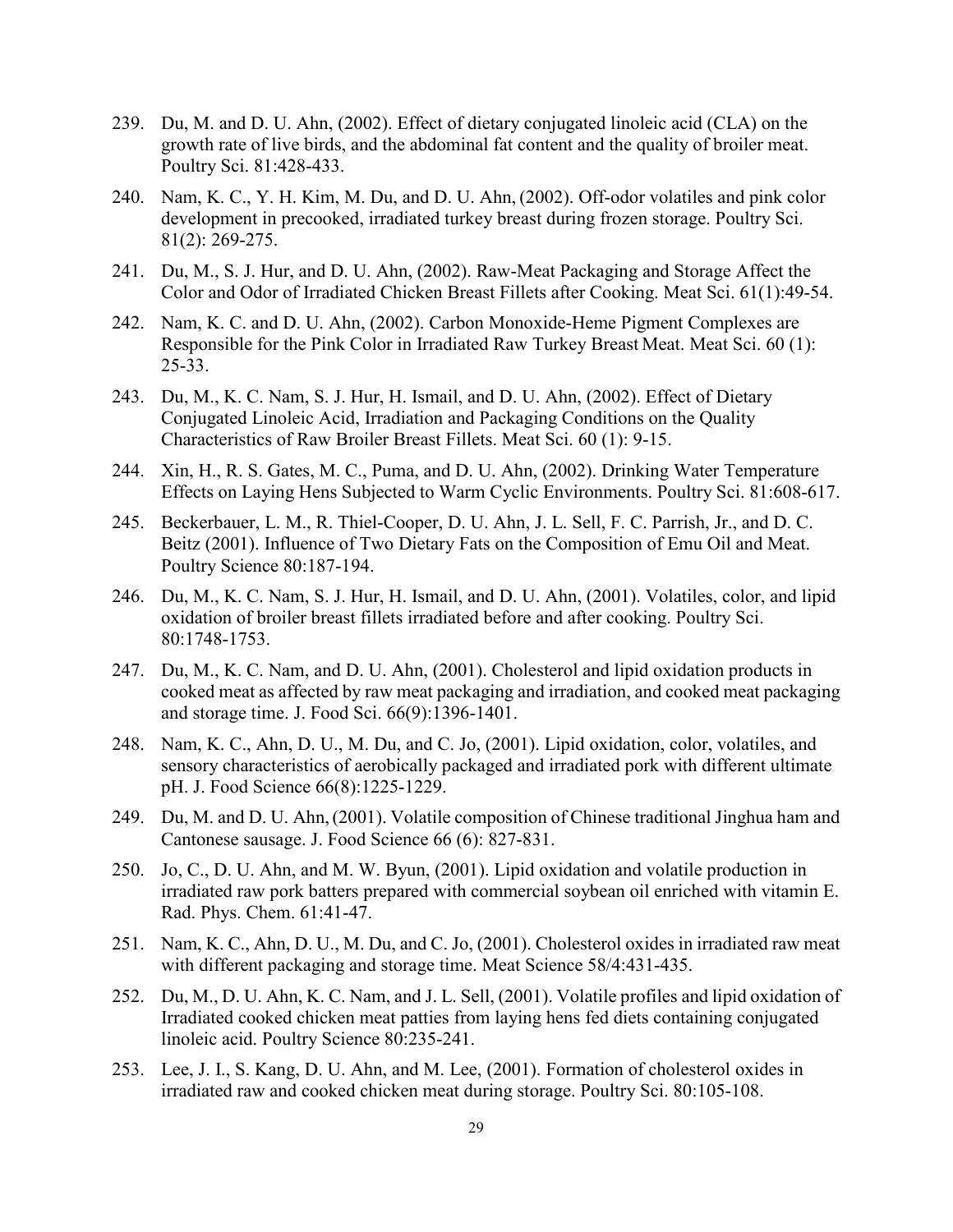- 254. Ahn, D. U., K. C. Nam, M. Du, and C. Jo, (2001). Effect of irradiation and packaging conditions after cooking on the formation of cholesterol and lipid oxidation products in meats during storage. Meat Sci. 57:413-418.
- 255. Ahn, D. U., Nam, K. C., M. Du, and C. Jo, (2001). Volatile production of irradiated normal, pale soft exudative (PSE) and dark firm dry (DFD) pork with different packaging and storage. Meat Sci. 57:419-426.
- 256. Du, M., D. U. Ahn, and J. L. Sell, (2000). Effect of dietary conjugated linoleic acid (CLA) and linoleic/linolenic acid ratio on polyunsaturated fatty acid status in laying hens. Poultry Sci. 79:1749-1756.
- 257. Du, M., D. U. Ahn, K. C. Nam, and J. L. Sell, (2000). Influence of dietary conjugated linoleic acid on the volatile, color and lipid oxidation of irradiated raw chicken meat. Meat Science 56:387-395.
- 258. Ahn, D. U., C. Jo, D. Olson, and K. C. Nam, (2000). Quality characteristics of pork patties irradiated and stored in different packaging and storage conditions. Meat Science 56:203-209.
- 259. Jo, C. and D. U. Ahn, (2000). Production of volatiles from irradiated oil emulsion systems prepared with amino acids and lipids. J. Food Sci. 65:612-616.
- 260. Du, M. and D. U. Ahn, (2000). Effect of antioxidants and packaging on lipid and cholesterol oxidation and color changes of irradiated egg yolk powder. J. Food Sci. 65: 625-629.
- 261. Jo, C. and D. U. Ahn, (2000). Volatiles and oxidative changes in irradiated pork sausage with different fatty acid composition and tocopherol content. J. Food Sci. 65:270-275.
- 262. Jo, C., S. K. Jin, and D. U. Ahn, (2000). Color changes in irradiated pork sausages with different fat sources and packaging during storage. Meat Sci. 55:107-113.
- 263. Ahn, D. U., C. Jo, and D. G. Olson, (2000). Analysis of volatile components and the sensory characteristics of irradiated raw pork. Meat Sci. 54:209-215.
- 264. Jo, C., D. U. Ahn, and J. I. Lee, (1999). Lipid and cholesterol oxidation, color changes, and volatile production in irradiated raw pork batters with different fat content. J. Food Qual. 22:641-651.
- 265. Du, M., D. U. Ahn, and J. L. Sell, (1999). Effect of dietary conjugated linoleic acid (CLA) on the composition of egg yolk lipids. Poultry Sci. 78:1639-1645.
- 266. Jo, C. and D. U. Ahn, (1999). Fat reduces volatiles production in oil emulsion system analyzed by purge-and-trap dynamic headspace/gas chromatography. J. Food Sci. 64:641-643.
- 267. Ahn, D. U., C. Jo and D. G. Olson, (1999). Headspace oxygen in sample vial affects volatiles production and lipid oxidation of raw and cooked meat during the automated purge-and-trap dynamic headspace/GC analyses. J. Agric. Food Chem. 47:2776-2781.
- 268. Ahn, D. U., J. I. Lee, C. Jo, and J. L. Sell, (1999). Analysis of cholesterol oxides in egg yolk and turkey meat. Poultry Sci. 78:1060-1064.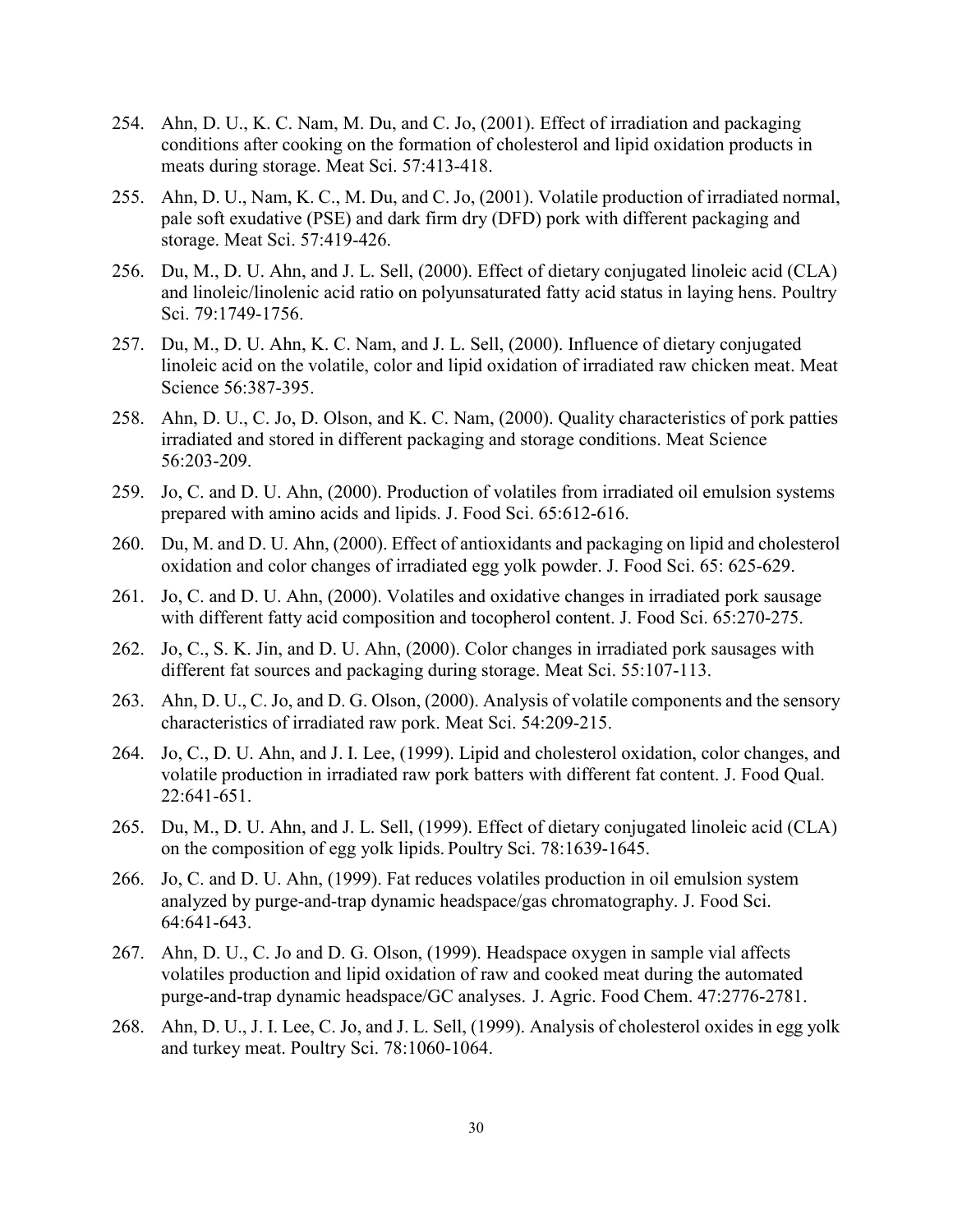- 269. Ahn, D. U., J. L. Sell, C. Jo, M. Chamruspollert, and M. Jeffery, (1999). Effect of dietary conjugated linoleic acid on the quality characteristics of chicken eggs during refrigerated storage. Poultry Sci. 78:922-928.
- 270. Chen, X., C. Jo, J. I. Lee, and D. U. Ahn, (1999) Lipid oxidation, volatiles and color changes of irradiated pork patties as affected by antioxidants. J. Food Sci. 64:16-19.
- 271. Jo, C., J. I. Lee, and D. U. Ahn, (1999). Lipid oxidation, color changes, and volatiles production in Irradiated pork sausage with different Fat content and packaging during storage. Meat Sci. 51:355-361.
- 272. Ahn, D. U., C. Jo, and D. G. Olson, (1999). Volatile profiles of raw and cooked turkey thigh as affected by purge temperature and holding time before purge. J. Food Sci. 64:230-233.
- 273. Ahn, D. U., D. G. Olson, C. Jo, J. Love, and S. K. Jin, (1999). Volatiles production and lipid oxidation of irradiated cooked sausage with different packaging during Storage. J. Food Sci. 64:226-229.
- 274. Kim, Y. S., K. B. Park, D. U. Ahn, and S. K. Jin, (1998). Utilization of Pork Products. In "*Swine Science*". Y. I. Park, Ed. SunJin Press. Seoul, Korea. p463-509.
- 275. Chen, X. and D. U. Ahn, (1998). Antioxidant activities of six phenolics from natural sources against lipid oxidation Induced by  $Fe^{2+}$  or ultraviolet light (UV). J. Am. Oil Chem. Soc. 75:1717-1721.
- 276. Ahn, D. U., D. G. Olson, J. I., Lee, C. Jo, X. Chen, and C. Wu, (1998). Packaging and irradiation effects on lipid oxidation and volatiles in pork patties. J. Food Sci. 63:15-19.
- 277. Ahn, D. U. and S. M. Kim, (1998). Prooxidant effects of ferrous iron, hemoglobin, and ferritin in oil emulsion and cooked-meat homogenates are different from those in raw-meat homogenates. Poultry Sci. 77:348-355.
- 278. Jo, C. and D. U. Ahn, (1998). Use of fluorometric analysis of 2-thiobarbituric acid reactive substances in turkey. Poultry Sci. 77:475-480.
- 279. Ahn, D. U., D. G. Olson, C. Jo, X. Chen, C. Wu, and J. I., Lee, (1998). Effect of muscle type, packaging, and irradiation on lipid oxidation, volatile production and color in raw pork patties. Meat Sci. 49:27-39.
- 280. Ahn, D. U., J. L. Sell, C. Jo, X. Chen, C. Wu, and J. I., Lee, (1998). Effects of dietary vitamin E supplementation on lipid oxidation and volatiles content of irradiated cooked turkey meat patties with different packaging. Poultry Sci. 77:912-920.
- 281. Ahn, D. U. and S. M. Kim (1998). Effect of superoxide and superoxide-generating systems on the prooxidant effect of iron in oil emulsion and raw turkey homogenates. Poultry Sci. 77:1428-1435.
- 282. Ahn, D. U., J. L. Sell, M. Jeffery, C. Jo, X. Chen, C. Wu, and J. I. Lee, (1997). Dietary vitamin E affects lipid oxidation and total volatiles of irradiated raw turkey meat. J. Food Sci. 62:954-959.
- 283. Ahn, D. U., S. M. Kim, and H. Shu, (1997). Effect of egg size, and strain and age of hens on the solids content of chicken eggs. Poultry Sci. 76:914-919.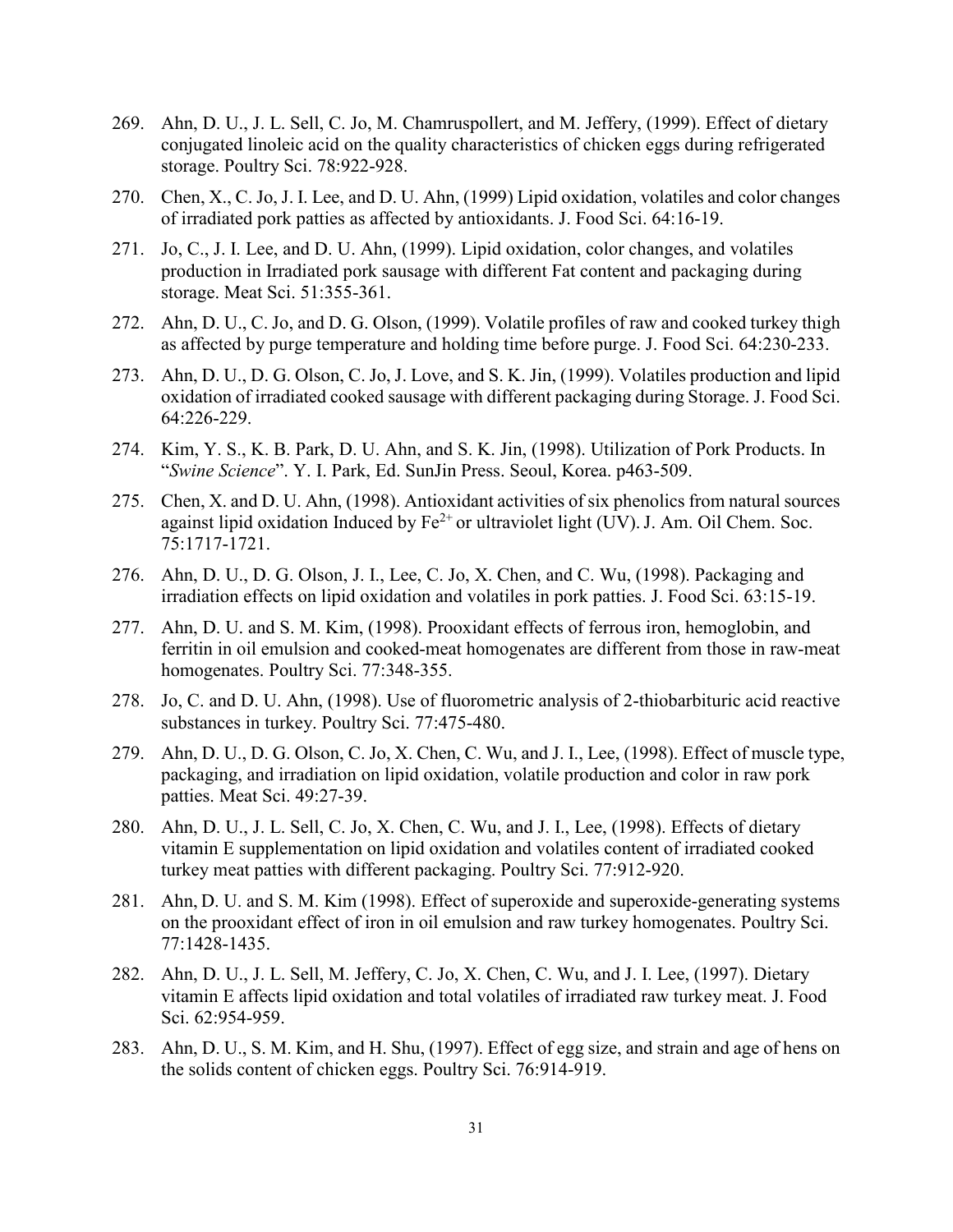- 284. Kim, S. M. and D. U. Ahn, (1997). Effects of dietaryα−linolenic acid on the fatty acid composition and storage stability of processed meat products from spent hen. Food Biotechnol. 6:87-92.
- 285. Ishikawa, M., and D. U. Ahn, (1997). Hot-vacuum packaging reduces lipid oxidation, and Improves sensory characteristics of cooked turkey meat. Iowa Acad. Sci. 104 (2):43-46.
- 286. Lesiak, M. T., D. G. Olson, C. A. Lesiak, and D. U. Ahn, (1997). Effects of post-mortem time before chilling and chilling temperatures on water-holding capacity and texture of turkey breast muscle. Poultry Sci. 76:552-556.
- 287. Lesiak, M. T., D. G. Olson, C. A. Lesiak, and D. U. Ahn, (1996). Effects of postmortem temperature and time on the water-holding capacity of turkey breast and thigh muscle. Meat Sci. 43:51-60.
- 288. Xin, H., J. L. Sell, and D. U. Ahn, (1996). Effects of Light and Darkness on Heat and moisture production of Broilers. Trans. Am. Soc. Agric. Eng. 39 (6):2255-2258.
- 289. Li, S. X., D. U. Ahn, G. Cherian, T. Y. Chung, and J. S. Sim, (1996). Dietary oils and tocopherol supplementation on cholesterol oxide formation in freeze-dried chicken meat during storage. J. Food Lipids 3:27-42.
- 290. Kim, S. M., D. U. Ahn, and S. K. Sung, (1996). Effect of free iron, heme pigments, and iron storage proteins on the oxidation of lipids in oil emulsion. Food Biotechnol. 5:215-219.
- 291. Ahn, D. U., S. Lutz, and J. S. Sim, (1996). Effect of Dietary  $\alpha$ -linolenic acids on the fatty acid composition, storage stability and sensory characteristics of pork loin. Meat Sci. 43:291-299.
- 292. Cherian, G., D. U. Ahn, and J. S. Sim, (1996). Blood and aorta status and platelet function in swine modified by dietary α-linolenic acid-rich flaxseed. J. Agric. Food Chem. 44:2330-2335.
- 293. Li, S. X., G. Cherian, D. U. Ahn, R. T. Hardin, and J. S. Sim, (1996). Storage, heating and tocopherols affect cholesterol oxide formation in food oils. J. Agric. Food Chem. 44:3830-3834.
- 294. Ahn, D. U., C. Kawamoto, F. H. Wolfe, and J. S. Sim, (1995). Dietary alpha-linolenic acid and mixed tocopherols, and packaging influences lipid Stability in broiler chicken breast and leg muscle tissue. J. Food Sci. 60:1013-1018.
- 295. Ahn, D. U., H. H. Sunwoo, and J. S. Sim, (1995). Effects of diets and strains on the fatty acid composition, storage stability, and flavor characteristics of chicken eggs. Poultry Sci. 74:1540-1547.
- 296. Ahn, D. U., S. Lutz, G. Cherian, F. H. Wolfe, and J. S. Sim, (1995). Lipid oxidation and sensory characteristics of fresh and cured sausages from  $\alpha$ -linolenic acid enriched pork. J. Food Qual. 18:397-413.
- 297. Nakano, K., T. Nakano, D. U. Ahn, and J. S. Sim, (1994). Sialic acid content in poultry egg and tissues. Can. J. Poultry Sci. 74: 601-606.
- 298. Ahn, D. U., F. H. Wolfe, and J. S. Sim, (1993). The effect of free and bound iron on lipid peroxidation in turkey meat. Poultry Sci. 72:209-215.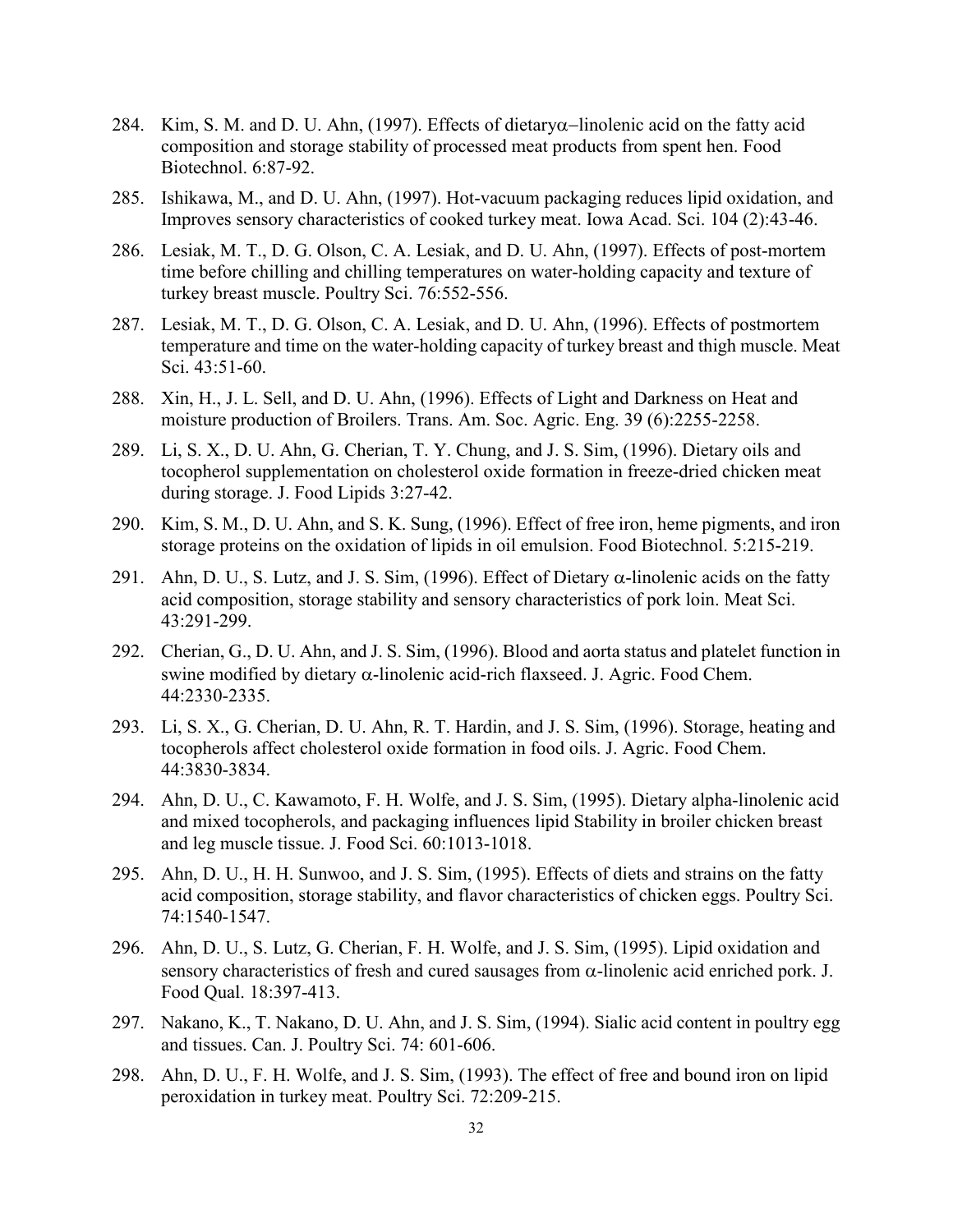- 299. Ahn, D. U., F. H. Wolfe and J. S. Sim, (1993). Prevention of lipid oxidation in pre-cooked turkey meat patties with hot packaging and antioxidant combinations. J. Food Sci. 58:283-287.
- 300. Ahn, D. U., F. H. Wolfe, and J. S. Sim, (1993). Three methods for determining nonheme iron in turkey meat. J. Food Sci. 58:288-291.
- 301. Ahn, D. U., A. Ajuyah, F. H. Wolfe, and J. S. Sim, (1993). Oxygen availability affects in prooxidant catalyzed lipid oxidation of cooked turkey patties. J. Food Sci. 58:278-282.
- 302. Ajuyah, A. O., D. U. Ahn, R. T. Hardin, and J. S. Sim, (1993). Dietary antioxidants and storage affect chemical characteristics of ω−3 fatty acid enriched broiler chickens meats. J. Food Sci. 58:43-46.
- 303. Ahn, D. U., F. H. Wolfe, and J. S. Sim, (1993). The effect of metal chelators, enzyme systems, and hydroxyl radical scavengers on the lipid peroxidation of raw turkey meat. Poultry Sci. 72:1972-1980.
- 304. Jiang, Z., D. U. Ahn, L. Ladner, and J. S. Sim, (1992). Influence of full fat flax and sunflower seeds on internal and sensory quality of yolk. Poultry Sci. 71: 378-382.
- 305. Ahn, D. U., J. F. Patience, A. Fortin, and A. McCurdy, (1992). The influence of pre-slaughter oral loading of acid or base on postmortem changes in *Longissimus dorsi* muscle of pork. Meat Sci. 32: 65-79.
- 306. Ahn, D. U., F. H. Wolfe, J. S. Sim, and D. H. Kim, (1992). Packaging cooked turkey meat patties while hot reduces lipid oxidation. J. Food Sci. 57:1075-1077, 1115.
- 307. Jiang, Z., D. U. Ahn, and J. S. Sim, (1991). Effects of feeding flax and two types of sunflower seeds on fatty acid compositions of yolk lipid classes. Poultry Sci. 70: 2467-2475.
- 308. Ahn, D. U., and A. J. Maurer, (1990). Meat color: kinds of heme pigments and concentrations of the ligands. Poultry Sci. 69: 157-165.
- 309. Ahn, D. U., and A. J. Maurer (1990). Poultry meat color: Heme-complex forming ligands and color of cooked turkey breast meat. Poultry Sci. 69: 1769-1774.
- 310. Ahn, D. U., and A. J. Maurer, (1990). Poultry meat color: pH and the heme-complex forming reaction. Poultry Sci. 69: 2040-2050.
- 311. Ahn, D. U., and A. J. Maurer, (1989). Effects of added nitrite, sodium chloride, and phosphate on color, nitrosoheme pigment, total pigment and residual nitrite in oven roasted turkey breast meat. Poultry Sci. 68: 100-106.
- 312. Ahn, D. U., and A. J. Maurer, (1989). Effects of added pigments, salt, and phosphate on color, extractable pigment, and oxidation-reduction potential in turkey breast meat. Poultry Sci. 68: 1088-1099.
- 313. Ahn, D. U., and A. J. Maurer, (1989). Effects of sodium chloride, phosphate and dextrose on the heat stability of purified myoglobin, hemoglobin, and cytochrome c. Poultry Sci. 68: 1218-1225.
- 314. Ahn, D. U. (1988). Meat Color and Color Chemistry. In "*Meat Science*: *Theory and Application*". K. W. Song, Ed. SunJin Press. Seoul, Korea. p123-142.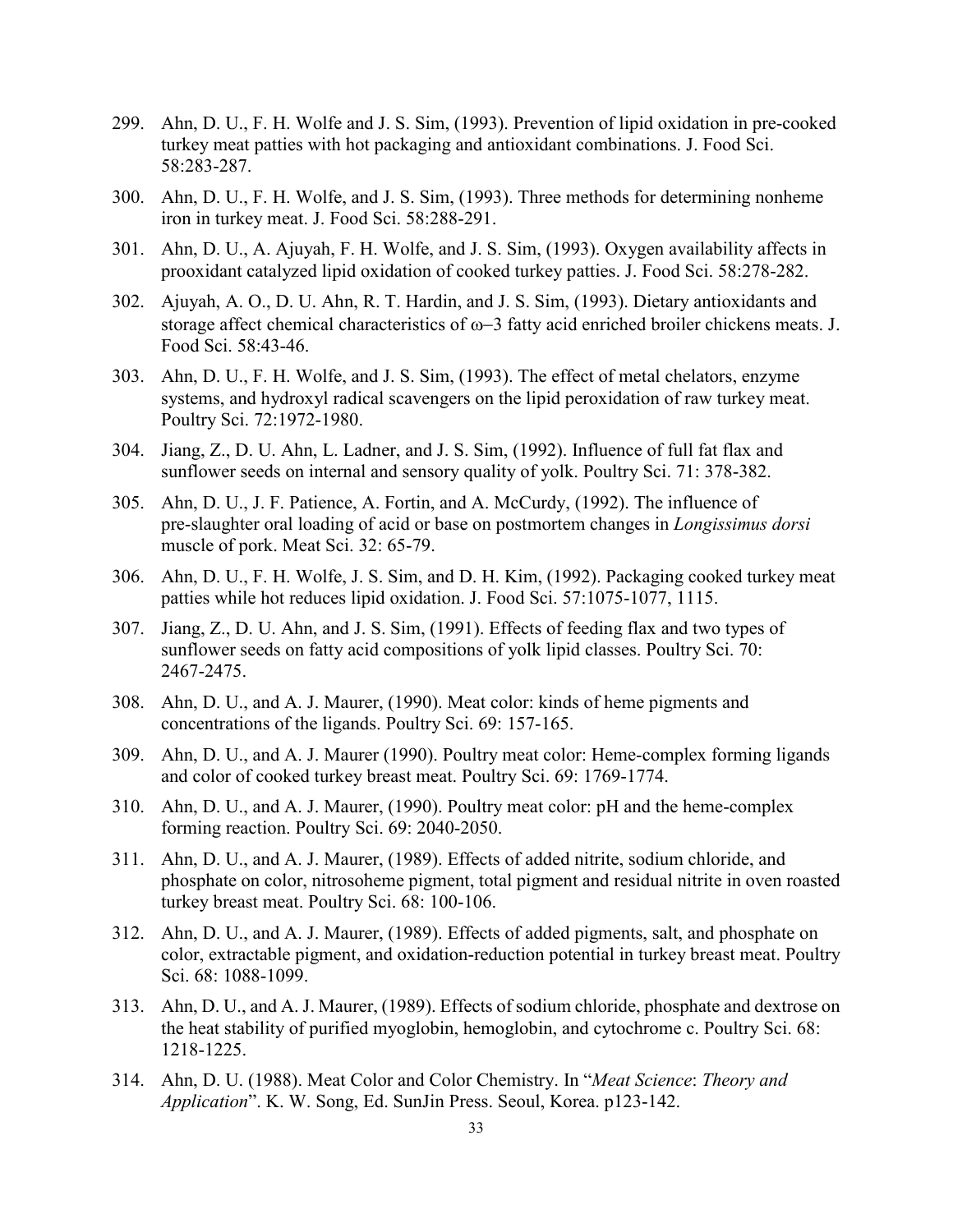315. Ahn, D. U., and A. J. Maurer, (1987). Concentration of nitrate and nitrite in raw turkey breast meat and the microbial conversion of added nitrate to nitrite in tumbled turkey breast meat. Poultry Sci. 66: 1957-1960.

#### **Published Abstracts**

- 1. Huang, X., S.H. Moon, J.H. Lee, H.D. Paik, E.J. Lee, and D.U. Ahn, (2019). Production of phosphopeptides from phosvitin and the structural characterization of the phosphopeptides using tandem mass spectrometry. Food Science and Technology (FSciT-2019). Valencia, Spain, Nov. 13-14, 2019.
- 2. Huang, X., S.H. Moon, and D.U. Ahn, (2019). Production of Phosphopeptides from Phosvitin. 2019 UKC conference, Chicago, IL, Oct. 14-17, 2019.
- 3. Attuquayefio, W., Punchihewage Don, A., Timmons, J., Oh, S.-H., Feng, X., Ahn, D. U., Min, B. (2019). Effects of oxidized feed on productivity, plasma oxidative stress, and meat quality of broilers. 2019 American Society of Animal Science Annual Meeting. Austin, TX, July 8-11.
- 4. Punchihewage Don, A., Attuquayefio, W., Oh, S.-H., Feng, Xi, Ahn, D. U., and Min. B. 2019. Mitigating effects of early heat conditioning against heat stress in growth, oxidative stress, and breast meat quality of broilers. 19<sup>th</sup> ARD Biennial Research Symposium. Jacksonville, FL. Mar. 30 – Apr. 3. (2019).
- 5. Attuquayefio, W., Punchihewage Don, A., Oh, S.-H., Feng, Xi, Ahn, D. U., and Min. B. (2019). Effects of heat stress on broiler productivity and postmortem glycolysis and quality properties of broiler breast meat. 19<sup>th</sup> ARD Biennial Research Symposium. Jacksonville, FL. Mar. 30 – Apr. 3. (2019).
- 6. Attuquayefio, W., Punchihewage Don, A., Oh, S.-H., Feng, Xi, Ahn, D. U., and Min. B. (2019). Effects of oxidized diet on plasma oxidative stress, postmortem muscle metabolism, and meat quality properties of broilers. 19<sup>th</sup> ARD Biennial Research Symposium. Jacksonville, FL. Mar. 30 – Apr. 3. (2019).
- 7. Punchihewage Don, A., Attuquayefio, W., Oh, S.-H., Feng, Xi, Ahn, D. U., and Min. B. (2019). Mitigating effects of early heat conditioning against heat stress in growth, oxidative stress, and breast meat quality of broilers. 2nd Delmarva Poultry University-Industry Partnership Summit. Salisbury, MD. Mar. 13, 2019.
- 8. Punchihewage Don, A. J., Attuquayefio, W., Oh, S., Feng, Xi, Ahn, D. U., and Min. B. (2018). Effects of early heat conditioning on heat stress-induced changes in growth performance, oxidative stress in plasma, and quality parameters in broiler breast meat. 2018 American Society of Animal Science Annual Meeting. July 8-12, 2018.Vancouver, Canada.
- 9. Nega, M., Min, B. R., Moon, S. H., and Ahn, D. U. (2017). Physicochemical and functional properties of egg white powder prepared from shell eggs irradiated at low doses. 2017 Poultry Science Association Annual Meeting. July  $17 \sim 20$ , 2017. Orlando, FL.
- 10. Lee, J.H., S.H. Moon, H.S. Kim, D.U. Ahn, and H.D. Paik (2017). Immune-enhancing activity of phosvitin from egg yolk protein on RAW 264.7 macrophages. IFT Annual Conference, Las Vegas, NV, June 25 - 28, 2017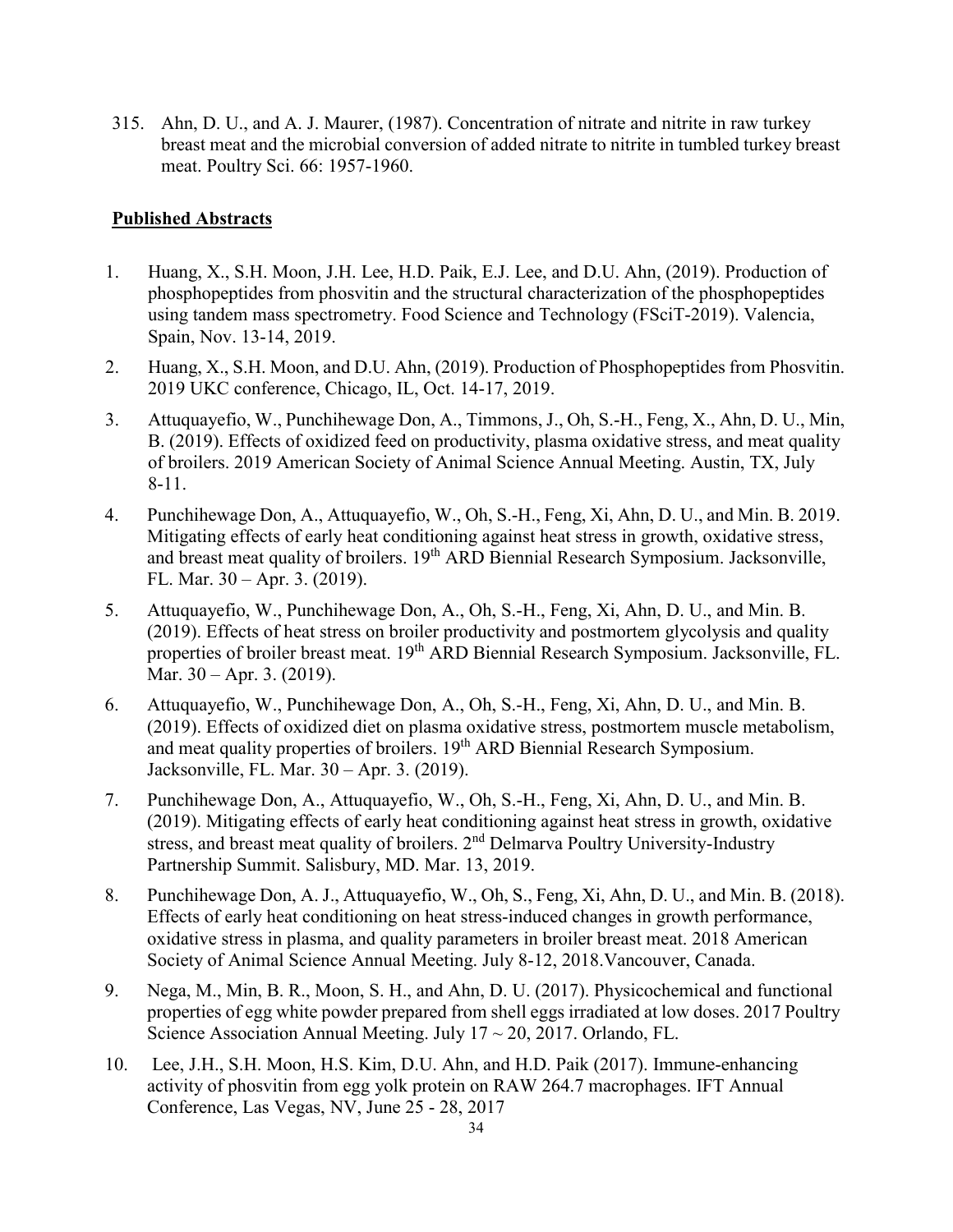- 11. Lee, E. J., J. M. Shin, and D.U. Ahn (2017). Development, optimization, and characterization of electrospun Low-density polyethylene (LDPE) nano-fibers containing Triacetyl-β-cyclodextrin (TACD). IFT Annual Conference, Las Vegas, NV, June 25 - 28, 2017
- 12. Moon, S.H., J.H. Kim, D.U. Ahn, and B.R. Min (2017). Impacts of gamma irradiation on physicochemical, functional properties of liquid egg white. IFT Annual Conference, Las Vegas, NV, June 25 - 28, 2017
- 13. Moon, S.H., K.T. Cho, and D.U. Ahn (2017). Optimizing glycation reaction of albumin hydrolysate using response surface methodology (RSM). IFT Annual Conference, Las Vegas, NV, June 25 - 28, 2017.
- 14. Nega, M., Min, B. R., S. H. Moon, and D. U. Ahn (2017). Physicochemical and functional properties of egg white powder prepared from shell eggs irradiated at low doses. Poultry Science Association Annual Conference, Orlando, FL. July 17-20, 2017
- 15. Feng, X., S. H. Moon, H. Y. Lee, and D. U. Ahn (2016). Effect of irradiation on the degradation of nucleotides in turkey meat. IUFoST 2016, Dublin. Ireland, Aug. 21-25, 2016.
- 16. Ahn, D. U., J. H. Kwon (2016). Physicochemical and sensory qualities of irradiated Satsuma mandarin and its identification by ESR spectroscopy. IFT Annual Conference, Chicago, IL, July 16 - 19, 2016.
- 17. Moon, S. H., J. H. Kim, X. Feng, and D. U. Ahn (2016). Angiotensin I-converting enzyme inhibitory activity of enzymatic hydrolysates from phosvitin. IFT Annual Conference, Chicago, IL, July 16 - 19, 2016.
- 18. Lee, E. J, J. M. Shin, and D. U. Ahn (2016). Reduction of sulfur compounds using triacetyl β-cyclodextrin (TACD)-impregnated packaging materials. IFT Annual Conference, Chicago, IL, July 16 - 19, 2016.
- 19. Lee, Hyun Yong, and Dong UK Ahn (2015). Enzymatic modifications of phospholipids from egg yolk. IFT Annual Conference, Chicago, IL July 10-15, 2015.
- 20. Moon, S. H., J. H. Lee, J. H. Kim, H. D. Paik, and D. U. Ahn (2015). Cytotoxic activity of enzymatic protein hydrolysate from phosvitin. IFT Annual Conference, Chicago, IL July 10-15, 2015.
- 21. Herath, A.H.M.I.E., J.M.P. Jayasinghe, D.U. Ahn, E.D.N.S. Abeyrathne (2015). Use of lysozyme from chicken egg white as a nitrite replacer in chicken meat patties. 19<sup>th</sup> International Conference of FFC. Functional Food Conference, Kobe University, Kobe, Japan, Nov. 17-18, 2015
- 22. Ahn, D.U. (2014). Separation of ovotransferrin and ovomucoid from chicken egg white. Egg Banff Forum. Wrocraw, Poland, June 25-27, 2014.
- 23. Ahn, D.U. (2014). Egg The New Frontier. UKC conference, San Francisco, CA. Aug. 18-21, 2014.
- 24. Ahn, D.U. (2014). Global Food and Meat Current ad Fuyure perspectives. UKC PAIG Congress, University of Peradenyia, Sri Lanka. Nov. 20-22, 2014.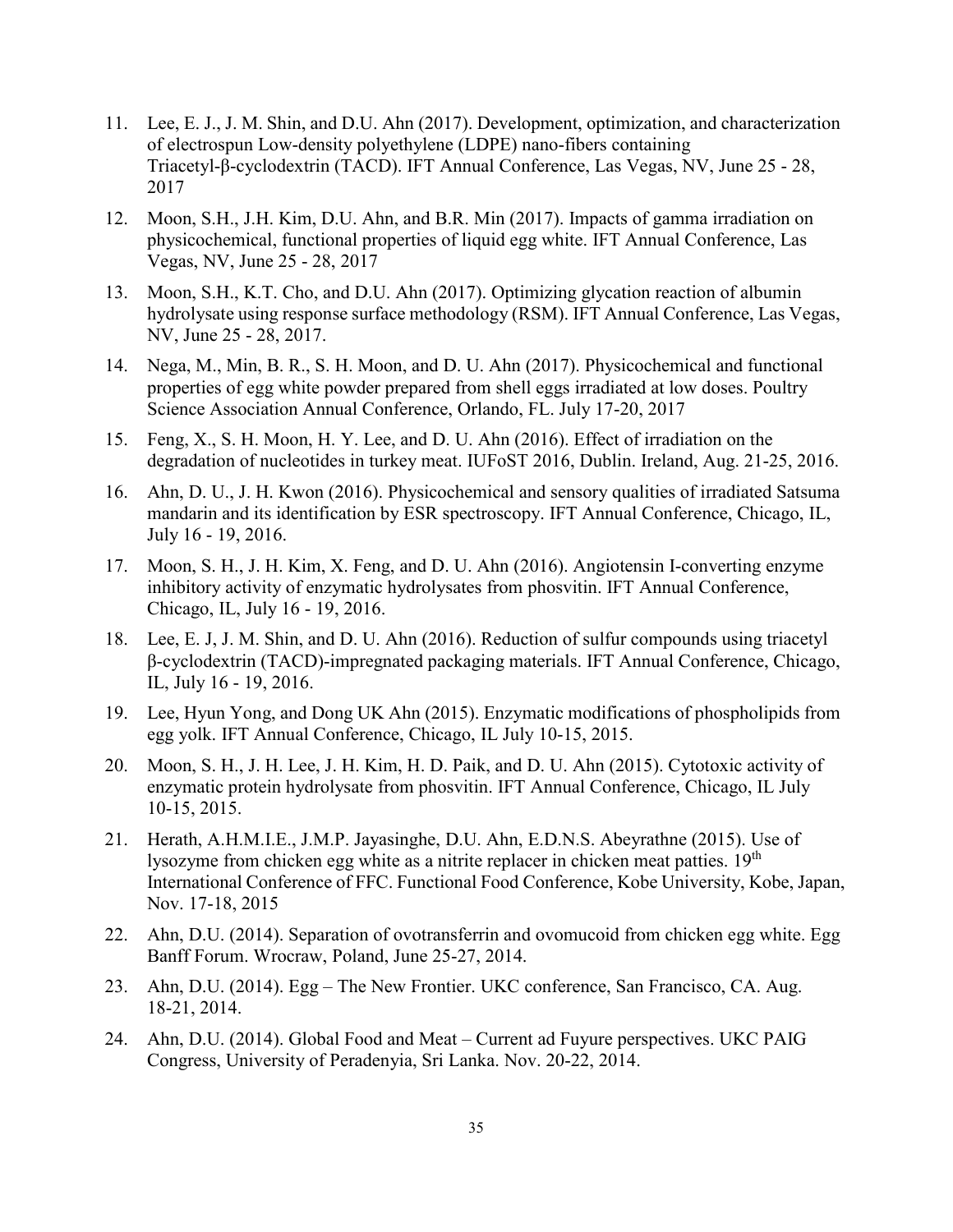- 25. Samaraweera, H., S.H. Moon, E.J. Lee, J.E. Grant, J. Fouks, J.W. Suh, and D.U Ahn, (2014). Characterization of Phosvitin Digests Using MALDI-TOF Mass Spectrometry**.** Am. Soc. Mass Spectrometry Annual Conference, Baltimore, MD, June 14-19, 2014.
- 26. Min, B.R. and D.U. Ahn (2013). Mechanism Study of Lipid Oxidation in Chicken Breast and Beef Loin. UKC conference. UKC2013 conference, East Rutherford, NJ, Aug. 8-11, 2013.
- 27. Lee, E.J., H. Stevens, H. Y. Lee, D.U. Ahn, 2013. Production of Bioactive Peptides from Egg. UKC2013 conference, East Rutherford, NJ, Aug. 7-11, 2013.
- 28. Abeyrathne, E.D.N.S., H. Y. Lee, and D. U. Ahn, (2013). Sequential separation of lysozyme, ovomucin, ovotransferrin and ovalbumin from egg white. UKC 2013 conference, East Rutherford, NJ, Aug. 7-11, 2013.
- 29. Abeyrathne, E.D.N.S., H. Y. Lee, and D. U. Ahn, (2013). Separation of lysozyme and ovalbumin from chicken egg white, San Diego, CA, July 21-26, 2013.
- 30. Ahn, D.U. and I.Y. Lee, (2013). Effect of dietary beta-glucan on the performance of live broilers and the quality of broiler breast meat. Poultry Science Conference, San Diego, CA, July 21-26, 2013.
- 31. Lee, J. H., S. H. Moon, Y. H. Lee, H. D. Paik, D. U. Ahn, (2013). Inhibitory effect of egg proteins on hyaluronidase activity and the enzyme kinetics of phosvitin. IFT Annual Conference, Chicago, IL July 13-16, 2013.
- 32. Moon, S. H., J. H. Lee, M.H. Lee, E. J. Park, H.D. Paik, D.U. Ahn, (2013). Cytotoxic and antigenotoxic activities of enzymatic protein hydrolysate from ovotransferrin. IFT Annual Conference, Chicago, IL July 13-16, 2013.
- 33. Moon, S. H., J. H. Lee, H.D. Paik, D. U. Ahn, 2013. Hypertensive angiotensin-converting enzyme inhibitory activity of Enzymatic Protein Hydrolysates from Ovotransferrin. IFT Annual Conference, Chicago, IL July 13-16, 2013.
- 34. Ahn, D. U. (2013). Potential high value opportunities from the chicken egg. Korean Society of Poultry Science, Juju University, May 24, 2013.
- 35. Abeyrathne, E.D.N.S., H. Y. Lee, H. Sunwoo, and D. U. Ahn, (2012). Enzymatic hydrolysis of ovalbumin and the functional properties of the hydrolytes. 2012 ISNFF Conference, Kona, Hawaii, Nov. 2-6, 2012.
- 36. Min, B.R., D. U. Ahn, K.C. Nam, C. Jo, (2012). Changes in the Physicochemical and Functional Properties of Egg White by Irradiation. UKC2012 conference, Anaheim, CA, Aug. 8-11, 2012.
- 37. Lee, E. J. and D. U. Ahn, (2012). Use of egg white and/or yolk in non-dairy creamers to improve their protein content. UKC conference, Anaheim, CA, Aug. 8-11, 2012.
- 38. Samaraweera, H., E. J. Lee, and D.U. Ahn, (2012). Antioxidant and Mineral-Chelating Activities of Phosvitin and Its Enzymatic Hydrolysates. UKC conference, Anaheim, CA, Aug. 8-11, 2012.
- 39. Ahn, D. U. and E. J. Lee, (2012). Irradiation and additive combinations on the pathogen reduction and quality of poultry meat. Poultry Science Conference, Athens, GA. July 8-12, 2012.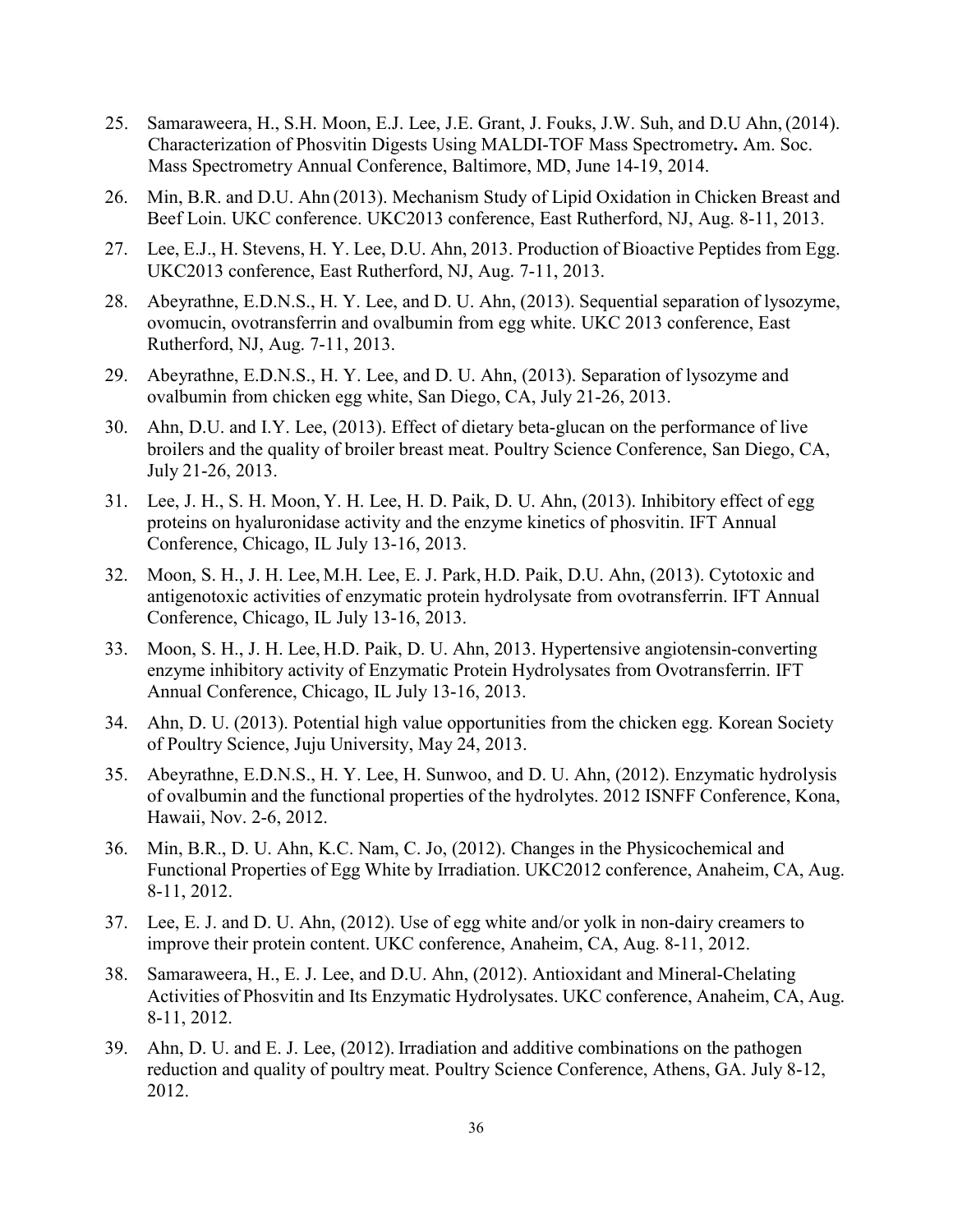- 40. Samaraweera, H., E. J. Lee, and D. U. Ahn, (2012). Chemical Hydrolysis of Phosvitin and the Functional Properties of the Hydrolysates. Poultry Science Conference, Athens, GA, July 8-12, 2012.
- 41. Hong, S.P., N. H. Lee, E. M. Kim, and D.U. Ahn, (2012). GC/MS profile of volatile compounds in kimchi during aging. KoFoST2012, Daejeon, June 13-15, 2012
- 42. Abeyrathne, E.D.N.S., H. Y. Lee and D. U. Ahn, (2012). Separation of ovotransferrin from chicken egg white without using solvents. KoFoST2012, Daejeon, June 13-15, 2012
- 43. Lee, H.Y., S. Abeyrathne, D. U. Ahn, (2012). Separation of Phosvitin from Chicken Egg Yolk without Using Solvent. KoFoST2012, Daejeon, 13-15, 2012.
- 44. Abeyrathne, E.D.N.S., H. Y. Lee and D. U. Ahn, (2012). Sequential separation of value-added proteins from egg white. Daegu International Biotechnology Symposium and Exhibition (IBS 2012), Daegu, Korea, September 16-21, 2012
- 45. Jung, S. D. Kim, J. Son, K. Nam, D.U. Ahn, C. Jo, (2012). Melanogenesis inhibiting effect of egg yolk phosvitin. IFT Annual Conference, Las Vegas, NV. June 25-28.
- 46. Moon, S. H., Jae Hoon Lee, Hyun-Dong Paik, Dong Uk Ahn, Kyung Hoon Chang, (2012). Cytotoxic activity of Enzymatic Protein Hydrolysates from Ovotransferrin. IFT Annual Conference, Las Vegas, NV. June 25-28.
- 47. Lee, H. Y., E.D.N.S. Abeyrathne and D. U. Ahn, (2012). Sequential separation of IgY and phosvitin from egg yolk. Daegu International Biotechnology Symposium and Exhibition (IBS 2012), Daegu, Korea, September 16-21, 2012
- 48. Lee, J.H., S.H. Moon, Y.J. Lee, D.U. Ahn, and H.D. Paik, (2012). Phosvitin inhibits the hyaluronidase activity and cytotoxic activity in human cancer cell lines. Korean Society for Food Science of Animal Resources Conference, Hoieungsung, Korea, May 24-25.
- 49. Jung, S., K.C. Nam, D.U. Ahn, D.D. Jayasena, M. Kang and C. Jo, (2012). Addition of phosvitin on oxidative stability of ground beef treated by high hydrostatic pressure. Kotrean Society for Food Science of Animal Resources Conference, Hoieungsung, Korea, May 24-25.
- 50. Samaraweera H., E.J. Lee, and D.U. Ahn, (2011). Enzymatic susceptibility of phosvitin for improved hydrolysis. Poultry Science Conference, St. Louis, MO, July 16-19.
- 51. Sun, H., M. Persia, H.S. Ragheb, E.J. Lee, and D.U. Ahn, (2011). Effects of Dietary Content of Corn Distiller's Dried Grains with Solubles on Chemical Composition and Nutrients of Eggs. Poultry Science Conference, St. Louis, MO, July 16-19.
- 52. Sun, H., M. Persia, H. S. Ragheb, E.J. Lee, and D.U. Ahn, (2011). Effects of Dietary Content of Corn Distiller's Dried Grains with Solubles on the Egg Production and Internal Quality of Eggs. Poultry Science Conference, St. Louis, MO, July 16-19.
- 53. Yun, H.J., H.J. Lee, S. Jung, K. H. Lee, K.H. Kim, D.U. Ahn, and C. Jo, (2011). Maximizing the efficiency of *E. coli* inactivation by the combination of irradiation and addition of leek in ground pork. IMRP conference, Montreal, Canada, June 13-16.
- 54. Yun, H.J., K.H. Lee, H.J. Lee, J.W. Lee, D.U. Ahn, and C. Jo, (2011). High dose irradiation on quality characteristics of ready-to-eat chicken breast. IMRP conference, Montreal, Canada, June 13-16.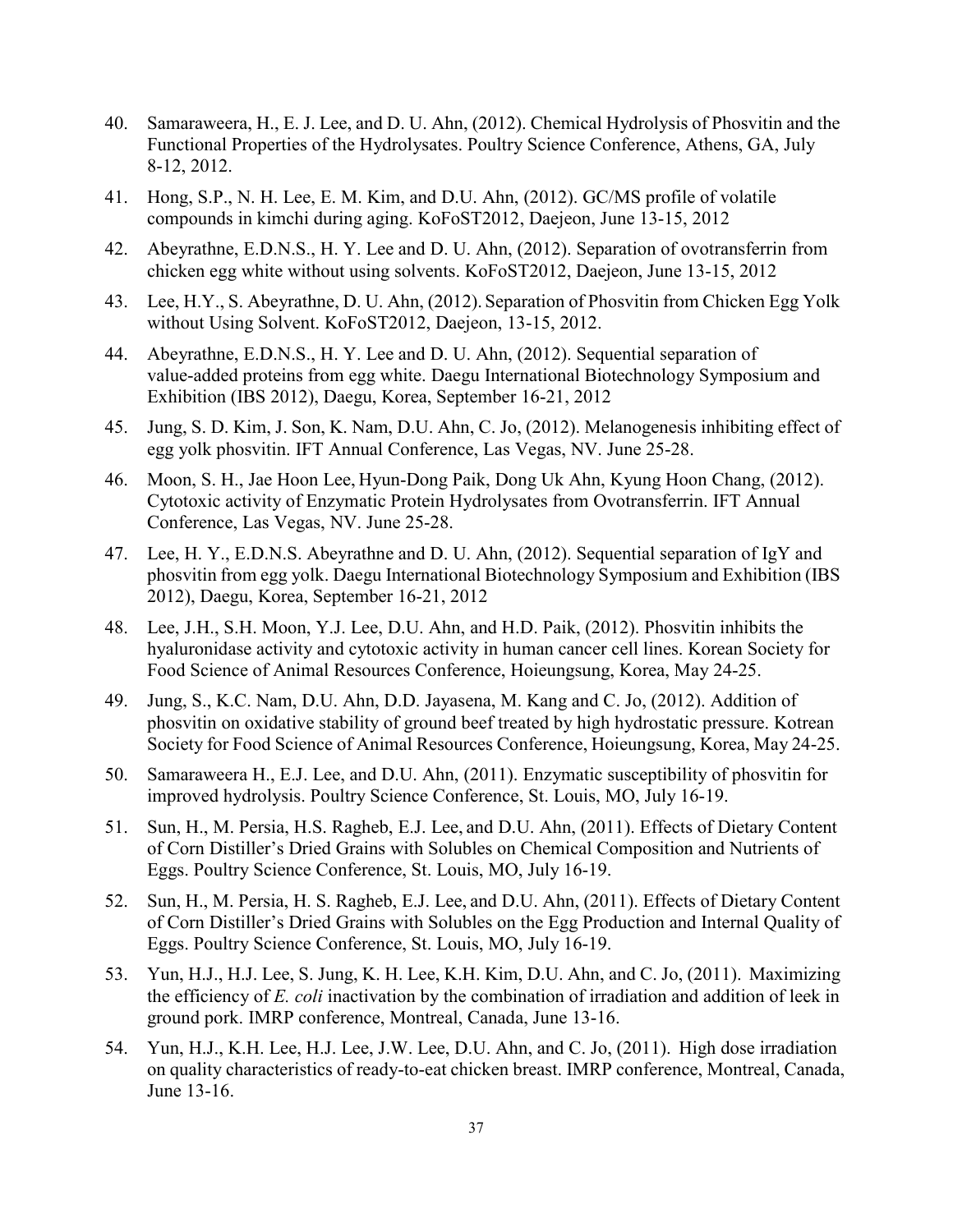- 55. Jo, C., D.U. Ahn, and K.H. Lee, 2(2011)011. Effect of gamma irradiation on the microbiological, chemical, and sensory quality of fresh ashitaba and kale juice. IMRP conference, Montreal, Canada, June 13-16.
- 56. Kwon, J.H., E.J. Lee, T. Kausar, and D.U. Ahn, (2011). Effect of fat substitute and plum extract on radiation induced hydrocarbons and 2-alkylcyclobutanones in freeze-dried beef patties. IMRP conference, Montreal, Canada, June 13-16.
- 57. Lee, K.H., H.J. Yun, J.W. Lee, D.U. Ahn, E.J. Lee, and C. Jo, (2011). Volatile compounds and odor preference of ground beef added with garlic and red wine, and irradiated with charcoal pack. IMRP conference, Montreal, Canada, June 13-16.
- 58. Moon, S.H., J.H. Lee, K.J. Han, Y.J. Lee, D.U. Ahn, and H.D. Paik, (2011). Antimicrobial Effects of Ovotransferrin and Ovotransferrin Hydrolysates against *Bacillus cereus*, and *Staphylococcus aureus.* KoFOST conference, Daegu, Korea, June 8-10,
- 59. Moon, S.H., K.J. Han, J.H. Lee, Y.J. Lee, D.U. Ahn, J.Y. Paik, H.D. Paik, (2011). Antioxidant, Antimicrobial, and Cytotoxic Activity of Ovotransferrin from Egg. KoFOST conference, Daegu, Korea, June 8-10, 2011.
- 60. Xiao, Shan, Wangang Zhang, Eun Joo Lee and Dong U. Ahn. (2010). Effects of dietary oxidation, package and irradiation on the oxidative stability in broiler chicken patties. ICoMST conference, Jeju, Korea, Aug. 15-20, 2010.
- 61. Zhang, Wangang, Shan Xiao, Eun Joo Lee and Dong U Ahn, (2010). Dietary oxidation affects SRCA activity and drip loss in breast muscle of broiler chicken. ICoMST conference, Jeju, Korea, Aug. 15-20, 2010.
- 62. Nam, K. C., K. S. Seo, K. W. Park, C. Jo, and D. U. Ahn, (2010). Electrostatic spray drying of antioxidants and reducing agent to reduce oxidative quality changes in ground beef. ICoMST conference, Jeju, Korea, Aug. 15-20, 2010.
- 63. Lee, Eun Joo and Dong Ahn (2010). Effect of various processing on omega-3 fatty acids, lutein and choline in egg products. UKC-2010. Seattle, WA, Aug. 15-17, 2010.
- 64. Gudenkauf, K., M. Jeffrey, N. K. Gabler, D. U. Ahn, M. E. Persia, (2010). Effects of high concentrations of dried distiller's grains with solubles on intestinal structure and nutrient and endotoxin transport of laying hens. Poultry Sci. Conference, Denver, CO, July 11–15, 2010
- 65. Green, J., D. U. Ahn, M. E. Persia, (2010). Effect of high concentrations of distiller's dried grains with solubles on long-term laying hen performance. Poultry Sci. Conference, Denver, CO, July 11–15, 2010
- 66. Wesley, I.V., M. Persia, and D. Ahn, (2010). Effect of DDGS on *Campylobacter* in commercial laying hens. American Society for Microbiology. Philadelphia, PA, May 20-23,
- 67. Lee, E. J. and D. U. Ahn, (2010). Effect of Ultra-Pasteurization Processing on the Quality of Egg Products. Annual IFT Conference, Chicago, IL. July 17-21, 2010.
- 68. Zhang, Wangang, Shan Xiao, Eun Joo Lee and Dong U Ahn, (2010). Dietary oxidation is related to stress and meat quality in broiler chickens. Annual IFT Conference, Chicago, IL. July 17-21, 2010.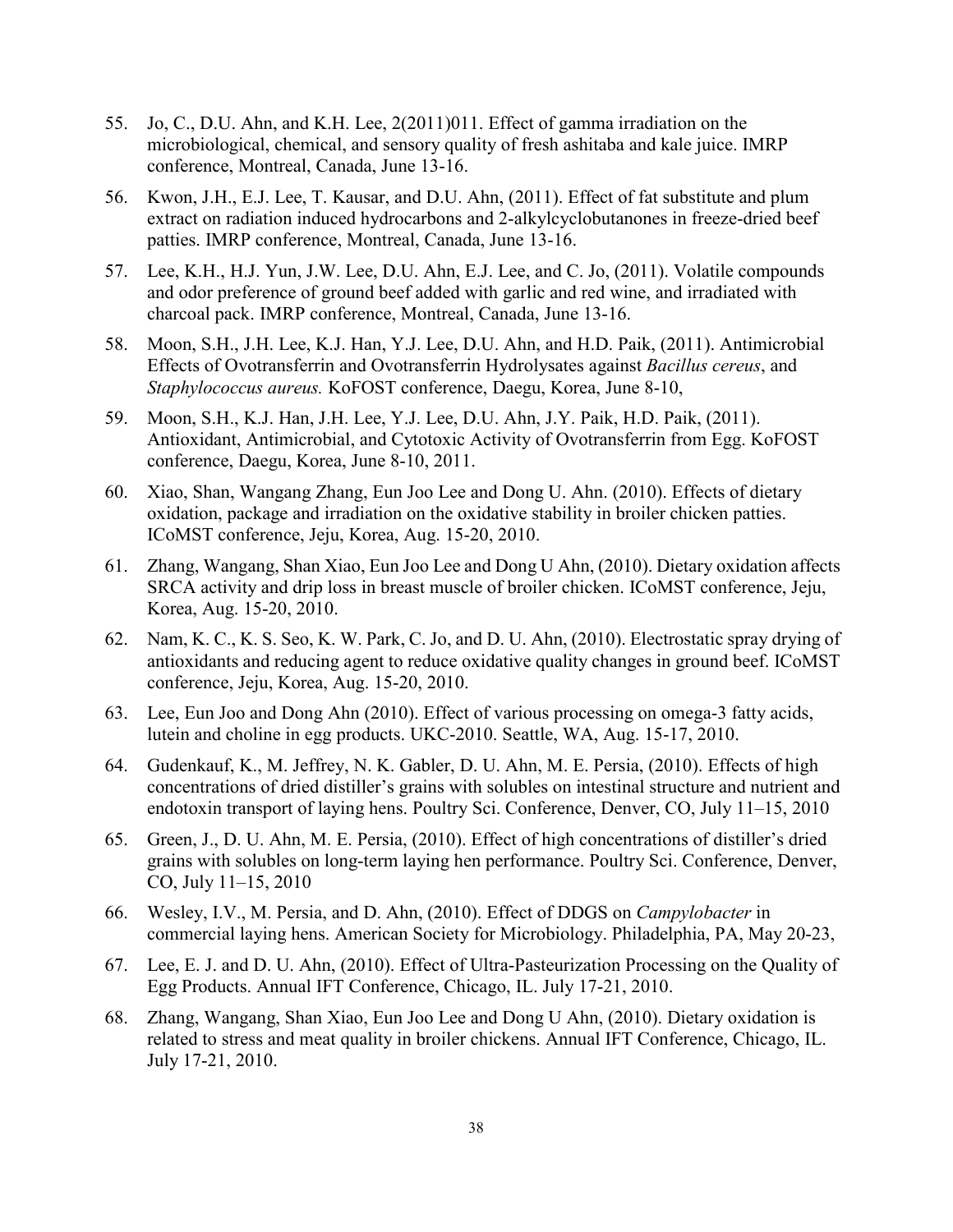- 69. Samaraweera, H., E.J. Lee & D.U. Ahn, (2010). Pre-treatment of egg yolk phosvitin for improved hydrolysis. Annual IFT Conference, Chicago, IL. July 17-21, 2010.
- 70. Zhang, W., Shan Xiao, Eun Joo Lee and Dong U. Ahn, (2009). Effects of dietary oxidation on the quality of broiler breast meat. Dasan International Conference, Jeju, Korea, Nov. 16-18.
- 71. Kim, Jung Kon, Tae Hyun Kim, Eun Joo Lee, and Dong Uk Ahn, (2009). Fractionation of Micro-algae for Bioethanol Production. AIChE Annual Meeting. Nov. 2009.
- 72. Dutilly, D. K., Mohammed S., D. K. Manu, D. U. Ahn and A. F. Mendonca, (2009). Efficacy of Ovotransferrin against Pathogenic and Spoilage Organisms in Laboratory Broth Medium and a Model Milk System. International Association for Food Protection, Texas, USA. Abstract book p95, Nov. 2009
- 73. Lee, E. J. and D. U. Ahn, (2009). Effect of Pasteurization, Storage and Cooking on the Stability of Omega-3 Fatty Acids, Lutein and Choline in Egg Products. Annual Conference of IFT, Anaheim, CA, June 7-11, 2009.
- 74. Kim, Jung Kon, Eun Joo Lee, Tae Hyun Kim, Dong Uk Ahn, (2009). Fractionation and Bioconversion of Micro-algae into Bioethanol. The 31st Symposium on Biotechnology for Fuels and Chemicals. San Francisco, May 3-6, 2009,
- 75. Kwon, J.H., J. Lee, C. Waje, J. J. Ahn, G.R. Kim, H.W. Chung, D.H. Kim, J.W. Lee, M.W. Byun, K.S. Kim, K.S. Kim, S.H. Park, E.J. Lee, D.U. Ahn, (2008). The quality of transported red ginseng powder following irradiation. London, UK, Sept. 2008.
- 76. Waje, C.K., G.R. Kim, C. Jo, H.J. Kang, D.U. Ahn, J.H. Kwon, (2008). Microbiological and physicochemical qualities of irradiated ground beef as affected by added garlic or onion. London, UK, Sept. 2008.
- 77. Kang, H. J., C. Jo, J. H. Kwon, D. U. Ahn, and M. W. Byun, (2007). Effect of Citrus Pectin Oligosaccharide Prepared by Irradiation on Lipid metabolism in Hypercholesterolemic mice. Annual Conference of IFT. Chicago, IL, July 29-Aug. 1, 2007.
- 78. Lee E. J., B.R. Min and D. U. Ahn, (2007). Development of Functional Bioactive Peptides using Phosvitin from Egg Yolk. Annual Conference of IFT. Chicago, IL, July 29-Aug. 1, 2007.
- 79. Min B. and D.U. Ahn, (2007). Comparison of anti- and pro-oxidant factors in various fractions from raw chicken breast and beef loin, July 29-Aug. 1, 2007.
- 80. Min B. and D.U. Ahn, (2007). Effect of metmyoglobin, ferrous and ferric ion on lipid oxidation of raw and cooked chicken breast and beef loin. Annual Conference of IFT. Chicago, IL, July 29-Aug. 1, 2007.
- 81. Lee, E. J., J. H. Kwon, and D.U. Ahn, (2006). Effect of antioxidants on the production of hydrocarbon and 2-alkylcyclobutanone in irradiated oils during storage, Annual Conference of IFT. New Orleans, LA, July 16-20, 2006.
- 82. Ahn, D.U., E.J. Lee, and A. Mendonca, (2006). Mechanisms and Prevention of Quality Changes in Meat by Irradiation. Korea Science and Food Technologists' conference. Jeju, Korea, June 14-16, 2006.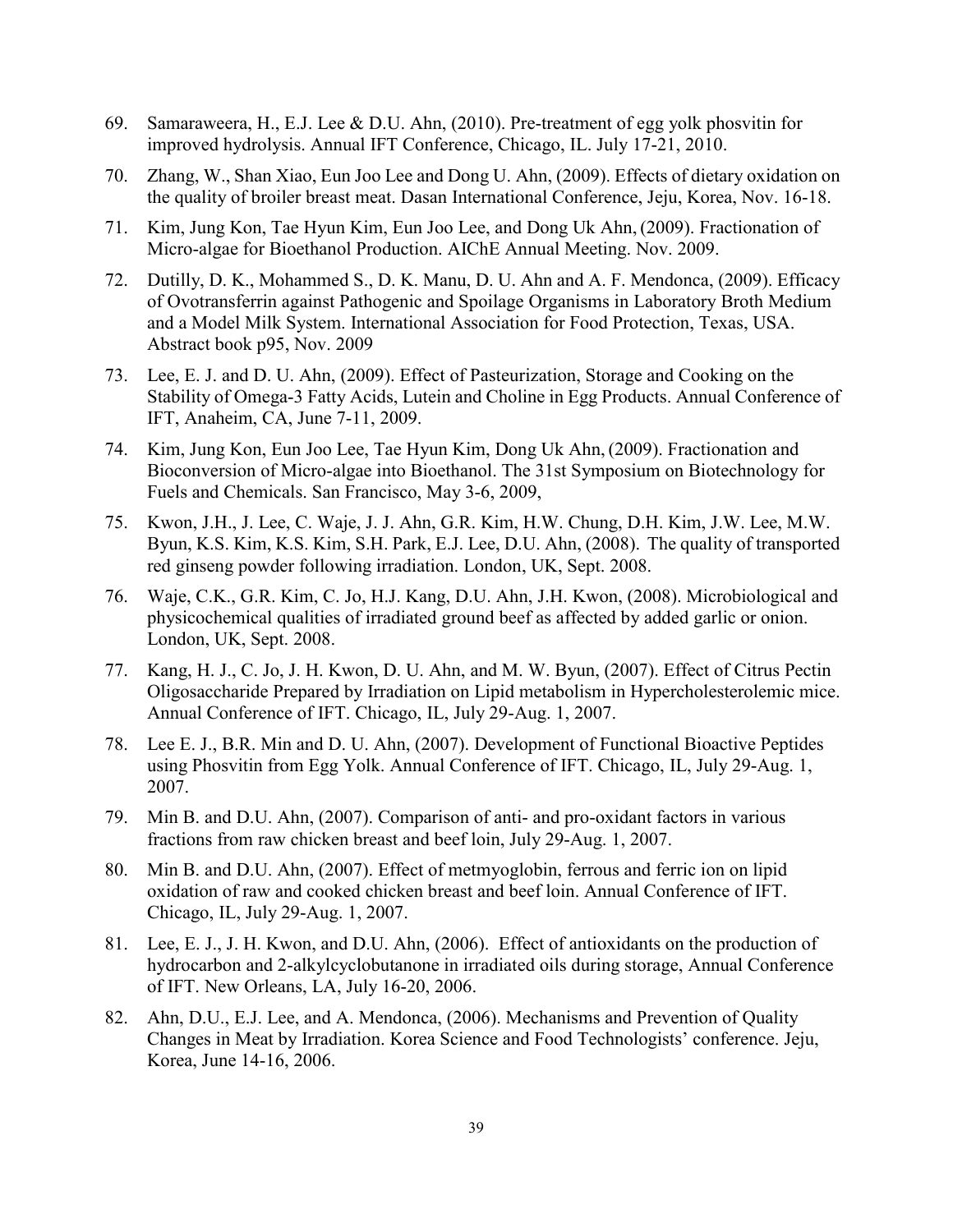- 83. Ahn, D.U. and A. Mendonca, (2005). Effects of double-packaging and oleoresin-tocopherol combinations on pinking, off-odor, lipid oxidation, and pathogen survival in irradiated pork products. FSC annual meeting, Manhattan, KS, October 2-4. p 169-177.
- 84. Zhu, M.J., D.U. Ahn, H.A. Ismail, M. Du, and A. Mendonca, (2005). Fate of *Listeria monocytogenes* in ready-to-eat turkey breast rolls formulated with antimicrobials following e-beam irradiation. FSC annual meeting, Manhattan, KS, October 2-4. p 169-177.
- 85. Zhu, M.J., A. Mendonca, H.A. Ismail, M. Du, E.J. Lee and D.U. Ahn, (2005). Antimicrobials and irradiation on the survival and growth of *Listeria monocytogenes* and quality of ready-to-eat turkey ham. FSC annual meeting, October 2-4. Manhattan, KS. p 169-177
- 86. Ko, K.Y. and D. U. Ahn, (2005). Purification of Egg yolk immunoglobulin by Ammonium sulfate and Cation ion exchange chromatography. Annual Conference of IFT. July 16-20, 2005. New Orleans, LA
- 87. Ahn, D. U. (2005). Control of lipid oxidation in irradiated meat. Annual Conference of IFT. July 16-20, 2005. New Orleans, LA
- 88. Lee, E. J. and D. U. Ahn, (2005). Effect of reducing potential and carbon monoxide on the color of myoglobin solution. Annual Conference of IFT. July 16-20, 2005. New Orleans, LA
- 89. Min, B. R., K. C. Nam, and D.U. Ahn, (2005). Comparison of the susceptibility of meats from different animal species to lipid oxidation. Annual Conference of IFT. July 16-20, 2005. New Orleans, LA
- 90. Nam, K.C. and D.U. Ahn, (2005). LC-MS/MS characterization of ACE-inhibitory peptides from egg white hydrolysates. Annual Conference of IFT. July 16-20, 2005. New Orleans, LA
- 91. Kwon, Y.J., K. C. Nam, D. U. Ahn, T. Kausar and J.H. Kwon, (2004). Effect of *e*-Beam Irradiation before and after Cooking on the Formation of Hydrocarbons and 2-Alkylcyclobutanones in Beef, Pork and Chicken. Annual Meeting and International Symposium of Korean Society of Food Science and Technology. Nov. 18-19, Jeju, South Korea.
- 92. Zhu, M. A. Mendonca, E. J. Lee, and D. U. Ahn (2004). Influence of irradiation and storage on the quality of ready-to-eat turkey breast roll. 25-29. St. Louis, MO. Poultry Sci. (Suppl. 1): p11.
- 93. Yan, H., K. C. Nam. E. J. Lee, B. R. Min, K. S. Park, H. Ismail, and D. U. Ahn, (2004). Dietary Supplementation of Functional Ingredients Improves Quality of Irradiated Raw Turkey Breast. Poultry Science conference, July 25-29. St. Louis, MO. Poultry Sci. (Suppl. 1): p113.
- 94. Kwon, Y. J., K. C. Nam, D. U. Ahn, T. Kausar and J. H. Kwon, (2004). Effect of Irradiation before and after Cooking on Chemical Changes in Beef, Pork and Chicken during Storage. 71st KosFost Annual Conference, June 21-25, Yangpyung, Korea.
- 95. Hong, S. P., D. U. Ahn, and E. J. Lee (2004). Effect of irradiation on the quality characteristics of premature and mature kimchi powders. IFT Annual Conference. July 12-16, 2004, Las Vegas, Nevada. P. 167.
- 96. Ahn, D.U., E. J. Lee, and J. C. Kim, (2004). Efficient and economical separation of neutral lipids and phospholipids from liquid egg yolk. July 12-16, 2004, Las Vegas, Nevada. P. 174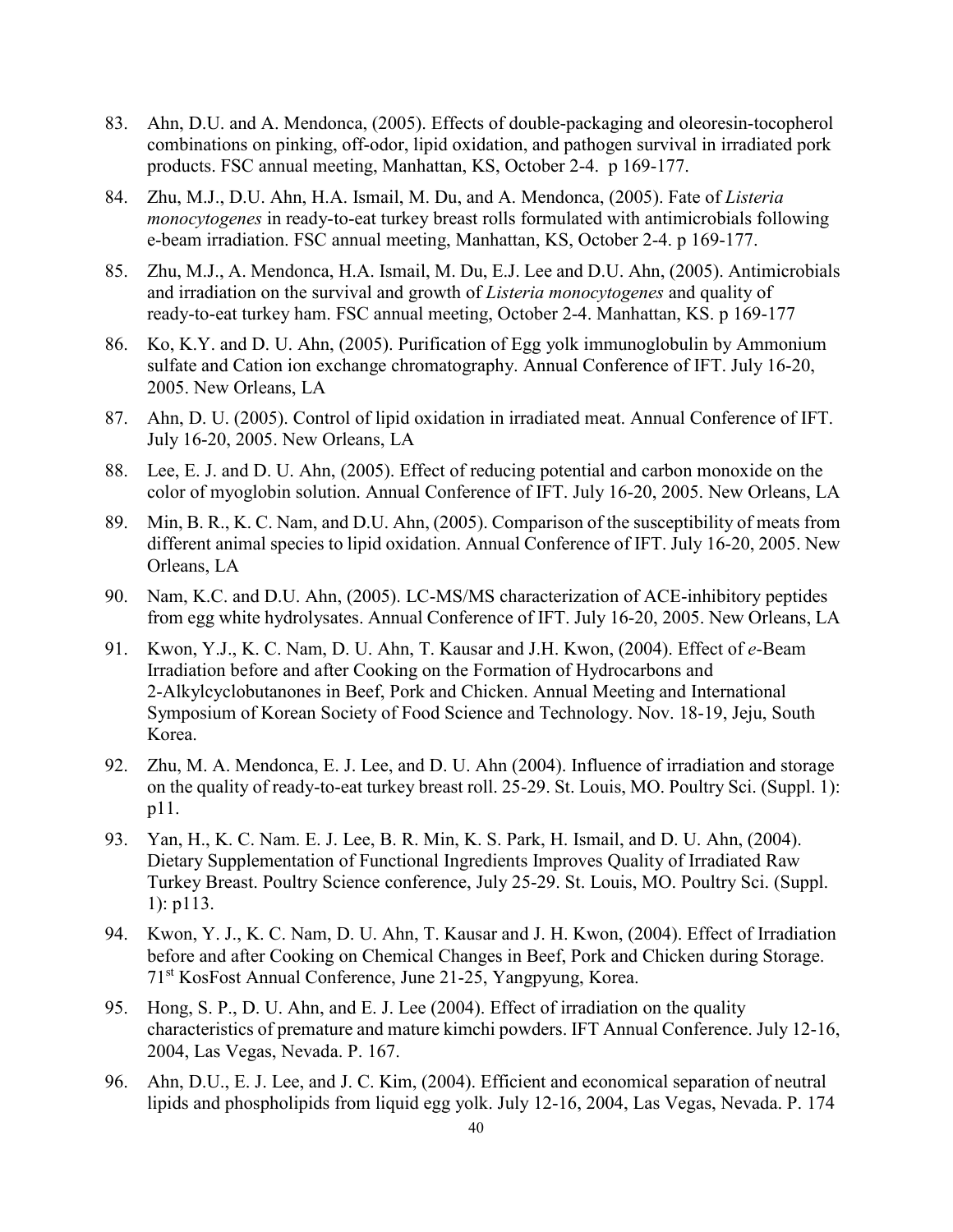- 97. Ahn, D. U. (2004). Controlling off-flavor and color changes due to irradiation in meat and meat products. July 12-16, 2004, Las Vegas, Nevada. P. 99.
- 98. Zhu, M.J., A. Mendonca, B. Min, E.J. Lee, K.C. Nam, K. Park, M. Du, and D.U. Ahn, (2004). Electron-beam irradiation and antimicrobials on the quality of ready-to-eat turkey breast roll. July 12-16, 2004, Las Vegas, Nevada. P. 167
- 99. Kwon, J.H., K.C. Nam, E. J. Lee, B.R. Min and D.U. Ahn (2004). Radiation-induced chemical changes in stored sausages with different fat contents. July 12-16, 2004, Las Vegas, Nevada. P. 168
- 100. Nam, K.C., B.R. Min, and D.U. Ahn (2004). Electrostatic spraying of reducing agents and antioxidants to reduce oxidative quality changes in beef, July 12-16, 2004, Las Vegas, Nevada. P. 130
- 101. Nam, K.C. and D.U. Ahn (2004). Effect of oxygen and reducing agents on the color and volatiles of irradiated beef, July 12-16, 2004, Las Vegas, Nevada. P. 130
- 102. Lee, E. J., K. S. Park and D. U. Ahn (2004). Quality Characteristics of Irradiated Turkey Breast Roll Formulated with Plum Extract. July 12-16, 2003, Las Vegas, Nevada. P. 168
- 103. Ahn, D. U., K. Y. Ko, (2004). Economical Separation of Value-added Components from Egg Yolk. The 3rd International Symposium on Egg Nutrition for Health Promotion. Banff, Alberta, Canada, p18.
- 104. Anderson, K. E., P. H. Patterson, K. W. Koelkebeck, M. J. Darre, J. B. Carey, D. U. Ahn, R. A. Ernst, D. R. Kuney, and D. R. Jones (2003). National egg temperature survey: 3. Transport. Poultry Science conference, July 25-29. St. Louis, MO. Poultry Sci. (Suppl. 1): p 156.
- 105. Patterson, P. H., K. W. Koelkebeck, K. E. Anderson, M. J. Darre, J. B. Carey, D. U. Ahn, R. A. Ernst, D. R. Kuney, and D. R. Jones (2003). National egg temperature survey: 1. Production. Poultry Science conference, July 6-9. Madison, WI. p 52.
- 106. Koelkebeck, K. W., P. H. Patterson, K. E. Anderson, M. J. Darre, J. B. Carey, D. U. Ahn, R. A. Ernst, D. R. Kuney, and D. Jones (2003). National egg temperature survey: 2. Processing. Poultry Science conference, July 6-9. Madison, WI. p 53.
- 107. Mendonca, A., Bisha, B., Sebranek, J., Zhu, M., and Ahn, D. U. (2003). Control of *Listeria monocytogenes* in ready-to-eat turkey meat products. Proceedings for Midwest Poultry Federation Conference. St. Paul, MN April 2003.
- 108. Zhu, M. J., A. Mendonca, and Ahn, D. U. (2003). Effect of temperature abuse on the quality of irradiated pork loin. Food Safety Consortium Annual Meeting, Oct. 12-14, Fayetteville, AK
- 109. Nam, K.C., B.R. Min, and D.U. Ahn (2003). Prevention of discoloration and off-odor of irradiated ground beef, Food Safety Consortium Annual Meeting, Oct. 12-14, Fayetteville, AK, ISU-Ahn 1
- 110. Ahn, D. U., M.J. Zhu, and A. Mendonca (2003). Effects of Temperature Fluctuation on Microbiological Safety and Storage Stability of Irradiated Vacuum-packaged Fresh Pork. Food Safety Consortium Annual Meeting, Oct. 12-14, Fayetteville, AK, ISU-Ahn 2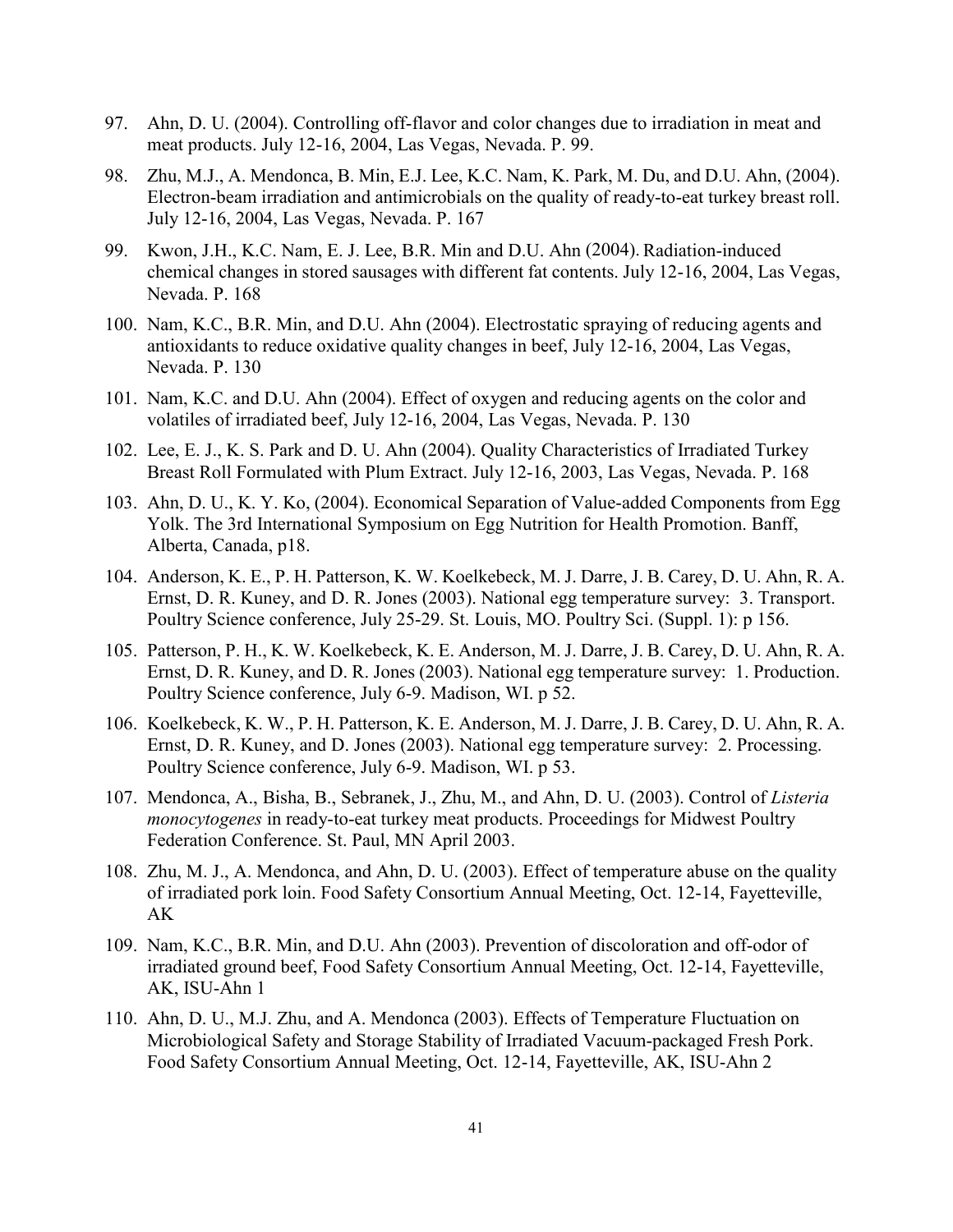- 111. Kwon,J. h., T. Kausar, J. Lee and D. U. Ahn (2003). Identification of Hydrocarbons in Irradiated Hams and Sausages with Different Fat Extraction Methods. Food Safety Consortium Annual Meeting, Oct. 12-14, Fayetteville, AK, ISU-Ahn 3.
- 112. Lee, E. J., J. Love, and D. U. Ahn (2003). Effect of Antioxidants on the Consumer Acceptance of Irradiated Turkey Meat. Food Safety Consortium Annual Meeting, Oct. 12-14, Fayetteville, AK, ISU-Ahn 4.
- 113. Ahn, D. U. and K. C. Nam (2003). Effects of Ascorbic Acid and Antioxidants on the Color, Lipid Oxidation and Volatiles of Irradiated Ground Beef. International Meeting on Radiation Processing. September 7-12. Chicago, IL. P 91.
- 114. Lee,J. E., J. H. Kwon and D. U. Ahn (2003). The fast extraction of fats with microwave from irradiated brown rice to analyze hydrocarbons. International Meeting on Radiation Processing. September 7-12. Chicago, IL. P 297.
- 115. Mendonca, A., d. U. Ahn, and I. Wesley (2003). Effect of Dietary vitamin E on the colonization of *Listeria monocytogenes* in live turkeys, and the microbial safety and storage stability of turkey breast meat. August 8-9, NAFS symposium, New Orleans, LA
- 116. Ahn, D. U. (2003). Mechanisms of Off-Odor Production and Color Changes in Irradiated Meat. In "2003 U.S.- Korea Conference on Science, Technology, and Entrepreneurship. KSEA. August 8-10, 2003. Pasadena, CA. P 43.
- 117. Kwon, J. H., E. Lee, J. Noh, D. Jo, and D. U. Ahn (2003). Identification and monitoring of radiation-induced hydrocarbons in peanuts during post-irradiation periods. IFT Annual Conference. July 12-16, 2003, Chicago, IL, p193.
- 118. Nam, K. C., B. R. Min, K. S. Park, S. C. Lee, and D. U. Ahn (2003). Effect of ascorbic acid and antioxidants on color and volatiles of irradiated beef. IFT Annual Conference. July 12-16, 2003, Chicago, IL, p203.
- 119. Lee, E. J., and D. U. Ahn (2003). Sources and mechanisms of carbon monoxide, carbon dioxide, and methane production by irradiation. IFT Annual Conference. July 12-16, 2003, Chicago, IL, p203.
- 120. Hong, S. P., E. J. LEE, and D. U. Ahn (2003). Effect of herbs on the production of off-odor volatiles in irradiated turkey breast meat. IFT Annual Conference. July 12-16, 2003, Chicago, IL, p203.
- 121. Zhu, M., H. A. Ismail, E. J. LEE, A. F. Mendonca, and D. U. Ahn (2003). Effect of irradiation on the quality of turkey ham during storage. IFT Annual Conference. July 12-16, 2003, Chicago, IL, P 200.
- 122. Zhu, M., H. A. Ismail, A. Mendonca and D. U. Ahn. (2003). Influence of irradiation and storage on the quality of ready-to-eat turkey breast rolls. Poultry Science conference, July 6-9. Madison, WI. p 85.
- 123. Lee, E. J., J. Love, and D. U. Ahn (2003). Effect of antioxidants on the consumer acceptance of irradiated turkey meat. Poultry Science conference, July 6-9. Madison, WI. p 86.
- 124. Bregendahl, K., D. U. Ahn, D. W. Trampel, and J. M. Campbell (2004). Dietary spray-dried plasma improves feed utilization, BW uniformity, and percent breast-meat yield of broilers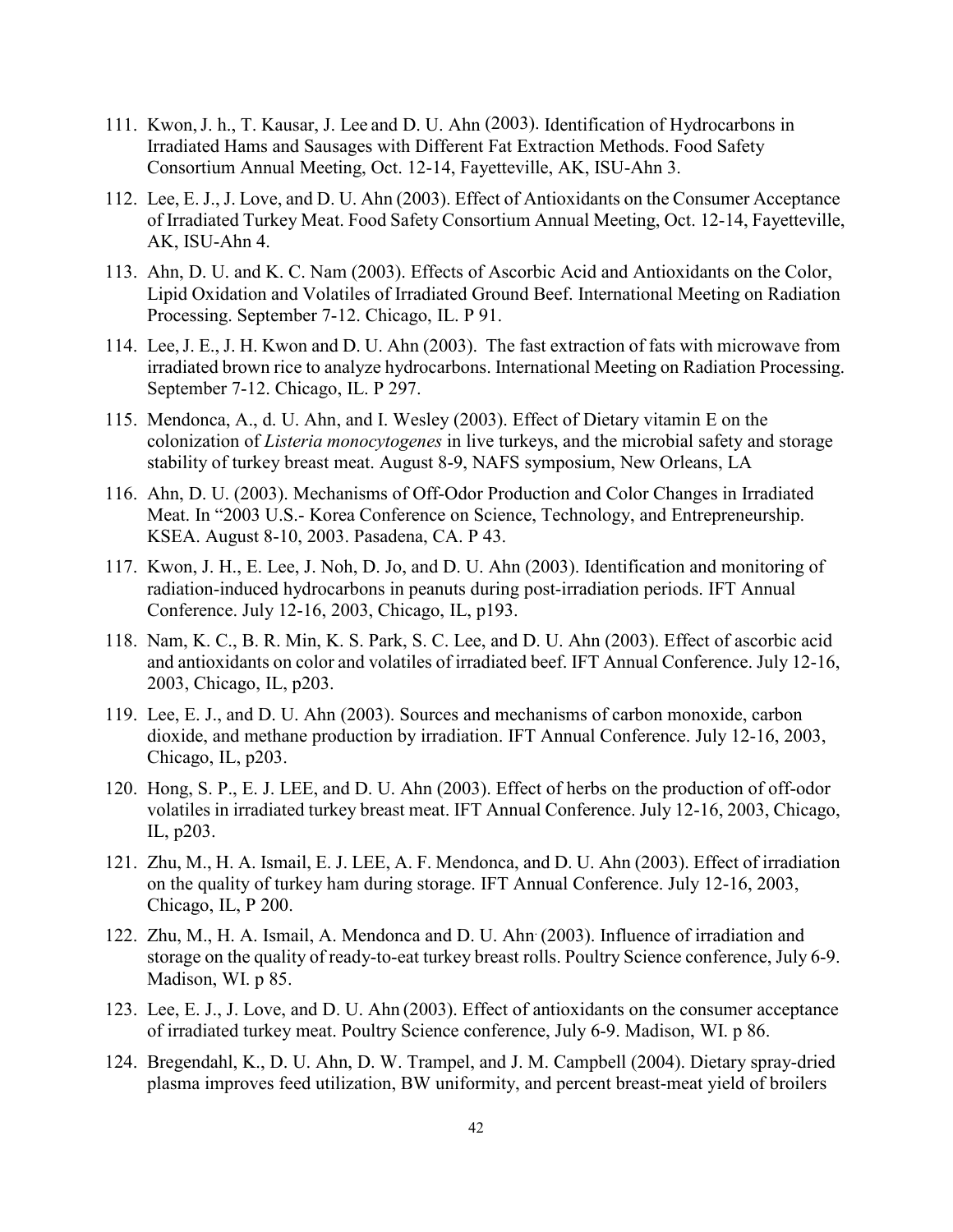raised in a relatively unsanitary environment. Poultry Science conference, July 25-29. St. Louis, MO. Poultry Sci. (Suppl. 1): p316

- 125. Trampel, D.W., J.L. Sell, D.U. Ahn and J.G. Sebranek. 2003. Preharvest feed withdrawal in broiler chickens affects liver color and fat. Proceedings of the American Veterinary Medical Association Annual Meeting. Denver, CO. (July, 2003).
- 126. Patterson, P. H., K. W. Koelkebeck, K. E. Anderson, M. J. Darre, J. B. Carey, D. U. Ahn, R. A. Ernst, D. R. Kuney, and D. R. Jones (2003). National Egg Temperature Survey: 1. Production. Poultry Science conference, July 6-9. Madison, WI. p 52.
- 127. Koelkebeck, K. W., P. H. Patterson, K. E. Anderson, M. J. Darre, J. B. Carey, D. U. Ahn, R. A. Ernst, D. R. Kuney, and D. Jones (2003). National Egg Temperature Survey: 2. Processing. Poultry Science conference, July 6-9. Madison, WI. p 53.
- 128. Mendonca, A., Bisha, B., Sebranek, J., Zhu, M., and Ahn, D. U. (2003). Control of Listeria monocytogenes in ready-to-eat turkey meat products. Proceedings for Midwest Poultry federation Conference. St. Paul, MN April 2003.
- 129. Romero, M., A. Mendonca, and D. U. Ahn (2003). Survival of *Listeria monocytogenes* and Color Stability in Irradiated Ground Turkey Meat from Birds Fed Diets with or without Supplemental Vitamin E. International Association for Food Protection Annual meeting.
- 130. Nam, K. C. and D. U. Ahn (2002). Effect of ionizing radiation on quality characteristics of vacuum-packaged normal, pale-soft-exudative, and dark-firm-dry pork. FSC annual meeting, October 13-15. Manhattan, KS, p 428.
- 131. Nam K. C. and D. U. Ahn (2002). Volatile production in irradiated normal, pale-soft-exudative (PSE), and dark-firm-dry (DFD) pork under different packaging and storage conditions. FSC annual meeting, October 13-15. Manhattan, KS, p429
- 132. Nam K. C., C. Jo, M. Du, and D. U. Ahn (2002). Quality Changes of Irradiated Pork with Different Ultimate pH and Packaging. FSC annual meeting, October 13-15. Manhattan, KS, p 430.
- 133. Ahn, D. U. (2002). Mechanisms and Prevention of Off-Odor Production and Color Changes in Irradiated Meat. American Chemical Society Annual Conference. August 18-22, 2002, Boston, MS,
- 134. Nam, K. C., B. R. Min and D. U. Ahn (2002). Double Packaging is Effective in Reducing Lipid Oxidation and Off-Odor Volatiles of Irradiated Raw Turkey Meat. Poultry Science conference, August 10-14, 2002. Delaware, p65.
- 135. Ahn D. U. and K. C. Nam (2002). Use of Double-Packaging and Antioxidant Combinations to Improve Color, Lipid Oxidation, and Volatiles of Irradiated Raw and Cooked Turkey Breast Patties. Poultry Science conference, August 10-14, 2002. Delaware, p64.
- 136. Lee, E. J., H. Yan and D. U. Ahn (2002). Effect of antioxidants on the production of off-odor volatiles and lipid oxidation in irradiated turkey breast meat and meat homogenates. Poultry Science conference, August 10-14, 2002. Delaware, p65.
- 137. Kim, J.H., S. M. Jeong, H. J. Kim, D. U. Ahn, J. U. Ha, and S. C. Lee (2002). Effect of far-infrared treatment on the antioxidant activity of rice hulls. IFT Annual Conference. June 15-19, 2002, Anaheim, CA. p 98.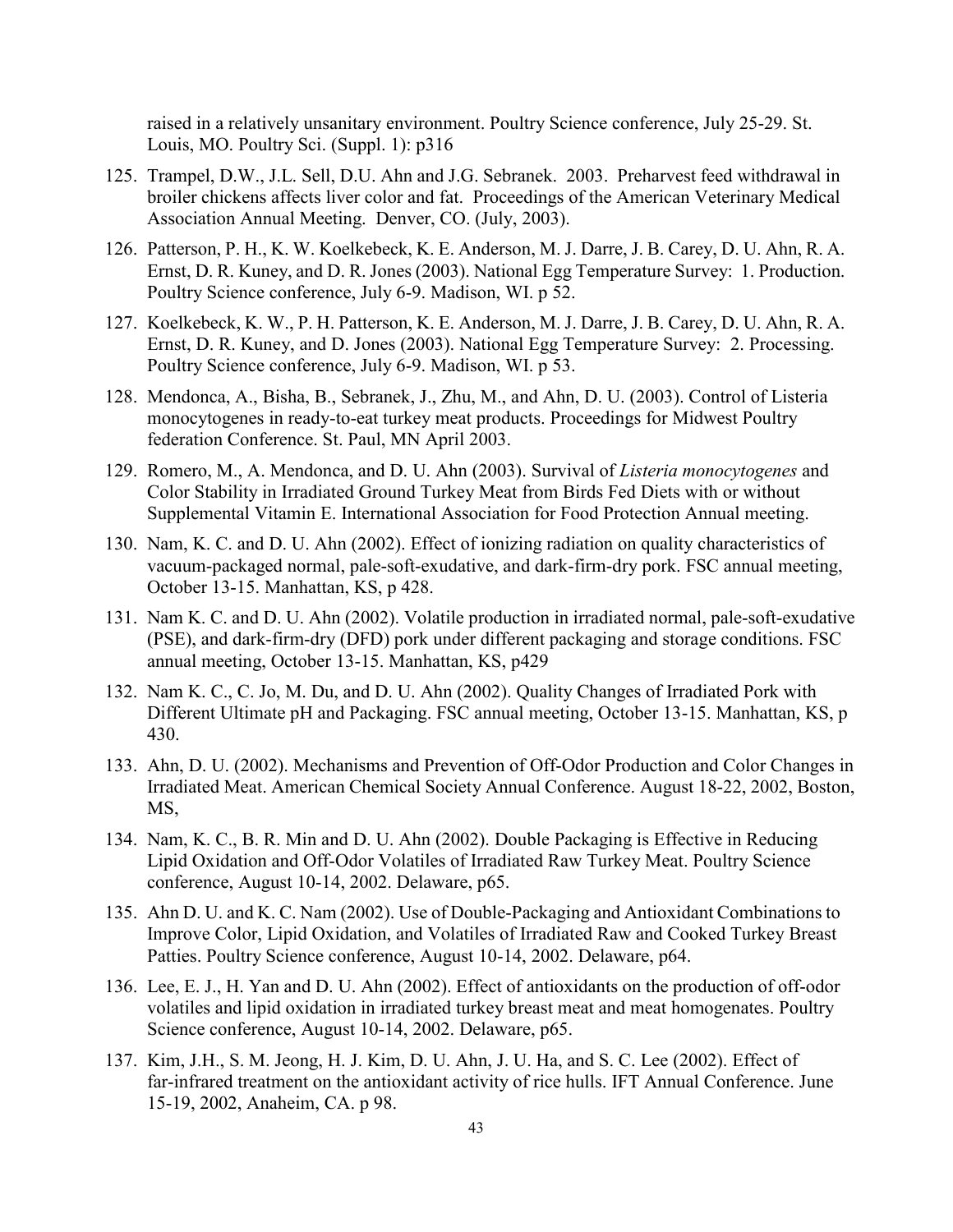- 138. Hausam, J. G., P. G. Crandal, C. O'Bryan, N. S. Hettiarachchy, and D. U. Ahn (2002). Ascorbic acid and sodium chloride effects on quality and microbial stability of irradiated poultry breast meat. June 15-19, 2002, Anaheim, CA. p 235.
- 139. Nam, K.C. and D.U. Ahn (2002). Use of antioxidants to reduce lipid oxidation and off-odor volatile compounds in irradiated pork homogenates and patties. IFT Annual Conference. June 15-19, 2002, Anaheim, CA. p 143.
- 140. Lee, E. J. and D. U. Ahn (2002). Production of off-odor volatiles from fatty acids and oils by irradiation. June 15-19, 2002, Anaheim, CA. p 143.
- 141. Nam, K.C., K.J. Prusa, and D.U. Ahn (2002). Addition of antioxidant to improve quality and sensory characteristics of irradiated pork patties. IFT Annual Conference. June 15-19, 2002, Anaheim, CA. p. 208.
- 142. Hur, S. J., S. T. Joo, and D. U. Ahn (2001). Effect of Dietary Cholesterol and Cholesterol Oxides on Blood Cholesterol and Lipids, and the Development of Atherosclerosis in Rabbits. Korean Animal Science Conference.
- 143. Nam, K. C. and D. U. Ahn (2001). Characterization and identification of pink color in irradiated raw turkey breast meat. FSC annual meeting, Sept. 17-19. Ames, IA. p AB-20.
- 144. Hur, S. J., M. Du, K. C. Nam, Y. H. Kim, and D. U. Ahn (2001). Effect of cooking method and packaging conditions on the TBARS and COPs of turkey thigh meat patties during storage. Poultry Science Conference, July 24-28, 2001. Indianapolis, IN. p 50.
- 145. Cherian, G., T. B. Holsonbake, and D. U. Ahn (2001). Conjugated linoleic acid alters egg yolk fatty acid composition and volatile compounds in raw, cooked, and irradiated eggs. Poultry Science conference, July 24-28, 2001. Indianapolis, IN. p 54.
- 146. Ahn, D. U., M. Du, K. C. Nam, and G. Cherian, (2001). Effect of Dietary Sorghum Cultivars on the Storage Stability of Cooked Broiler Breast and Thigh Meats. Poultry Science conference, July 24-28, 2001. Indianapolis, IN. p 137.
- 147. Nam, K. C., H. A. Ismail, M. Du, S. J. Hur, Y. H. Kim, and D. U. Ahn (2001). Mechanisms of pink color formation in irradiated precooked turkey breast. Poultry Science conference, July 24-28, 2001. Indianapolis, IN. p 139
- 148. Du, M., K. C. Nam, S. J. Hur, H. Ismail, D. U. Ahn, and J. L. Sell (2001). Effect of conjugated linoleic acid (CLA) on the growth and fat accumulation of broilers. Poultry Science conference, July 24-28, 2001. Indianapolis, IN. p 297.
- 149. Kim, Y. H., K. C. Nam, S. J. Hur, M. Du, H. A. Ismail, and D.U. Ahn (2001). Color, oxidation-reduction potential, and gas production of irradiated meat from different animal species. IFT Annual Conference. New Orleans, LA. June 24-29, p
- 150. Kim, Y. H., K. C. Nam, H. A. Ismail, S. J. Hur, M. Du, and D.U. Ahn (2001). Volatile profiles, lipid oxidation and sensory characteristics of irradiated meat from different animal species. IFT Annual Conference. New Orleans, LA. June 24-29.
- 151. Jo, C., D. U. Ahn, and M. W. Byun (2001). Effect of vitamin E contained in soybean oil on oxidative changes of irradiated sausages. IUFoST conference, April 20-26. Seoul, Korea. p 156.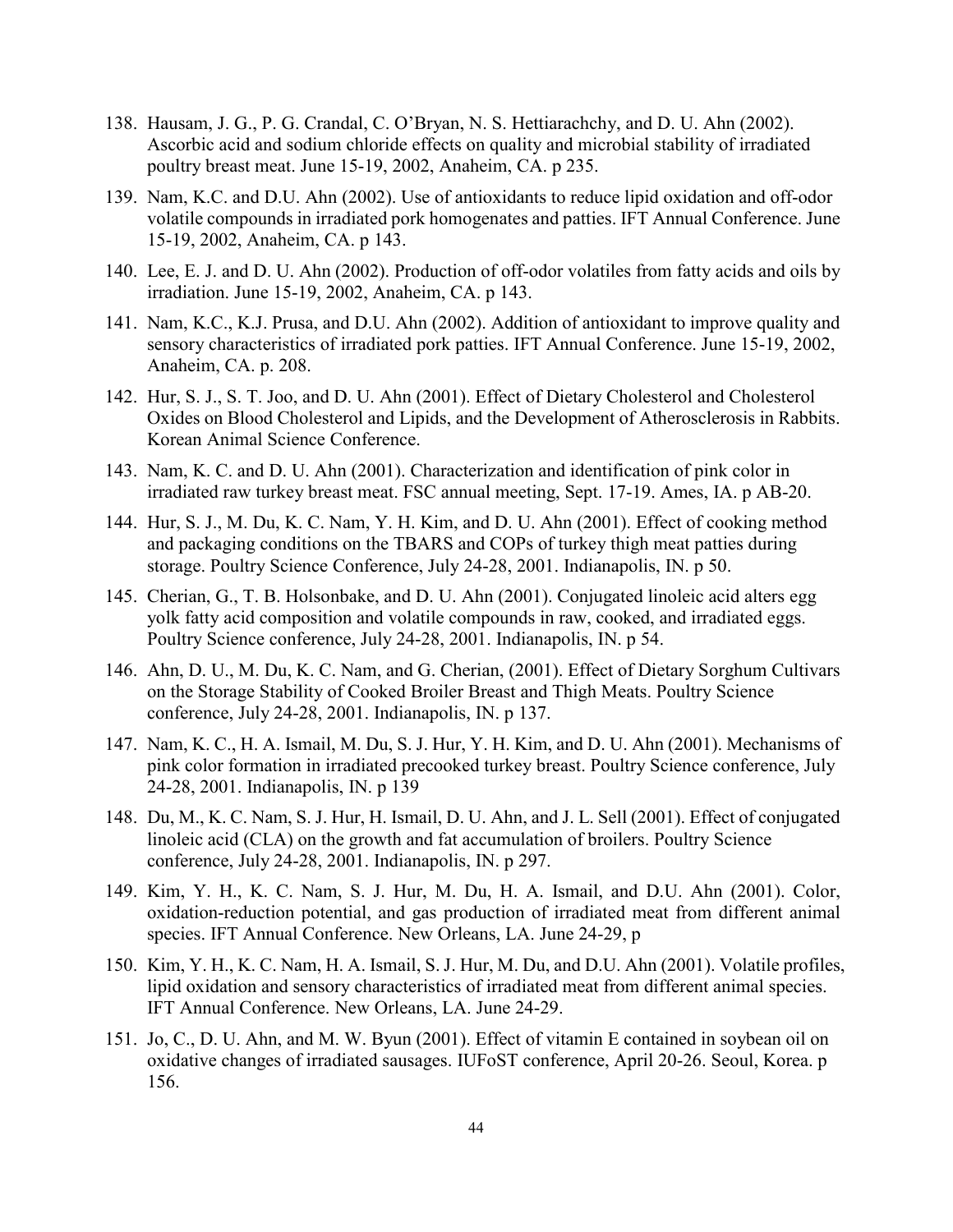- 152. Jo, C., D. U. Ahn, and M. W. Byun (2001). Model study on radiolytic degradation of volatile compounds in oil emulsion contained amino acids. IUFoST conference, April 20-26. Seoul, Korea. p 157.
- 153. Ahn, D. U., M. Du, K. Nam and C. Jo (2001). Effect of ionizing radiation on quality characteristics of vacuum-packaged pork with Different Ultimate pH. IUFoST conference, April 20-26. Seoul, Korea. p 170.
- 154. Ahn, D. U., C. Jo, M. Du, K. Nam, and D. Olson, (2001). Processing and Storage Impact on the Volatile Compounds and Sensory Characteristics of Meat. IUFoST conference, April 20-26. Seoul, Korea. p 46.
- 155. Puma, M. C., H. Xin, R. S. Gates, and D. U. Ahn (2001). Effects of drinking water temperature on laying hens subjected to warm cyclic environmental conditions. Proc. of the 6th International Livestock Environment Symposium, May 21-23, 2001, Louisville, Kentucky, pp235-243. LCCN 2001090005, St. Joseph, MI: ASAE.
- 156. Nam, K. C., D. U. Ahn, M. Du, and C. Jo (2001). Effect of ionizing radiation on lipid oxidation, color, and volatiles of normal, PSE, and DFD pork. IUFoST conference, April 20-26. Seoul, Korea. p 170.
- 157. Puma, M. C., H. Xin, R. S. Gates, and D. U. Ahn. 2001. Effects of drinking water temperature on laying hens subjected to warm cyclic environmental conditions. Proc. of the  $6<sup>th</sup>$ International Livestock Environment Symposium, May 21-23, 2001, Louisville, Kentucky, pp235-243. LCCN 2001090005, St. Joseph, MI: ASAE.
- 158. Ahn, D. U. and M. Du, (2000). Lipid oxidation of irradiated raw chicken meat. Poultry Sci. (supplement 1) p233.
- 159. Ahn, D. U. C. Jo, and D. G. Olson (2000). Volatiles and sensory characteristics of irradiated raw pork. IFT Annual Conference. Dallas Texas. June 10-14. Book of Abstracts p 104.
- 160. Hanson, W. P. D. U. Ahn, D. G. Olson, (2000). Effect of tocopherol addition on secondary lipid oxidation products in irradiated ground beef. IFT Annual Conference. Dallas Texas. June 10-14. p 128
- 161. Jo, C. and D. U. Ahn, (2000). Lipid oxidation, volatiles, and off-odor production of aerobic-packaged pork patties irradiated and stored in refrigerated or frozen conditions. IFT Annual Conference. Dallas Texas. June 10-14. p 102
- 162. Sell, J. L., M. Chamruspollert, and D. U. Ahn, (1999). Increasing the conjugated linoleic acid content of eggs and associated effects on selected egg characteristics. Proceedings of the 1999 Maryland Nutrition Conference, Department of Animal and Avian Sciences, University of Maryland, College Park, MD. p. 131-140b, 1999.
- 163. Christensen, W. P., J. C. Sparks, B. R. Wiegand, D. U. Ahn. D. G. Olson, and F. C. Parrish, Jr. (1999). Color and TBARS of Irradiated Pork Patties from Pigs Fed CLA Supplemented Diets. Reciprocal Meat Conferences.
- 164. Jo, C. and D. U. Ahn, (1999). Volatiles Production and Oxidative Changes in Irradiated Pork Sausages with Different Fatty Acid Composition. IFT Annual Conference. Chicago, IL. July 24-28, 1999. p 118.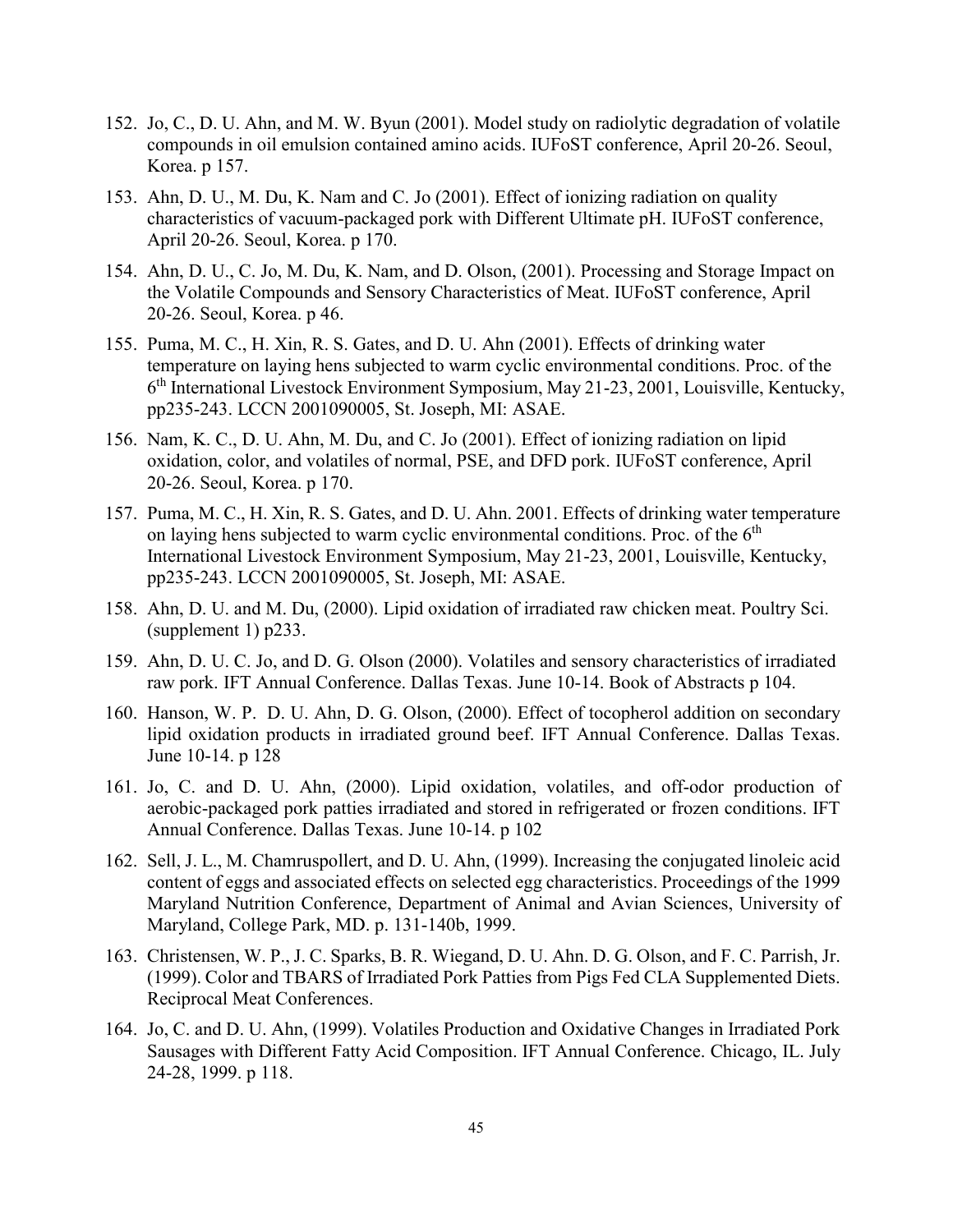- 165. Du, M., D. U. Ahn, Z, Shi, B. Zhang, and C. Jo, (1999). Effect of antioxidant and packaging on lipid oxidation of irradiated egg yolk powder during storage. IFT Annual Conference. Chicago, IL. July 24-28, 1999. p 32.
- 166. Du, M., D. U. Ahn, and J. L. Sell, (1999). Effect of Dietary Conjugated Linoleic Acid on the Composition of Egg Yolk Lipids. Poultry Sci. Conference, August 4-8, 1999. Fayetteville, Arkansas. Poultry Sci. (Suppl. 1): p 88.
- 167. Sell, J. L., M. Chamruspollert, and D. U. Ahn, (1999). Increasing the conjugated linoleic acid content of eggs and associated effects on selected egg characteristics. Proceedings of the 1999 Maryland Nutrition Conference, Department of Animal and Avian Sciences, University of Maryland, College Park, MD. p. 131-140b, 1999.
- 168. Ahn, D. U. (1999). Quality characteristics of vacuum-packaged pork patties irradiated and stored in refrigerated or Frozen. Food Safety Consortium Annual Meeting, Oct. 17-19, 1999. Afton, OK. p 94-100.
- 169. Ahn, D. U. (1999). Lipid oxidation, volatiles, and off-odor production of aerobic-packaged pork patties irradiated and stored in refrigerated or Frozen. Food Safety Consortium Annual Meeting, Oct. 17-19, 1999. Afton, OK. p 87-93.
- 170. Christensen, W. P., D. G. Olson, and D. U. Ahn, and F. C. Parrish, Jr. (1998). Effects of irradiation and multilayer packaging on the color, odor, and volatiles of vacuum-packaged ground turkey, pork, and beef patties. Research & Development Associates for Military Food & Packaging systems Inc. Fall '98 Meeting, Boston, MA. October 27-29, 1998
- 171. Chen, X., C. Jo, J. I. Lee, and D. U. Ahn, (1998) Effects of Sesamol, Quercetin, Rutin, Rosemary, and BHT on Lipid Oxidation and Color Changes of Irradiated Raw and Cooked Pork Patties. IFT Annual Conference. Atlanta, GA. June 21-25, 1998.
- 172. Ahn, D. U., Lee, J. I., Jo, C., Jin, S. K., and Sell, J. L. (1998). Analysis of Cholesterol Oxidation Products in Turkey Meat and Egg Yolk. PSA Annual Conference, State College, PA. Aug. 2-5, 1998.
- 173. Jo, C., D. U. Ahn, D. G. Olson, and J. I. Lee, (1998). Lipid Oxidation, Color, and Volatiles Changes in Irradiated Cooked Pork Product with Different Fat Content and Packaging during Storage. IFT Annual Conference. Atlanta, GA. June 21-25, 1998.
- 174. Jo, C., D. U. Ahn, and J. I. Lee, (1998). Lipid and Cholesterol Oxidation, Color, and Volatiles Changes in Irradiated Raw Pork Product with Different Fat Content. IFT Annual Conference. Atlanta, GA. June 21-25, 1998.
- 175. Christensen, W. P., D. G. Olson, and D. U. Ahn, and F. C. Parrish, Jr. (1998). Effects of irradiation and multilayer packaging on the color, odor, and volatiles of vacuum-packaged ground turkey, pork, and beef patties. Research & Development Associates for Military Food & Packaging Systems Inc. Fall '98 Meeting, Boston, MA. October 27-29, 1998
- 176. Christensen, W. P., D. G. Olson, and D. U. Ahn, (1998). Effects of packaging and irradiation on the color and volatiles of ground turkey, pork, and beef. IFT Annual Conference. Atlanta, GA. June 21-25, 1998.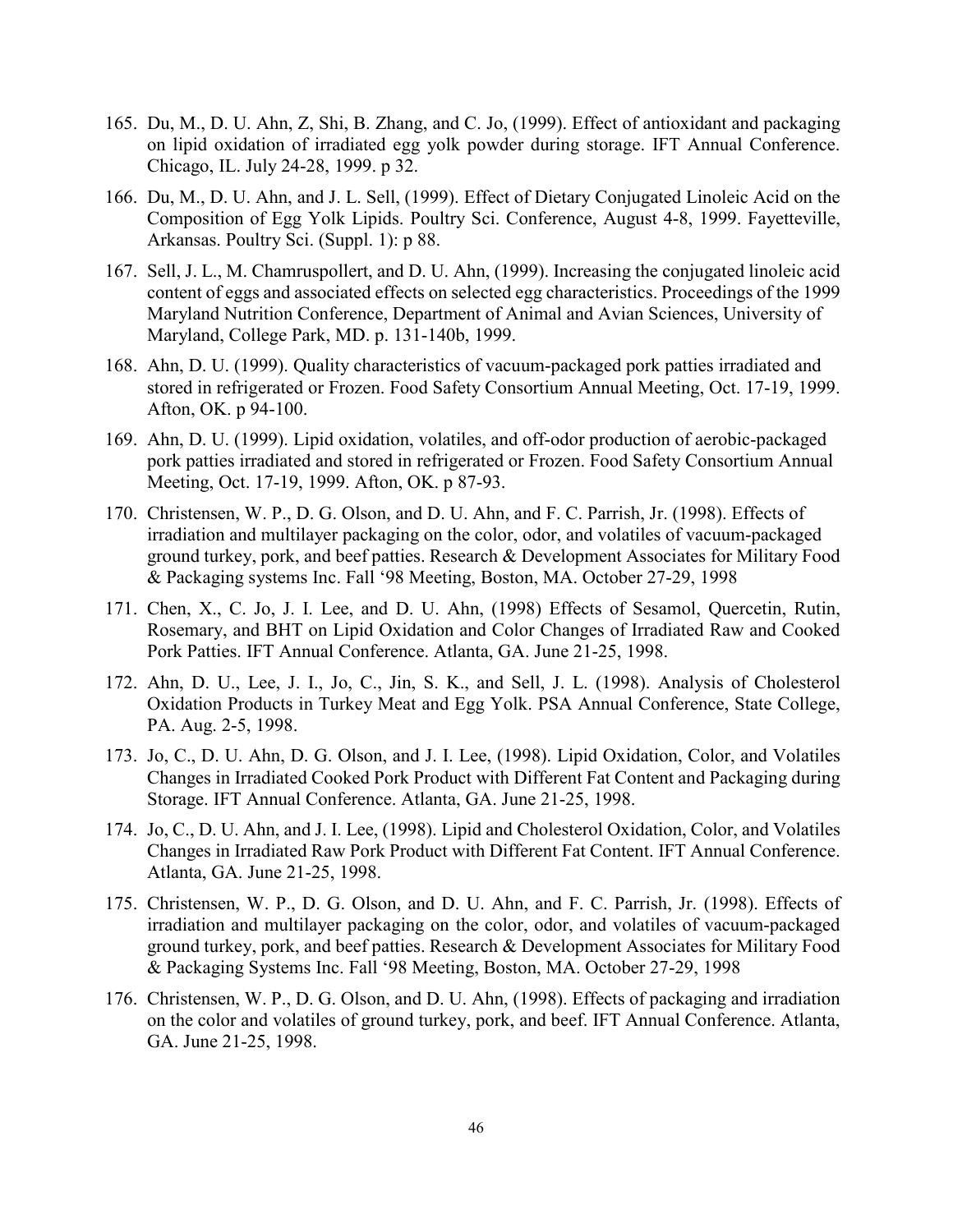- 177. Ahn, D. U. (1998). Volatiles production and lipid oxidation of irradiated cooked sausage with different packaging during storage. Food Safety Consortium Ann. Meeting, Kansas City, MO. Oct. 4-6. 1998.
- 178. Ahn, D. U. (1998). Lipid oxidation, color changes and volatiles production in irradiated pork sausage with different fat content and packaging during storage. Food Safety Consortium Ann. Meeting, Kansas City, MO. Oct. 4-6. 1998.
- 179. Ahn, D. U. (1997). Effect of muscle type, packaging, and irradiation on lipid oxidation, volatile production and color in raw pork patties. Food Safety Consortium Ann. Meeting, Kansas City, MO. Oct. 12-14. p 189-201, 1997.
- 180. Ahn, D. U. (1997). Packaging and irradiation effects on lipid oxidation and volatiles in cooked pork patties. Food Safety Consortium Ann. Meeting, Kansas City, MO. Oct. 12-14. 1997. p 93-107.
- 181. Ahn, D. U., J. L. Sell, C. Jo, X. Chen, and C. Wu, (1997). Effects of Dietary supplementation of vitamin E on the quality of irradiated raw turkey meat with different packaging. IFT conference, Orlando, FL.
- 182. Chen, X. D. U. Ahn, (1997). Antioxidant activities of six natural compounds on the oxidation of oil emulsion induced by ionic iron  $(Fe^{2+})$  or ultraviolet (UV) light. IFT, Orlando, FL.
- 183. Ahn, D. U., D. G. Olson, J. I., Lee, C. Jo, X. Chen, and C. Wu, (1997). Effect of Raw Meat Packaging, Irradiation, and Cooked Meat Packaging on Lipid Oxidation and Volatile Production in Cooked Meat Patties Prepared from Three Different Pork Muscles. Poultry Sci. (suppl. 1): p 11.
- 184. Jo, C., and D. U. Ahn, (1997). Use of fluorometric method to determine lipid oxidation products in raw meat. Poultry Sci. (suppl. 1): p 89.
- 185. Eslick, N. L., D. U. Ahn, and J. Sell, (1997). Effect of vitamin E and irradiation on tocopherol content and lipid peroxidation of turkey breast and thigh meat. Poultry Sci. (suppl. 1): p 88.
- 186. Ahn, D. U., D. G. Olson, C. Jo, X. Chen, C. Wu, and J. I., Lee, (1997). Effect of Muscle Type, Packaging, and Irradiation on Lipid Oxidation, Volatile Production and Color in Raw Pork Patties. Food Safety Consortium Annual Meeting, Oct. 12-14, 1997. Kansas City, MO. p 189-201.
- 187. Ahn, D. U., D. G. Olson, J. I., Lee, C. Jo, X. Chen, and C. Wu, (1997). Packaging and Irradiation Effects on Lipid Oxidation and Volatiles in Cooked Pork Patties. Food Safety Consortium Annual Meeting, Oct. 12-14, 1997. Kansas City, MO. p 93-107.
- 188. Ahn, D. U., and S. M. Kim, (1997). Prooxidant effects of ferrous iron, hemoglobin, and ferritin in oil emulsion and cooked meat homogenates are different from those in raw-meat homogenates. Poultry Sci. (Suppl. 1): p 11.
- 189. Ahn, D. U., and S. M. Kim, (1996). Effect of egg size, and strain and age of hens on the solids content of chicken eggs. Poultry Sci. (suppl. 1): p 24.
- 190. Sell, J. L., M. Soto-Salanova, M. Jeffrey, D. Ahn, and P. Palo, (1995). Further evaluation of the dietary vitamin E requirement of growing turkeys. Poultry Sci. 74 (suppl. 1): p 149.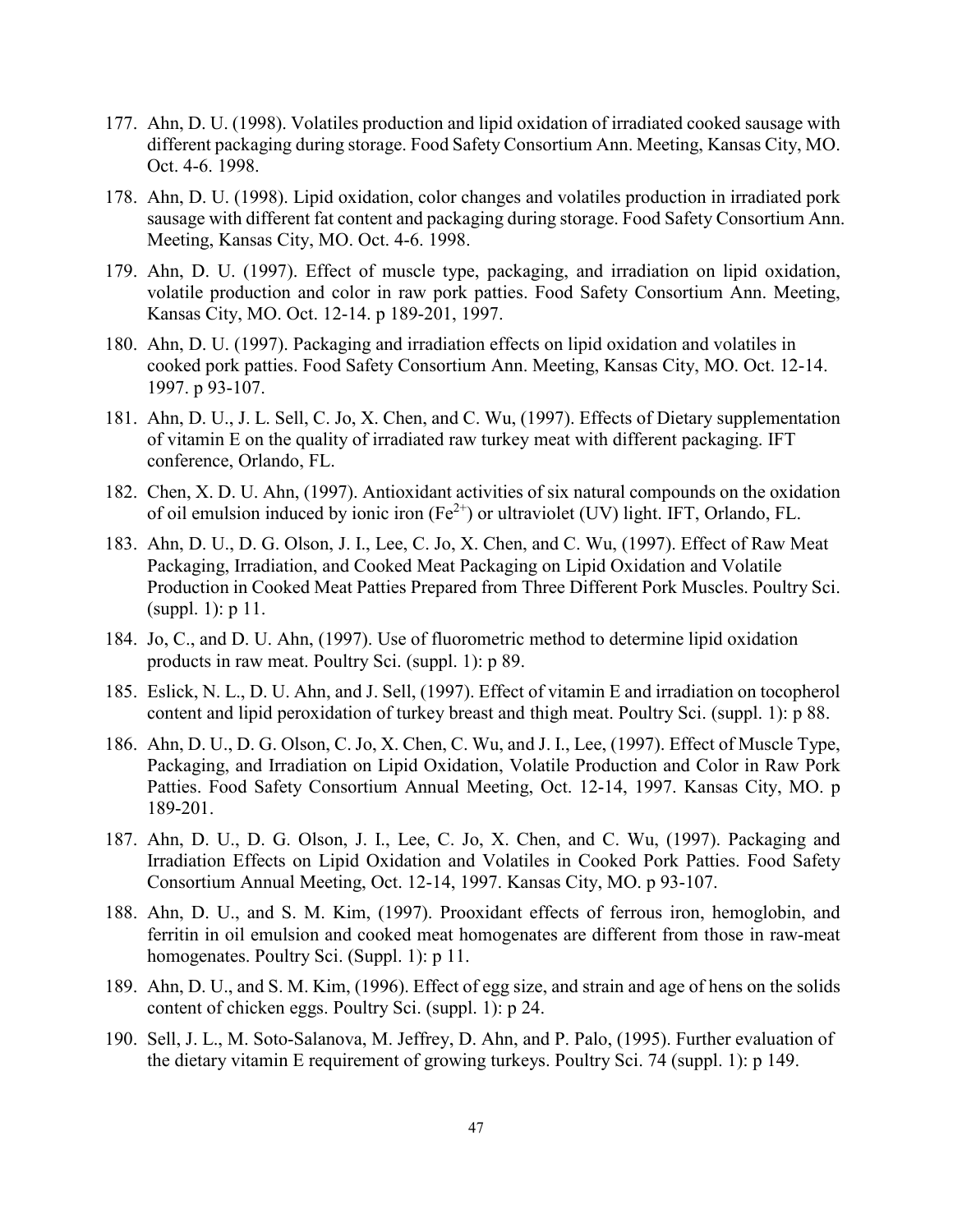- 191. Ahn, D. U., F. H. Wolfe, and J. S. Sim, (1994). Lipid oxidation in  $\Box$ -linolenic acid enriched broiler chicken breast and leg muscles: Effect of fatty acids, dietary tocopherols and packaging. Poultry Sci. 73 (Suppl. 1):p 87.
- 192. Ahn, D. U., F. H. Wolfe, J. S. Sim, and D. H. Kim, (1991). Hot-packaging and the storage stability of pre-cooked poultry meat patties. Poultry Sci. 70 (Suppl. 1):p 2.
- 193. Ahn, D. U. and A. J. Maurer (1990). Heme-complex and Poultry Meat Color 2. pH and the Heme-Complex Forming Reaction. Poultry Sci. 67 (Suppl. 1):p 44.
- 194. Ahn, D. U. and A. J. Maurer (1990). Heme-complex and Poultry Meat Color 3. Heme-Complex Forming Ligands and Color of Cooked Turkey Breast Meat. Poultry Sci. 67 (Suppl. 1):p 44.
- 195. Ahn, D. U., J. F. Patience, and A. Fortin, (1990). The effect of altered dietary undetermined anion (dUA) on the activities of glycolytic enzymes and postmortem traits of porcine longissimus dorsi muscle. J. Animal Sci. 68 (Suppl. 1):p 343.
- 196. Ahn, D. U., J. F. Patience, and A. Fortin, (1990). The influence of altered dietary undetermined anion (dUA) on the acid-base status of pigs and postmortem traits in porcine longissimus dorsi muscle. Can. J. Animal Sci. 70:1181.
- 197. Ahn, D. U. and A. J. Maurer (1989). Heme-complex and Poultry Meat Color 1. Kinds of Heme Pigments and Concentrations of the Ligands. Poultry Sci. 67 (Suppl. 1): p 44.
- 198. Ahn, D. U., and A. J. Maurer, (1987). Effects of added pigments, salt, phosphate and dextrose on color, extractable pigment, total pigment, and oxidation-reduction potential in turkey breast meat. Poultry Sci. 66 (Suppl. 1): p 53.
- 199. Ahn, D. U., S. A. Sand, and A. J. Maurer, (1986). Effects of sodium chloride, phosphate, nitrite, dextrose and conalbumin on the heat stability of purified myoglobin and cytochrome c. Poultry Sci. 65 (Suppl. 1): p 2.
- 200. Ahn, D. U. and A. J. Maurer, (1985). Effects of added nitrite, salt, dextrose, and phosphate on cooking yield, color, nitrosoheme pigment, total pigment and residual nitrite in oven roasted turkey breast meat. Poultry Sci. 64 (Suppl. 1): p 52.

#### **Trade Journal Articles/Workshop notebooks/Reports/Conference proceedings – Extension**

- 1. Al-Hijazeen, M., D.U. Ahn, A. Mendonca (2019). The effect of oregano oil and tannic acid combinations on the quality and sensory characteristics of cooked chicken meat. Animal Industry Report, Iowa State University, Ames, IA.
- 2. Feng, X. and D. U. Ahn (2019). Effect of irradiation on the parameters that influence quality characteristics of raw beef round eye. Animal Industry Report, Iowa State University, Ames, IA.
- 3. Feng, X., S. H. Moon, H. Y. Lee, and D. U. Ahn (2019). Effect of irradiation on the quality parameters of raw turkey breast meat. Animal Industry Report, Iowa State University, Ames, IA.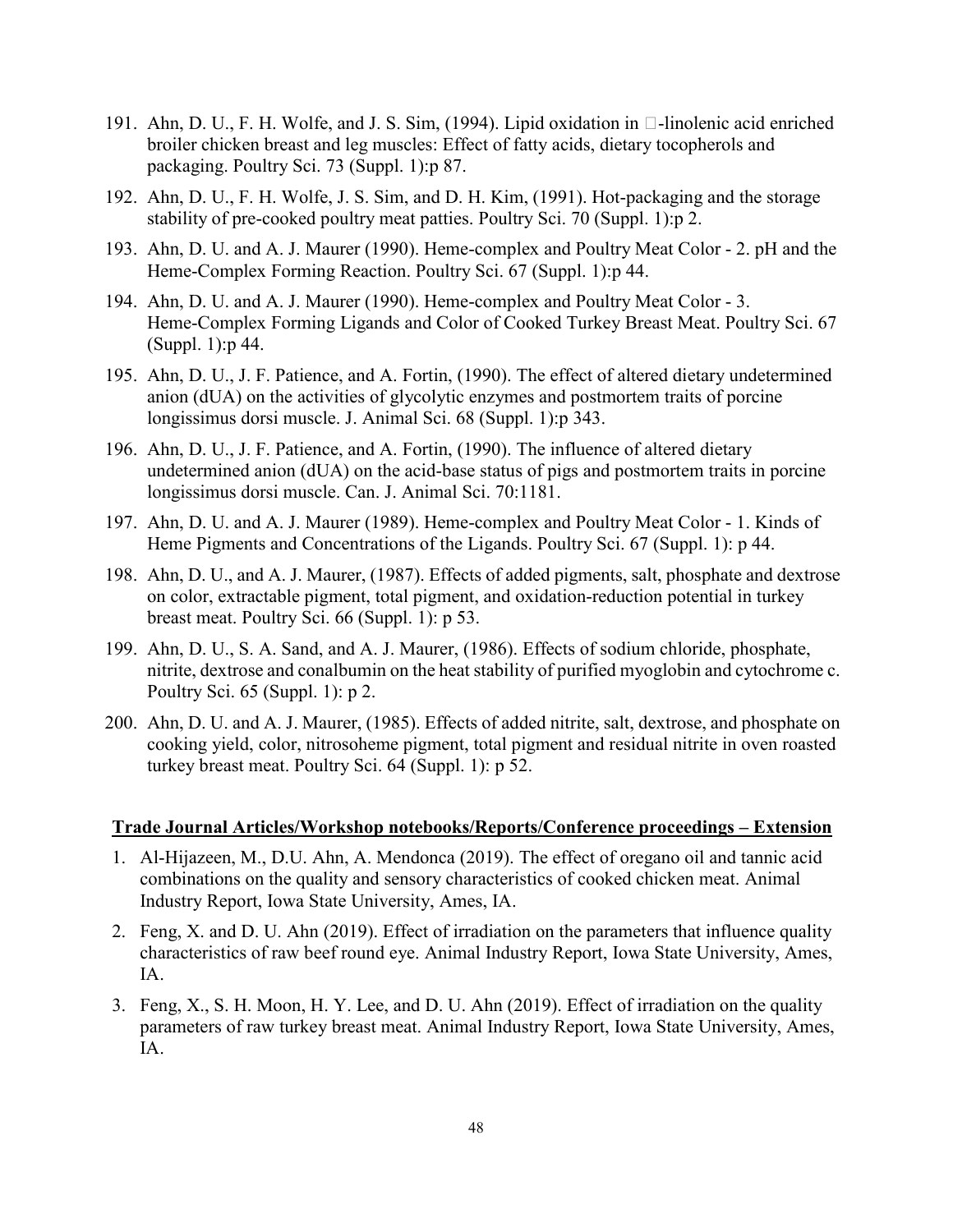- 4. Moon, S. H., J. H. Kim, and D. U. Ahn (2019). The cytotoxic and ACE-inhibitory activities of promod 278P hydrolysate of ovotransferrin. Animal Industry Report, Iowa State University, Ames, IA.
- 5. Huang, Xi and D. U. Ahn (2019). Utilization of Eggshell Membrane for High-Value Products: From Waste to Medicinal Products. Midwest Poultry Conference, March 14, 2019. Minneapolis, MN.
- 6. Al-Hijazeen, M., D.U. Ahn, A. Mendonca (2018). Effect of Oregano Essential Oil on the Storage Stability and Quality Parameters of Ground Chicken Breast Meat**.** Animal Industry Report, Iowa State University, Ames, IA.
- 7. Feng, X., S. H. Moon, H. Y. Lee, and D. U. Ahn (2018). Effect of irradiation on the degradation of nucleotides in turkey meat. Animal Industry Report, Iowa State University, Ames, IA.
- 8. Feng, X, J. G. Sebranek, and D. U. Ahn (2018). Addition of red wine on the physicochemical properties and sensory characteristics of uncured frankfurter-type sausage. Animal Industry Report, Iowa State University, Ames, IA.
- 9. Kim**,** J. H., S. H. Moon, and D. U. Ahn (2018). Antioxidant effect of extracts from the coffee residue in raw and cooked meat. Animal Industry Report, Iowa State University, Ames, IA.
- 10. Moon, S. H., H. D. Paik, D.U. Ahn, (2017). *In vitro* antioxidant and mineral-chelating properties of natural and autocleaved ovotransferrin. Animal Industry Report, Iowa State University, Ames, IA.
- 11. Abeyrathne, S., H.Y. Lee, D.U. Ahn (2017). Enzymatic hydrolysis of ovalbumin and the functional properties of the hydrolysates. Animal Industry Report, Iowa State University, Ames, IA.
- 12. Abeyrathne, S., H.Y. Lee, D.U. Ahn (2017). Enzymatic hydrolysis of ovomucoid and the functional properties of its hydrolysates. Animal Industry Report, Iowa State University, Ames, IA.
- 13. Lee, H.Y., s. Abeyrathne, D.U. Ahn (2017). Sequential Separation of IgY and Phosvitin from Chicken Egg Yolk without using Organic Solvents. Animal Industry Report, Iowa State University, Ames, IA.
- 14. Zhu, C. Z., J. G. Sebranek, and D. U. Ahn. (2017). Antioxidant peptides in commercial dry-cured hams. Animal Industry Report, Iowa State University, Ames, IA.
- 15. Samaraweera, H., S. H. Moon, D. U. Ahn, (2016). Characterization of phosvitin phosphopeptides using MALDI-TOF mass spectrometry. Animal Industry Report, Iowa State University, Ames, IA.
- 16. Abeyrathne, S., H.Y. Lee, D.U. Ahn (2016). Separation of ovotransferrin and ovomucoid from chicken egg white. Animal Industry Report, Iowa State University, Ames, IA.
- 17. Moon, S.H. and D.U. Ahn, (2016). Cytotoxic and antigenotoxic activities of phosvitin from egg yolk. Animal Industry Report, Iowa State University, Ames, IA.
- 18. Abeyrathne, S., H.Y. Lee, D.U. Ahn (2016). Sequential separation of lysozyme, ovomucin, ovotransferrin and ovalbumin from egg white. Animal Industry Report, Iowa State University, Ames, IA.
- 19. Ahn, D.U. (2015). Effects of dietary conditions on the quality of raw poultry meat. APPC Conference, Jeju, Korea. October 20-23, 2014.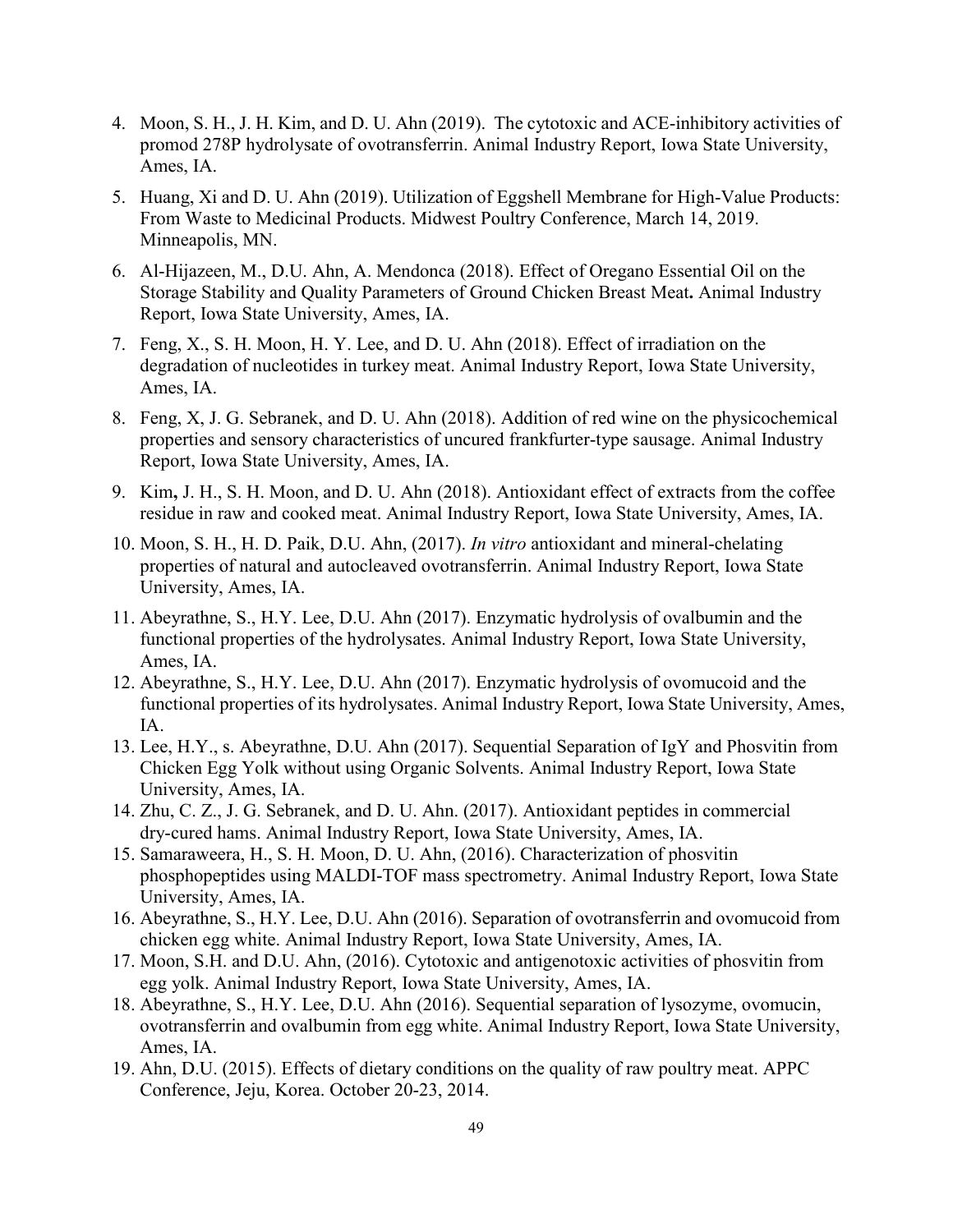- 20. Min B., I.S. Kim, D.U. Ahn, (2015). Dietary Cholesterol Affects Lipid Metabolism in Rabbits. Animal Industry Report, Iowa State University, Ames, IA.
- 21. Abeyrathne, S., H.Y. Lee, D.U. Ahn (2015). Separation of Ovotransferrin from Chicken Egg White without Using Organic Solvents. Animal Industry Report, Iowa State University, Ames, IA
- 22. Hur S.J., K.I. Seo, D.U. Ahn (2015). Effects of Dietary Cholesterol and its Oxidation Products on Pathological Lesions and Cholesterol and Lipid Oxidation in the Rabbit Liver. Animal Industry Report, Iowa State University, Ames, IA
- 23. Sun, H.Y., E.J. Lee, H. Samaraweera, M. Persia, D.U. Ahn, (2015). Effects of Increasing Concentrations of Corn Distiller's Dried Grains with Solubles on Chemical Composition and Nutrients Content of Egg. Animal Industry Report, Iowa State University, Ames, IA
- 24. Sun, H., M. Persia, E.J. Lee, and D.U. Ahn, (2014). Effects of increasing concentrations of corn distiller's dried grains with solubles (DDGS) on the egg production and internal quality of eggs. Animal Industry Report, Iowa State University, Ames, IA
- 25. Min, B. R., K. C. Nam, C. Jo, and D. U. Ahn, (2014). Irradiation of shell egg on the physicochemical and functional properties of liquid egg white. Animal Industry Report, Iowa State University, Ames, IA
- 26. Kwon, J.H., K.C. Nam, B.R. Min, E.J. Lee, and D.U. Ahn (2014). Potential Chemical Markers for the Identification of Irradiated Sausages. Animal Industry Report, Iowa State University, Ames, IA
- 27. Kwon, J.H., Y.J. Kwon, K.C. Nam, B.R. Min, E.J. Lee, and D.U. Ahn (2014). Effect of cooking on radiation-induced chemical markers in beef and pork during storage. Animal Industry Report, Iowa State University, Ames, IA
- 28. Xiao, Shan, Wan Gang Zhang, Eun Joo Lee, Dong Ahn, (2013). Effects of Diet, Packaging and Irradiation on Protein Oxidation, Lipid Oxidation of Raw Broiler Thigh Meat. Animal Industry Report, Iowa State University, Ames, IA.
- 29. Nam, Kichang, Joongho Kwon, Eun Joo Lee, Dong Ahn, (2013). Dose-Dependent Changes of Chemical Attributes in Irradiated Sausages. Animal Industry Report, Iowa State University, Ames, IA.
- 30. Shan Xiao, graduate student; Wan Gang Zhang, postdoctoral research associate; Eun Joo Lee, assistant scientist; Dong Ahn, (2013). Lipid and Protein Oxidation of Chicken Breast Rolls as Affected by Dietary Oxidation Levels and Packaging. Animal Industry Report, Iowa State University, Ames, IA.
- 31. Kwon, Joong-Ho, Kichang Nam, Eun Joo Lee, Dong Ahn, (2013). Evaluation of Radiation-induced Compounds in Irradiated Raw or Cooked Chicken Meat during Storage. Animal Industry Report, Iowa State University, Ames, IA.
- 32. Yang, Han Sul, Eun Joo Lee, Sunhee Moon, Hyun Dong Paik, Dong Ahn, (2013). Effect of Garlic, Onion, and their Combination on the Quality and Sensory Characteristics of Irradiated Raw Ground Beef. Animal Industry Report, Iowa State University, Ames, IA.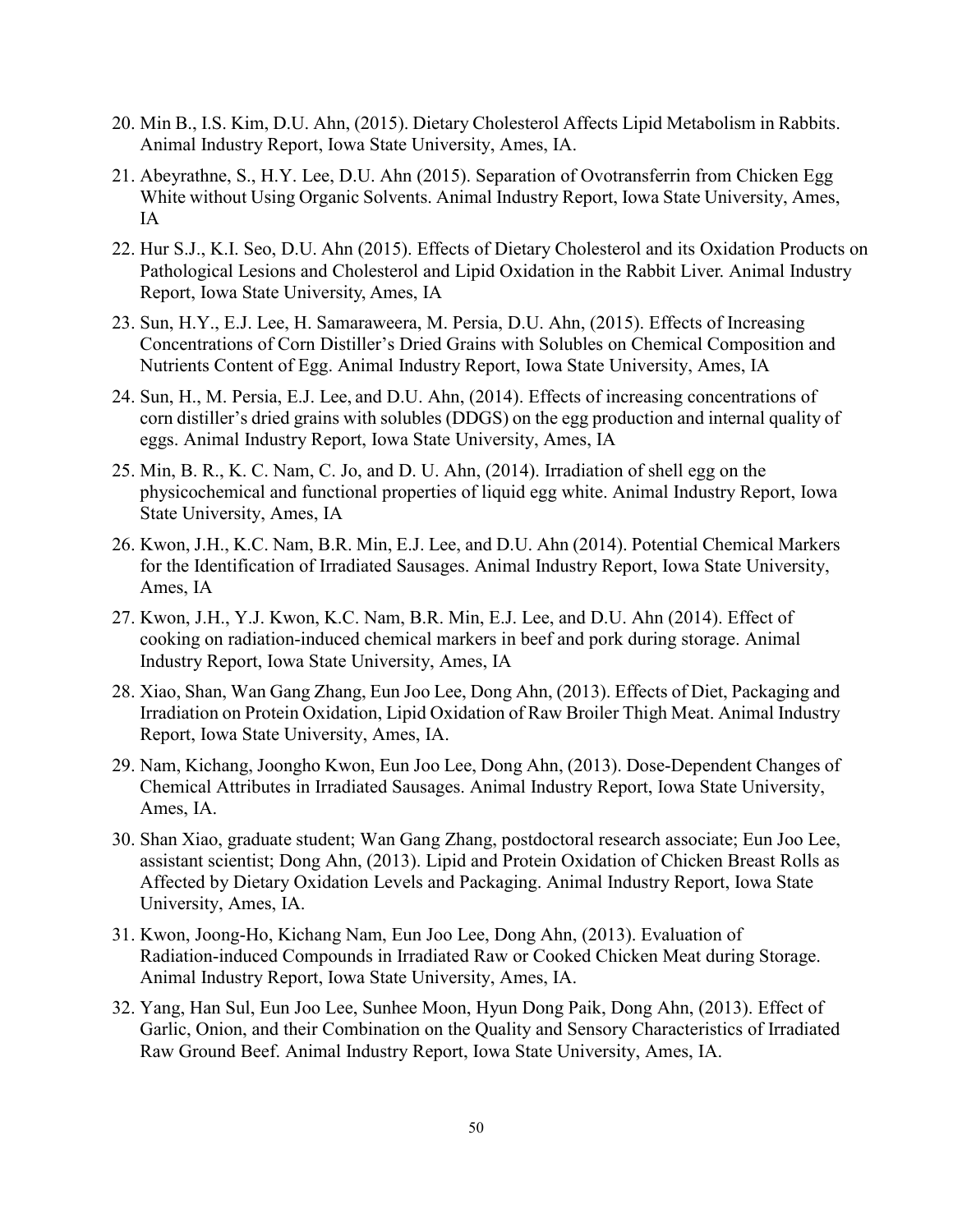- 33. Min, B.R, K.C. Nam, and D. U. Ahn, (2012). Catalytic mechanisms of metmyoglobin on the oxidation of lipids in phospholipid liposome model system. Animal Industry Report, Iowa State University, Ames, IA.
- 34. Nam, K. C., K. S. Seo, C. Jo, and D. U. Ahn (2012). Electrostatic spraying of antioxidants on the oxidative quality of ground beef. Animal Industry Report, Iowa State University, Ames, IA.
- 35. Yang, H. S., E. J. Lee, S. H. Moon, H. D. Paik and D. U. Ahn, (2012). Addition of garlic or onion before irradiation on lipid oxidation, volatiles and sensory characteristics of cooked ground beef. Animal Industry Report, Iowa State University, Ames, IA.
- 36. Min, B.R. J. C. Cordray and D. U. Ahn, (2012). Antioxidant effect of fractions from chicken breast and beef loin homogenates in phospholipids liposome systems. Animal Industry Report, Iowa State University, Ames, IA.
- 37. Kim, I.S., M. Yang, T.H. Goo, S.K. Yu, G.R. No, S.N. Kang, C. Jo, D.U. Ahn, and K.H. Lee, (2011). Evaluation of antioxidant and antimicrobial activities of *Caesalpinia sappan* L. extract and its application on meat patties. The American Meat Science Association's 64th Reciprocal Meat Conference, June 19-22, (2011). Kansas State University, Manhattan, KS. p 65.
- 38. Xiao, S., W. Zhang, E.J. Lee, and D.U. Ahn, (2010). Effects of dietary oxidation, packaging and irradiation on the oxidative stability in broiler chicken patties. ICoMST, August 20-25, (2010). Jeju, Korea
- 39. Zhang, Wangang, Shan Xiao, Eun Joo Lee and Dong U Ahn, (2010). Dietary oxidation is related to stress and meat quality in broiler chickens. ICoMST, August 20-25, (2020). Jeju, Korea
- 40. Wangang Zhang, Shan Xiao, Eun Joo Lee, Dong U. Ahn. (2010). Effects of dietary oxidation on the quality of broiler breast meat, Animal Industry Report, Iowa State University, Ames, IA.
- 41. Kwon, J. H., K. C. Nam, E. J. Lee, H. J. Kang, and D. U. Ahn. (2010). Effect of electron beam irradiation and storage on the quality attributes of sausages with different fat contents. Animal Industry Report, Iowa State University, Ames, IA.
- 42. Byungrok Min, Joseph C. Cordray and Dong Uk Ahn. (2010). Effect of NaCl, myoglobin, Fe(II), and Fe(III) on lipid oxidation of raw and cooked chicken breast and beef loin. Animal Industry Report, Iowa State University, Ames, IA.
- 43. Shan Xiao, Wangang Zhang, Yong Yang, Changwei Ma, Dong U. Ahn, Xiang Li, Jiankun Lei, and Min Du. (2010). Changes of hormone sensitive lipase (HSL), adipose tissue triglyceride lipase (ATGL), and free fatty acids in subcutaneous adipose tissues throughout the ripening process of dry-cured ham. Animal Industry Report, Iowa State University, Ames, IA.
- 44. Ko, K. Y., D. U. Ahn, H. A. Ismail, and A. Mendonca,  $(2009)$ . Effect of  $Zn^{2+}$ , sodium bicarbonate, and citric acid on the antibacterial activity of ovotransferrin against *Escherichia coli O157:H7* and *Listeria monocytogenes* in model systems and hams. Animal Industry Report, Iowa State University, Ames, IA.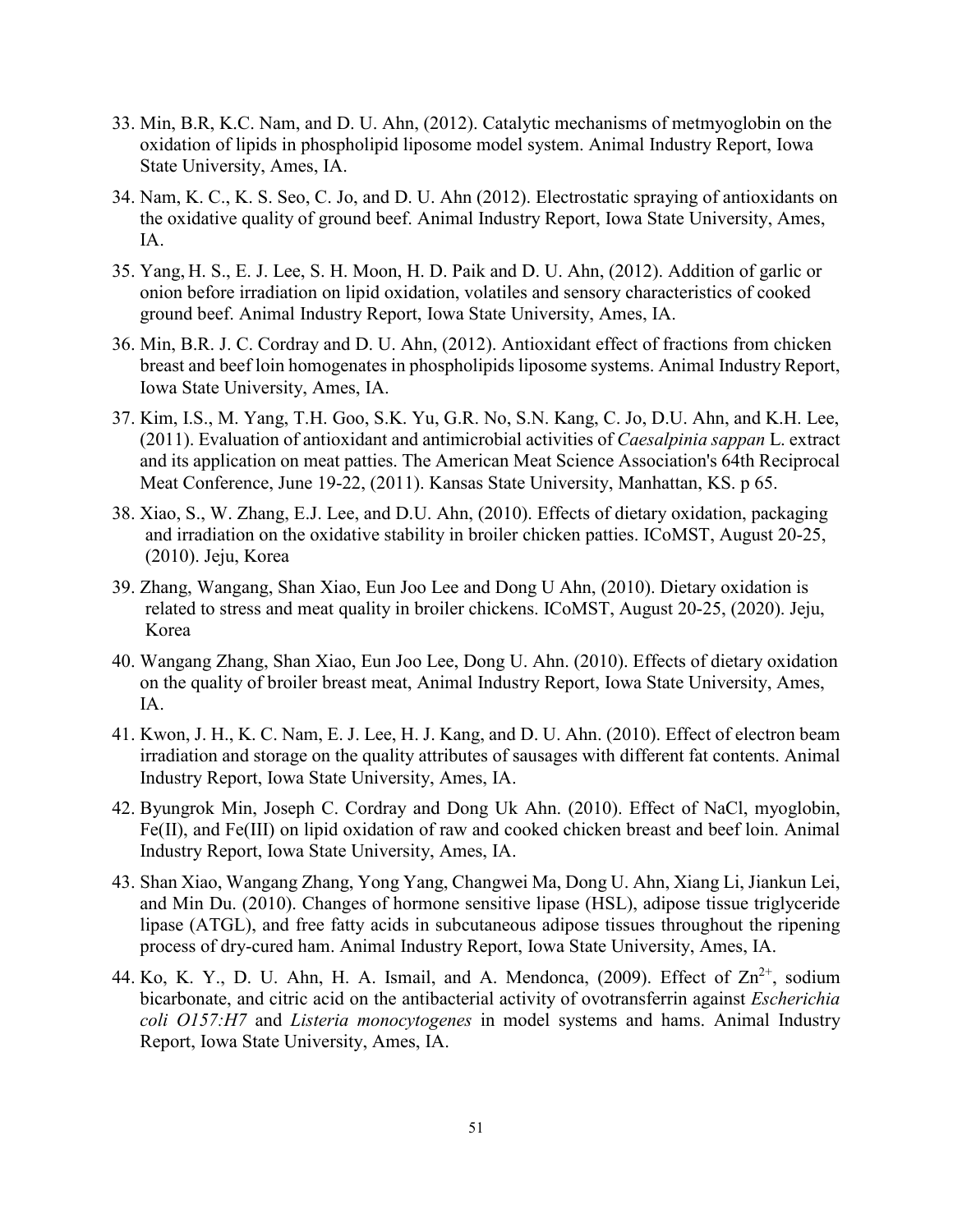- 45. Ko, K. Y., A. Mendonca and D. U. Ahn, (2009). EDTA and Lysozyme Improves Antimicrobial Activities of Ovotransferrin against *Escherichia coli O157:H7.* Animal Industry Report, Iowa State University, Ames, IA.
- 46. Ko, K. Y., A. Mendonca and D. U. Ahn, (2009). Effect of EDTA and lysozyme on the antimicrobial activity of ovotransferrin against *Listeria monocytogenes*. Animal Industry Report, Iowa State University, Ames, IA.
- 47. Ismail, H. A., E. J. Lee, H. D. Paik, and D. U. Ahn, (2009). Effect of ascorbic acid and antioxidants on color, lipid oxidation and volatiles of irradiated ground beef using different application methods. Animal Industry Report, Iowa State University, Ames, IA.
- 48. Zhu, M. J., A. Mendonca*,* H. A. Ismail, Dong U. Ahn, (2008). Fate of *Listeria monocytogenes* in Ready-to-eat Turkey Breast Rolls Formulated with Antimicrobials Following e-beam Irradiation Animal Industry Report, Iowa State University, Ames, IA.
- 49. Min, B. R., K. C. Nam, E. J. Lee, G. Y. Ko, D. W. Trampel, and D. U. Ahn, (2008). Effect of Irradiating Shell Eggs on Quality Attributes and Functional Properties of Yolk and White. Animal Industry Report, Iowa State University, Ames, IA.
- 50. Zhu, M. J., A. Mendonca*,* H. A. Ismail, D. U. Ahn, (2008). Effects of irradiation on survival and growth of *Listeria monocytogenes* and natural microflora in vacuum-packaged turkey hams and breast rolls. Animal Industry Report, Iowa State University, Ames, IA.
- 51. Min, B. R., K.C. Nam, J. Cordray, and D.U. Ahn, (2008). Factors Affecting Oxidative Stability of Pork, Beef, and Chicken Meat. Animal Industry Report, Iowa State University, Ames, IA.
- 52. Nam, K.C., B.R. Min, K.Y. Ko, E.J. Lee, J. Cordray, and D.U. Ahn, (2008). Packaging Determines Color and Odor of Irradiated Ground Beef. Animal Industry Report, Iowa State University, Ames, IA.
- 53. Zhu, M. J., A. Mendonca*,*H. A. Ismail, Dong U. Ahn, (2007). Fate of *Listeria monocytogenes* in Ready-to-eat Turkey Breast Rolls Formulated with Antimicrobials Following e-beam Irradiation Animal Industry Report, Iowa State University, Ames, IA.
- 54. Min, B. R., K. C. Nam, E. J. Lee, G. Y. Ko, D. W. Trampel, and D. U. Ahn, (2007). Effect of Irradiating Shell Eggs on Quality Attributes and Functional Properties of Yolk and White. Animal Industry Report, Iowa State University, Ames, IA.
- 55. Zhu, M. J., A. Mendonca*,* H. A. Ismail, D. U. Ahn, (2007). Effects of irradiation on survival and growth of *Listeria monocytogenes* and natural microflora in vacuum-packaged turkey hams and breast rolls. Animal Industry Report, Iowa State University, Ames, IA.
- 56. Min, B. R., K.C. Nam, J. Cordray, and D.U. Ahn, (2007). Factors Affecting Oxidative Stability of Pork, Beef, and Chicken Meat. Animal Industry Report, Iowa State University, Ames, IA.
- 57. Nam, K.C., B.R. Min, K.Y. Ko, E.J. Lee, J. Cordray, and D.U. Ahn, (2007). Packaging Determines Color and Odor of Irradiated Ground Beef. Animal Industry Report, Iowa State University, Ames, IA.
- 58. Sebranek, J.G., R. Husak, D. Ahn, and S. Beattie, (2007). A survey of commercially available broilers originating from organic, free-range and conventional production systems for cooked meat yields, meat composition and relative value - Leopold Center for Sustainable Agriculture, ISU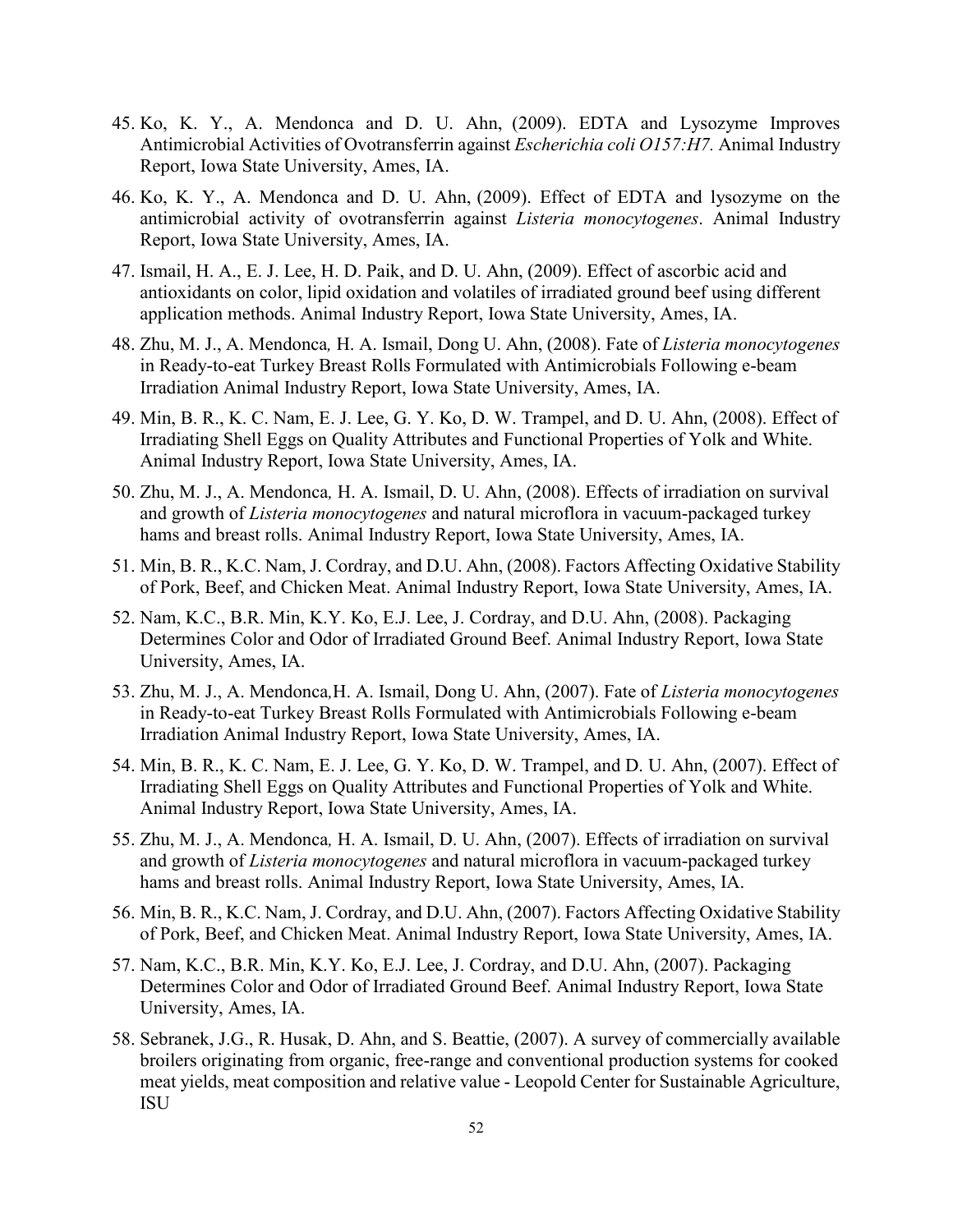- 59. Ahn, D.U., and E.J. Lee, and K.Y. Ko, (2006). Sequential Separation of Main Components from Chicken Egg Yolk, Poultry Day Report, ISU
- 60. Zhu, M. J., A. Mendonca, H. A. Ismail, E. J. Lee, and D. U. Ahn, (2006). Impact of Antimicrobial Ingredients and Irradiation on the Survival of *Listeria monocytogenes* and the Quality of Ready-to-Eat Turkey Ham. Poultry Day Report, ISU
- 61. Lee, E. J. and D. U. Ahn, (2006). Quality Characteristics of Irradiated Turkey Breast Rolls Formulated with Plum Extract. Poultry Day Report, ISU
- 62. Zhu, M.J., A. Mendonca, and D. U. Ahn, and I. Wesley, (2006). The Role of Dietary Vitamin E in Experimental *Listeria monocytogenes*Infections in Turkeys. Turkey Talk, Iowa Turkey Fedreration. Poultry Day Report, ISU
- 63. Nam, K. C., J. Cordray, D. U. Ahn, (2005). Automated Dynamic Headspace/GC-MS Analyses Affects the Repeatability of Volatiles in Irradiated Turkey. Animal Industry Report, Iowa State University, Ames, IA.
- 64. Zhu, M.J., A. Mendonca, E.J. Lee, K.C. Nam, M. Du, H.A. Ismail, D.U. Ahn, (2005). Effects of Electron Beam Irradiation and Antimicrobials on the Volatiles, Color and Texture of Ready-to-Eat Turkey Breast Roll. Animal Industry Report, Iowa State University, Ames, IA.
- 65. Zhu, M.J., A. Mendonca, D. U. Ahn, (2005). Temperature Abuse Affects the Quality of Irradiated Pork Loins. Animal Industry Report, Iowa State University, Ames, IA.
- 66. Nam, K. C., B. R. Min, S. C. Lee, J. Cordray, D. U. Ahn, (2005). Prevention of Pinking, Off-Odor, and Lipid Oxidation in Irradiated Pork Loin Using Double-Packaging. Animal Industry Report, Iowa State University, Ames, IA.
- 67. Lee, E. J., and D. U. Ahn, (2005). Sources and Mechanisms of Carbon Monoxide Production by Irradiation. Animal Industry Report, Iowa State University, Ames, IA
- 68. Ahn, D. U. (2005). Basic Poultry Science and Technology. ConAgra Training Program. Sept. 12, 2005. Iowa State University.
- 69. Ahn, D. U. (2004). Meat Sanitation Systems. Ensminger International Conference, Seoul National University, Korea. P 86-114.
- 70. Ahn, D. U. and J. C. Cordray (2004). Developing and Implementing HACCP in Meat and Egg Products Plants – Workshop notebook. Oct. 21-23, 2004
- 71. Ahn, D. U. and J. C. Cordray (2004). Iowa Meat Processors Association Meat Processing Seminar. Proceedings. March 19, 2004.
- 72. Buege, D.R., J.G. Sebranek, M. Dermit, D.N. Marple, D. U. Ahn, E. Lonergan-Huff, S.M. Lonergan, C. Fedler, K. Prosa, E. Helman, and D. Meisinger. (2003). Pork Muscle Profiling. Reciprocal Meat Conf. Proc. 56:51.
- 73. Ahn, D. U. and J. C. Cordray (2003). Developing and Implementing HACCP in Meat and Egg Products Plants – Workshop notebook. Nov. 13-15, 2003.
- 74. Ahn, D. U. and J. C. Cordray (2003). Ahn, D. U. and J. C. Cordray (2001). Control of *Listeria monocytogenes* in ready-to-eat products – Workshop notebook. October 20, 2003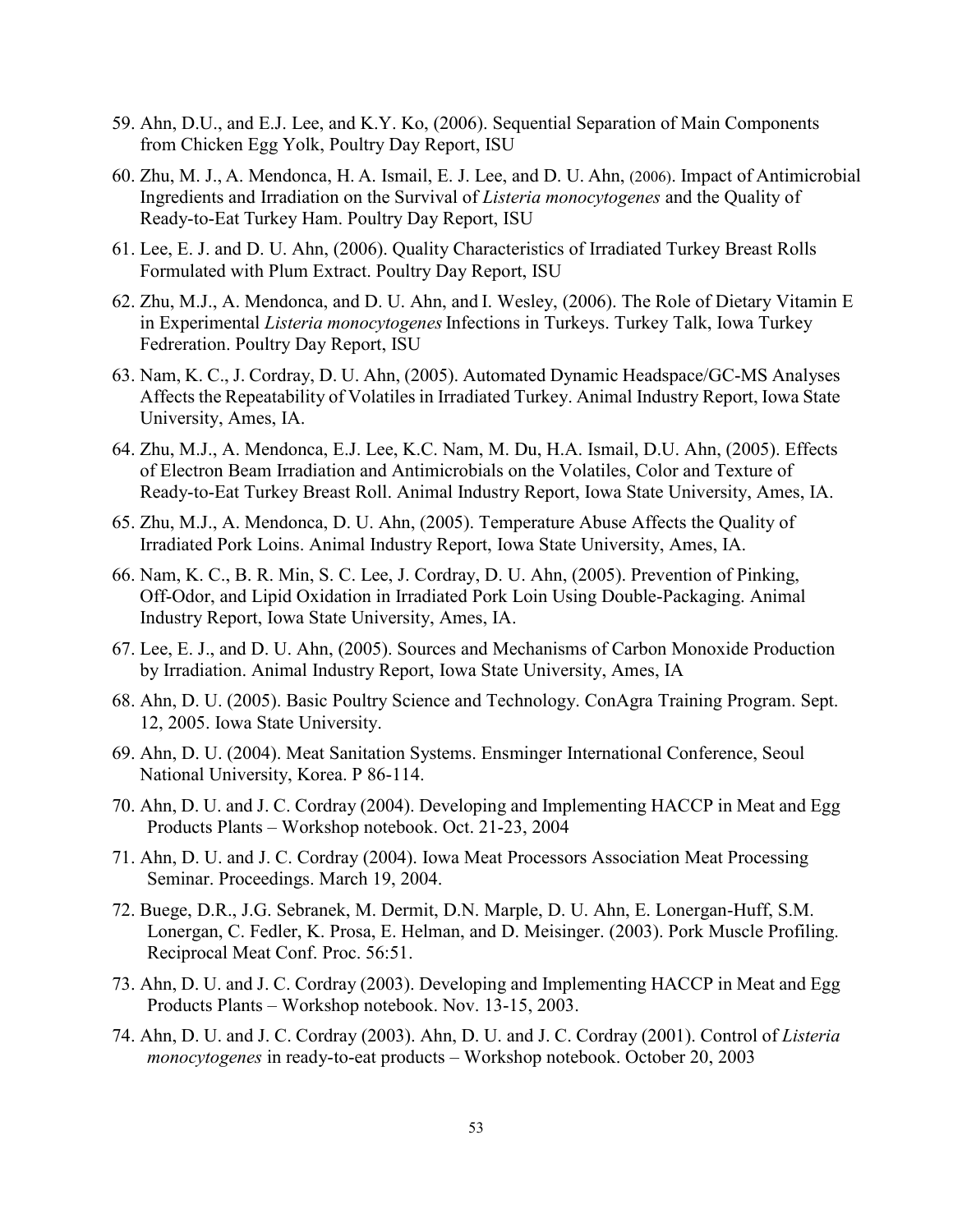- 75. Ahn, D. U. and J. C. Cordray (2003). HACCP plan reassessment meetings. March 10, 2003. Iowa State University.
- 76. Ahn, D. U. and J. C. Cordray (2002). Developing and Implementing HACCP in Meat and Egg Products Plants – Workshop notebook. Oct., 2002
- 77. Ahn, D. U. and J. C. Cordray (2002). Iowa Meat Processors Association Meat Processing Seminar. Proceedings. April 19, 2002.
- 78. Ahn, D. U. and J. C. Cordray (2001). Current status of irradiation in the U.S.: Policy and use in foods. Food World. 16(7): 44-52, 2001.
- 79. Ahn, D. U. and J. C. Cordray (2001). Developing and Implementing HACCP in Meat and Egg Products Plants – Workshop notebook. Sept. 20-22, 2001
- 80. Ahn, D. U. and J. C. Cordray (2001). HACCP plan reassessment workshop. Jan. 17, 2001.
- 81. Ahn, D. U., K.C. Nam, M. Du, and C. Jo (2000). Quality characteristics of vacuum-packaged, irradiated normal, PSE, and DFD pork. 2000 Swine Research Report, Iowa State University, Ames, IA. pp 216-221.
- 82. Ahn, D. U., K.C. Nam, M. Du, and C. Jo, (2000). Quality characteristics of aerobically-packaged and irradiated normal, PSE, and DFD pork. 2000 Swine Research Report, Iowa State University, Ames, IA. pp 222-227.
- 83. Ahn, D. U. and C. Jo, (2000). Lipid oxidation, volatiles, and off-odor production of aerobic-packaged pork patties irradiated and stored in refrigerated or frozen conditions. Swine Research Report, Iowa State University, Ames, IA. pp 228-231.
- 84. Ahn, D. U., C. Jo, and D. G. Olson (2000). Analysis of volatile components and sensory characteristics of irradiated raw pork. 1999 Swine Research Report, Iowa State University, Ames, IA. pp 232-240.
- 85. Ahn, D. U. and C. Jo, (2000). Quality characteristics of vacuum-packaged pork patties irradiated and stored in refrigerated and frozen conditions. 1999 Swine Research Report, Iowa State University, Ames, IA. pp 241-246.
- 86. Ahn, D. U. and J. C. Cordray (2000). Developing and Implementing HACCP in Meat and Egg Products Plants – Workshop notebook. October 27-29, 2000
- 87. Ahn, D. U. and J. C. Cordray (2000). HACCP Plan Validation and verification. May 19, 2000.
- 88. Ahn, D. U., D. G. Olson, C. Jo, S. K. Jin, and J. Love, (1999). Volatile production and lipid oxidation of irradiated cooked sausage with different packaging. 1998 Swine Research Report, Iowa State University, Ames, IA. pp 245-250.
- 89. Ahn, D. U. and J. Love, (1999). Effect of irradiation on lipid oxidation and off-flavor development in cooked pork products with different fatty acids and packaging. Swine Research Report, Iowa State University, Ames, IA. p 202-205.
- 90. Ahn, D. U. (1999). Developing and Implementing HACCP in Meat and Egg Products Plants Workshop notebook. April 23-25, 1999
- 91. Ahn, D. U. and J. C. Cordray (1999). Iowa Meat and Poultry Inspection Technical Training Course – Proceedings, May 4-5, 1999.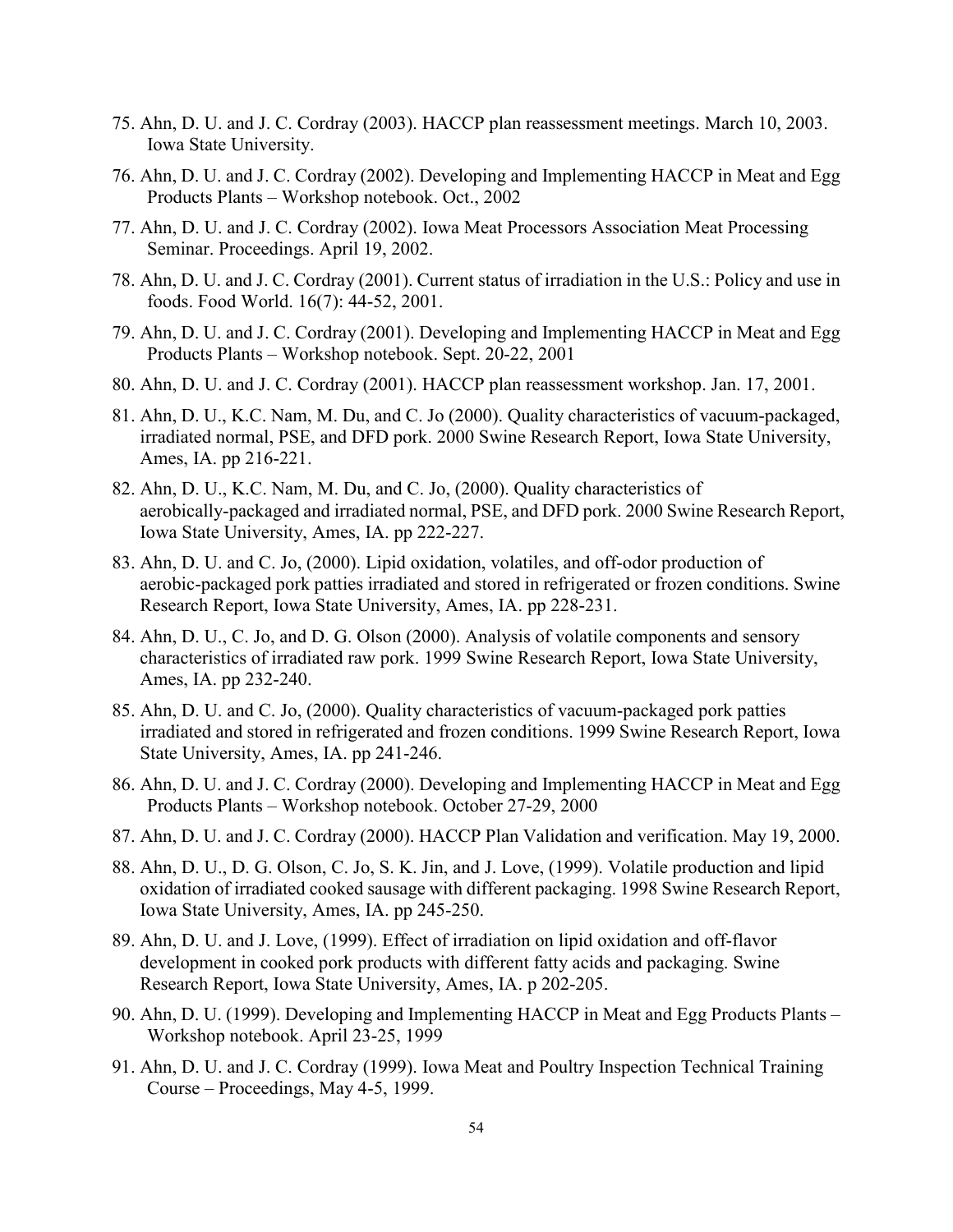- 92. Ahn, D. U. and J. C. Cordray (1998). Developing and Implementing HACCP in Meat Plants. May 2-4, 1998.
- 93. Ahn, D. U. and J. C. Cordray (1996). Sanitation Standard Operating Procedures and E. coli Process Control Testing Workshop. Nov. 4, 1996.

## **Invited Presentations**

- 1. Ahn, D.U. (2019). Production of phosphopeptides from phosvitin and the structural characterization of the phosphopeptides using tandem mass spectrometry. FSciT-2019. Nov. 13-14, 2019. Valencia, Spain.
- 2. Ahn, D.U. (2019). The Status and Technological Progress of American Egg Processing. the 15th Chinese Egg Conference, October 30-Nov. 1, 2019. Wuhan, China
- 3. Ahn, Dong U. (2019). Lipid oxidation and its Implications to Meat Quality and Human Health. Nanjing Agricultural University, Oct. 28-29, 2019, Nanjing, China
- 4. Ahn, D.U. (2019). Production of Phosphopeptides from Phosvitin. 2019 UKC conference, Oct. 14-17, 2019. Chicago, IL.
- 5. Ahn, D.U. (2019). Effect of Irradiation on the Quality of Meat Products. The 4th International Symposium of Food Science and Human Wellness. July 31-Aug. 1, 2019, Ningbo, China
- 6. Ahn, D.U. (2019). Functional Properties of Enzyme Hydrolysates from Egg Yolk. the 4th International Symposium of Food Science and Human Wellness Aug. 2-4, 2019, Hangzhou, China
- 7. Ahn, Dong U. (2018). Lipid oxidation on Meat Quality. Shandong Agricultural University, Taian, China, Oct. 20, 2018
- 8. Ahn, Dong U. (2018). Addition of values to egg yolk. Huazhong Agricultural University, Wuhan, China, September 30, 2018.
- 9. Ahn, Dong U. (2018). Mass Spectrometry-Instruments and Applications. Huazhong Agricultural University, Wuhan, China, October 24, 2018.
- 10. Ahn, Dong U. (2018). How to increase the use and value of egg. Konkuk University, Korea. Aug. 14, 2018.
- 11. Ahn, Dong U. (2018). Separation of value-added components from egg yolk. Kyungpook National University, Korea. Aug. 9, 2018.
- 12. Ahn, Dong U. (2018). How to Add Value to Egg. Suncheon National University, Korea. Aug. 9, 2018.
- 13. Ahn, Dong U. (2018). Egg The Last Frontier, International Conference of Korean Society of Life Science, August 9-10, 2018, Kyungju, Korea
- 14. Ahn, Dong U. (2018). Effects of dietary conjugated linoleic acid on animal production and the quality of animal products. Feb. 8, 2018. UW-Stout.
- 15. Ahn, Dong U. (2018). Effect of Feeding on the Internal and External Quality of the Egg. AVEM conference, March 6-8, 2018. Quertaro, Mexico.
- 16. Ahn, Dong U. (2018). Separation and Utilization of Value-added components from Egg. The 13<sup>th</sup> Symposium of the Mexican National Association of Poultry Specialists (ANECA). Feb. 15-16, 2018. Quertaro, Mexico.
- 17. Ahn, Dong U. (2017). Production of bioactive compounds from egg yolk. Huazhong Agricultural University, China Nov. 13, 2017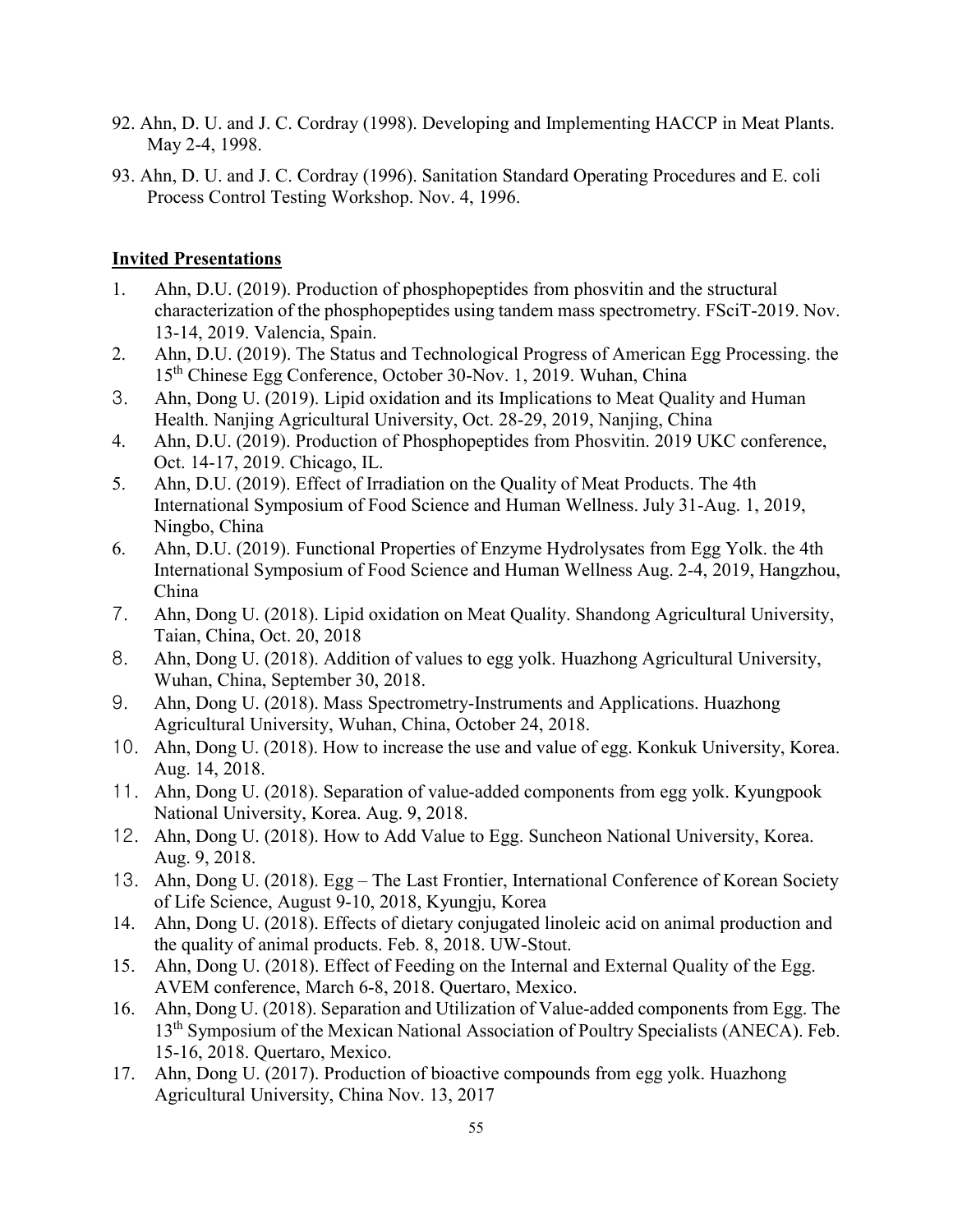- 18. Ahn, Dong U. (2017). Packaging and high-pressure processing. Nanjing Agricultural University, Nov. 10, 2017.
- 19. Ahn, Dong U. (2017). Poultry slaughtering and processing technology. Nanjing Agricultural University, Nov. 7, 2017.
- 20. Ahn, Dong U. (2017). Addition of Value to Egg Challenges and Opportunities. Jiangsu Myos Food Technology, China. Nov. 6, 2017.
- 21. Ahn, Dong U. (2017). Purification and application of bioactive proteins from egg yolk. Chinese Animal Products and Processing Conference, Nanjing, China Nov. 2, 2017.
- 22. Ahn, Dong U. (2017). Effect of irradiation on meat quality. Yangzhou Agricultural University, Nov. 5, 2017.
- 23. Ahn, Dong U. (2017). Lipid oxidation on meat quality and human health. Nanjing Agricultural University, Nov. 3, 2017.
- 24. Ahn, Dong U. 20(2017)17. Use of Irradiation to Improve the Safety and Quality of Meat Products. 3rd International Conference on "Safe Food for All" and Food Expo., Multan, Pakistan. March 2-3, 2017.
- 25. Ahn, Dong U. (2017). Application of irradiation to foods of animal origin. University of Agriculture, Faislabad, Pakistan. March 6, 2017.
- 26. Ahn, Dong U. (2017). Storage and Preservation of Meat by Non-thermal Processing Technologies. 5th International Conference on "Impact of Climate Change on Food and Nutrition Security". Institute of Home and Food Science, Government College University, Faislabad, Pakistan. March 7-8, 2017.
- 27. Ahn, Dong U. (2017). Lipid Oxidation and Its Implications to Meat Quality and Human Health. College of Veterinary and Animal Science, Lahore, Pakistan. March 9, 2017.
- 28. Ahn, Dong U. (2016). Quality Concerns of Poultry Products. Suncheon National University, Korea. Oct. 15, 2016.
- 29. Ahn, Dong U. (2016). Production and Use of Bioactive Compounds from Egg Yolk. Konkuk University, Korea. Oct. 19, 2016.
- 30. Ahn, Dong U. (2016). Challenge to the WHO/IARC Report on Nitrate/Nitrite. Nanjing Agricultural University, Oct. 25, 2016.
- 31. Ahn, Dong U. (2016). The Roles of Nitrite and Nitrate on Human Health. CFB Agricultural Biotechnology Symposium on "Biological Activities of Animal Origin Food and Application of Cold Plasma Technology". Seoul National University, Seoul, Korea. Oct. 13-14, 2016.
- 32. Ahn, Dong U. (2016). Production and characterization of functional phosphopeptides from egg yolk phosvitin. International Egg Symposium. Banff, Canada. Oct. 4-6, 2016.
- 33. Ahn, Dong U. (2016). Production of bioactive compounds from egg yolk. 13th China Egg Science and Technology Conference" and the 3rd International Symposium of Egg Science and Technology on Egg": Innovation and Inspiration for Future Challenges" Nanchang, China. Oct. 21-23, 2016.
- 34. Ahn, Dong U. (2016). Lipid Oxidation and Its Implications to Meat Quality and Human Health. Agriculture, Life and Environmental Sciences, University of Alberta, May 10, 2016.
- 35. Ahn, Dong U. (2015). Poultry Products and Processing Technology, Nanjing Agricultural University, China, Oct. 16, 2015.
- 36. Ahn, Dong U. (2015). Use of Irradiation on Meat Safety and Quality, Nanjing Agricultural University, China, Oct. 21, 2015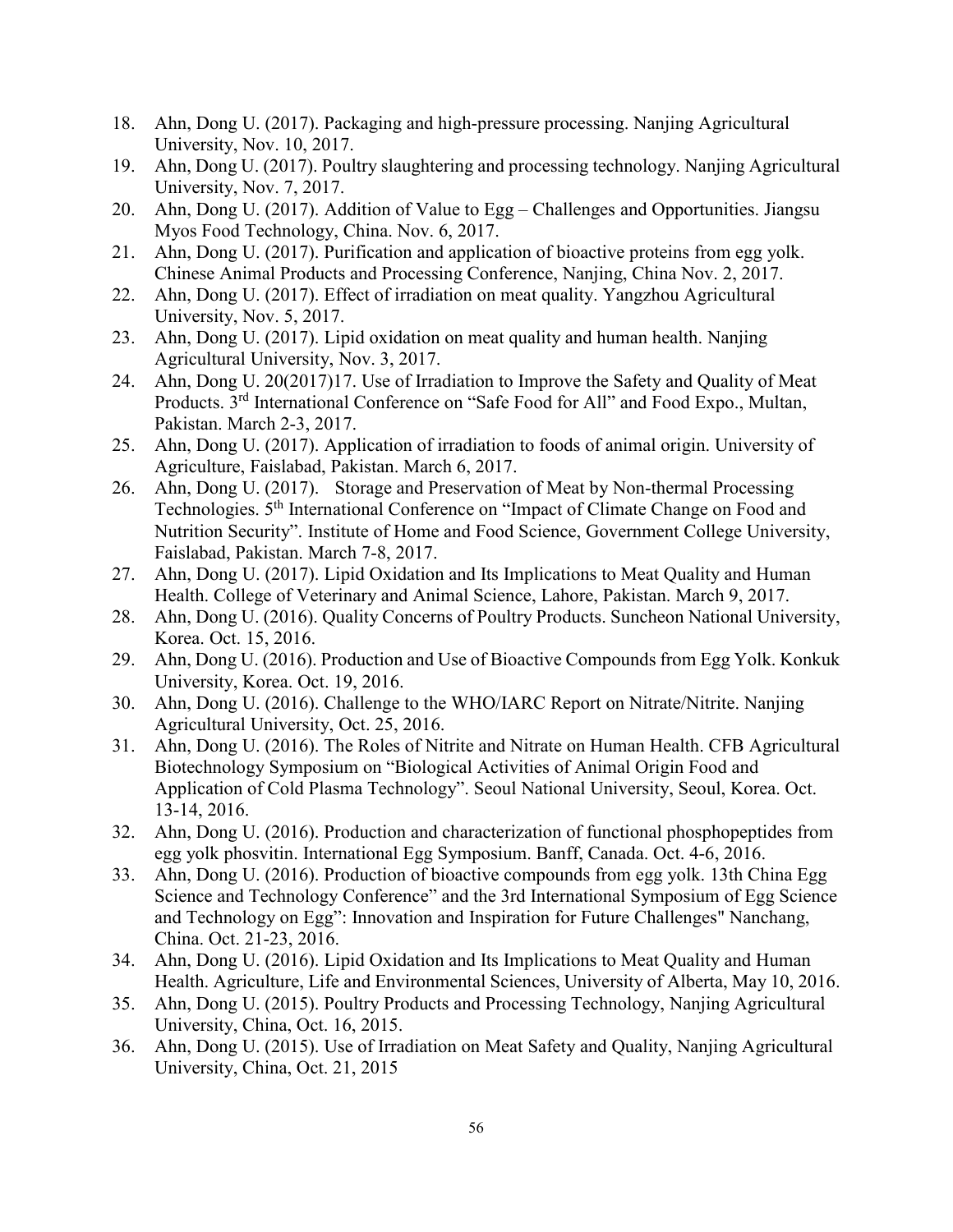- 37. Ahn, Dong U. (2015). Lipid Oxidation and its Implications to Food Quality and Human Health. Nanjing Agricultural University, China, Oct. 23, 2015
- 38. Ahn, Dong U. (2015). Addition of Value to Egg The New Business Opportunities. The 12th China Egg Science and Technology Conference and the 2nd International Symposium of Egg Science and Technology, Nanjing, China. Oct. 16-18, 2016.
- 39. Ahn, Dong U. (2015). Global Food and Meat Industry Trends and Challenges. Piggene Korea, April, 2, 2015.
- 40. Ahn, Dong U. (2015). ISU Research & Development in Food Irradiation. ISU-Meat Lab. & KNU-BK21Plus Joint Symposium & Students Poster Session *- Food Irradiation for Improving Food Safety and Quality.* Kyungpook Natuional University, July 16, 2015.
- 41. Ahn, Dong U. (2014). Active and intelligent packaging systems for meat and meat products, Nanjing Agricultural University, China, Dec. 5, 2014.
- 42. Ahn, Dong U. (2014). Water-holding capacity and marination of broiler breast meat, Poultry Processing Workshop, Nanjing, China, November 14-16, 2014.
- 43. Ahn, Dong U. (2014). Active and intelligent packaging; Meat Irradiation. Yangzhou University, China, December 1-3, 2014.
- 44. Ahn, Dong U. (2014). New Use of Egg, Uva Wallessa University, Sri Lanka, Nov. 22, 2014
- 45. Ahn, Dong U. (2014). Defects of poultry breast meat in the modern USA and European markets, Poultry Processing Workshop, Nanjing, China, November 14-16, 2014.
- 46. Ahn, Dong U. (2014). Addition of Values to Eggs, Chuzhou University, China, November 10, 2014.
- 47. Ahn, Dong U. (2014). Non-Meat Ingredients, Nanjing Agricultural University, China, November 7, 2014.
- 48. Ahn, Dong U. (2014). Food Irradiation; Lipid and Protein Oxidation, Nanjing Agricultural University, China, November 3, 2014.
- 49. Ahn, Dong U. (2014). Effects of dietary conditions on the quality of raw poultry meat, Asia-Pacific Poultry Conference, Jeju, Korea, October 19-23, 2014 (Invited).
- 50. Ahn, Dong U. (2014). Sequential separation of ovotransferrin and ovomucoid from egg white using two different approaches. Wroclaw Egg Banff Forum, Wroclaw, Poland, 25 -27 June 2014 (Invited).
- 51. Ahn, Dong U. (2014). Egg-The New Frontier. UKC2014 conference, San Francisco, CA, Aug. 18-20, 2014.
- 52. Ahn, Dong U. (2014). Addition of value to eggs-challenge and opportunities. Scientific Advisory Board Meeting, Rembrandt Foods Inc., Okoboji, Iowa. August 23-24.
- 53. Ahn, Dong U. (2013), Global Food and Meat Industry Trends and Challenges. Suncheon National University, Korea. Nov. 26, 2013
- 54. Ahn, Dong U. (2013). U.S. Beef Industry Current and Future. International Hanwoo Symposium, Jeonju, Korea, Nov. 27, 2013
- 55. Ahn, Dong U. (2013). Animal Agriculture and Meat Industry in the U.S. Dalian Polytech University, Dalian, China. June 17, 2013 (Invited).
- 56. Ahn, Dong U. (2013). Lipid oxidation and its implications to food quality and human health, Nanjing Agricultural University, Nanjing, China, June 14, 2013. (Invited).
- 57. Ahn, Dong Uk (2013). Potential high value opportunities from the chicken egg. Korean Society of Poultry Science, Juju University, May 24, 2013. (Invited).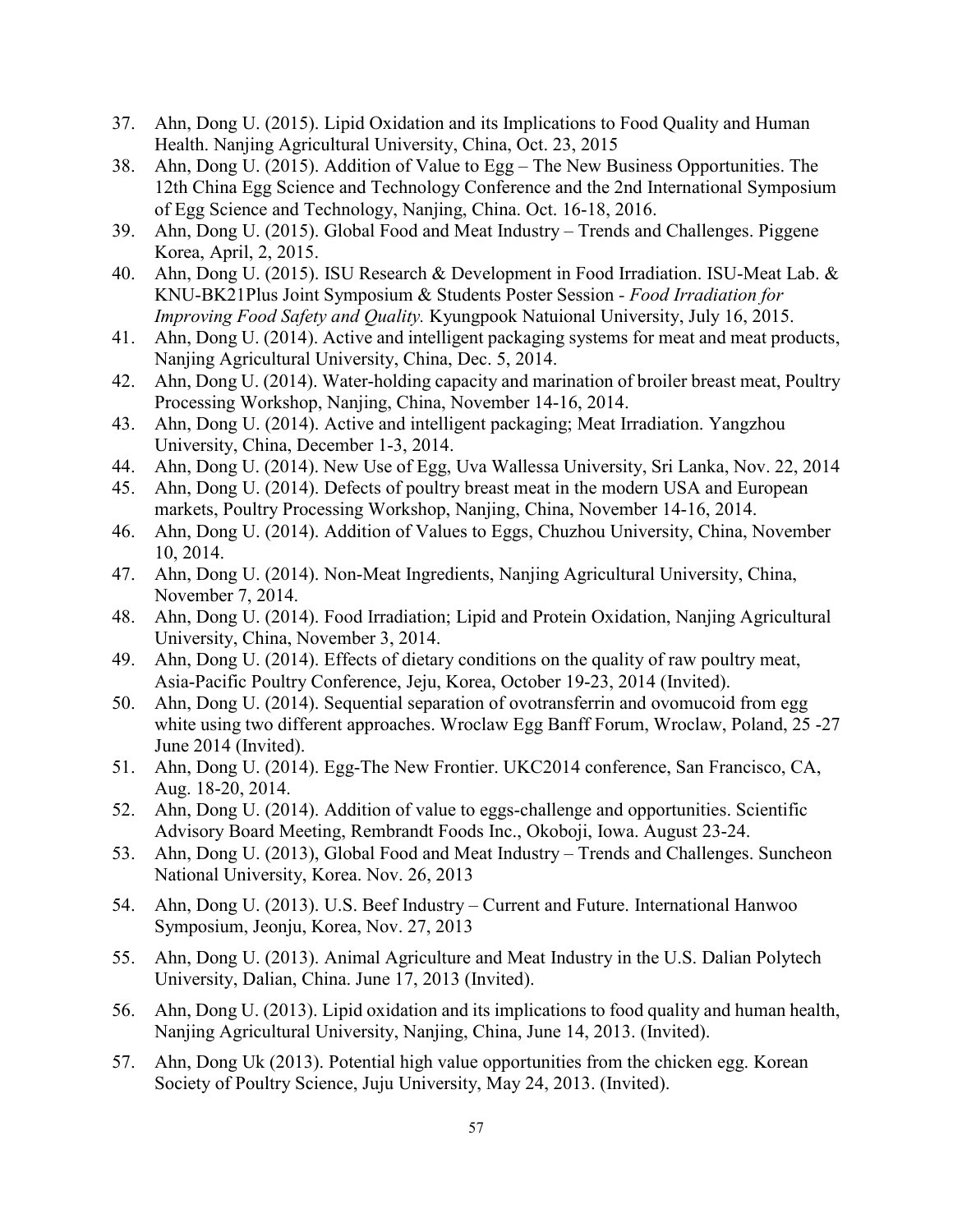- 58. Ahn, Dong U. (2013). New use of egg and egg components. Konkuk University, Seoul, Korea, May 30, 2013. (Invited).
- 59. Ahn, Dong U. (2013). Current Issues and Interest in the U.S. Meat Industry. KFDA, Osong, Korea, May 20, 2013. (Invited).
- 60. Ahn, Dong U. (2013). Nontraditional use of egg and egg components, Chungnam National University, Daejeon, Korea. May 9, 2013. (Invited).
- 61. Ahn, Dong U. (2013). Production and use of Functional peptides from phosvitin, Suncheon National University, Suncheon, Korea, May 6, 2013. (Invited).
- 62. Ahn, Dong U. (2013). Global Food and Meat Industry Trends and Challenges. Yonsei University, Korea. April 29, 2013. (Invited).
- 63. Ahn, Dong U. (2013). Recent trends and Issues in U.S. Meat Industry, Kyungnam National University of Science and Technology, Jinju, Korea. Apr. 19, 2013 (Invited).
- 64. Ahn, Dong U. (2013). Irradiation and Other Intervention Technologies to Ensure the Safety of Meat, Daegu, Korea, April 17, 2013. (Invited).
- 65. Ahn, Dong U. (2012). Phosvitin A Functional Protein from Egg Yolk. MyungJi University, Seongnam, Korea, Nov. 28, 2012 (Invited).
- 66. Ahn, Dong U. and Eun Joo Lee, (2012). Irradiation and additive combinations on the pathogen reduction and quality of poultry meat. Poultry Science Conference, Athens, GA. July 9-12, 2012 (Invited)
- 67. Ahn, Dong U. (2012). Separation of ovotransferrin from egg white for anticancer and antimicrobial use. Innovations in Egg Utilization Research and Development Forum, Banff, Canada, March 28-30, 2012 (Invited)
- 68. Ahn, Dong U. (2012). Separation of ovotransferrin from egg white for anticancer and antimicrobial use. Gyeongsang National University of Science and Technology, 6/08/2012 (Invited)
- 69. Ahn, Dong U. (2012). Lipid Oxidation on Food Quality and Human Health. Kyungbuk National University, June 20, 2012 (Invited)
- 70. Ahn, Dong U. (2012). Animal Agriculture and Meat Industry in the U.S. Chungbuk National University, June 13, 2012 (Invited)
- 71. Ahn, Dong U. (2012). Production and Use of Value-Added Components from Egg, CTC-Bio. Co. Seoul, Korea. May 2, 2012 (Invited)
- 72. Ahn, D. U. and K. Y. Ko, (2011). Developing an economic and simple purification procedure for the large-scale production of ovotransferrin from egg white. 2011 Biomodulation Symposium 'Biotechnology for Future era', SNU, Seoul, Korea, May 26-27, 2011 (Invited)
- 73. Ahn, D. U. and K. Y. Ko, (2011). Developing a simple purification procedure for ovotransferrin from egg white. Ovotransferrin Workshop, Konkuk Univ., Korea, June 13, 2011 (Invited)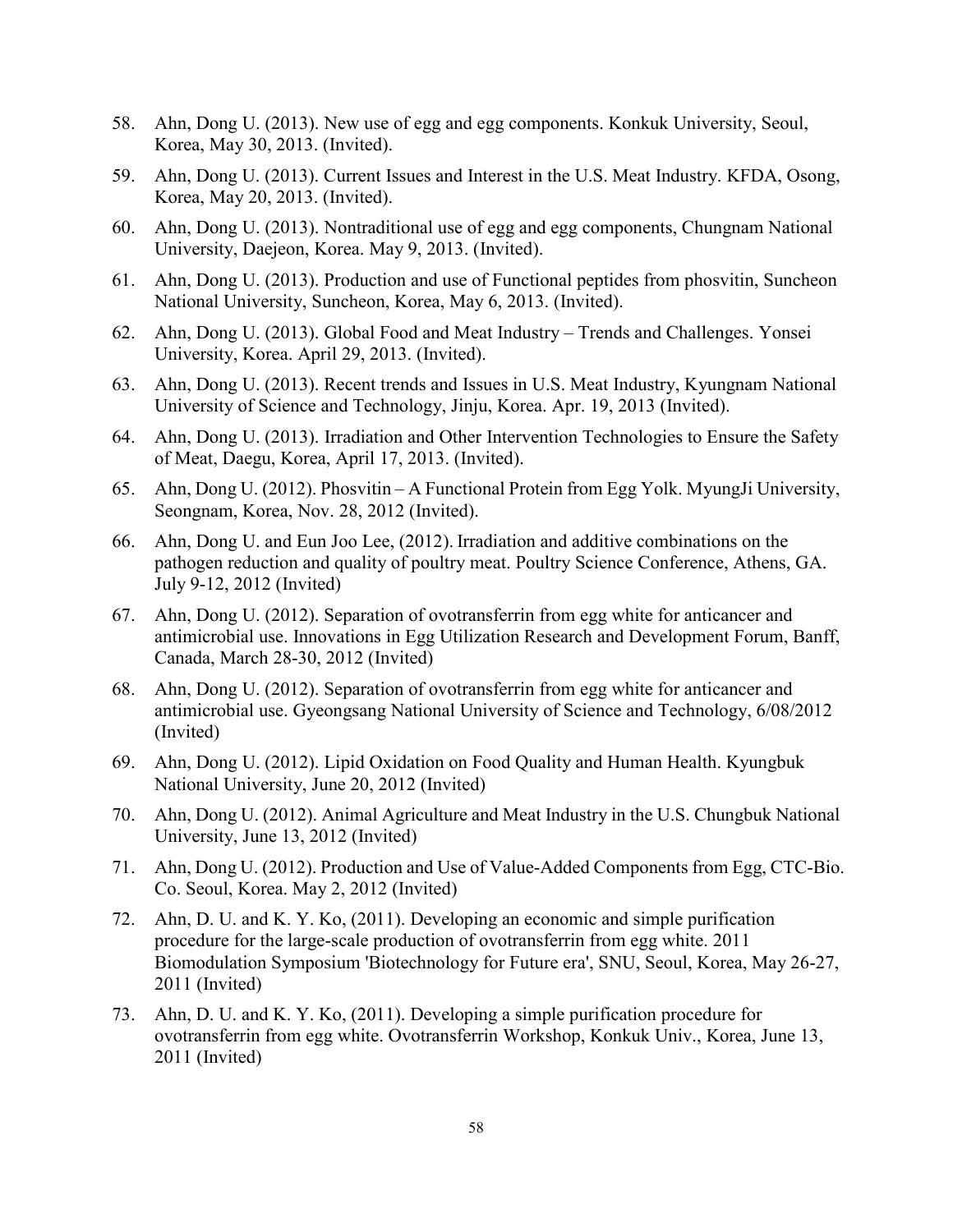- 74. Ahn, D. U. (2010). Functional Meat Products in the U.S. and Related Regulations. National Veterinary Research & Quarnatine Service, Korea. Nov. 1, 2010 (Invited)
- 75. Ahn, D. U. 2010. Poultry Products Research in the U.S. Korea Livestock Research Institute, Korea. Nov. 2, 2010 (Invited)
- 76. Ahn, D. U. (2010). Future Directions of Meat Industry. Dodram Co-op., Korea. Nov. 5, 2010. (Invited)
- 77. Ahn, D. U. (2010). Major Issues of the U.S. Meat Industry. National Veterinary Research & Quarnatine Service, Korea. Nov. 3, 2010 (Invited)
- 78. Ahn, D. U. (2010). Irradiation and Meat Safety. Nanjing Agricultural University, Nanjing, China, 8/21, 2010 (Invited)
- 79. Ahn, Dong U. and Eun Joo Lee, (2010). The Effect of Processing, Storage and Cooking on Omega-3 Fatty Acids, Lutein and Choline in Egg Products. International Egg Commission Conference, Prague, Czech Republic, September 19-23, 2010 (Invited)
- 80. Ahn, D. U. (2010). Irradiation as a Technology to Ensure Food Safety. Northwestern Agricultural University, Xian, China, 8/25, 2010 (Invited)
- 81. Ahn, D. U. (2010). Recent Advances in Poultry Processing in the U.S. Feed Research Institute, Beijing, China, 8/27, 2010 (Invited)
- 82. Ahn, D. U. (2010). Improving functional value of meat products. 2010 ICoMST conference, Aug. 15-20, 2010. Jeju, Korea (Invited)
- 83. Ahn, D. U. (2010). Lipid oxidation and its implicationsto food quality and human health. Distinguished Lecture Series, Seoul national University, June 2, 2010 (Invited)
- 84. Ahn, D. U. (2010). Job prospects for the new graduates. DaeGu Hanny University, June 4, 2010 (Invited).
- 85. Ahn, D. U. (2009). Low Dose Irradiation as a Decontamination Technology to Ensure the Food Safety. The 76<sup>th</sup> Annual meeting and International Symposium in 2009 Annual Meeting of Korean Society of Food Science and Technology (KoSFoST). May 27-29, 2009, Daejeon, Korea (Invited).
- 86. Ahn, D. U. (2009). U.S. Meat and Animal Industry: Past, Present, and Future. Chungbuk University, Korea, May, 21, 2009 (Invited).
- 87. Ahn, D. U. (2009). Use of ovotransferrin from egg white to improve the safety of food products. April 23, 2009. Kunkok University, Korea (Invited).
- 88. Ahn, D. U. (2008). Separation of ovotransferrin from egg white for antimicrobial use. UKC2008, Aug. 14-17, 2008. San Diego, CA (Invited).
- 89. Ahn, D. U. (2007). An economical and simple separation procedure for large-scale production of ovotransferrin from egg white, Dec. 23 2008. Chungnam University, Korea (Invited)
- 90. Ahn, D. U. (2007). An economical and simple separation procedure for large-scale production of ovotransferrin from egg white, MPC March 18-20, 2008. St. Paul, MN (Invited).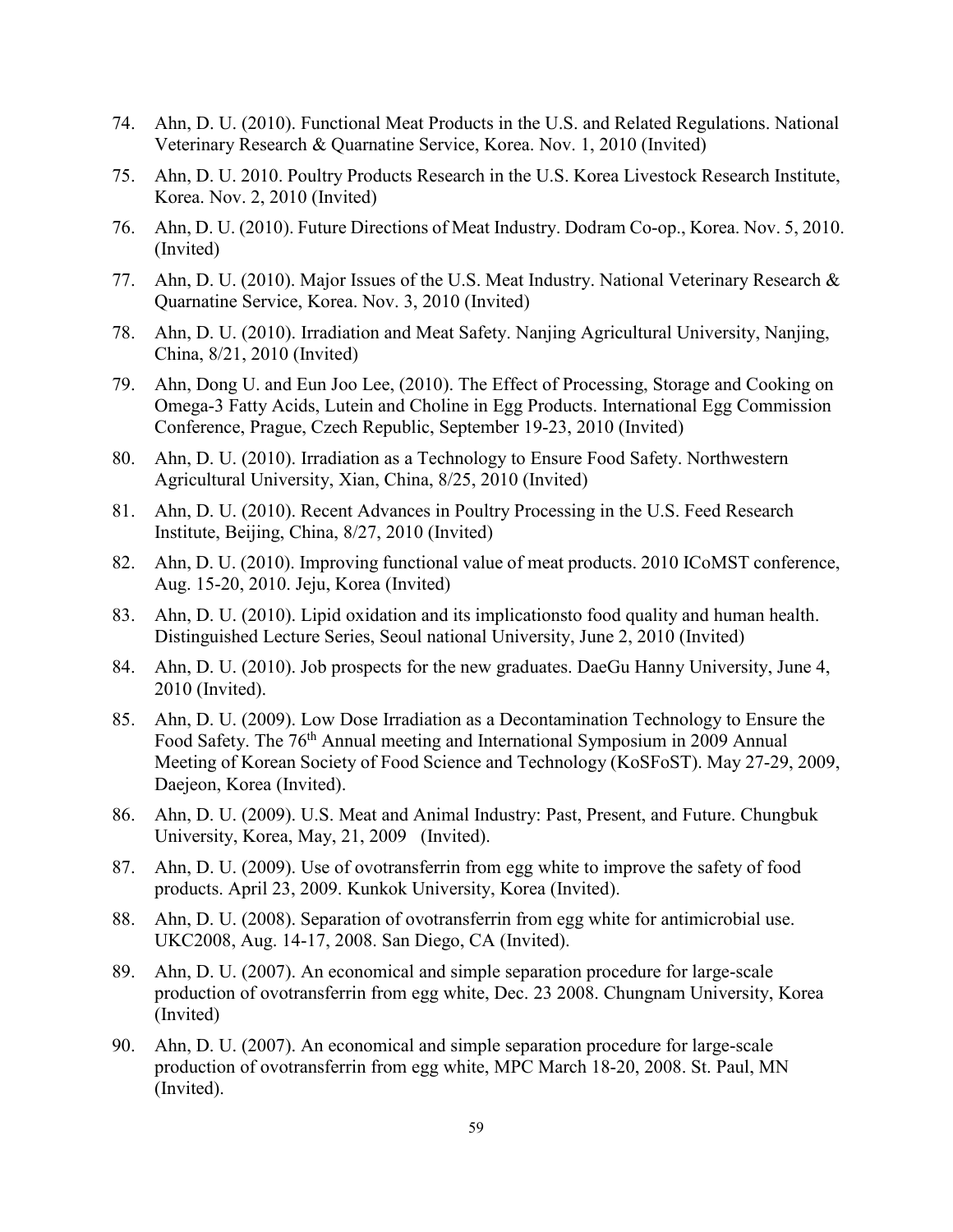- 91. [Factors affecting oxidative stability of meats from different animal species.](javascript:openwin(615)) UKC2007. Aug. 9-11, 2007. Washington, DC (Invited)
- 92. Kang, H.J., C. Jo, J.H. Kwon, D.U. Ahn, and M.W. Byun, (2007). [Effect of citrus pectin](javascript:openwin(737))  [oligisaccharides prepared by irradiation on lipid metabolism in hypercholesterolemic mice.](javascript:openwin(737))  UKC2007. Aug. 9-11, 2007. Washington, DC
- 93. Hong, S.P., M.A. Lee, E.M. Kim, I.S. Chae, B.H. Jang, D. Ahn and K. Prusa, (2007). Sensory Evaluation of Korean Traditional Foods. UKC2007 Aug. 9-11, 2007. Washington, DC
- 94. Ahn, D.U. 2007. Update on Korean Teaching and Research Sabbatical, Jan. 28, 2007. ISU. Lipid Oxidation and its Implications to Food Quality and Human Health. September 18, 2006. DaeGu Haneui University, Korea (Invited).
- 95. Ahn, D.U. 2006. Mechanisms and prevention of color changes in irradiated meat, (2006). Food Science and Technol. Symposium. UKC2006 Conference, New York.
- 96. Ahn, D. U. (2006). Consumer Trends and Food Safety Issues in the U.S. June 5, 2006. Kang Nung University, Korea (Invited)
- 97. Ahn, D. U. (2006). Meat Irradiation Safety and Quality Issues. June 7, 2006. Seoul National University, Korea (Invited).
- 98. Ahn, D. U. (2006). Separation and Utilization of Value-added Components from Egg. May 30, 2006. Kyung Pook University, Korea (Invited).
- 99. Ahn, D. U. (2006). CLA Enhanced Poultry Meats and Eggs. June 27-29, 2006. Toronto, Ontario, Canada (Invited).
- 100. Ahn, D. U. (2006). Mechanisms and Prevention of Quality Changes in Meat by Irradiation. Korea Science and Food Technologists' conference. June 14-16, 2006. Jeju, Korea (Invited).
- 101. Ahn, D. U. (2005). Food Irradiation Past, Present and Future. University of Wyoming, Laramie, WY. September 9, 2005 (Invited).
- 102. Ahn, D. U. (2005). Control of lipid oxidation in irradiated meat. Institute of Food Technologists. Symposium. July 16-20, 2005. New Orleans, LA (Invited).
- 103. Ahn, D. U. (2005). Current Status of Food Irradiation in the U.S. Symposium on Irradiation of Meat Products. Seoul, Korea, April 28, 2005 (Invited).
- 104. Ahn, D. U. (2004). Meat Sanitation Systems. 2004 Ensminger International Conference, October 12-15, 2004, Seoul National University, Korea (Invited).
- 105. Ahn, D. U. (2004). Prevention of pinking and off-odor in irradiated pork loin. 2004 Meat Quality & Safety Summit. Aug. 17-18, 2004. National Pork Board, Des Moines (Invited).
- 106. Ahn, D. U. (2004). Irradiated Research at Iowa State University. Oct. 18, 2004. Kyungpook National University, Korea (Invited).
- 107. Ahn, D. U. (2004). Quality characteristics of freeze-dried, irradiated or freeze-dried-irradiated cooked hamburger patties formulated with a novel fat substitute and plum extract. 34th Annual International Conferences on Environmental Systems. July 19-22, 2004. Colorado Springs, CO (Invited).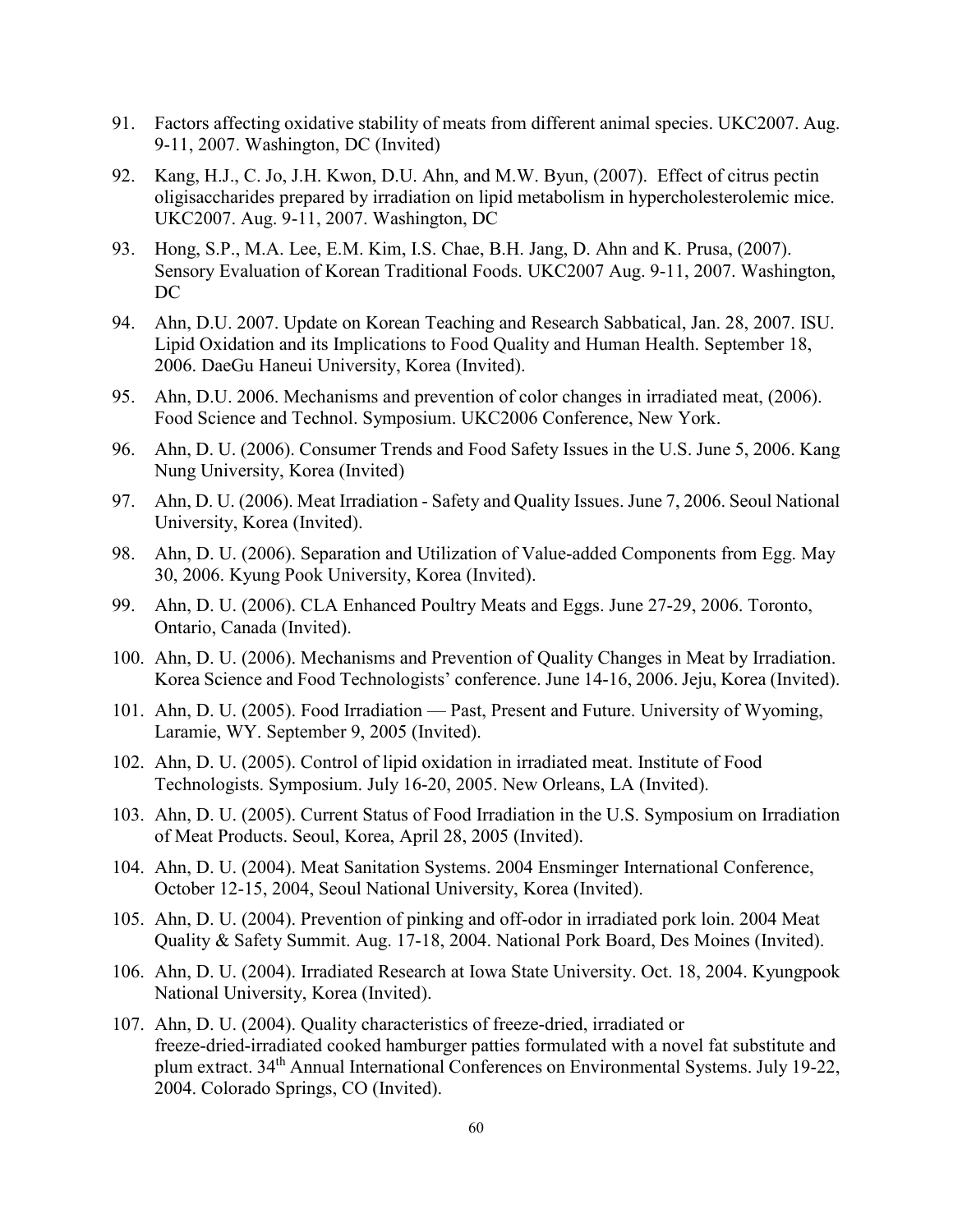- 108. Ahn, D. U. (2004). Economical separation of value-added components from egg yolk. The 3rd International Symposium on Egg Nutrition for Health Promotion. July 23-24, 2004. Banff, Alberta, Canada (Invited).
- 109. Ahn, D. U. (2004). Meat Irradiation Safety and Quality Issues (2004). April 8, Jeju University, Korea (Invited).
- 110. Ahn, D. U. (2004). Space Foods. April 6, 2004. Korea Atomic Energy Research Institute, Korea (Invited).
- 111. Ahn, D. U. (2003). Controlling off-flavor and color changes due to irradiation in meat and meat products. July 12-16, 2003, Las Vegas, Nevada (Invited).
- 112. Ahn, D. U. (2003). Effects of ascorbic acid and antioxidants on the color, lipid oxidation and volatiles of irradiated ground beef. International Meeting on Radiation Processing (IMRP). September 7-12, 2003. Chicago, IL (Invited).
- 113. Ahn, D. U. (2003). Meat irradiation and meat Safety: Prevention of quality changes in irradiated meat and meat products. International Conference of Meat Science and Technology (ICoMST), September 1-6, 2003, Sao Paolo, Brazil (Invited).
- 114. Ahn, D. U. (2003). Mechanisms of off-odor production and color changes in irradiated meat. Aug. 7-9. 2003. California Institute of Technology, Pasadena, CA (Invited).
- 115. Ahn, D. U. (2003). Use of chicken meat and processing technologies. In "Nutritional Reevaluation of Egg and Chicken Meat". 2003 International Symposium Proceedings of Korean Society of Poultry Science. Korean Society of Poultry Science. July 4, 2003. Seoul, Korea. p 69-79 (Invited).
- 116. Ahn, D. U. (2003). Use of chicken meat and processing technologies. Korean Society of Poultry Science Symposium. July 1-4. 2003. Seoul, Korea (Invited).
- 117. Ahn, D. U. (2003). Application of egg yolk proteins in foods using transglutaminase reaction. In "The Biological Function and Use of egg Components". 10<sup>th</sup> InJe Food Science Forum. April 11, 2003. Inje University, Busan, Korea (Invited).
- 118. Ahn, D. U. (2003). Mechanisms and prevention of off-odor production and color changes in irradiated meat. April 17, 2003. Korea Food Research Institute, Seoul, Korea (Invited).
- 119. Ahn, D. U. (2003). Current status of irradiation research in the U.S. April 15, 2003. Seoul National University, Seoul, Korea (Invited).
- 120. Ahn, D. U. (2003). Irradiation and Food Safety. April 15, 2003. Korea Livestock Research Institute, Suwon, Korea (Invited).
- 121. Ahn, D. U. (2003). Use of chicken meat and processing technologies. Korean Society of Poultry Science International Symposium, July 4, 2003. Seoul, Korea (Invited).
- 122. Haussan, J., C. O'Bryan, P. G. Crandall, N. Hettiarachchy, M. Johnson, and D. U. Ahn, (2002). Ascorbic acid and sodium chloride effects on quality and microbial stability of poultry breast meat. FSC annual meeting, October 13-15. Manhattan, KS p 123-128 (Invited).
- 123. Zhu, M., I. Wesley, A. Mendonca, and D. U. Ahn (2002). The role of dietary vitamin E in experimental Listeria monocytoges infections in turkeys. FSC annual meeting, October 13-15. Manhattan, KS p 178-185 (Invited).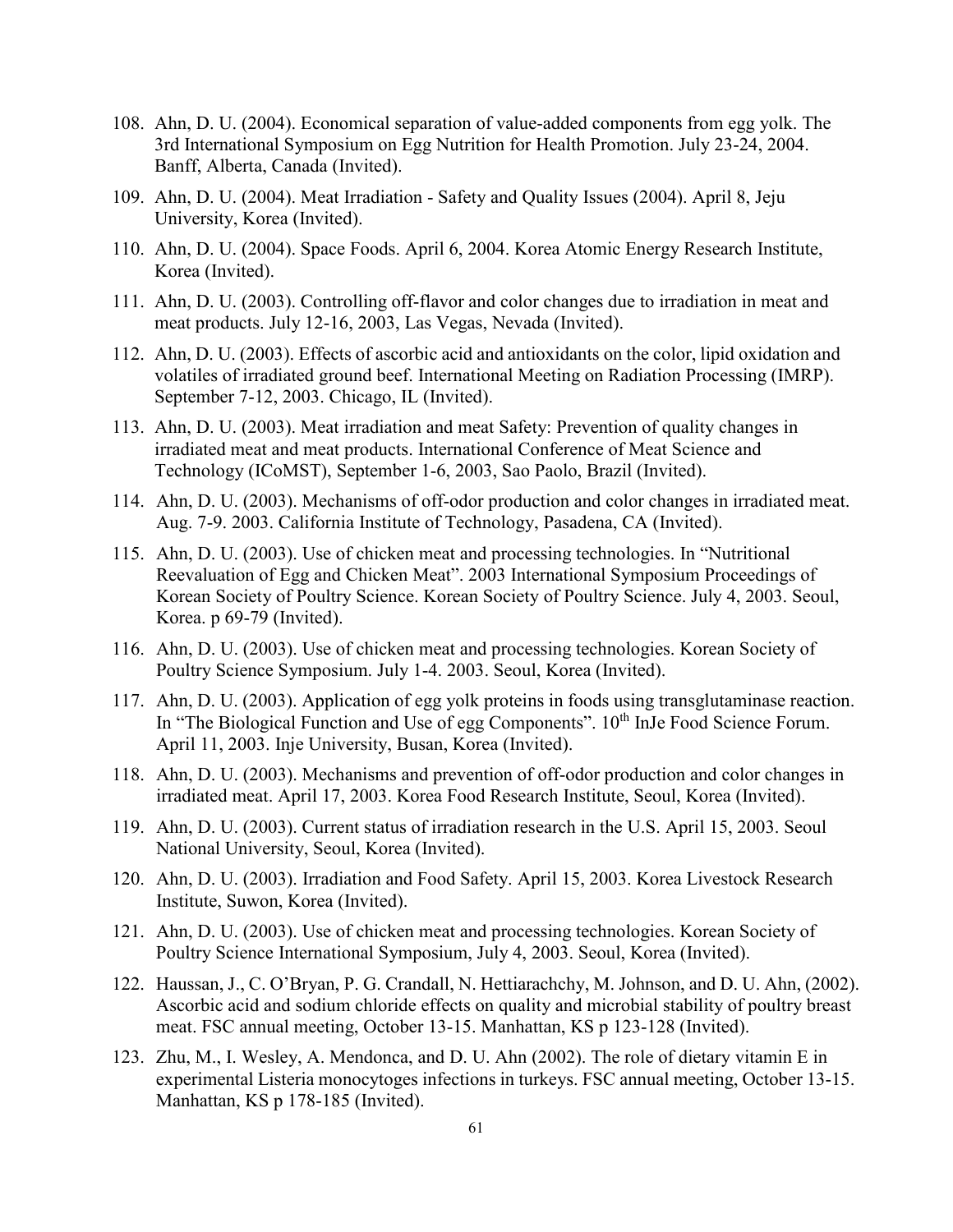- 124. Ahn, D. U. (2002). Identification and characterization of color components in irradiated raw pork. FSC annual meeting, October 13-15. Manhattan, KS. p 169-177 (Invited).
- 125. Ahn, D. U. (2002). Causes and remedies of off-odor production and color changes in irradiated meat. Intertech's 4<sup>th</sup> Annual International Food Safety Conference: Food irradiation 2002. March 25-27. Dallas, TX (Invited)
- 126. Ahn, D. U. (2002). Mechanisms and prevention of off-odor production and color changes in irradiated meat. American Chemical Society Annual Conference. August 18-22, 2002, Boston, MS (Invited).
- 127. Hausam, J., P. Crandall, C. O'Bryan, D.U. Ahn, and N. Hettiarachchy (2001). Ascorbic acid and sodium chloride effects on microbial stability of irradiated poultry breast meat. FSC annual meeting, Sept. 17-19. Ames, IA. p UA-17-20.
- 128. Zhu, Meijun, Irene V. Wesley, Chunyan Wang, Dong U. Ahn (2001). Dietary vitamin E improved the immune responses of turkeys inoculated with Listeria monocytogenes. Food Safety Consortium Annual Meeting, Sept. 16-18. Ames, IA. p ISU-49-57.
- 129. Ahn, D. U. (2001). Production of off-odor volatiles from amino acid homopolymers by irradiation. FSC annual meeting, Sept. 17-19. Ames, IA. p ISU-21-24.
- 130. Ahn, D. U. (2001). Irradiation impact on volatile production and color changes in meat. Seoul National University, Seoul, Korea. April 25, 2001 (Invited)
- 131. Ahn, D. U. (2001). Processing and storage impact on the volatile compounds and sensory characteristics of meat. Korea Atomic Research Institute, Daejeon, Korea, May 2, 2001 (Invited)
- 132. Ahn, D. U. (2001). Effect of irradiation on meat quality, Korea University, Seoul Korea, May 3, 2001 (Invited)
- 133. Ahn, D. U. (2001). Vitamin E in increasing turkey immune responses and meat quality. Turkey Day, Dec. 5-7. 2001. Des Moines, IA (Invited)
- 134. Ahn, D. U., Nam, K. C., Du, M. and Jo, C. (2000). Volatile production of irradiated normal, PSE, and DFD pork. FSC annual meeting, Sept. 17-19. Fayetteville, Arkansas, ISU 1-6.
- 135. Ahn, D. U., Nam, K. C., Du, M. and Jo, C. (2000). Quality characteristics of aerobically packaged and irradiated normal, PSE, and DFD pork. FSC annual meeting, Sept. 17-19. Fayetteville, Arkansas, ISU 17-25.
- 136. Ahn, D. U., K. C. Nam, M. Du, and C. Jo (2000). Quality characteristics of vacuum-packaged, irradiated normal, PSE, and DFD pork. FSC annual meeting, Sept. 17-19. Fayetteville, Arkansas, ISU 7-16.
- 137. Ahn, D. U. (1999). Cholesterol and cholesterol oxides on coronary heart diseases. Beijing, China, April 14, 1999 (Invited)
- 138. Ahn, D. U. (1999). Lipid oxidation, volatiles and sensory characteristics of irradiated raw and cooked pork. Beijing, China, April 15, 1999 (Invited)
- 139. Ahn, D. U. (1999). Effect of dietary conjugated linoleic acid on the quality characteristics of chicken eggs. Jinju, Korea, April 9, 1999 (Invited)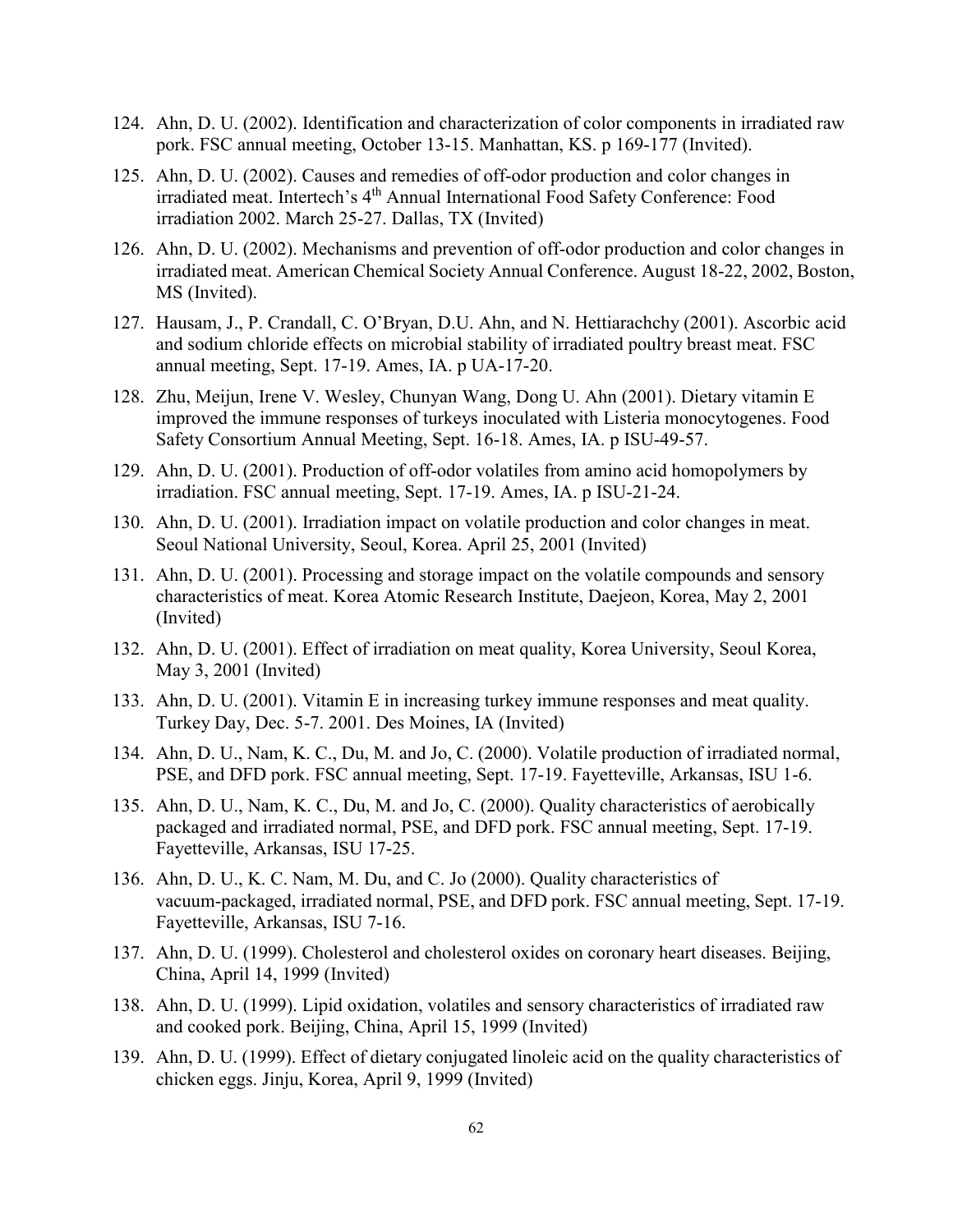- 140. Ahn, D. U. (1999). Current and future trends in U.S. meat industry. Seoul, Korea, September 26, 1999 (Invited)
- 141. Ahn, D. U. (1999). Food Safety and HACCP Program for meat and Poultry products. Livestock Research Institute, Suwon, Korea, September 27, 1999 (Invited)
- 142. Ahn, D. U. and C. Jo, (1999). Quality characteristics of vacuum-packaged pork patties irradiated and stored in refrigerated or frozen. Food Safety Consortium Annual Meeting, Oct. 17-19, 1999. Afton, OK. p 94-100.
- 143. Ahn, D. U. and C. Jo, (1999). Lipid oxidation, volatiles, and off-odor production of aerobic-packaged pork patties irradiated and Stored in refrigerated or frozen. Food Safety Consortium Annual Meeting, Oct. 17-19, 1999. Afton, OK. p 87-93.
- 144. Ahn, D. U., D. G. Olson, C. Jo, S. K. Jin, and J. Love, (1998). Volatile production and lipid oxidation of irradiated cooked sausage. Food Safety Consortium Annual Meeting, Oct. 12-14, 1998. Kansas City, MO. p 189-201.
- 145. Ahn, D. U. (1998). Effect of dietary conjugated linoleic acid on egg quality. CLA mini-symposium, Ames, IA. September 14, 1998 (Invited)
- 146. Ahn, D. U., D. G. Olson, C. Jo, S. K. Jin, and J. Love, (1998). Muscle type, packaging, and irradiation on lipid oxidation, volatile production and color in raw pork patties. Food Safety Consortium Annual Meeting, Oct. 12-14, 1997. Kansas City, MO. p 189-201.
- 147. Ahn, D. U., D. G. Olson, J. I., Lee, C. Jo, X. Chen, and C. Wu, (1997). Packaging and irradiation effects on lipid oxidation and volatiles in cooked pork patties. Food Safety Consortium Annual Meeting, Oct. 12-14, 1997. Kansas City, MO. p 93-107.
- 148. Ahn, D. U., D. (1996). Dietary supplementation of vitamin E on the quality of turkey meat and meat products. NC-183 Annual Meeting. College Station, TX. November 10-13, 1996.
- 149. Ahn, D. U., D. (1996). Prooxidant effects of ferrous iron, hemoglobin, and ferritin in oil emulsion, and cooked and raw meat homogenates. IEG-65 annual meeting, New Orleans, LA. June 22, 1996.
- 150. Ahn, D. U. (1997). Effect of strain, age, and egg size on the solids content of chicken eggs. Iowa Poultry Symposium, Ames, IA. March 28, 1997 (Invited)
- 151. Ahn, D. U. (1997). Introduction to the U.S. processed meat industry and processed meat consumption trends in the U.S. Processed Meat Seminar in Korea. Seoul, Korea. September 19, 1997 (Invited)
- 152. Ahn, D. U. (1996). Dietary vitamin E on turkey meat quality. Iowa Turkey Federation Annual Conference, Cedar Rapids, IA. December 4-6, 1996 (Invited)
- 153. Lipid oxidation of poultry meat. NC-183 Annual Meeting. Zaragoza, Spain. September 24-29, 1995 (Invited)
- 154. Ahn, D. U. (1995). Current status of poultry industry in U.S. Presented to 22 delegates from Korea. Des Moines, IA. January 25, 1995 (Invited)
- 155. Ahn, D. U. (1995). Heat stress and meat quality. 33rd Annual Turkey Processors' Seminar, Mason City, IA. May 3-4, 1995 (Invited).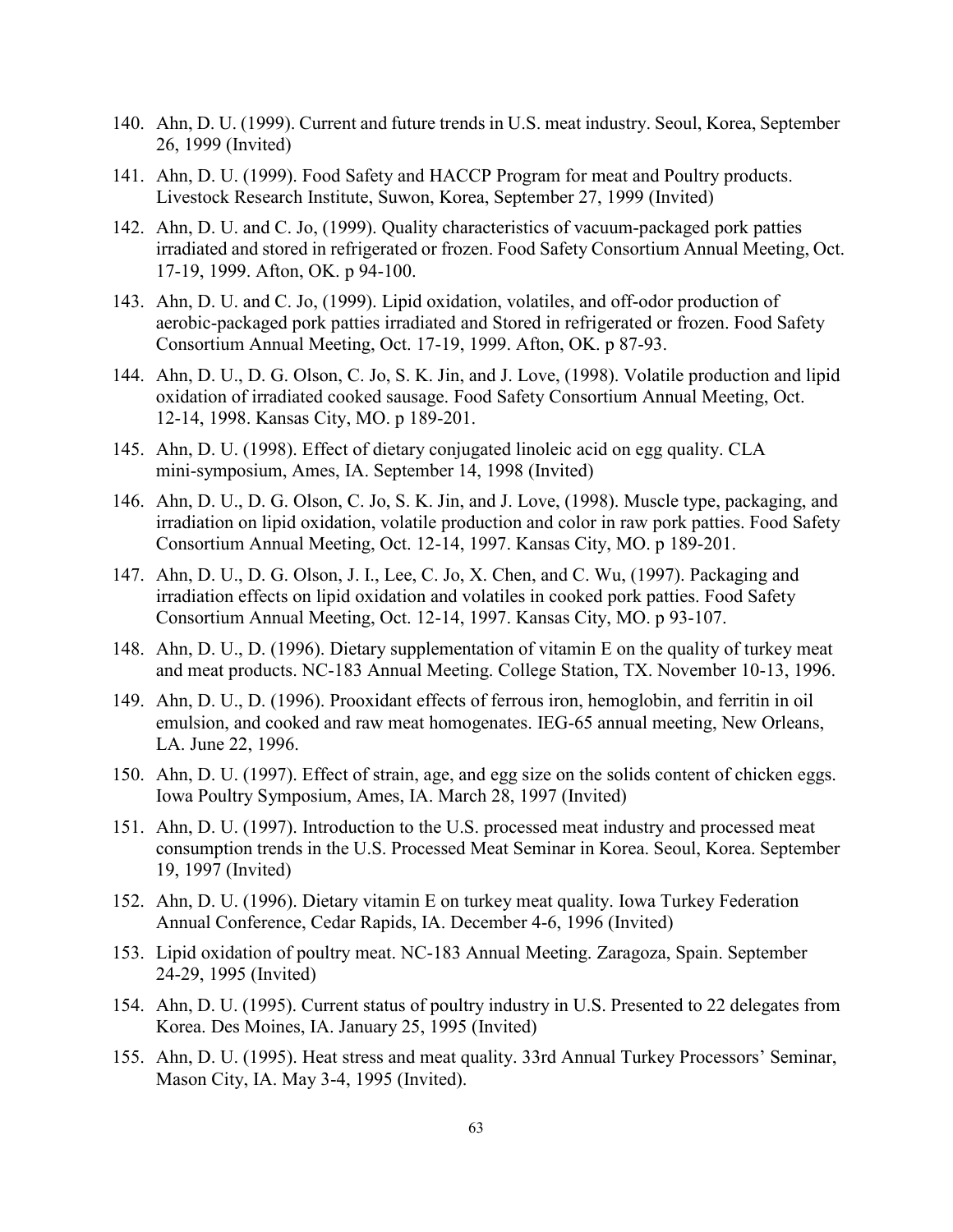## **Academic Advising**

| <b>Graduate Students</b> |                        |                            |
|--------------------------|------------------------|----------------------------|
| Xiao, Shulan             | Aug. 2018-present      | PhD student                |
| Lee, Hyun Yong           | Aug. 2013-2015         | Left due to health         |
| Feng, Xi                 | Aug. 2012-Dec. 2016    | Received PhD. degree       |
| Al-Heejazeen, Marwan     | Aug. 2009- Aug. 2014   | Received PhD. degree       |
| Lee, H.Y.                | Mar. 2011-Feb. 2013    | Received MS degree         |
| Abeyrathne, Sandun       | Aug. 2010-Aug. 2013    | Research PhD. degree       |
| Sun, Hongyu              | Aug. 2009- Dec. 2011   | Received MS degree         |
| Xiao, Shan               | Jan. 2009-Aug. 2010    | Research PhD. degree       |
| Samaraweera, M.          | Jan. 2008- Dec. 2011   | Received Ph.D. degree      |
| Ko, K. Y.                | Aug. 2003-Jul. 2007    | Received Ph.D. degree      |
| Yan, H. J.               | July 2001-2005         | Received Ph.D. degree      |
| Min, B. R.               | Aug. 2001-2006         | Received Ph.D. degree      |
| Ahmed, H.                | Aug. 1999-2007         | Received Ph.D. degree      |
| Park, K. S.              | Aug. 2002-Oct. 2004    | Left due to health reasons |
| Singam, H.               | Jan. 2002-Nov. 2004    | Received MS degree         |
| Zhu, M.                  | May 2001-Dec. 2004     | Received Ph.D. degree      |
| Vattam, S.               | May 2002-May 2004      | Received MS degree         |
| Nam, K.C.                | Jan. 1999 – Aug. 2002  | Received Ph.D. degree      |
| Du, M.                   | June. 1998 – Dec. 2001 | Received Ph.D. degree      |
| Zhang, B.                | Aug. 1998 – July 2001  | Received M.S. degree       |
| Wu, C. H.                | May 1995 - Nov. 1997   | Transferred to Ag. Ed      |
| Chen, X.                 | Aug. 1995 - May 1998   | Received MS degree         |
| Jo, C.                   | Dec. 1995 – Dec. 1999  | Received Ph.D. degree      |

# Graduate Program Committee

| Muhammad Faisal Nisar   | Government College University,    |     |
|-------------------------|-----------------------------------|-----|
|                         | Faisalabad, Pakistan              | PhD |
| Huma Bader UI Ain       | Government College University,    |     |
|                         | Faisalabad, Pakistan              | PhD |
| Zunaira Mubeen          | Government College University,    |     |
|                         | Faisalabad, Pakistan              | PhD |
| Kashif Islam            | Veterinary Medicine               | PhD |
|                         | Macquarie University, New Zealand |     |
| Ibitoye Emmanuel Busayo | Universiti Putra Malaysia         | PhD |
|                         | Dept. Food Sci. Technology        |     |
| Shahid Waheed           | University of Karachi, Pakistan   | PhD |
| Uswa Ahmad              | Government College University,    |     |
|                         | Faisalabad, Pakistan              | PhD |
| Afshan Shafi            | Dept. Food Sci. Technology,       | PhD |
|                         | Univ. Sargoda, Pakistan           |     |
| Muhammad Naeem Safdar   | Dept. Food Sci. Technology,       | PhD |
|                         | Univ. Sargoda, Pakistan           |     |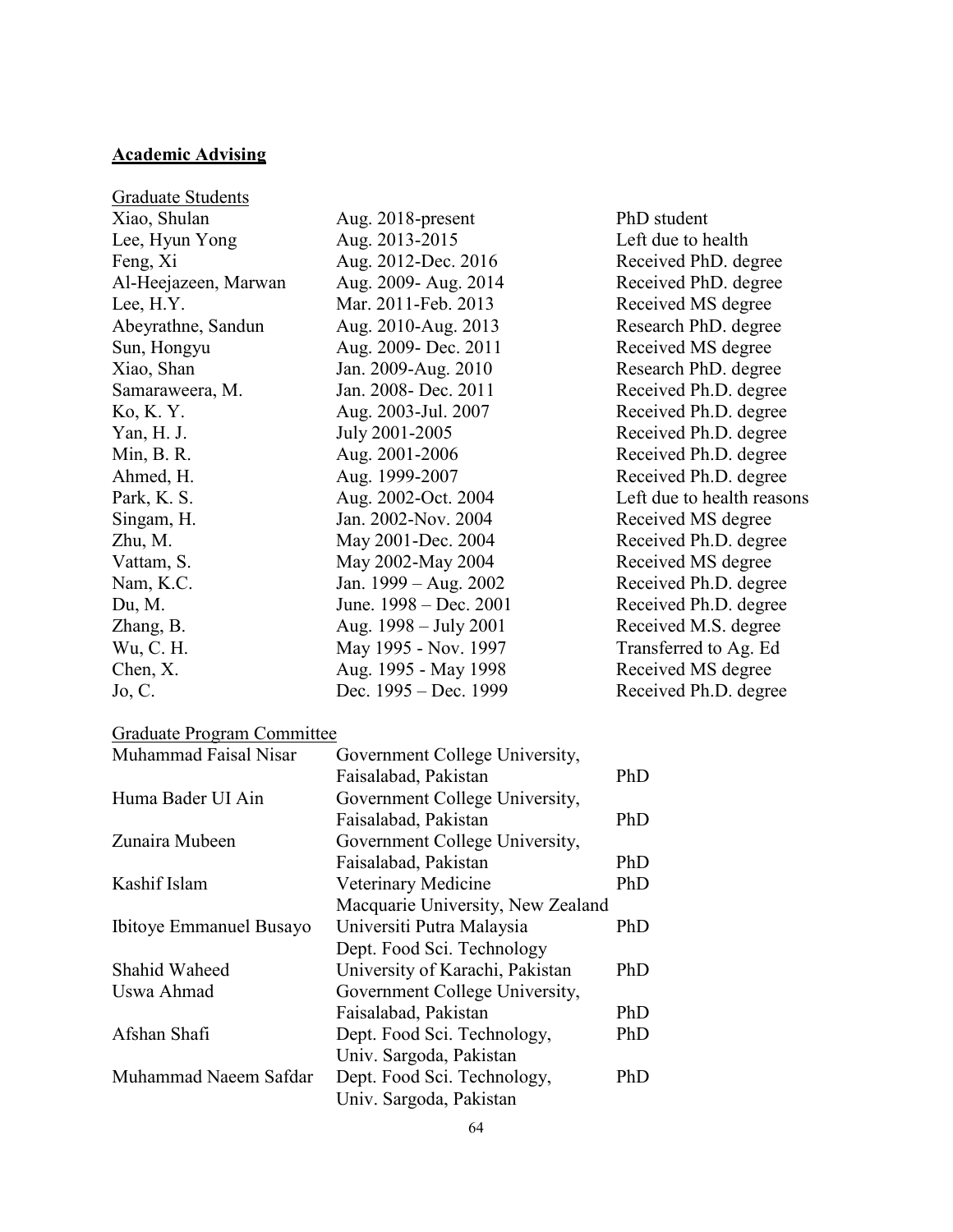| Pui Khoon Hong         | Dept. Agricultural Food and     | Ph.D. |
|------------------------|---------------------------------|-------|
|                        | Nutritional Science, U. Alberta |       |
| Justin Banach          | Food Science & Human Nutrition  | Ph.D. |
| Moon, Sunhee           | Konkuk University, Korea        | Ph.D. |
| Xiao, Shan             | China Agricultural Univ.        | Ph.D. |
| Sandun Abeyrathane     | Seoul National Univ., Korea     | Ph.D. |
| Lee, H.Y.              | Seoul National Univ., Korea     | M.S.  |
| Lokman Hakim Bin Idris | Universiti Putra, Malaysia      | Ph.D. |
| Volk, Stephanie        | <b>Food Science Technology</b>  | Ph.D. |
| White, Shecoya         | Food Science Technology         | Ph.D. |
| Patterson, Brenda      | Meat Science                    | M.S.  |
| Byelashov, Aleksandr   | Food Science Technology         | M.S.  |
| Nunez, Wigerto         | <b>Meat Science</b>             | Ph.D. |
| Bisha, Bledar          | Food Science Technology         | M.S.  |
| Sindelar, Jeff         | Meat Science                    | Ph.D. |
| Romero, Maria          | Food Science Technology         | M.S.  |
| Houser, Terry          | Meat Science                    | Ph.D. |
| Guo, Ling              | Human Nutrition                 | M.S.  |
| Chamruspollert, Marisa | <b>Animal Nutrition</b>         | M.S.  |
| Sha, Jerry             | Meat Science                    | Ph.D. |

## Visiting Scientist/Postdocs/ Honor Students/Exchange Students

| Dr. Muhammad S. Arshad | Feb. 2, 2019-March, 2019            | Visiting scholar            |
|------------------------|-------------------------------------|-----------------------------|
| Dr. Jinmei Wei         | Oct. 15, 2018-Oct. 2019             | Visiting scholar            |
| Dr. Yao Yao            | Nov. 11, 2018-Nov. 2019             | Visiting scholar            |
| Dr. Byung Rok Min      | June 9, 2018 - July, 2018           | Visiting scholar            |
| Ms. Wendy Attuquayefio | June 9, 2018 - July, 2018           | Visiting student            |
| Mr. Anuraldah          | June 9, 2018-July, 2018             | Visiting student            |
| Dr. Wangen Yang        | Dec. 1, 2017-May, 2018              | Visiting scholar            |
| Dr. Xi Feng            | Dec. 2016-July, 2018                | Postdoctoral Res. Associate |
| Dr. Xi Huang           | Nov. 1, 2016-10/31/2017             | Visiting scholar            |
| Mr. Gholamereza Zaboli | Nov. 25, 2016-May, 2017             | Visiting scholar            |
| Dr. Joong Ho Kwon      | June 8, $2016 - \frac{9}{6}{2016}$  | Visiting scholar            |
| Ms. Mahalet Nega       | May 18, $2016 - 6/24/2016$          | Visiting student            |
| Ms. Wendy Attuquayefio | May 18, $2016 - \frac{7}{15}{2016}$ | Visiting student            |
| Mr. Anuraldah          | May 18, $2016 - \frac{7}{15}{2016}$ | Visiting student            |
| Ms. Ji Hee Kim         | Oct. $2014 - \frac{5}{28/2016}$     | Visiting scholar            |
| Mr. Muhammad Sohaib    | Apr. 2014-Oct. 2014                 | Visiting scholar            |
| Dr. Jung Suk Choi      | Jan. 2014-Feb. 2014                 | Visiting scholar            |
| Ms. Euiyeon Noh        | Jan. 2014-Sept. 2014                | Visiting student            |
| Dr. Jihwan Lee         | March, 2014- Feb. 2015              | Visiting scholar            |
| Dr. Moon, Sunhee       | Sept. 2012-June 2017                | Postdoctoral Res. Associate |
| Dr. Zhang, Wangang     | May 2009-May 2011                   | Postdoctoral Res. Associate |
| Dr. Yang, H. S.        | Aug. 2008-Aug 2010                  | Postdoctoral Res. Associate |
| Dr. Kang, H. J.        | July 2006-June 2007                 | Postdoctoral Res. Associate |
| Dr. Ko, K. Y.          | <b>August 2007-May 2008</b>         | Postdoctoral Res. Associate |
|                        |                                     |                             |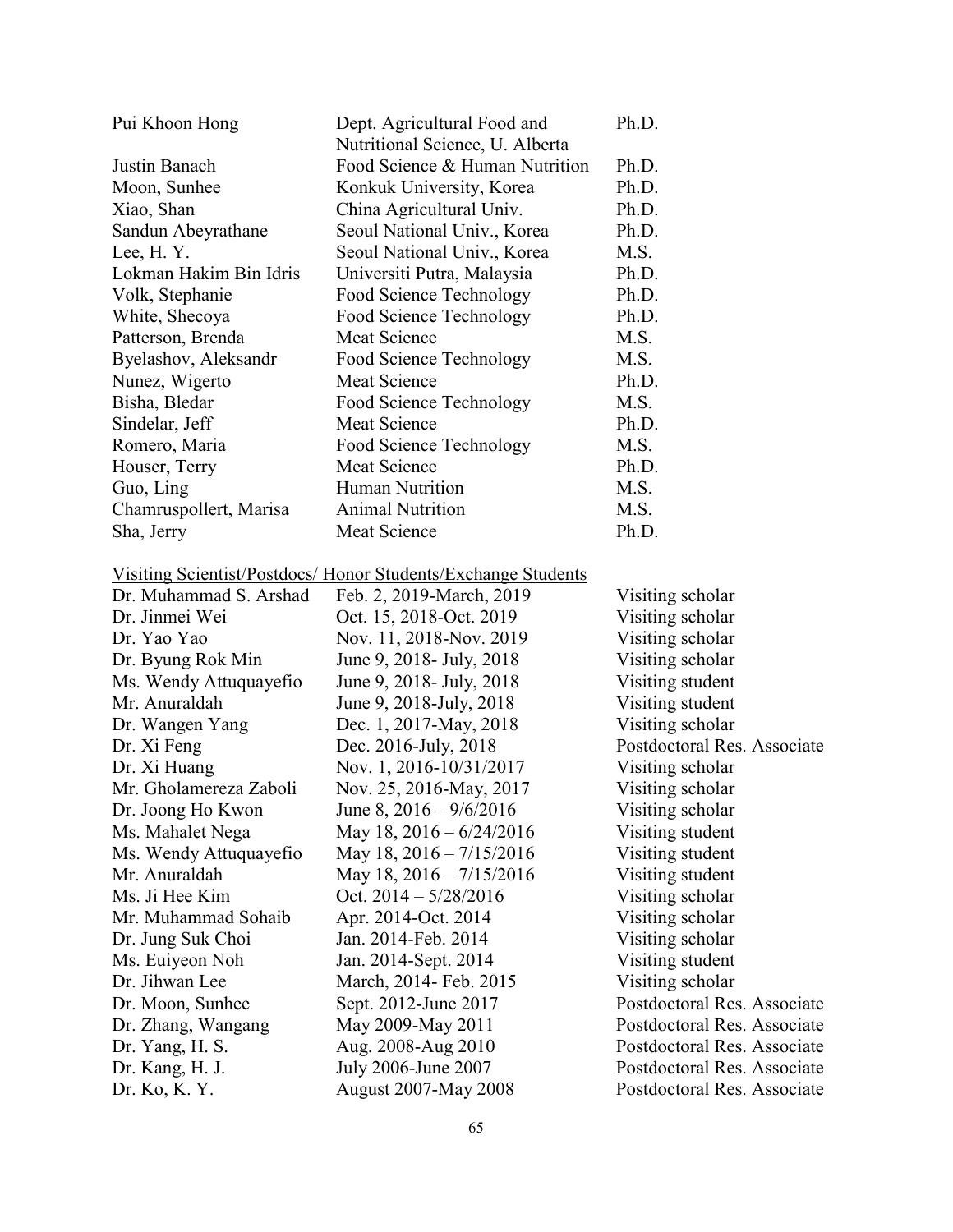Dr. Min, B. R. August 2006-April 2007 Postdoctoral Res. Associate Dr. Jwahaeng Park Dec. 2012-Dec. 20, 2012 Visiting Scholar Dr. Hyunsok Chae Dec. 2012-Dec. 20, 2012 Visiting Scholar Dr. Seo, K.I. Dec. 2011- Dec. 2013 Visiting Scholar Dr. Kim, I.S. Feb. 2011-Jan, 2012 Visiting Scholar Dr. Jo, C. Aug. 2010-July 2011 Visiting Scholar Dr. Lee, K. H. July 2010- June 2011 Visiting Scholar Dr. Aura Daraba Mar. 2009-June, 2009 Visiting Scholar Dr. Paik, H. D. Aug. 2008-July, 2009 Visiting Scholar Dr. Zhang, J. H. March 2007-Sept. 2007 Visiting Scholar Dr. Kim, S. M. Jan. 2007-Dec. 2007 Visiting Scholar Dr. Kim, J. C. July 2004-August 2004 Visiting Scholar Dr. Kwon, J. H. Feb. 2003-Feb. 2004 Visiting Scholar Dr. Hong, S. P. Sept. 2002-July 2004 Visiting Scholar Dr. Cho, S. H May 2002-July 2002 Visiting Scholar Dr. Lee, S. C. Feb. 2002-Feb. 2003 Visiting Scholar Dr. Lee, S. B. Dec. 2000-Feb. 2001 Visiting Scholar Dr. Kim, Y. H. Aug. 2000-July 2001 Visiting Scholar Dr. Jin, S. K. Aug. 25, 1997 - July, 1998 Visiting Scholar Dr. Shi, Z. X. Sept. 1997 – Jan. 1998 Visiting Scholar Dr. Kim, S. M. Jan. 1995 - Dec. 1996 Visiting Scholar Livingston, L. Jan. 2005-May, 2005 Honor Student Wilcox, Z. R. **Jan. 2004-May, 2004** Honor Student Esch R. M. Jan. 2002-May 2002 Honor Student Anthony, R. Jan. 1997-Dec. 1998 Honor student Ishikawa, M. June 1996 - Aug. 1996 Honor Student Eslick, N. Aug. 1995 - Dec. 1995 Honor Student Garcia, M. July 1996-Aug. 1996 Exchange Student, Spain

Dr. Nam, K. C. Sept. 2002-July 2005 Postdoctoral Res. Associate Dr. Lee, E. J. Sept. 2001-2006 Postdoctoral Res. Associate Dr. Kim, J. C. July, 1999 – Nov. 1999 Postdoctoral Res. Associate Dr. Lee, J. I. Sept. 1996 - Aug. 12, 1997 Postdoctoral Res. Associate Kwon, S.J. Nov. 2012-Feb., 2013 Exchange Graduate Student Abeyrathane, Sandun Oct. 2012-Feb. 2013 Exchange Graduate Student Lee, H.Y. Jun. 2012-Oct. 2012 Exchange Graduate Student Stevens, Holly. July. 2012-July, 2012 Exchange Graduate Student Lee, H.Y. Jun. 2011-Aug. 2011 Exchange Graduate Student Abeyrathne S. Dec. 2011-Feb. 2012 Exchange Graduate Student Moon, Sunhee Jan. 2009-May 2010 Exchange Graduate Student Lee, S. H. July 2004-August 2004 Exchange Student, Korea Cho, S. C. July. 2004-August 2004 Exchange Student, Korea Kwon, Y. J. July. 2004-July 2004 Exchange Student, Korea Hur, S. J. May 1999-July 2001 Exchange Student, Korea Alex, K. July 1996-Aug. 1996 Exchange Student, Spain Calvo, A. July 1995-Aug. 1995 Exchange Student, Spain